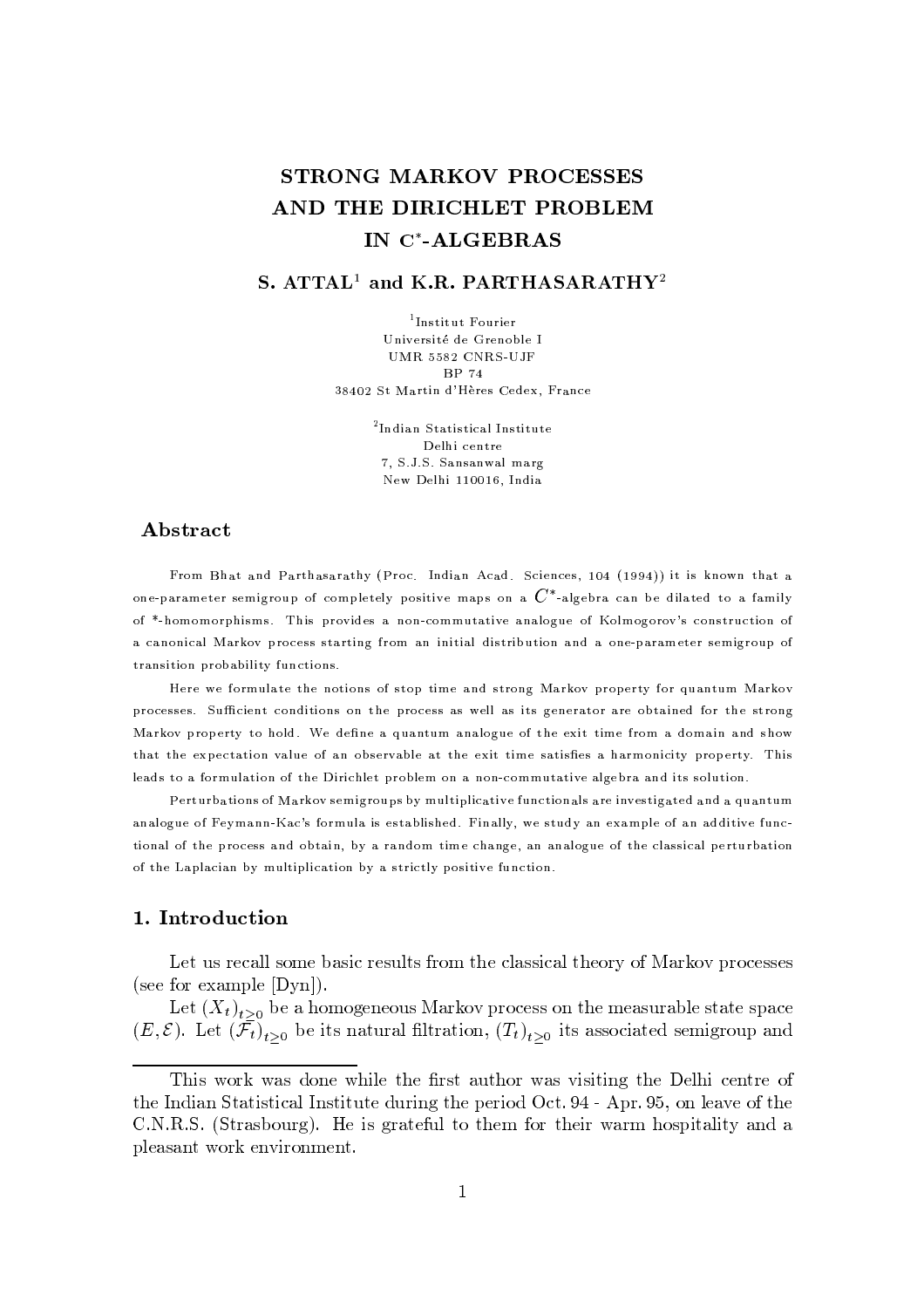~ tv <sup>~</sup> ~t <sup>s</sup> <sup>v</sup> <sup>~</sup> <sup>|</sup> <sup>y</sup> <sup>z</sup> <sup>s</sup> <sup>s</sup> <sup>w</sup> <sup>y</sup> t{ <sup>w</sup> <sup>s</sup> { ts } <sup>t</sup> <sup>s</sup> <sup>s</sup> <sup>s</sup> <sup>x</sup> <sup>t</sup> <sup>y</sup> t~ { <sup>y</sup> zu <sup>s</sup> <sup>x</sup> { ~t ~{ <sup>s</sup> } the event  $(X_0 = r)$  The Markov property of  $(X_t)$ , can be expressed as

$$
I\!\!E_x[f(X_{s+t})/\mathcal{F}_s] = T_t f(X_s) \tag{1.1}
$$

 $\alpha$  and  $\alpha$  in the set of  $\alpha$  is a set of  $\alpha$  where  $\alpha$ 

If furthermore  $(X_t)$ , is a strong Markov process we have

$$
\mathbf{E}_x[f(X_{\tau+t})/\mathcal{F}_\tau] = T_t f(X_\tau) \tag{1.2}
$$

for every  $(\mathcal{F}_{t})$  , . -stop time  $\tau$ 

The property that  $(X_t)$ , solves the martingale problem associated to the s w y tt s w y tt s w y v tt s w y v tt s w y v tt s w y v tt s w y v tt s w y v tt s w y v tt s w y v tt s w

$$
\mathbf{E}_x[f(X_\tau)] = f(x) + \mathbf{E}_x \left[ \int_0^\tau \mathcal{L}f(X_s) \, ds \right]. \tag{1.3}
$$

It is also well-known that in "good cases" the strong Markov process  $(X_t)$ . v { <sup>z</sup> <sup>s</sup> <sup>v</sup> <sup>t</sup> <sup>s</sup> <sup>~</sup> <sup>w</sup> <sup>~</sup> <sup>x</sup> <sup>z</sup> <sup>s</sup> <sup>t</sup> <sup>w</sup> { } <sup>z</sup> <sup>s</sup> <sup>|</sup> <sup>y</sup> <sup>v</sup> <sup>v</sup> { <sup>x</sup> ~y ts <sup>t</sup> { ss <sup>z</sup> <sup>s</sup> <sup>t</sup> ! } <sup>s</sup> y { { { <sup>|</sup> <sup>y</sup> <sup>~</sup> in E let  $\tau(D)$  be the first exit time of  $(X_t)$ , from D (that is  $\tau(D) = \inf\{t: X_t \notin$  $D$ ). Then the harmonicity property for two such domains  $D \subset D$  can be expressed

$$
\mathbf{E}_x[\mathbf{E}_{X_{\tau(\tilde{D})}}[f(X_{\tau(D)})]] = \mathbf{E}_x[f(X_{\tau(D)})],\tag{1.4}
$$

¨ ~ <sup>|</sup> <sup>z</sup> <sup>~</sup> <sup>s</sup> <sup>v</sup> <sup>t</sup> <sup>y</sup> tt <sup>s</sup> <sup>~</sup> <sup>w</sup> <sup>~</sup> <sup>x</sup> <sup>z</sup> <sup>s</sup> <sup>t</sup> <sup>w</sup> { } <sup>z</sup> <sup>s</sup> <sup>|</sup> <sup>~</sup> <sup>x</sup> <sup>t</sup> { <sup>s</sup> <sup>t</sup> <sup>s</sup> <sup>w</sup> <sup>~</sup> <sup>t</sup>

$$
\begin{cases}\n\mathcal{L}g(x) = 0, & x \in D \\
g(x) = f(x), & x \notin D\n\end{cases}
$$
\n(1.5)

can be solved by taking  $g(x) = E[f(Y, \tau)]$ 

But all these classical properties can be expressed in terms of some operator relations Let  $(Q, \mathcal{F}(\mathcal{F}_t), \ldots, \mathcal{P})$  be the canonical space of the Markov process  $(X_t)$ , given by Kolmogorov's existence theorem with some initial distribution r <sup>s</sup> <sup>t</sup> <sup>9</sup> } <sup>s</sup> <sup>t</sup> <sup>s</sup> § <sup>~</sup> <sup>z</sup> } <sup>s</sup> <sup>w</sup> <sup>t</sup> <sup>v</sup> <sup>y</sup> <sup>x</sup> <sup>s</sup> : # <sup>5</sup> <sup>6</sup> r <sup>s</sup> <sup>t</sup> ; } <sup>s</sup> <sup>t</sup> s< ¡ <sup>y</sup> <sup>z</sup> <sup>s</sup> } <sup>w</sup> <sup>y</sup> { <sup>y</sup> <sup>z</sup> <sup>z</sup> } { <sup>u</sup> s measurable functions on  $(E, \mathcal{E})$  . Then the process  $(X_t)$  determines a family of \*-homomorphisms  $j_t : A \to \mathcal{B}(H)$  by

$$
[j_t(f)h](x) = f(x(t)) \mathbf{E}[h(x)/\mathcal{F}_t].
$$

Here x is the whole path and  $x(t)$  is its value at time t. Let  $H = I^2(0, \mathcal{F}, D)$  $\bm{s}$  , the state  $\bm{s}$  is a second  $\bm{s}$  and  $\bm{s}$  and  $\bm{s}$  is the state  $\bm{s}$  $\blacksquare$  so  $\blacksquare$  so  $\blacksquare$  so  $\blacksquare$  so  $\blacksquare$  so  $\blacksquare$  so  $\blacksquare$  so  $\blacksquare$  so  $\blacksquare$ 1**1** 

$$
\begin{cases}\nj_t(1) &= F_t \\
F_s \, j_{t+s}(f)F_s &= j_s(T_t f).\n\end{cases} \tag{1.1'}
$$

For a stop time  $\tau$ , if  $F_{\tau}$  denotes the projection determined by the conditional s t y t y t y t y t y t y w {  $\sim$  s v t w {  $\sim$  s v t w {  $\sim$  s v t w {  $\sim$  s v t  $\sim$  s v t  $\sim$  s v t  $\sim$  s v t  $\sim$  s v t  $\sim$  s v t  $\sim$  s v t  $\sim$  s v t  $\sim$  s v t  $\sim$  s v t  $\sim$  s v t  $\sim$  s v t  $\sim$  s v t  $\sim$ 

$$
F_{\tau} j_{\tau+t}(f) F_{\tau} = j_{\tau}(T_t f). \tag{1.2'}
$$

 $\blacksquare$  y we will define the set of  $\blacksquare$  such that  $\blacksquare$ 

$$
F_0 j_\tau(f) F_0 = f + F_0 \int_0^\infty \mathbb{1}_{\tau \ge s} j_s(\mathcal{L}f) ds F_0.
$$
 (1.3')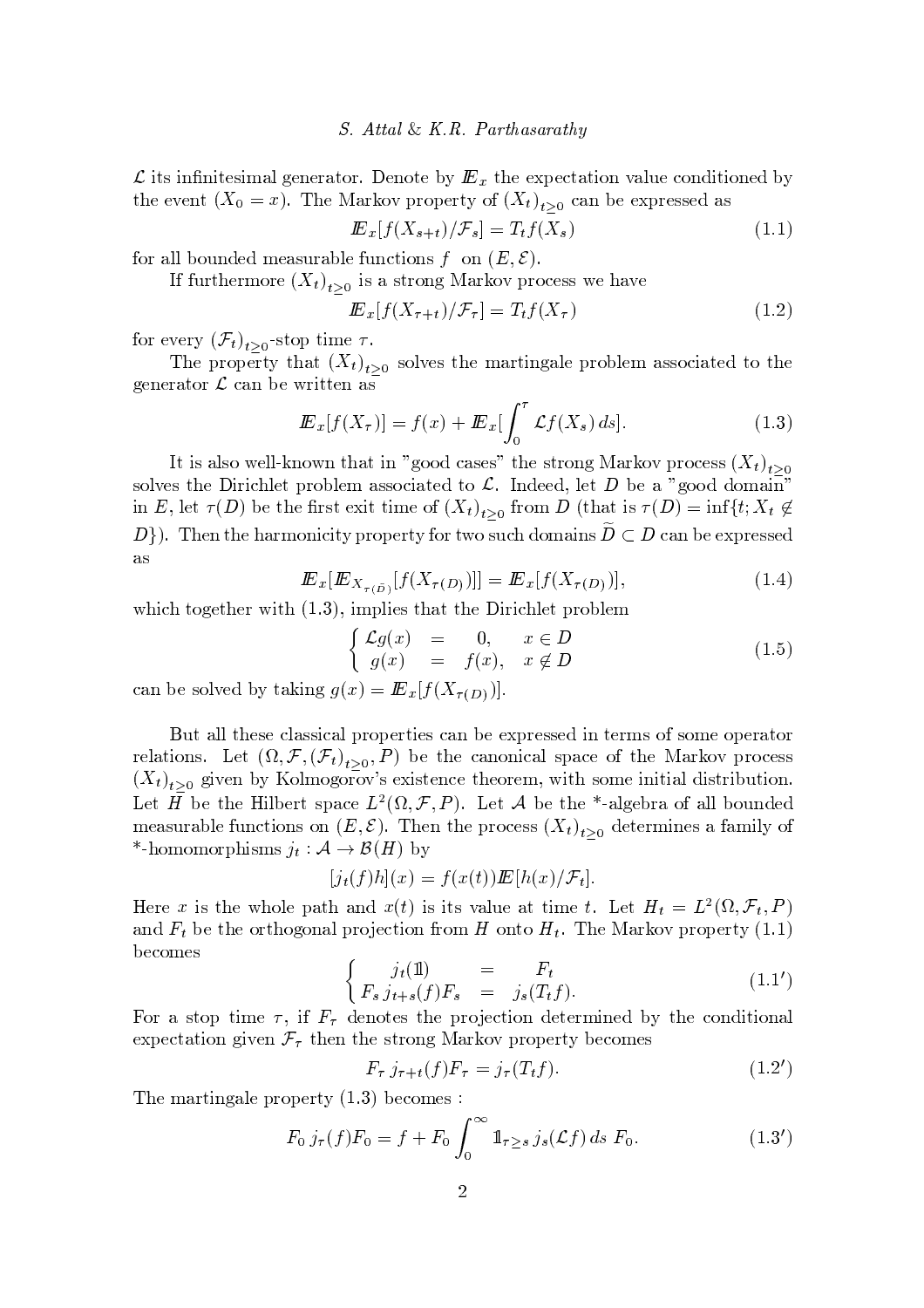Depating by  $\Gamma_{\mathcal{D}}(f)$  the expression  $F_{\alpha\beta}(\mathcal{D})F_{\alpha}$  the relations (1.4) and (1.5) where  $\mathbf{x} = \mathbf{x} + \mathbf{y} + \mathbf{z}$  is a set  $\mathbf{x} = \mathbf{x} + \mathbf{y} + \mathbf{z}$ 

$$
\Gamma_{\tilde{D}}(\Gamma_D(f)) = \Gamma_D(f), \quad \text{for } \tilde{D} \subset D \tag{1.4'}
$$

y and the state of the state of the state of the state of the state of the state of the state of the state of

$$
\begin{cases}\n\mathbb{1}_D \mathcal{L}(g) &= 0\\
(\mathbb{1} - \mathbb{1}_D)g &= (\mathbb{1} - \mathbb{1}_D)f\n\end{cases}
$$
\n(1.5')

with  $a = \Gamma_n(f)$ 

 <sup>s</sup> <sup>w</sup> <sup>t</sup> <sup>~</sup> <sup>v</sup> { w| <sup>t</sup> <sup>s</sup> <sup>w</sup> { <sup>s</sup> <sup>w</sup> <sup>t</sup> <sup>~</sup> <sup>s</sup> <sup>v</sup> ¨ ¨ <sup>D</sup> ¨ £ <sup>D</sup> <sup>x</sup> <sup>y</sup> } <sup>s</sup> <sup>|</sup> <sup>s</sup> <sup>y</sup> ~ u <sup>z</sup> { <sup>w</sup> <sup>y</sup> <sup>s</sup> <sup>s</sup> <sup>w</sup> <sup>y</sup> <sup>z</sup> b ¡ <sup>y</sup> <sup>z</sup> <sup>s</sup> } <sup>w</sup> <sup>y</sup> ; ~ <sup>x</sup> <sup>~</sup> <sup>v</sup> { t <sup>s</sup> <sup>x</sup> <sup>s</sup> <sup>v</sup> <sup>v</sup> <sup>y</sup> <sup>w</sup> ~z <sup>x</sup> { <sup>|</sup> <sup>|</sup> <sup>u</sup> <sup>t</sup> <sup>y</sup> <sup>t</sup> ~ <sup>s</sup> E <sup>u</sup> wt <sup>s</sup> <sup>w</sup> <sup>|</sup> { <sup>w</sup> <sup>s</sup> <sup>y</sup> <sup>v</sup> <sup>t</sup> { <sup>t</sup> <sup>~</sup> <sup>|</sup> <sup>s</sup>  $\tau$  when identified with the family  $(1-z)$ , is a particular spectral measure on  $I\!\!R^+ \cup \{ + \infty \}$  with values in the space of orthogonal projections on H.

 <sup>s</sup> ; <sup>~</sup> <sup>v</sup> <sup>y</sup> <sup>s</sup> <sup>s</sup> <sup>w</sup> <sup>y</sup> <sup>z</sup> <sup>u</sup> <sup>~</sup> <sup>t</sup> <sup>y</sup> <sup>z</sup> b ¡ <sup>y</sup> <sup>z</sup> <sup>s</sup> } <sup>w</sup> <sup>y</sup> { } { <sup>u</sup> s { <sup>s</sup> <sup>w</sup> <sup>y</sup> <sup>t</sup> { <sup>w</sup> <sup>v</sup> { <sup>y</sup> § <sup>~</sup> <sup>z</sup> } <sup>s</sup> <sup>w</sup> <sup>t</sup> space  $H_0$  and  $(T_t)$ , is a semigroup of contractive, unital and completely positive | <sup>y</sup> <sup>v</sup> <sup>w</sup> { <sup>|</sup> ; <sup>~</sup> <sup>t</sup> { <sup>~</sup> <sup>t</sup> <sup>v</sup> <sup>s</sup> <sup>z</sup> <sup>~</sup> <sup>t</sup> <sup>~</sup> <sup>v</sup> <sup>w</sup> { <sup>s</sup> <sup>~</sup> <sup>4</sup> ¡ t <sup>y</sup> tt <sup>s</sup> <sup>w</sup> <sup>s</sup> <sup>s</sup> <sup>~</sup> <sup>v</sup> <sup>t</sup> <sup>v</sup> <sup>y</sup> § <sup>~</sup> <sup>z</sup> } <sup>s</sup> <sup>w</sup> <sup>t</sup> <sup>v</sup> <sup>y</sup> <sup>x</sup> <sup>s</sup> <sup>9</sup> on injection  $H_{\alpha} \in H$  and a family of  $*$  homomorphisms  $\alpha \in A \setminus R(H)$  satisfying  $\{a \mid a \in \mathbb{N} \}$  is the set of the set values of  $\{a \mid a \in \mathbb{N} \}$  ,  $\{a \mid a \in \mathbb{N} \}$  ,  $\{a \mid a \in \mathbb{N} \}$  ,  $\{a \mid a \in \mathbb{N} \}$  ,  $\{a \mid a \in \mathbb{N} \}$  ,  $\{a \mid a \in \mathbb{N} \}$  ,  $\{a \mid a \in \mathbb{N} \}$  ,  $\{a \mid a \in \mathbb{N} \}$  ,  $\$ <sup>y</sup> <sup>w</sup> { <sup>w</sup> { <sup>x</sup> <sup>s</sup> <sup>v</sup> <sup>v</sup>

t and the v s  $\alpha$  s  $\alpha$  in the v s  $\alpha$  s  $\alpha$  in the v s  $\alpha$  s  $\alpha$  in the v s  $\alpha$  v  $\alpha$  in the v  $\alpha$  v  $\alpha$  v  $\alpha$  v  $\alpha$  v  $\alpha$  v  $\alpha$  v  $\alpha$  v  $\alpha$  v  $\alpha$  v  $\alpha$  v  $\alpha$  v  $\alpha$  v  $\alpha$  v  $\alpha$  v  $\alpha$  v  $\alpha$  v  $\alpha$   ${\bf x}$  s t  ${\bf y}$  is the state  ${\bf y}$  in the state  ${\bf y}$  is the state  ${\bf y}$  of  ${\bf y}$  is vertex to  ${\bf y}$  the state  ${\bf y}$ v s y vu w s y vu w s y vu w s y vu w s y vu w y vu w y vu w y vu w y vu w y vu w y vu w y vu w y vu w y vu w get that the Markoy process  $(i_1)$ , is a strong Markoy process in the sense that  $\cdot$  to be a set of the set of  $\cdot$ 

We give two kind of sufficient conditions for the process to be strong Markov. s <sup>w</sup> <sup>v</sup> <sup>t</sup> { <sup>s</sup> ~v <sup>y</sup> § <sup>~</sup> <sup>z</sup> } <sup>s</sup> <sup>w</sup> <sup>t</sup> <sup>~</sup> <sup>y</sup> <sup>u</sup> <sup>y</sup> <sup>v</sup> <sup>~</sup> <sup>|</sup> <sup>y</sup> <sup>w</sup> <sup>t</sup> <sup>~</sup> <sup>y</sup> <sup>z</sup> <sup>s</sup> ¡z <sup>~</sup> <sup>s</sup> <sup>x</sup> { <sup>~</sup> t~{ <sup>~</sup> <sup>v</sup> <sup>~</sup> <sup>w</sup> <sup>s</sup> <sup>w</sup> { <sup>|</sup> <sup>x</sup> <sup>s</sup> <sup>8</sup> <sup>v</sup>  $x$  y w  $y$  is a w  $y$  v t  $\cdots$  w  $y$  is a v  $y$  v t  $\cdots$  w  $x$  v  $\cdots$   $x$  v  $\cdots$   $x$   $\cdots$   $x$   $\cdots$   $x$   $\cdots$   $x$   $\cdots$   $x$   $\cdots$   $x$   $\cdots$   $x$   $\cdots$   $x$   $\cdots$   $x$   $\cdots$   $x$   $\cdots$   $x$   $\cdots$   $x$   $\cdots$   $x$   $\cdots$   $x$  § ¡ s <sup>y</sup> <sup>z</sup> <sup>~</sup> <sup>s</sup> t{ <sup>s</sup> <sup>x</sup> <sup>t</sup> { <sup>w</sup> <sup>v</sup> y <sup>z</sup> <sup>y</sup> v <sup>~</sup> <sup>s</sup> <sup>w</sup> <sup>~</sup> <sup>v</sup> <sup>s</sup> <sup>t</sup> { <sup>v</sup> <sup>u</sup> <sup>x</sup> <sup>u</sup> <sup>y</sup> <sup>v</sup> <sup>~</sup> <sup>|</sup> <sup>y</sup> <sup>w</sup> <sup>t</sup> ~ <sup>y</sup> <sup>z</sup> <sup>s</sup> <sup>v</sup> ¢ ¡ t v v v v v v v v v v v s startet v v v s s s s s s y v s y v s y v s y v s y v s y v s y v s y v s y v s y s § u <sup>v</sup> { { <sup>v</sup> { <sup>E</sup> { <sup>x</sup> <sup>v</sup> <sup>y</sup> <sup>x</sup> <sup>s</sup> ¡ § s <sup>v</sup> <sup>s</sup> <sup>x</sup> { <sup>v</sup> <sup>u</sup> <sup>x</sup> <sup>~</sup> <sup>s</sup> <sup>t</sup> <sup>x</sup> { ~t ~{ <sup>~</sup> <sup>v</sup> <sup>y</sup> <sup>x</sup> <sup>t</sup> <sup>u</sup> <sup>y</sup> <sup>z</sup> <sup>z</sup>  ${\bf u}$  which is a write  ${\bf v}$  that  ${\bf v}$  is substituting the set  ${\bf v}$  v  ${\bf v}$  which is set  ${\bf v}$  which is strong to  ${\bf v}$  ${\color{black} \alpha \in \mathbb{N}^d}$  , where  ${\color{black} \alpha \in \mathbb{N}^d}$  , we will will will be a set of unit  ${\color{black} \alpha \in \mathbb{N}^d}$  , we will be a set of unit  ${\color{black} \alpha \in \mathbb{N}^d}$  , we will be a set of unit  ${\color{black} \alpha \in \mathbb{N}^d}$  , we will be a se t y s v s v s v s  $x$  s  $x$  s  $x$  s  $x$  w  $x$  w  $x$  w  $x$  w  $x$  w  $x$  w  $x$  w  $x$  w  $x$  w  $x$  w  $x$  w  $x$  w  $x$  w  $x$  w  $x$  w  $x$  w  $x$  w  $x$  w  $x$  w  $x$  w  $x$  w  $x$  w  $x$  w  $x$  w  $x$  w  $x$  w  $x$  w  $x$  w  $x$  w  $x$  w  $x$  w

 <sup>s</sup> <sup>t</sup> s <sup>w</sup> { <sup>s</sup> <sup>t</sup> <sup>y</sup> <sup>t</sup> <sup>t</sup> s| <sup>y</sup> wt ~ <sup>y</sup> <sup>z</sup> <sup>s</sup> <sup>w</sup> { <sup>s</sup> <sup>w</sup> <sup>t</sup> ¨ <sup>8</sup> <sup>~</sup> <sup>v</sup> { } <sup>t</sup> <sup>y</sup> <sup>~</sup> s { <sup>w</sup> <sup>y</sup> <sup>u</sup> <sup>y</sup> <sup>t</sup> <sup>u</sup> <sup>|</sup> v t w  ${\bf w}$  w  ${\bf w}$  w  ${\bf w}$  where  ${\bf w}$  we will be a vertex vertex vertex vertex vertex vertex vertex vertex vertex vertex vertex vertex vertex vertex vertex vertex vertex vertex vertex vertex vertex vertex vertex ver

We define the notion of "exit time from a domain" for a quantum strong y w  ${ \bf w }$  we set to define the set of which is a set of which is a set of which is a set of which is a set of y the set of the set of the set of the set of the set of the set of the set of the set of the set of the set of where  ${x}$  is a state of the state  ${y}$  is a state of the state of the state  ${y}$  is a state of the state  ${y}$ x { <sup>|</sup> <sup>|</sup> <sup>u</sup> <sup>t</sup> <sup>y</sup> <sup>t</sup> ~ <sup>s</sup> <sup>~</sup> <sup>w</sup> <sup>~</sup> <sup>x</sup> <sup>z</sup> <sup>s</sup> <sup>t</sup> <sup>w</sup> { } <sup>z</sup> <sup>s</sup> <sup>|</sup> ¨ £ <sup>8</sup> <sup>x</sup> <sup>y</sup> } sv { <sup>z</sup> <sup>s</sup> } <sup>t</sup> <sup>y</sup> <sup>~</sup> <sup>t</sup> <sup>s</sup> <sup>s</sup> <sup>s</sup> <sup>x</sup> <sup>t</sup> <sup>y</sup> <sup>t</sup> ~{  ${\color{red}7}$  , the set of the set of the set of the set of the set of the set of the set of the set of the set of the set of the set of the set of the set of the set of the set of the set of the set of the set of the set of

We then pursue the analogy with the classical theory by investigating several s <sup>y</sup> <sup>|</sup> <sup>z</sup> <sup>s</sup> <sup>v</sup> { <sup>s</sup> <sup>w</sup> <sup>t</sup> <sup>u</sup> <sup>w</sup> } <sup>y</sup> <sup>t</sup> ~{ <sup>v</sup> { <sup>t</sup> <sup>s</sup> <sup>v</sup> <sup>s</sup> <sup>|</sup> <sup>~</sup> <sup>w</sup> { <sup>u</sup> } <sup>|</sup> <sup>u</sup> <sup>z</sup> <sup>t</sup> <sup>~</sup> <sup>z</sup> <sup>~</sup> <sup>x</sup> <sup>y</sup> <sup>t</sup> ~ <sup>s</sup> <sup>u</sup> <sup>x</sup> <sup>t</sup> <sup>~</sup> { <sup>y</sup> <sup>z</sup> <sup>v</sup> { <sup>s</sup>  $\boldsymbol{\gamma}$  , we set y as a set of the set of the set of the set of the set of the set of the set of the set of the set of the set of the set of the set of the set of the set of the set of the set of the set of the set of th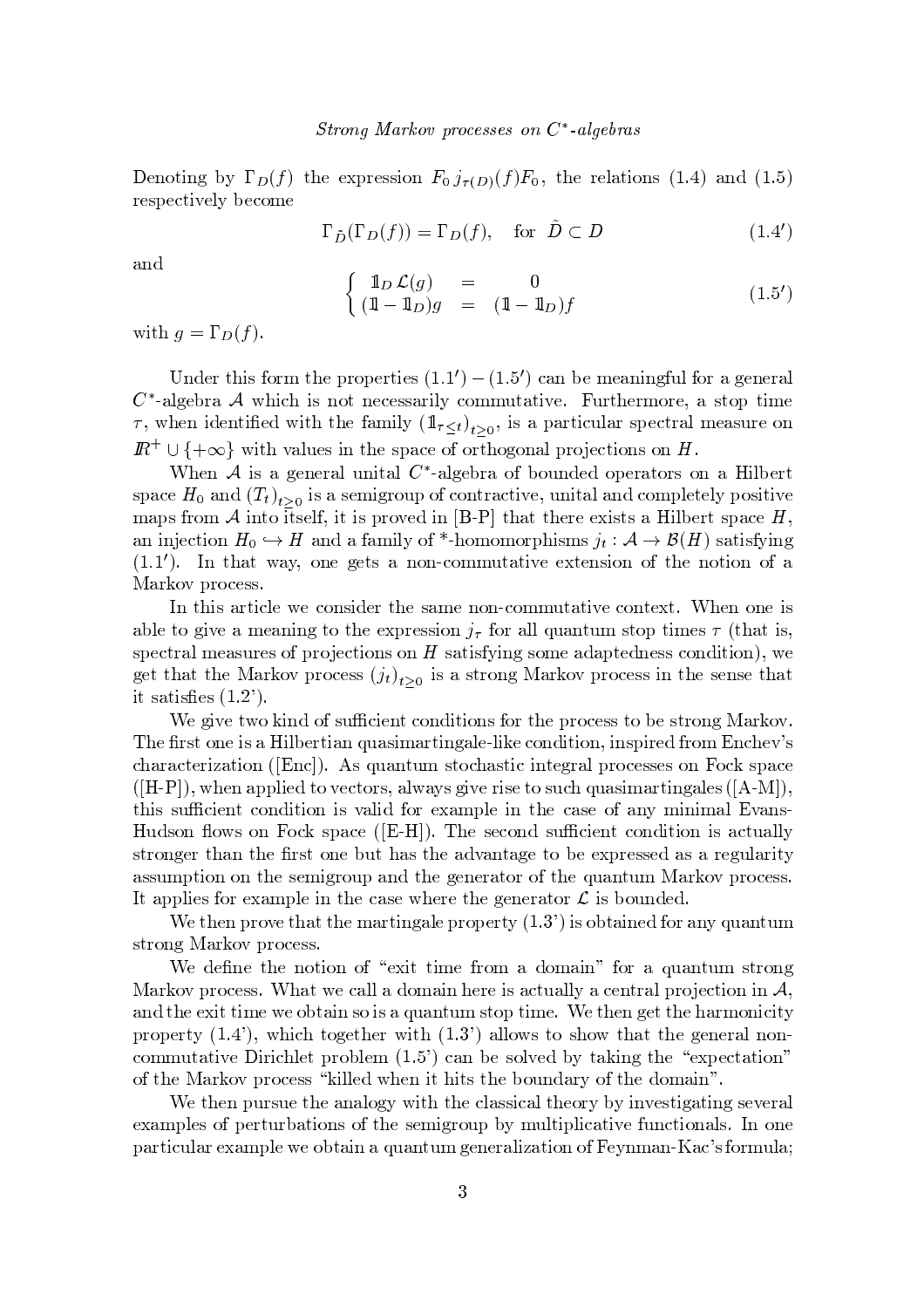that is, a perturbation of the generator by addition of the multiplication operator by a negative central element of  $A$ . Finally we study one example of perturbation of the semigroup by additive functionals and obtain, with the help of the quantum Feynman-Kac's formula, a multiplicative perturbation of the generator by a change of the time scale.

## 2. The basic construction

The results presented here are proved in [B-P] in a more general context.

Let  $A$  be a unital  $C^*$ -algebra of bounded operators on a complex Hilbert space  $H_0$ . Let  $(T_t)_{t>0}$  be a semigroup of contractive, unital and completely positive maps from  $A$  into itself. Recall that complete positivity means

$$
\sum_{i,j} X_i^* T_t(Y_i^* Y_j) X_j \ge 0
$$

for all  $X_i \in \mathcal{B}(H_0)$ ,  $Y_i \in \mathcal{A}, i = 1, ..., n$ . Let  $\mathcal{D} = \{(\mathbf{r}, \mathbf{Y}, u); u \in H_0, \mathbf{r} = (r_1, \dots, r_n) \in (\mathbb{R}^+)^n, r_1 > \dots > r_n,$  $\mathbf{Y} = (Y_1, ..., Y_n) \in \mathcal{A}^n, n \ge 1$ .

If  $(\mathbf{r}, \mathbf{Y}, u) \in \mathcal{D}$  and  $\mathbf{s} = \{s_1 > \cdots > s_m \geq 0\}$  is such that  $\{r_1, ..., r_n\} \subset \{s_1, ..., s_m\},$ we define  $(\mathbf{s}, \mathbf{Y}, u) \in \mathcal{D}$  by

$$
\tilde{Y}_j = \begin{cases} Y_i & \text{if } s_j = r_i \text{ for some } i\\ I & \text{otherwise} \end{cases}
$$

where I denotes the identity operator on  $H_0$ .

The semigroup  $(T_t)_{t>0}$  defines a map  $L_T : \mathcal{D} \times \mathcal{D} \to \mathbb{C}$  by

$$
L_T((\mathbf{r}, \mathbf{X}, u), (\mathbf{r}, \mathbf{Y}, v))
$$
  
=  $\langle u, T_{r_n}(X_n^*T_{r_{n-1}-r_n}(X_{n-1}^* \cdots X_2^*T_{r_1-r_2}(X_1^*Y_1)Y_2 \cdots Y_{n-1})Y_n)v \rangle$ 

and  $L_T((\mathbf{r}, \mathbf{X}, u), (\mathbf{s}, \mathbf{Y}, v)) = L_T((\mathbf{r} \cup \mathbf{s}, \tilde{\mathbf{X}}, u), (\mathbf{r} \cup \mathbf{s}, \tilde{\mathbf{Y}}, v))$  where  $\mathbf{r} \cup \mathbf{s}$  is obtained by arranging  $\{r_1, ..., r_n\} \cup \{s_1, ..., s_n\}$  in the decreasing order.

The complete positivity of  $(T_t)_{t>0}$  implies easily (see [B-P]) that  $L_T$  is a positive definite kernel on  $\mathcal{D} \times \mathcal{D}$ . With the help of G.N.S. principle (see [Par], Proposition 15.4, for example) the following result is proved in  $[B-P]$ .

**Theorem 2.1** – There exists a Hilbert space H, an increasing family  $(F_t)_{t>0}$  of projection operators on H, a family of \*-homomorphisms  $j_t : A \to B(H), t \geq 0$ and a unitary isomorphism V from  $H_0$  onto the range of  $F_0$  satisfying the following  $properties:$ 

- (i)  $j_t(I) = F_t$ , for all  $t \geq 0$ ;
- (ii)  $F_s j_t(X) F_s = j_s(T_{t-s}(X))$  for any  $s \le t$ ,  $X \in \mathcal{A}$
- (iii)  $j_0(X)V = VX$  for all  $X \in \mathcal{A}$ :

(iv) the set  $\{j_{t_1}(X_1)...j_{t_n}(X_n)Vu; t_1 > t_2 > ... > t_n \geq 0, X_i \in \mathcal{A}, i \in$  $\{1, ..., n\}, n \geq 1, u \in H_0\}$  is total in H;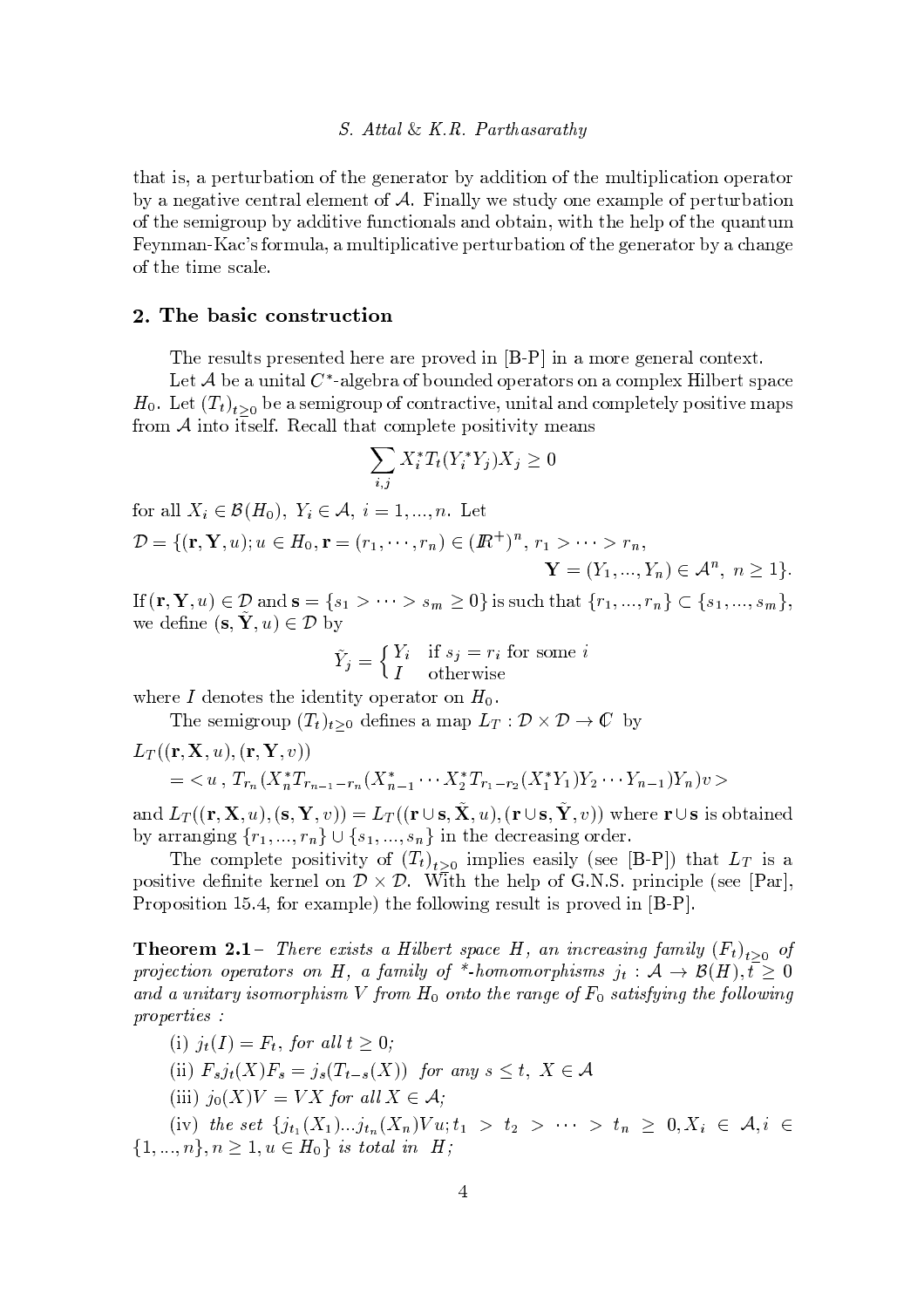(v) for any 
$$
u, v \in H
$$
,  $\mathbf{r} = \{r_1 > \cdots > r_n \ge 0\}$ ,  $\mathbf{s} = \{s_1 > \cdots > s_m \ge 0\}$ ,  $X_i, Y_j \in \mathcal{A}, i \in \{1, ..., n\}$ ,  $j \in \{1, ..., m\}$  one has  $\langle j_{r_1}(X_1)...j_{r_n}(X_n)Vu, j_{s_1}(Y_1)...j_{s_m}(Y_m)Vv \rangle = L_T((\mathbf{r}, \mathbf{X}, u), (\mathbf{s}, \mathbf{Y}, v))$ .

As explained in the introduction such a quadruple  $\{H,(F_t)_{t>0},(j_t)_{t>0},V\}$ may be considered as the non-commutative Markov process with contraction semigroup  $(T_t)_{t>0}$ . Following [B-P], a quadruple  $\{H,(F_t)_{t>0},(j_t)_{t>0}V\}$  satisfying conditions (i), (ii) and (iii) of Theorem 2.1 is called a *conservative Markov process*. The process is said to be *minimal* if, in addition, it satisfies condition (iv). Two such minimal Markov processes  $\{H,(F_t)_{t>0},(j_t)_{t>0},V\}$  and  $\{H',(F'_t)_{t>0},(j'_t)_{t>0},V'\}$ are said to be *equivalent* if there exists a unitary isomorphism  $W : H \to \overline{H}'$  such that  $WF_tW^* = F'_t$ ,  $Wj_t(X)W^* = j'_t(X)$  and  $WV = V'$ , for all  $t \geq 0, X \in \mathcal{A}$ . In [B-P] it is proved that the minimal Markov process given by Theorem 2.1 is unique upto equivalence.

Let Z be the center of the C<sup>\*</sup>-algebra A. It is possible that  $T_t$  may not map  $\mathcal Z$  into itself, thus the family  $\{j_t(Z); Z \in \mathcal Z, t \geq 0\}$  may not be a commutative family. But, noticing that  $j_t(X) = j_t(XI) = j_t(X)j_t(I) = j_t(X)F_t$ , the operator  $j_t(X)$  is determined by its restriction to the range of  $F_t$ , for all  $X \in \mathcal{A}$ . Hereafter the range of  $F_t$  is denoted  $H_t$ , for all  $t \geq 0$ . In [B-P] it is proved that if Z belongs to Z, the operator  $j_t(Z)$  can be lifted into an operator  $k_t(Z) \in \mathcal{B}(H)$  such that  $j_t(Z) = k_t(Z)F_t$  and such that the family  $\{k_t(Z); Z \in \mathcal{Z}, t \geq 0\}$  is commutative. In other words, the minimal Markov process  $(j_t)_{t>0}$  when restricted to the center of  $A$  can be obtained as a conditional expectation of a purely commutative process. This is expressed by the following result.

**Theorem 2.2** – There exists a unique \*-unital homomorphism  $k_t : \mathcal{Z} \to \mathcal{B}(H)$ such that

(i)  $k_t(Z)j_{t_1}(X_1)\cdots j_{t_n}(X_n)Vu$  $= j_{t_1}(X_1) \cdots j_{t_{i-1}}(X_{i-1}) j_t(Z) j_{t_i}(X_i) \cdots j_{t_n}(X_n) V u$  where  $t_{i-1} > t \geq t_i$ ; (ii) the family  $\{k_t(Z); Z \in \mathcal{Z}, t \geq 0\}$  is commutative; (iii)  $j_t(Z) = k_t(Z)F_t$  for all  $t \geq 0, z \in \mathcal{Z}$ .  $\overline{\phantom{a}}$ 

From now on we make the following assumptions on  $(T_t)_{t>0}$ :

(i)  $(T_t)_{t\geq 0}$  is strongly continuous that is,  $\lim_{s\to t}||T_s(X) - \overline{T}_t(X)|| = 0$  for all  $X \in \mathcal{A}$ , all  $t \geq 0$ ;

(ii)  $T_0(X) = X$  for all  $X \in \mathcal{A}$ .

Furthermore, recall an important property: as  $j_t$  and  $k_t$  are homomorphisms from a  $C^*$ -algebra to a Banach algebra we have, from a well-known theorem of functional analysis (see [Dix] for example), that

$$
||j_t(X)|| \le ||X||
$$
 and  $||k_t(Z)|| \le ||Z||$ 

for all  $t \in I\!\!R^+, X \in \mathcal{A}, Z \in \mathcal{Z}$ .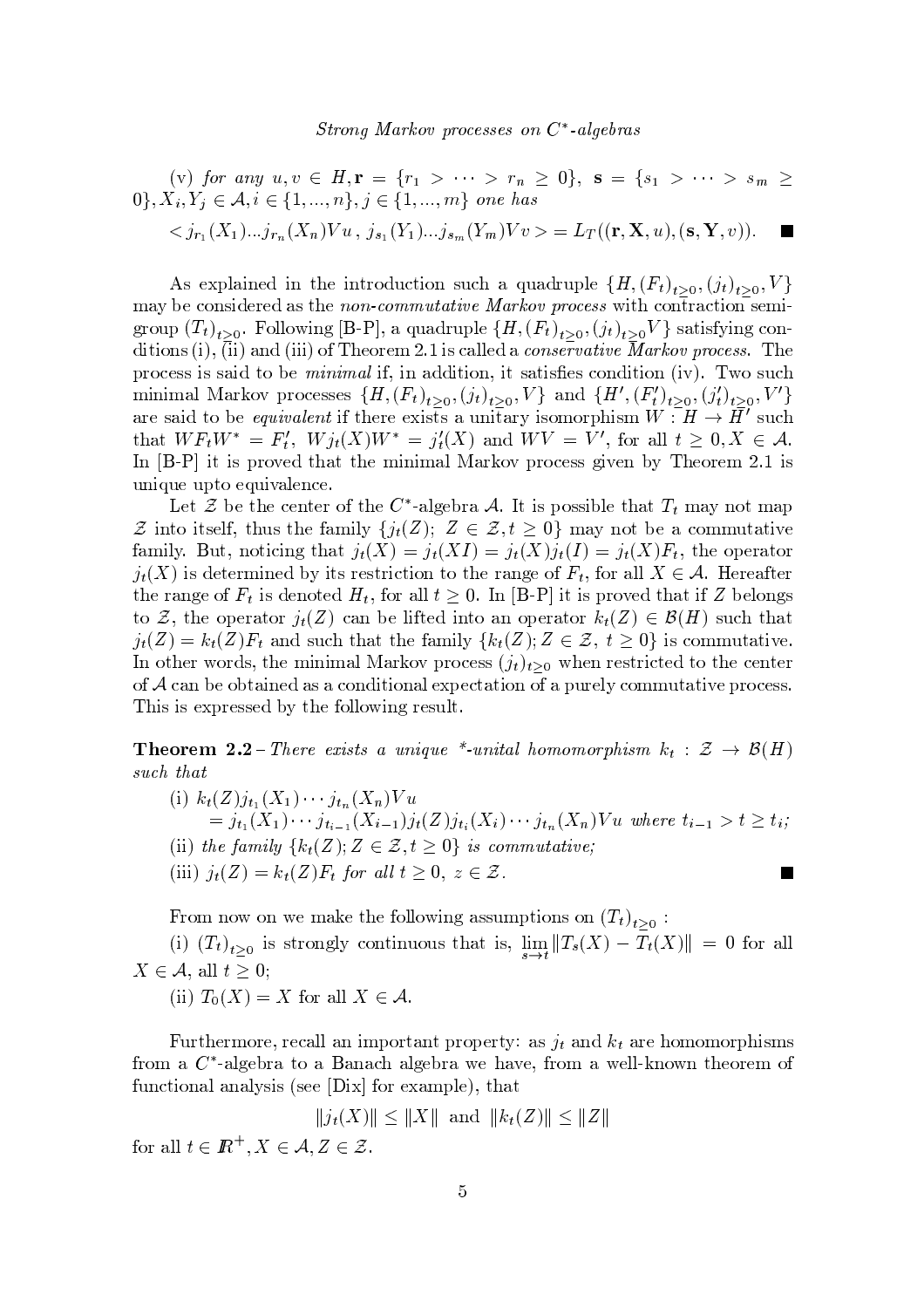## 3. Preliminaries

Let  $\mathcal{N} = \{(\mathbf{r}, \mathbf{X}); \mathbf{r} = (r_1, ..., r_n) \in (\mathbb{R}^+)^n, \mathbf{X} = (X_1, ..., X_n) \in \mathcal{A}^n, n \geq 1\}.$ For all  $(\mathbf{r}, \mathbf{X}) \in \mathcal{N}$  let  $j(\mathbf{r}, \mathbf{X}) = j_{r_1}(X_1) \cdots j_{r_n}(X_n)$ . For all  $(\mathbf{r}, \mathbf{X}, u) \in \mathcal{D}$  let  $\lambda(\mathbf{r}, \mathbf{X}, u) = j(\mathbf{r}, \mathbf{X}) V u.$ 

The following proposition is a consequence of [B-P] Proposition 2.6 and some remarks in [Bh1]; these results can be easily recovered by several applications of Theorem 2.1 (i) and (ii).

## Proposition  $3.1 -$

(a) For all  $(\mathbf{r}, \mathbf{X}) \in \mathcal{N}$  the expression  $j(\mathbf{r}, \mathbf{X})$  can be reduced to an expression of the form  $j(s, Y)$  where  $s_1 > \cdots > s_k < s_{k+1} < \cdots < s_n$  for some  $k \in \{1, ..., m\}$ . (b) There exists a map  $\mathcal{E}: \mathcal{N} \to \mathcal{A}$ , independent of the Markov process and

 $satisfying$ 

$$
F_0 j(\mathbf{r}, \mathbf{X}) F_0 = j_0(\varepsilon(\mathbf{r}, \mathbf{X})).
$$
\n(3.1)

Furthermore the map  $\varepsilon$  satisfies the following properties :

$$
F_0 j(\mathbf{r}, \mathbf{X})^* F_0 = j_0(\mathcal{E}(\mathbf{r}^*, \mathbf{X}^*))
$$
\n(3.2)

$$
\mathcal{E}(\mathbf{r} + s, X) = T_s(\mathcal{E}(\mathbf{r}, \mathbf{X}))
$$
\n(3.3)

$$
F_s j(\mathbf{r} + s, \mathbf{X}) F_s = j_s(\mathcal{E}(\mathbf{r}, \mathbf{X}))
$$
\n(3.4)

where  $\mathbf{r}^* = (r_n, r_{n-1},..., r_1), \mathbf{X}^* = (X_n^*, X_{n-1}^*,..., X_1^*)$  and  $\mathbf{r} + s = (r_1 + s, r_2 + s)$  $s, \ldots, r_n + s$ .

**Lemma 3.2**-For all  $(\mathbf{r}, \mathbf{X}, u) \in \mathcal{D}$ , all  $\mathbf{s} = \{s_1 > \cdots > s_m \geq 0\}$ , one has  $\lambda(\mathbf{r}, \mathbf{X}, u) = \lambda(\mathbf{r} \cup \mathbf{s}, \tilde{\mathbf{X}}, u).$ 

#### Proof

One has

$$
\|\lambda(\mathbf{r}, \mathbf{X}, u) - \lambda(\mathbf{r} \cup \mathbf{s}, \tilde{\mathbf{X}}, u)\|^2
$$
  
=  $\|\lambda(\mathbf{r}, \mathbf{X}, u)\|^2 + \|\lambda(\mathbf{r} \cup \mathbf{s}, \tilde{\mathbf{X}}, u)\|^2 - 2 \Re \langle \lambda(\mathbf{r}, \mathbf{X}, u), \lambda(\mathbf{r} \cup \mathbf{s}, \tilde{\mathbf{X}}, u) \rangle.$ 

By Theorem 2.1 (v) we have

$$
<\lambda({\bf r},{\bf X},u)\,,\,\lambda({\bf r}\cup{\bf s},{\bf X},u)> \; =L_{T}(({\bf r},{\bf X},u),({\bf r}\cup{\bf s},{\bf X},u))
$$

which is equal to  $L_T((\mathbf{r}, \mathbf{X}, u), (\mathbf{r}, \mathbf{X}, u))$  by definition.

For all  $X \in \mathcal{A}$ , let  $R_X$  denote the mapping

$$
\begin{array}{ccc} R_X & : \mathcal{A} & \to \mathcal{A} \\ & Y & \mapsto YX \end{array}
$$

**Lemma 3.3**-For all  $t \in \mathbb{R}^+$ , all  $(\mathbf{r}, \mathbf{X}, u) \in \mathcal{D}$  one has

$$
F_t \lambda(\mathbf{r}, \mathbf{X}, u) = \begin{cases} \lambda(\mathbf{r}, \mathbf{X}, u) & \text{if } t \geq r_1 \\ j_t(T_{r_{i-1}-t} R_{X_{i-1}} T_{r_{i-2}-r_{i-1}} R_{X_{i-2}} \cdots R_{X_2} T_{r_1-r_2}(X_1)) \\ \times j_{r_i}(X_i) \cdots j_{r_n}(X_n) V u & \text{if } r_{i-1} > t \geq r_i. \end{cases}
$$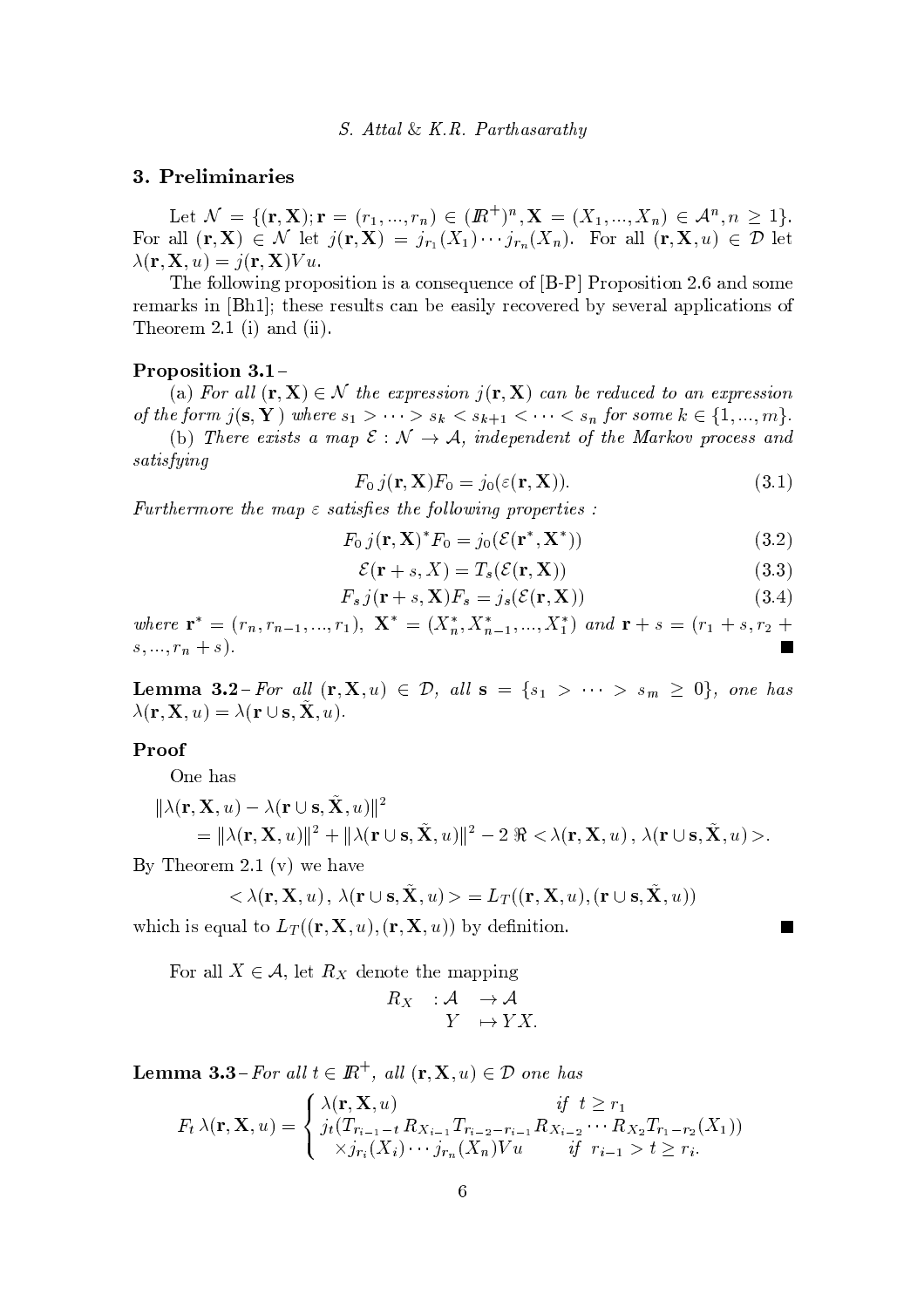## Proof

The case  $t \geq r_1$  is obvious from Theorem 2.1 (i) and Lemma 3.2. Suppose  $r_{i-1} > t \geq r_1$ . Notice that if  $r_1 > r_2 > t$  one has  $F_t j_{r_1}(X_1) j_{r_2}(X_2) =$  $F_t F_{r_2} j_{r_1}(X_1) F_{r_2} j_{r_2}(X_2) = F_t j_{r_2}(T_{r_1-r_2}(X_1)) j_{r_2}(X_2) = F_t j_{r_2}(R_{X_2} T_{r_1-r_2}(X_1)).$ Thus the result is obtained by repeating this procedure to the expression

$$
F_t\,\lambda({\bf r},{\bf X},u)=F_tj_{r_1}(X_1)\cdots j_{r_{i-1}}(X_{i-1})j_{r_i}(X_i)\cdots j_{r_n}(X_n)Vu.
$$

**Lemma 3.4**-For all  $s \le t \le u$ ,  $X \in \mathcal{A}, Z \in \mathcal{Z}$ , one has the following properties:

(i)  $k_s(Z)F_t = F_t k_s(Z)$ (ii)  $k_s(Z)j_t(X) = j_t(X)k_s(Z)$ (iii)  $k_u(Z)F_t = j_u(Z)F_t$ (iv)  $F_t k_u(Z) = F_t j_u(Z)$ (v)  $k_u(Z)j_t(X) = j_u(Z)j_t(X)$ (vi)  $j_t(X)k_u(Z) = j_t(X)j_u(Z)$ .

## Proof

From Lemma 3.3 (resp. Theorem 2.2 (i)) one sees that when  $F_t$  (respectively  $k_t(Z)$  is applied to  $\lambda(\mathbf{r}, \mathbf{X}, u)$  all the  $j_{r_i}(X_i)$  in  $\lambda(\mathbf{r}, \mathbf{X}, u)$  with  $r_i \leq t$  (resp.  $r_i \neq t$  remain unchanged. Thus, for all  $s \leq t$  one has  $k_s(Z)F_t \lambda(\mathbf{r}, \mathbf{X}, u)$  $F_t k_s(Z) \lambda(\mathbf{r}, \mathbf{X}, u)$ . One gets (i) by totality of the vectors  $\lambda(\mathbf{r}, \mathbf{X}, u)$  in H. Property (ii) is clear from Theorem 2.2 (i) and the previous result. If  $u \geq t$  then  $F_t =$  $F_u F_t = F_t F_u$ , thus  $k_u(Z) F_t = k_u(Z) F_u F_t = j_u(Z) F_t$ . Furthermore  $F_t k_u(Z) =$  $F_t F_u k_u(Z) = F_t k_u(Z) F_u = F_t j_u(Z)$ . This proves (iii) and (iv). Properties (v) and (vi) are easily deduced.

Let  $\mathcal{B}_0$  be the \*-algebra generated by  $\{j_t(X), k_s(Z); s, t \in \mathbb{R}^+, X \in \mathcal{A}, Z \in$  $\mathcal{Z}$ . Let  $\widetilde{\mathcal{N}} = \{(\mathbf{r}, \mathbf{Z}) \in \mathcal{N}; Z_i \in \mathcal{Z} \text{ for all } i\}.$  Let  $\mathcal{M} = \{(\mathbf{s}, \mathbf{r}, \mathbf{X}, \mathbf{Z}); \mathbf{s} = \mathcal{N}\}$  $(s_1, ..., s_n) \in (I\!\!R^+)^n$ ,  $\mathbf{r} = (r_1, ..., r_p) \subseteq \mathbf{s}, \mathbf{X} = (X_1, ..., X_{n-p}) \in \mathcal{A}^{n-p}, \mathbf{Z} = (Z_1, ...$  $(Z_p) \in \mathcal{Z}^p$ ,  $n \geq 1$ ,  $p \leq n$ . For  $(\mathbf{r}, \mathbf{Z}) \in \widetilde{\mathcal{N}}$ ,  $k(\mathbf{r}, \mathbf{Z})$  denotes

$$
k_{r_1}(Z_1)\cdots k_{r_n}(Z_n).
$$

For  $(s, r, X, Z) \in \mathcal{M}$ ,  $h(s, r, X, Z)$  denotes the element  $h_{s_1}(Y_1) \cdots h_{s_n}(Y_n) \in \mathcal{B}_0$ such that

$$
h_{s_i}(Y_i) = \begin{cases} k_{s_i}(Z_i) & \text{if } s_i \in \mathbf{r} \\ j_{s_i}(X_i) & \text{otherwise} \end{cases}
$$

**Lemma 3.5** - Let  $(s, r, X, Z) \in \mathcal{M}$ . Then there exists  $(t, Z') \in \widetilde{\mathcal{N}}$  and  $(u, X') \in \mathcal{N}$ such that  $\mathbf{t} \cup \mathbf{u} = \mathbf{s}$  and

$$
h(\mathbf{s}, \mathbf{r}, \mathbf{Z}, \mathbf{X}) = k(\mathbf{t}, \mathbf{Z}')j(\mathbf{u}, \mathbf{X}').
$$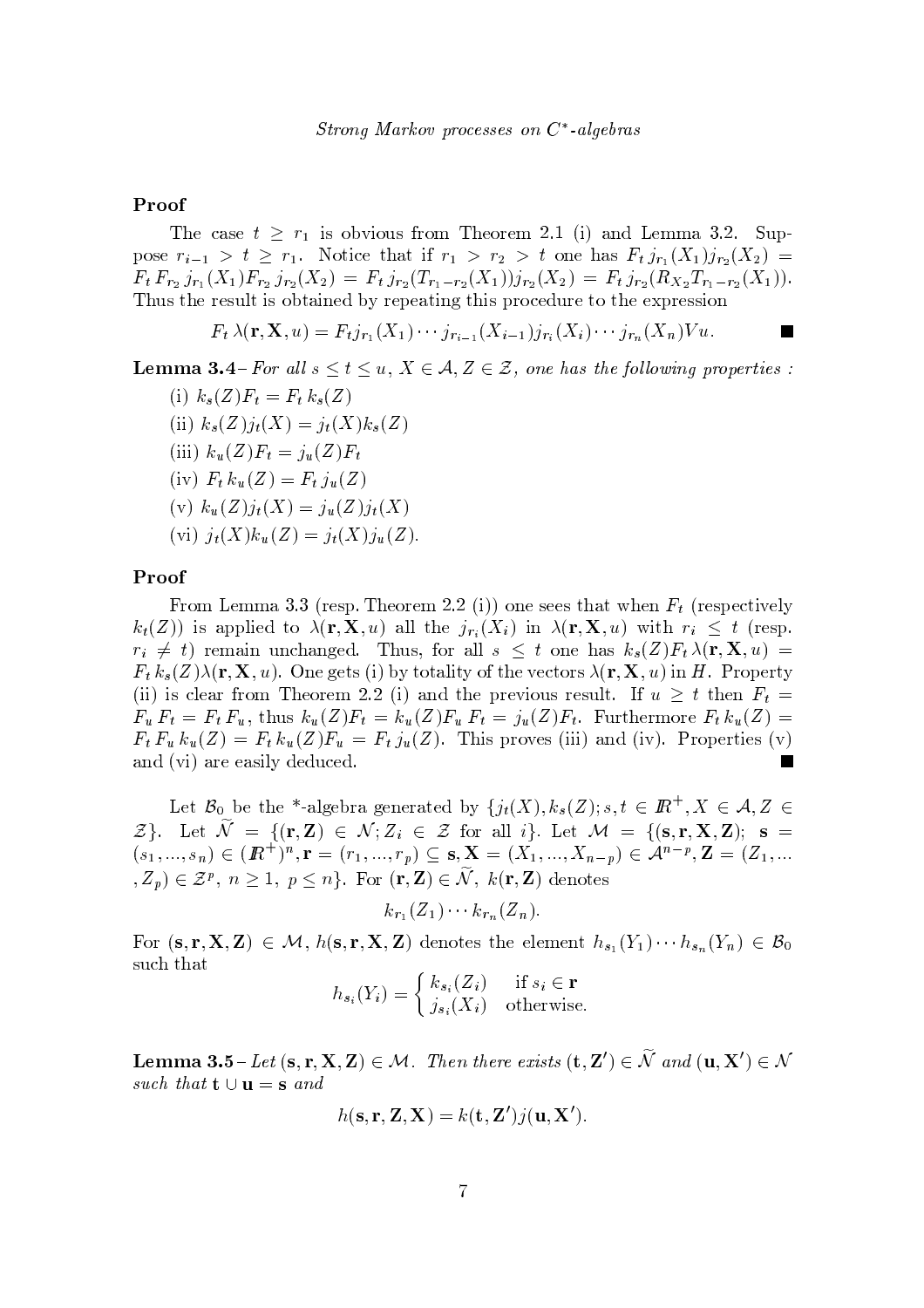#### Proof

From Lemma 3.4 (ii) and (v) one sees that in  $h_{s_1}(Y_1) \cdots h_{s_n}(Y_n)$  every term of the form  $k_{s_i}(Y_i)$  either commutes with a  $j_{s_k}(Y_k)$  on its left (if  $s_k \geq s_i$ ) or is transformed into a  $j_{s_i}(Y_i)$ . Thus one can always write  $h(\mathbf{s}, \mathbf{r}, \mathbf{X}, \mathbf{Z})$  as

$$
k_{t_1}(Z'_1)\cdots k_{t_n}(Z'_n)j_{u_1}(X'_1)\cdots j_{u_k}(X'_k).
$$

**Lemma 3.6** – There exists a mapping  $\tilde{\mathcal{E}}$  :  $\mathcal{M} \to \mathcal{A}$ , independent of the Markov process, satisfying

$$
F_0 h(\mathbf{s}, \mathbf{r}, \mathbf{X}, \mathbf{Z}) F_0 = j_0(\tilde{\mathcal{E}}(\mathbf{s}, \mathbf{r}, \mathbf{X}, \mathbf{Z})).
$$
\n(3.5)

 $\blacksquare$ 

Furthermore, the mapping  $\tilde{\mathcal{E}}$  satisfies the following properties :

$$
\tilde{\mathcal{E}}(\mathbf{s} + t, \mathbf{r} + t, \mathbf{X}, \mathbf{Z}) = T_t(\tilde{\mathcal{E}}(\mathbf{s}, \mathbf{r}, \mathbf{X}, \mathbf{Z}));
$$
\n(3.6)

$$
F_t h(\mathbf{s} + t, \mathbf{r} + t, \mathbf{X}, \mathbf{Z}) F_t = j_t(\tilde{\mathcal{E}}(\mathbf{s}, \mathbf{r}, \mathbf{X}, \mathbf{Z})).
$$
\n(3.7)

## Proof

By Lemma 3.5, the element  $h(s, r, X, Z)$  can be written  $k(t, Z')j(u, X')$ . As the  $k_{t_i}(Z_i')$  are pairwise commuting one can assume that  $t_1 < \cdots < t_n$ . Thus by Lemma 3.4 (iv) and (vi) we have  $F_0 h(\mathbf{s}, \mathbf{r}, \mathbf{X}, \mathbf{Z}) F_0 = F_0 j(\mathbf{t}, \mathbf{Z}') j(\mathbf{u}, \mathbf{X}') F_0 =$  $F_0 j((\mathbf{t}, \mathbf{u}), (\mathbf{Z}', \mathbf{X}'))F_0 = j_0(\mathcal{E}((\mathbf{t}, \mathbf{u}), (\mathbf{Z}', \mathbf{X}')))$ . Thus the mapping

$$
\tilde{\mathcal{E}}(\mathbf{s}, \mathbf{r}, \mathbf{X}, \mathbf{Z}) = \mathcal{E}((\mathbf{t}, \mathbf{u}), (\mathbf{Z}', \mathbf{X}'))
$$

satisfies  $(3.5)$ .

Furthermore, if one considers  $t$  and  $u$  as functions of  $s$  and  $r$ , it is clear, since **t** and **u** form simply a partition of **s**, that  $\mathbf{t}(\mathbf{s} + h, \mathbf{r} + h) = \mathbf{t}(\mathbf{s}, \mathbf{r}) + h$  and  $\mathbf{u}(\mathbf{s}+h,\mathbf{r}+h) = \mathbf{u}(\mathbf{s},\mathbf{r}) + h$ . Properties (3.6) and (3.7) are then easily deduced from  $(3.3)$  and  $(3.4)$ .

#### 4. The time-shift

Let B be the C<sup>\*</sup>-algebra generated by  $\mathcal{B}_0$ . The aim of this section is to construct a time-shift that is a semigroup  $(\theta_t)_{t>0}$  of \*-endomorphisms of a \*algebra  $P$  containing  $B$ , satisfying  $\theta_t(j_s(X)) = j_{s+t}(X)$  and  $\theta_t(k_s(Z)) = k_{s+t}(Z)$ .

The proof of the following proposition is an extension of the proof of [Bh1] where the time shift is constructed on the  $C^*$ -algebra generated by the  $j_s(X)$  only.

**Proposition 4.1** – There exists a unique semigroup  $(\theta_t)_{t>0}$  of \*-endomorphisms of  $\mathcal B$  such that  $\theta_t(j_s(X)) = j_{s+t}(X)$  and  $\theta_t(k_s(Z)) = k_{s+t}(Z)$  for all  $s, t \in \mathbb{R}^+, X \in$  $A, Z \in \mathcal{Z}$ .

#### Proof

Define  $\theta_t(j_s(X))$  to be  $j_{s+t}(X)$  and  $\theta_t(k_s(Z))$  to be  $k_{s+t}(Z)$  for all  $s,t \in$  $\mathbb{R}^+$ ,  $X \in \mathcal{A}, Z \in \mathcal{Z}$ . The proposition will be true if we prove that  $\theta_t$  extends to a well-defined contractive semigroup of \*-endomorphisms of  $\mathcal{B}_0$  as then we can extend  $\theta_t$  to  $\beta$  by taking norm-limits.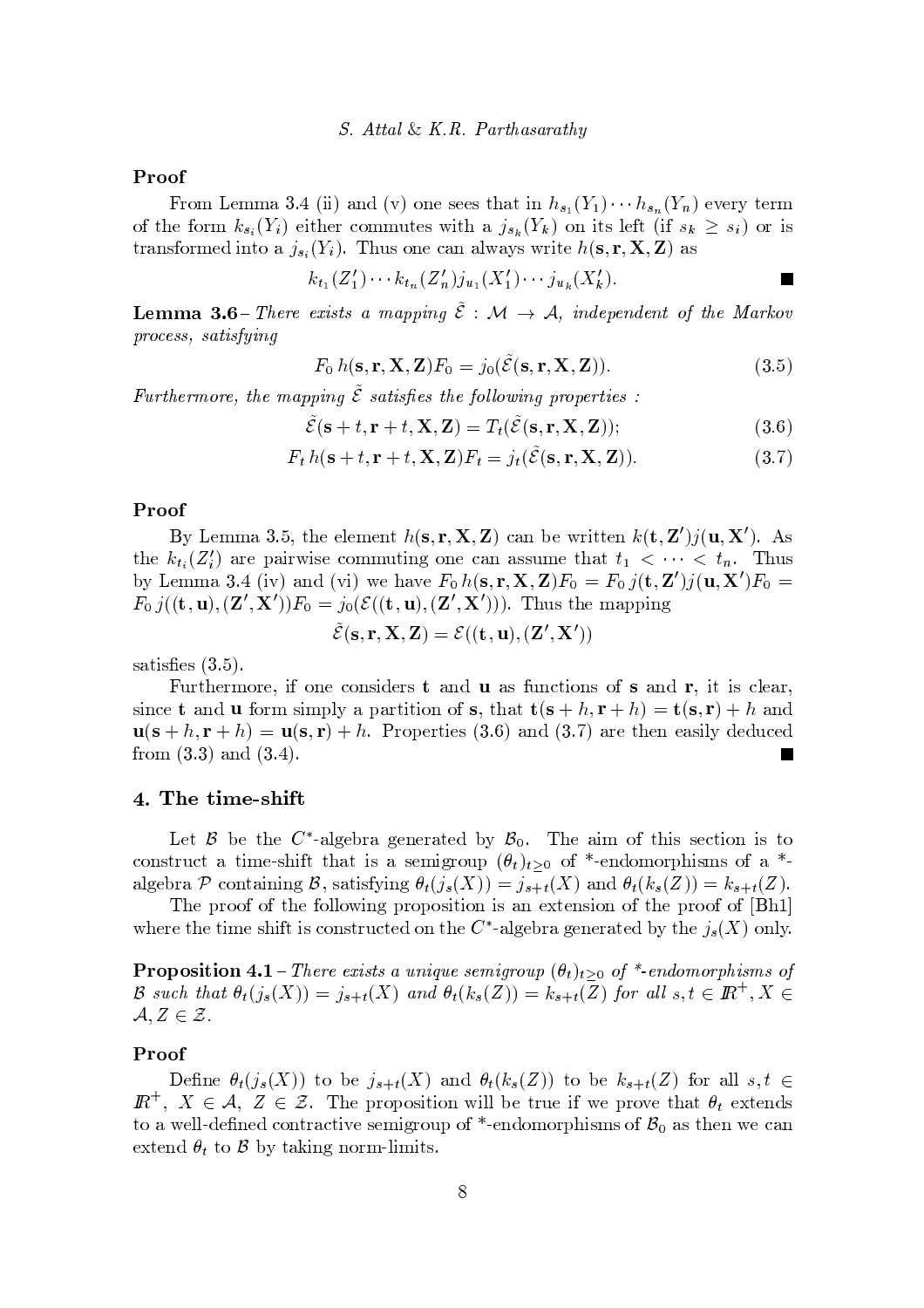Let  $A = \sum_{n} h(\mathbf{s}_n, \mathbf{r}_n, \mathbf{X}_n, \mathbf{Z}_n)$  be an element of  $B_0$ , for some  $(\mathbf{s}_n, \mathbf{r}_n, \mathbf{X}_n, \mathbf{Z}_n)$ belonging to  $\overline{\mathcal{M}}$ ,  $n = 1, ..., N$ . For all  $(\mathbf{v}_k, \mathbf{Y}_k, w_k) \in \mathcal{D}$ , all  $k \in \{1, ..., K\}$  we have

$$
\sum_{k,\ell} < A j(\mathbf{v}_k, \mathbf{Y}_k) V w_k, A j(\mathbf{v}_\ell, \mathbf{Y}_\ell) V w_\ell >
$$
  
\n
$$
\leq \|A\|^2 \sum_{k,\ell} < j(\mathbf{v}_k, \mathbf{Y}_k) V w_k, j(\mathbf{v}_\ell, \mathbf{Y}_\ell) V w_\ell >.
$$
 (4.1)

But the left hand side of  $(4.1)$  is equal to

 $\overline{a}$ 

$$
\sum_{k,\ell,p,q} < h(\mathbf{s}_p, \mathbf{r}_p, \mathbf{X}_p, \mathbf{Z}_p)j(\mathbf{v}_k, \mathbf{Y}_k)Vw_k, \ h(\mathbf{s}_q, \mathbf{r}_q, \mathbf{X}_q, \mathbf{Z}_q)j(\mathbf{v}_\ell, \mathbf{Y}_\ell)Vw_\ell \rangle
$$
\n
$$
= \sum_{k,\ell,p,q} < k(\mathbf{t}_p, \mathbf{Z}_p')j(\mathbf{u}_p, \mathbf{X}_p')j(\mathbf{v}_k, \mathbf{Y}_k)Vw_k, \ k(\mathbf{t}_q, \mathbf{Z}_q')j(\mathbf{u}_q, \mathbf{X}_q')j(\mathbf{v}_\ell, \mathbf{Y}_\ell)Vw_\ell \rangle
$$

 $(by Lemma 3.5)$ 

$$
= \sum_{k,\ell,p,q} \langle Vw_k, j(\mathbf{v}_k^*, \mathbf{Y}_k^*)j(\mathbf{u}_p^*, \mathbf{X}_p'^*)k(\mathbf{t}_p^*, \mathbf{Z}_p'^*)k(\mathbf{t}_q, \mathbf{Z}_q') \rangle
$$
  
 
$$
j(\mathbf{u}_q, \mathbf{X}_q')j(\mathbf{v}_\ell, \mathbf{Y}_\ell)Vw_\ell >.
$$
 (4.2)

Let  $\mathbf{a}_{k,\ell,p,q} = \mathbf{v}_k^* \cup \mathbf{u}_p^* \cup \mathbf{t}_p^* \cup \mathbf{t}_q \cup \mathbf{u}_\ell \cup \mathbf{v}_\ell$ , let  $\mathbf{b}_{k,\ell,p,q} = \mathbf{t}_p^* \cup \mathbf{t}_q$ , let  $\mathbf{J}_{k,\ell,p,q} =$  $(\mathbf{Y}_{k}^{*}, \mathbf{X}_{p}^{'*}, \mathbf{X}_{q}^{'}, \mathbf{Y}_{\ell})$  and let  $\mathbf{K}_{k,\ell,p,q} = (\mathbf{Z}_{p}^{'*}, \mathbf{Z}_{q}^{'})$ . Then, as the range of V is included in the range of  $F_0$ , by Lemma 3.6 one has that (4.2) is equal to

$$
\sum_{k,\ell,p,q} \langle Vw_k, j_0(\tilde{\mathcal{E}}(\mathbf{a}_{k,\ell,p,q}, \mathbf{b}_{k,\ell,p,q}, \mathbf{J}_{k,\ell,p,q}, \mathbf{K}_{k,\ell,p,q}))Vw_k \rangle. \tag{4.3}
$$

The right hand side of  $(4.1)$  is equal to

$$
||A||^2 \sum_{k,\ell} \langle V w_k, j_0(\mathcal{E}((\mathbf{v}_k^*, \mathbf{v}_\ell), (\mathbf{Y}_k^*, \mathbf{Y}_\ell))) V w_\ell \rangle.
$$

As  $j_0(X) = V X V^*$  for all  $X \in \mathcal{A}$  we finally get

$$
\sum_{k,\ell,p,q} \langle w_k, \tilde{\mathcal{E}}(\mathbf{a}_{k,\ell,p,q}, \mathbf{b}_{k,\ell,p,q}, \mathbf{J}_{k,\ell,p,q}, \mathbf{K}_{k,\ell,p,q}) w_{\ell} \rangle
$$
  

$$
\leq ||A||^2 \sum_{k,\ell} \langle w_k, \mathcal{E}((\mathbf{v}_k^*, \mathbf{v}_\ell), (\mathbf{Y}_k^*, \mathbf{Y}_\ell)) w_{\ell} \rangle.
$$

That is,

$$
((\sum_{p,q}\tilde{\mathcal{E}}(\mathbf{a}_{k,\ell,p,q},\mathbf{b}_{k,\ell,p,q},\mathbf{J}_{k,\ell,p,q},\mathbf{K}_{k,\ell,p,q}))) \leq \|A\|^2((\mathcal{E}((\mathbf{v}_k^*,\mathbf{v}_\ell),(\mathbf{Y}_k^*,\mathbf{Y}_\ell)))\tag{4.4})
$$

as operators on  $\bigoplus_k H_0$ .

Now let  $B_t = \theta_t(A) = \sum_n h(\mathbf{s}_n + t, \mathbf{r}_n + t, \mathbf{X}_n, \mathbf{Z}_n)$ . Let  $\eta = \sum_k j(\mathbf{v}_k + t, \mathbf{Y}_k)\xi_k$ for arbitrary  $\xi_k$  in  $H_t$ , for  $k = 1, ..., K$ . Then we have

$$
\langle B_t \eta, B_t \eta \rangle = \sum_{k,\ell,p,q} \langle \xi_k, j(\mathbf{v}_k^* + t, \mathbf{Y}_k^*) j(\mathbf{u}_p^* + t, \mathbf{X}_p'^*) k(\mathbf{t}_p^* + t, \mathbf{Z}_p'^*)
$$

$$
k(\mathbf{t}_q + t, \mathbf{Z}_q') j(\mathbf{u}_q + t, \mathbf{X}_q') j(\mathbf{v}_\ell + t, \mathbf{Y}_\ell) \xi_\ell >
$$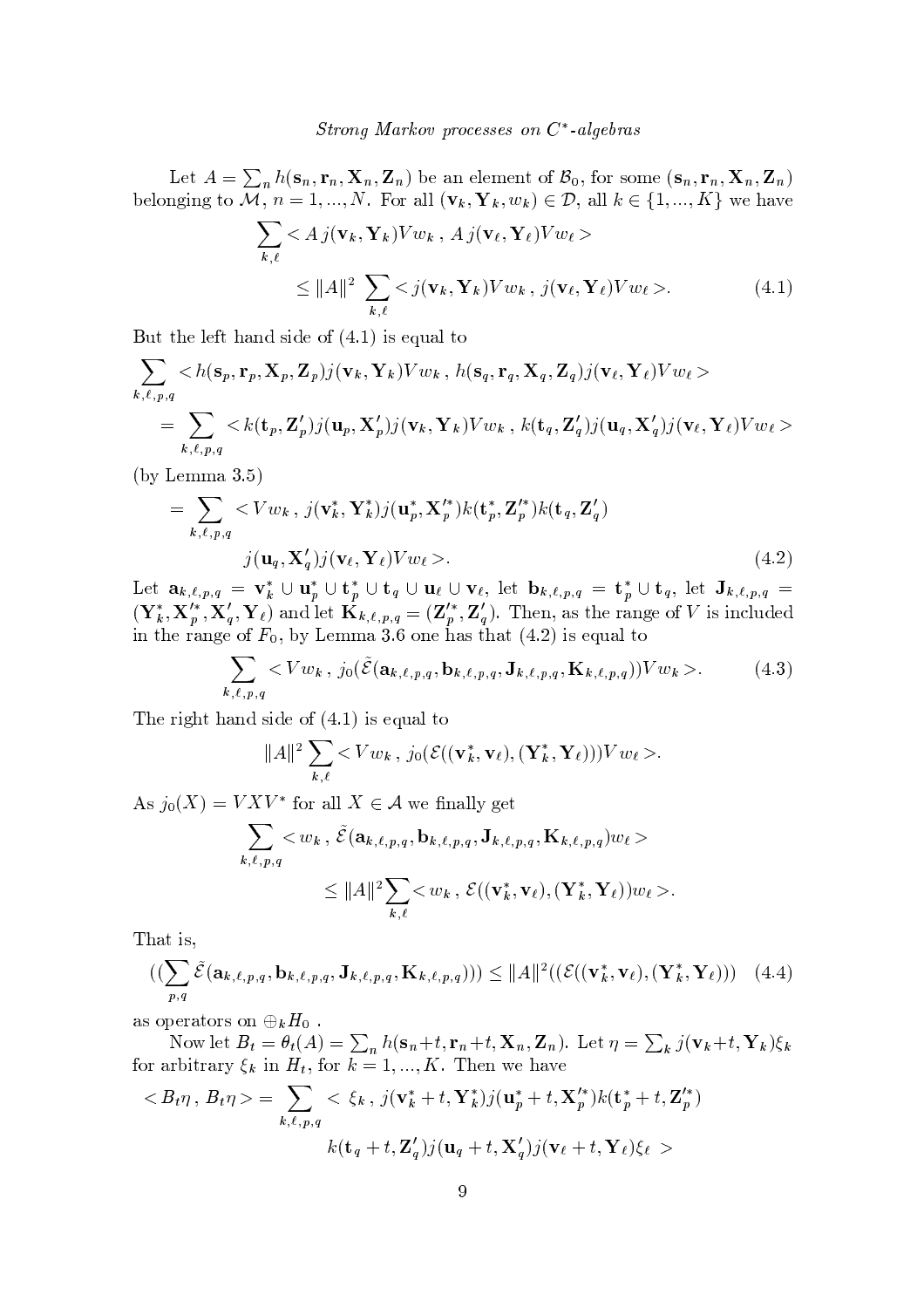S. Attal & K.R. Parthasarathy

$$
= \sum_{k,\ell,p,q} \langle \xi_k, h(\mathbf{a}_{k,\ell,p,q} + t, \mathbf{b}_{k,\ell,p,q} + t, \mathbf{J}_{k,\ell,p,q}, \mathbf{K}_{k,\ell,p,q}) \xi_\ell \rangle
$$
  
= 
$$
\sum_{k,\ell,p,q} \langle \xi_k, j_t(\tilde{\mathcal{E}}(\mathbf{a}_{k,\ell,p,q}, \mathbf{b}_{k,\ell,p,q}, \mathbf{J}_{k,\ell,p,q}, \mathbf{K}_{k,\ell,p,q}) \xi_\ell \rangle \text{ by (3.7)}
$$

From (4.4) and the complete positivity of the endomorphism  $j_t$  we finally obtain

$$
\langle B_t \eta, B_t \eta \rangle = ||A||^2 \sum_{k,\ell} \langle \xi_k, j_t(\mathcal{E}(\mathbf{v}_k^*, \mathbf{v}_\ell), (\mathbf{Y}_k^*, \mathbf{Y}_\ell)) \rangle \xi_\ell \rangle
$$
  
=  $||A||^2 \langle \eta, \eta \rangle$ .

As vectors of the form of  $\eta$  are dense in H we have  $\|\theta_t(A)\| \leq \|A\|$ . Hence  $(\theta_t)_{t>0}$ is a semigroup of contractive \*-endomorphisms of  $\mathcal{B}_0$ . It extends to a semigroup of contractive \*-endomorphisms of  $\beta$ .

We now introduce a non-commutative analogue of the classical "intrinsic topology" associated to a Markov process.

For every  $t \in I\!\!R^+, \psi \in H$ , define on  $\mathcal{B}_0$  the seminorm  $||Y||_{t,\psi} = ||\theta_t(Y)\psi||$ . The family fo seminorms  $\{\|\cdot\|_{t,\psi}, t \in \mathbb{R}^+, \psi \in H\}$  is separating. Let  $\tau$  be the topology induced by this family of seminorms. Notice that a sequence  $(Y_n)_n$  in  $\mathcal{B}_0$ is convergent for the topology  $\tau$  if and only if the sequence  $(\theta_t(Y_n))_n$  is strongly convergent for all  $t \geq 0$ . Let P be the closure of  $B_0$  under the topology  $\tau$ .

**Lemma 4.2** – The space  $P$  is a \*-algebra containing  $\beta$ .

#### Proof

If  $(Y_n)_n$  is a norm-convergent sequence in  $\mathcal{B}_0$  then so is  $(\theta_t(Y_n))_n$ , for  $\theta_t$  is contractive; hence  $(\theta_t(Y_n))_n$  is strongly convergent. As  $\beta$  is the norm-closure of  $\mathcal{B}_0$  we get  $\mathcal{B} \subset \mathcal{P}$ .

The space  $\mathcal P$  is clearly stable under the adjoint mapping  $Y \to Y^*$ . Now, recall that if  $(A_n)_n$  (resp.  $(B_n)_n$ ) is a sequence of bounded operators converging strongly to A (resp. B), then by the Uniform Boundedness Principle,  $(A_nB_n)_n$  converges strongly to AB. This remark, together with the fact that  $\theta_t$  is a homomorphism, imply that if A and B belong to  $P$  then so does AB.

**Theorem 4.3**- There exists a unique semigroup  $(\theta_t)_{t>0}$  of contractive \*-endomorphisms of P such that  $\theta_t(j_s(X)) = j_{s+t}(X)$  and  $\theta_t(k_s(Z)) = k_{s+t}(Z)$  for all  $s,t \in \mathbb{R}^+, X \in \mathcal{A}, Z \in \mathcal{Z}.$ 

## Proof

From Lemma 4.2, P is the  $\tau$ -closure of B. If  $(Y_n)_n$  is a sequence in B converging to  $Y \in \mathcal{P}$  then  $(Y_n)_n$  converges strongly to Y and  $(\theta_t(Y_n))_n$  is a strongly convergent sequence, for all  $t \geq 0$ . The operator  $\lim_{n\to\infty} \theta_t(Y_n)$  is an element of P for if  $(X_n)_n$  is a  $\tau$ -convergent sequence then so is  $(\theta_s(X_n))_n$  for all s. Furthermore, this limit depends only on Y for if  $(Y_n)_n$  is another sequence converging to Y then  $(Y_n - Y'_n)_n$   $\tau$ -converges to 0 and consequently  $(\theta_t(Y_n - Y'_n))_n$  converges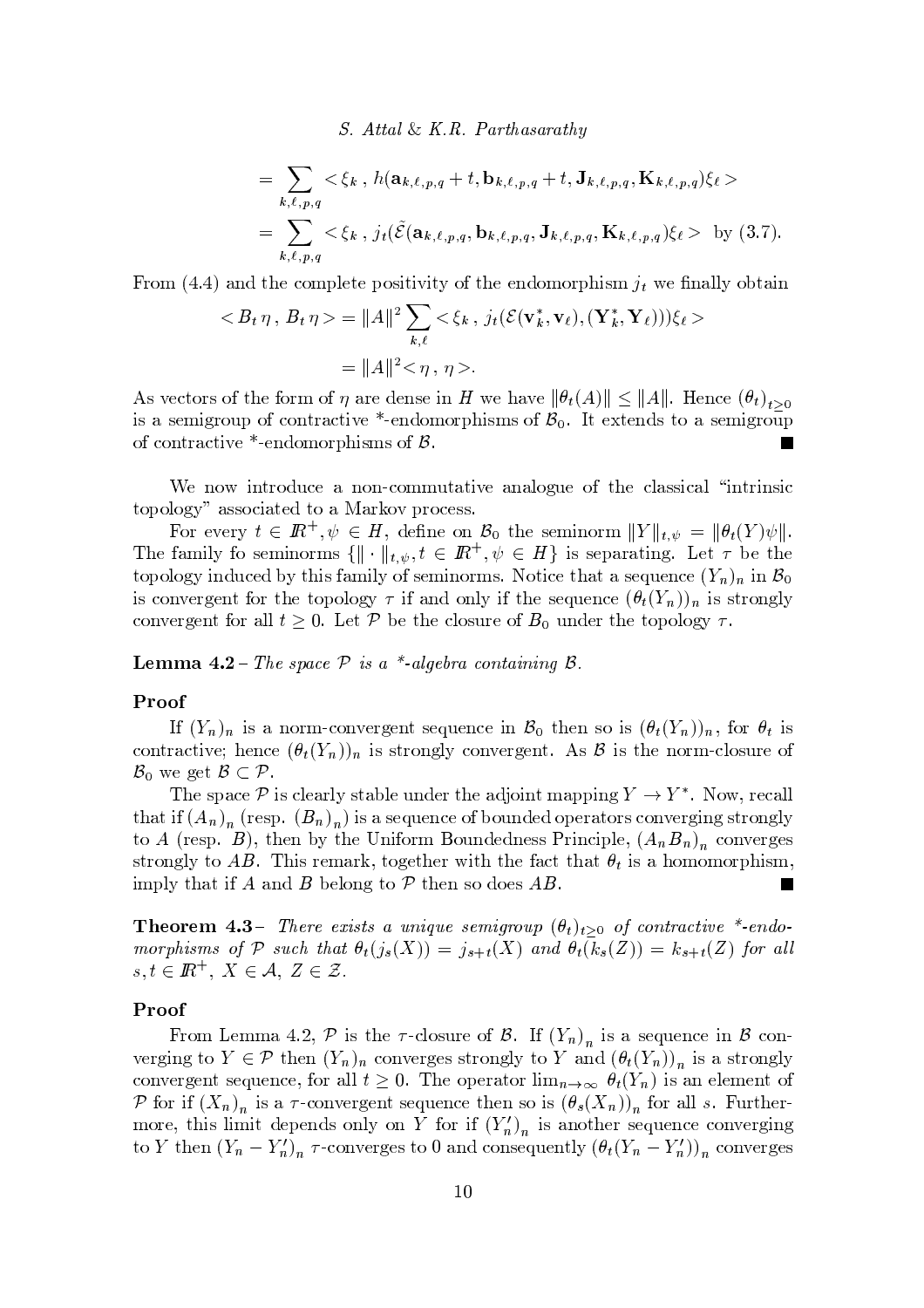strongly to  $\theta$  (0) = 0. Define  $\theta$  (V) to be lime  $\theta$  (V). Then restricted to  $\beta$  $\mathbf{r}$  ,  $\mathbf{r}$  ,  $\mathbf{r}$  ,  $\mathbf{r}$  ,  $\mathbf{r}$  ,  $\mathbf{r}$  ,  $\mathbf{r}$  ,  $\mathbf{r}$  ,  $\mathbf{r}$  ,  $\mathbf{r}$  ,  $\mathbf{r}$  ,  $\mathbf{r}$ y s v  $\alpha$  , we see that we show that we have a set of  $\alpha$  is a set of  $\alpha$  is a weak of  $\alpha$  is a set of  $\alpha$  $A(YV) = g$   $\lim_{x \to a} A(YV) = g$   $\lim_{x \to a} A(Y)A(V) = A(Y)A(V)$ 

#### l and  $\mathbf{A}$  and  $\mathbf{A}$  and  $\mathbf{A}$  and  $\mathbf{A}$  and  $\mathbf{A}$  and  $\mathbf{A}$  and  $\mathbf{A}$  and  $\mathbf{A}$  and  $\mathbf{A}$  and  $\mathbf{A}$  and  $\mathbf{A}$  and  $\mathbf{A}$  and  $\mathbf{A}$  and  $\mathbf{A}$  and  $\mathbf{A}$  and  $\mathbf{A}$  and  $\mathbf{A}$

 $\bm{x}$  ,  $\bm{y}$  ,  $\bm{y}$  ,  $\bm{y}$  ,  $\bm{y}$  ,  $\bm{y}$  ,  $\bm{y}$  ,  $\bm{y}$  ,  $\bm{y}$  ,  $\bm{y}$  ,  $\bm{y}$  ,  $\bm{y}$  ,  $\bm{y}$  ,  $\bm{y}$  ,  $\bm{y}$  ,  $\bm{y}$  ,  $\bm{y}$  ,  $\bm{y}$  ,  $\bm{y}$  ,  $\bm{y}$  ,  $\bm{y}$  ,  $\bm{y}$  ,  $\$ process  $(x_i)$ , is characterized by the family of projections  $\mathbb{1}_{\leq i}$  on  $L^2(\Omega)$ . Furt w s w  $\mathbf{z} = \left\{ \begin{array}{ccc} 0 & \text{if} & \text{if} & \text{if} & \text{if} & \text{if} & \text{if} & \text{if} & \text{if} & \text{if} & \text{if} & \text{if} & \text{if} & \text{if} & \text{if} & \text{if} & \text{if} & \text{if} & \text{if} & \text{if} & \text{if} & \text{if} & \text{if} & \text{if} & \text{if} & \text{if} & \text{if} & \text{if} & \text{if} & \text{if} & \text{if} & \text{if} & \text{if}$  $f(x)$  for  $y > t$  (more precisely it is conditionally independent of  $f(x)$  given x) where  $\alpha$  is the swatch state  $\alpha$  is the state  $\alpha$  such as the state  $\alpha$  such that  $\alpha$ 

A stop time (or a *Markov time* to follow Dynkin's terminology)  $\tau$  on H is a  ${\rm spectral\ measure\ on}\ \,I\!\!R^+\cup\{+\infty\}$  with values in the set of orthogonal projection  ${\bf w}$  where  ${\bf w}$  is the set of the set of the set of the set of the set of the set of the set of the set of the set of the set of the set of the set of the set of the set of the set of the set of the set of the set of

$$
\tau([0,t])j_u(X) = j_u(X)\tau([0,t]) \quad \text{for all } u \ge t, \ X \in \mathcal{A}.
$$
 (5.1)

The commutation relation  $(5, 1)$  expresses that  $\tau([0, 1])$  does not interfere with the  $\alpha$  which we will define the set of the set of the set of the set of the set of the set of the set of the set of the set of the set of the set of the set of the set of the set of the set of the set of the set of the set s to a set  ${\bf x}$  , we set  ${\bf x}$  and  ${\bf x}$  if  ${\bf x}$  is a set of  ${\bf x}$  is two set  ${\bf x}$  ${\bf x}$  , we then  ${\bf x}$  and  ${\bf x}$  and  ${\bf x}$  in the state  ${\bf x}$  ¥ { ts <sup>t</sup> <sup>y</sup> t~ <sup>t</sup> <sup>s</sup> <sup>x</sup> { <sup>t</sup> <sup>s</sup> <sup>t</sup> { <sup>x</sup> { <sup>|</sup> <sup>|</sup> <sup>u</sup> <sup>t</sup> <sup>y</sup> t~ <sup>s</sup> <sup>y</sup> <sup>w</sup> { <sup>w</sup> { <sup>x</sup> <sup>s</sup> <sup>v</sup> <sup>v</sup> <sup>s</sup> <sup>v</sup> <sup>t</sup> <sup>s</sup> <sup>x</sup> { <sup>~</sup> <sup>t</sup> ~{  $\mathcal{L} \subset \mathbb{R}^n$  is a set of the set of the set of  $\mathcal{L} \subset \mathbb{R}^n$  is the set of the set of the set of the set of the set of the set of the set of the set of the set of the set of the set of the set of the set of the

In the following we adopt a probabilistic-like notation : for every Borel set  $E \subset \mathbb{R}^+ \cup \{+\infty\}$  we write  $\mathbb{1}_{\tau \in E}$  instead of  $\tau(E)$ , in the same way  $\tau([0,t])$  is denoted  $\mathbb{1}_{\tau \leq t, \tau(\lbrace t \rbrace)}$  is denoted  $\mathbb{1}_{\tau=t}$  etc...

A stop time  $\tau$  is finite if  $\mathbb{1}_{\tau=+\infty}=0$ .

A stop time  $\tau$  is hounded by  $T \subset \mathbb{R}^+$  if  $\mathbb{1}_{\geq m} = I$ 

A stop time  $\tau$  is discrete if there exists a finite set  $E = \{0 \le t_1 < \cdots < t_n \le$  $+\infty$  such that  $1\!\!1_{\tau\in E} = I$ .

 $\Lambda$  point  $f \subset \mathbb{R}^+$  is a continuate point for  $\pi$  if  $1 \equiv 0$ . Notice that any step t  $\blacksquare$  s v  $\blacksquare$  to the set  $\blacksquare$  to the set  $\blacksquare$  to the set of  $\blacksquare$  to the set of  $\blacksquare$ 

 $\bullet$  . The set of the set of the set of the set of the set of the set of the set of the set of the set of the set of the set of the set of the set of the set of the set of the set of the set of the set of the set of the s { <sup>~</sup> <sup>t</sup> # { <sup>t</sup> <sup>s</sup> { sw <sup>y</sup> t{ <sup>w</sup> <sup>v</sup> ¨z <sup>x</sup> { <sup>s</sup> <sup>w</sup> <sup>s</sup> <sup>v</sup> <sup>t</sup> <sup>w</sup> { <sup>z</sup> <sup>t</sup> { ¨z

For any two stap times  $\tau$  and  $\tau'$  and seve that  $\tau \leq \tau'$  if  $1 \to \infty$  1  $\ldots$  for all  $t$ ~ <sup>t</sup> <sup>s</sup> <sup>v</sup> <sup>s</sup> <sup>v</sup> <sup>s</sup> { <sup>t</sup> <sup>s</sup> { <sup>v</sup> ~t ~ <sup>~</sup> <sup>t</sup> { <sup>t</sup> <sup>s</sup> { <sup>s</sup> <sup>w</sup> <sup>y</sup> <sup>t</sup> { <sup>w</sup> ¨z ¨z

Let  $\tau$  be any stop time. By a sequence of refining  $\tau$ -partitions of  $I\!\!R^+$  we mean a sequence  $(E_n)_n$  of finite sets  $E_n = \{0 \le t_1^n < t_2^n < \cdots < t_{i_n}^n < +\infty\}$  such that

(i) all the  $t^n$  are continuity points for  $\tau$ 

(ii)  $E_r \subset E_{r+1}$  for all n

 $~(\mathrm{iii})~\mathrm{the~diameter},~\mathrm{sup}~\{t^n_{t+1}-t^n_t\}$  $-t_i^n$ ,  $i = 1, ..., i_n$ , of  $E_n$  tends to 0 when *n* tends

 $(\mathrm{i} v)$  the top state  $\pm \infty$  when n top state  $\pm \infty$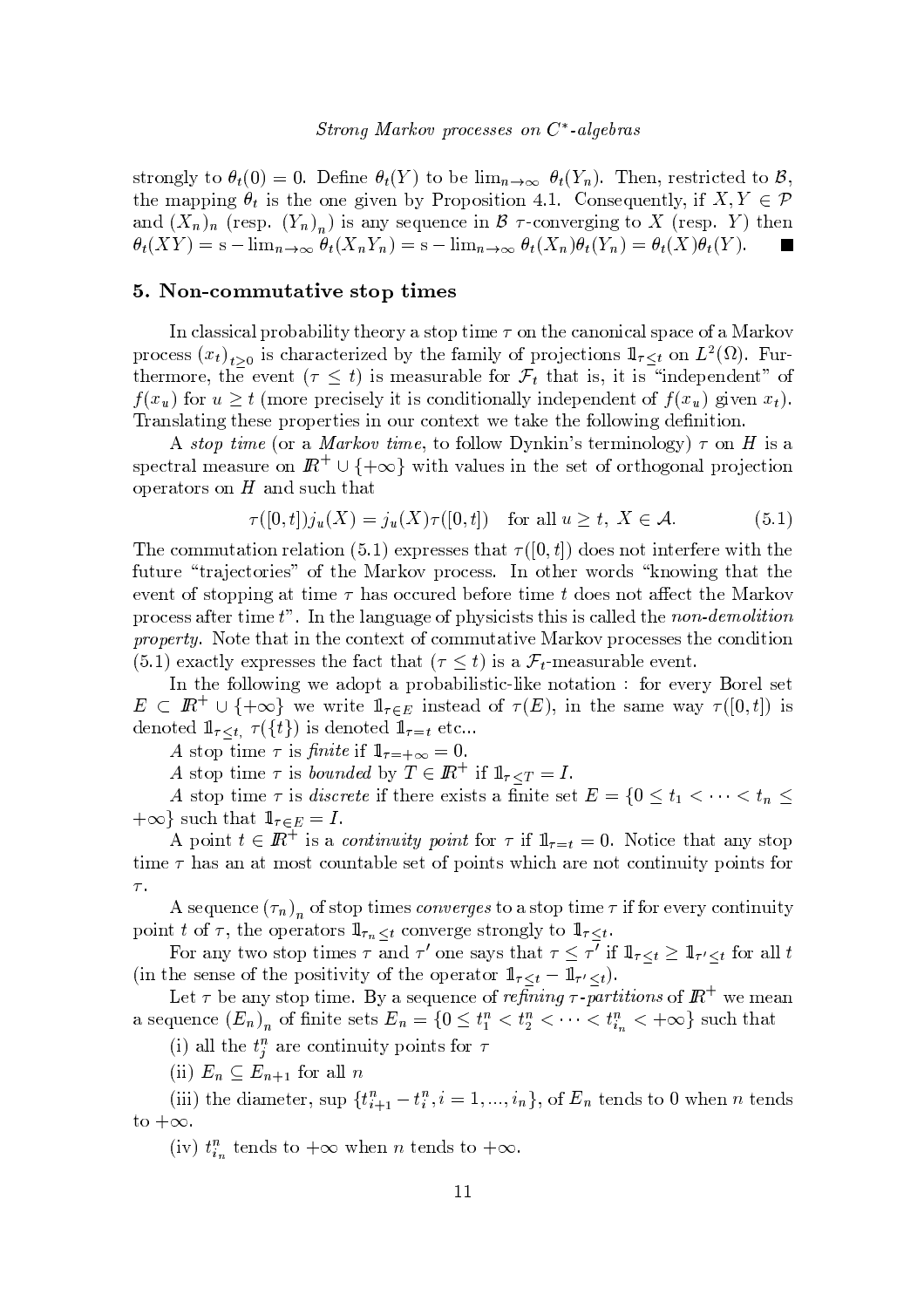#### S. Attal & K.R. Parthasarathy

The following result is inspired by  $[P-S]$ , Proposition 3.3 and  $[Me1]$ .

**Proposition 5.1** – For every stop time  $\tau$  there exists a sequence  $(\tau_n)_n$  of discrete stop times such that  $\tau_1 \geq \tau_2 \geq \cdots \geq \tau$  and  $(\tau_n)_n$  converges to  $\tau$ .

#### Proof

Let  $E = \{0 \le t_1 < t_2 < \cdots < t_n < +\infty\}$  be a partition of  $\mathbb{R}^+$ . Define a spectral measure  $\tau_E$  by

$$
\tau_E(\{t_i\}) = \begin{cases}\n1_{\tau < t_1 \quad \text{if } i = 1 \\
1_{\tau \in [t_{i-1}, t_i]}, \quad i > 1\n\end{cases}
$$
\n
$$
\tau_E(\{\pm \infty\}) = 1_{\tau \ge t_n}.
$$

The spectral measure  $\tau_E$  clearly defines a stop time on H and we have  $\tau_E \geq \tau$ . Taking a sequence  $(E_n)_n$  of refining  $\tau$ -partitions of  $\mathbb{R}^+$  gives the required sequence  $(\tau_n)_n = (\tau_{E_n})_n$ . Details are left to the reader. **The Second Service** 

When  $E = \{0 \le t_1 < t_2 < \cdots < t_n < +\infty\}$  is a partition of  $\mathbb{R}^+$  the stop time  $\tau_E$  is then supported in  $\{t_1, ..., t_n\} \cup \{+\infty\}$ . In that case we put  $t_0 = 0$  and  $t_{n+1} = +\infty$  so that we get  $1\!\!1_{\tau_E = t_i} = 1\!\!1_{\tau \in [t_{i-1}, t_i]}, i = 1, ..., n+1.$ 

The rest of this section is devoted to constructing the value  $F_{\tau}$  of the family of projections  $(F_t)_{t>0}$  at any stop time  $\tau$ .

**Lemma 5.2**-One has  $F_{\infty} \stackrel{\text{def}}{=} \lim_{t \to +\infty} F_t = I$ .

#### Proof

The family  $(F_t)_{t>0}$  is an increasing family of projections so it admits a strong limit which is the projection on the Hilbert space spanned by  $\cup_t H_t$ . But, by Lemma 3.3, we have that  $\lambda(\mathbf{r}, \mathbf{X}, u)$  belongs to  $H_t$  for all  $(\mathbf{r}, \mathbf{X}, u) \in \mathcal{D}$  such that  $r_1 \leq t$ . Thus, every  $\lambda(\mathbf{r}, \mathbf{X}, u)$  belongs to  $\cup_t H_t$ . We conclude, by totality of the  $\lambda(\mathbf{r}, \mathbf{X}, u)$  in H, that  $\cup_t H_t$  is equal to H.

For all 
$$
t \ge 0
$$
 we have  $F_t = j_t(I)$ , thus by (5.1) we have  
\n
$$
\mathbb{1}_{\tau \le s} F_t = F_t \mathbb{1}_{\tau \le s} \text{ for all } s \le t.
$$
\n(5.2)

Note that (5.2) is obviously valid for  $t = +\infty$ .

The following result is proved in  $[Bh2]$ , Theorem 4.10 and can be deduced by computing the explicit formula giving the mapping  $\mathcal E$  in Proposition 3.1.

**Proposition 5.3**-If  $(T_t)_{t>0}$  is strongly continuous then the maps  $t \to F_t \psi$  and  $t\to j_t(X)\psi$  are continuous for every  $X\in\mathcal{A},\ \psi\in H$ .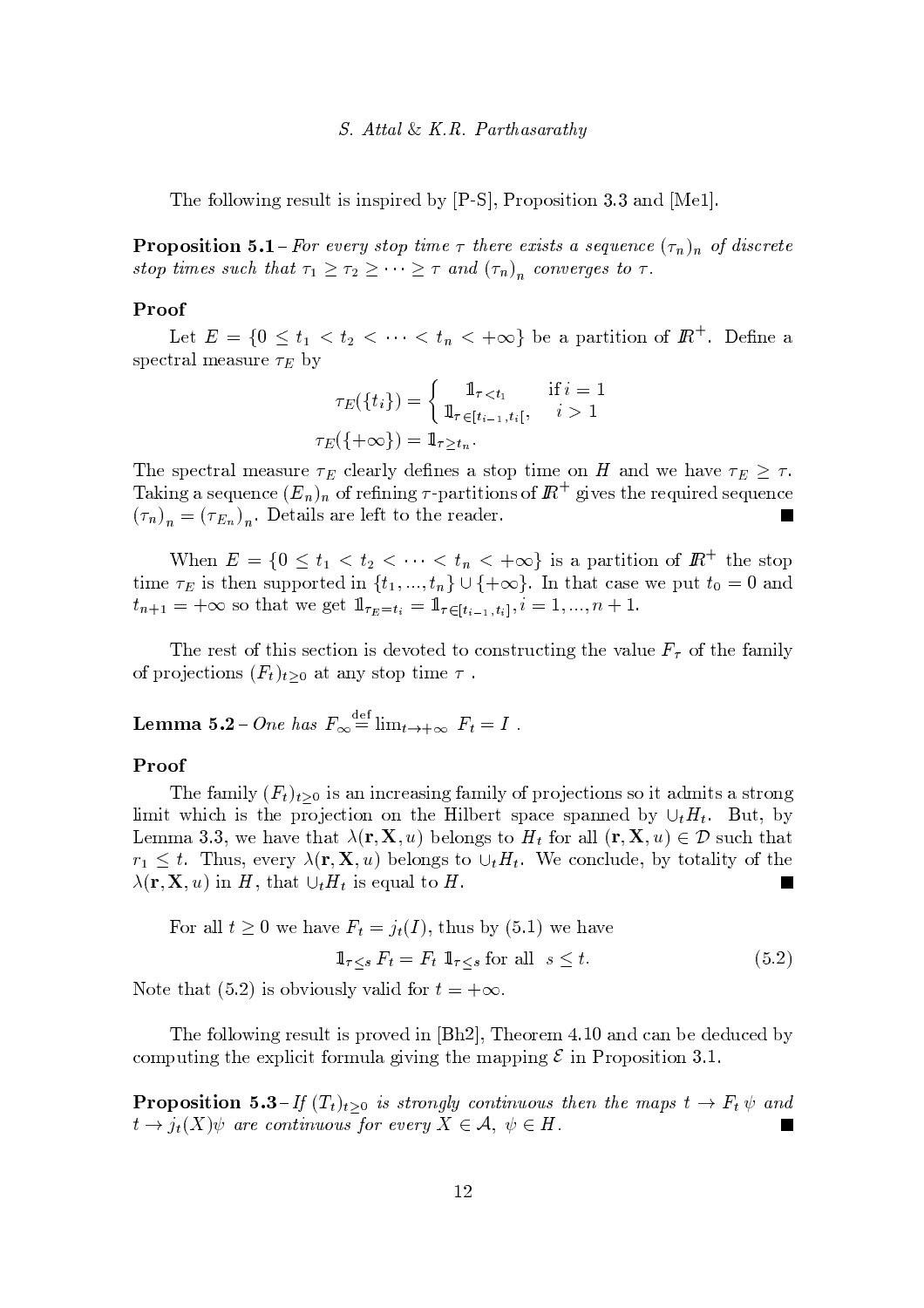Since we made the assumption that  $(T_t)_{t>0}$  is strongly continuous we have the continuity of  $t \to F_t \psi$  for all  $\psi \in H$ .

For a discrete stop time  $\tau$  we define

$$
F_{\tau} = \sum_{i} \mathbb{1}_{\tau = t_i} F_{t_i} \ \left( = \sum_{i} F_{t_i} \ \mathbb{1}_{\tau = t_i} \right).
$$

The operator  $F_{\tau}$  is clearly a projection operator, let  $H_{\tau}$  denote its range. In order to define  $F_{\tau}$  for any stop time  $\tau$  we are going to approximate  $\tau$  by a sequence of discrete stop times  $(\tau_n)$  as described in Proposition 5.1 and prove the convergence of  $(F_{\tau_n})_n$ . That is, we want to prove the convergence of  $\sum_i \mathbb{1}_{\tau \in [t_{i-1}, t_i]} F_{t_i}$  $\sum_i \mathbb{1}_{\tau \in [t_i, t_{i+1}]} F_{t_{i+1}}$  by changing the indices) when the diameter  $\delta$  of the partition  $\{t_i, i = 1, ..., n\}$  tends to 0.

**Proposition 5.4**-Let  $\tau$  be any stop time. Let  $(E_n)$  be a sequence of refining  $\tau$ -partitions of  $\mathbb{R}^+$ . Let  $\tau_n = \tau_{E_n}$ ,  $n \in \mathbb{N}$ . Then the projections  $F_{\tau_n}$  converge strongly to a projection  $F_{\tau}$  which is the projection on the space  $H_{\tau} = \cap_n H_{\tau_n}$ .

#### Proof

Let  $(E_n)_n$  be a refining sequence of  $\tau$ -partitions of  $\mathbb{R}^+$ . Let  $\tau_n = \tau_{E_n}, n \in \mathbb{N}$ as described in the proof of Proposition 5.1. Let  $n < m \in \mathbb{N}$ . As  $E_n \subset E_m$  we can suppose that  $E_n$  is of the form  $\{0 \le t_1 < \cdots < t_n\}$  and  $E_m$  is of the form  $\{0 \leq \cdots \leq t_i = t_i^0 < t_i^1 < \cdots < t_i^{n_i} = t_{i+1} < \cdots \}.$  Let  $\psi \in H$ . One has

$$
\langle \psi, (F_{\tau_n} - F_{\tau_m}) \psi \rangle
$$
  
=  $\langle \psi, \sum_i 1 \rangle_{\tau \in [t_i, t_{i+1}]} F_{t_{i+1}} \psi \rangle - \langle \psi, \sum_i \sum_j 1 \rangle_{\tau \in [t_i^j, t_i^{j+1}]} F_{t_i^{j+1}} \psi \rangle$   
=  $\sum_i \sum_j \langle \psi, 1 \rangle_{\tau \in [t_i^j, t_i^{j+1}]} (F_{t_{i+1}} \psi - F_{t_i^{j+1}} \psi) \rangle.$ 

But as all the  $t_i^j$  are continuity points for  $\tau$  we have  $\mathbb{1}_{\tau \in [t_i^j, t_i^{j+1}]} = \mathbb{1}_{\tau \in [t_i^j, t_i^{j+1}]}$  $1\!\!1_{\tau\leq t_i^{j+1}}-1\!\!1_{\tau\leq t_i^j}$ , thus by (5.2) the operator  $1\!\!1_{\tau\in [t_i^j,t_i^{j+1}]}$  commutes with  $F_{t_{i+1}}$  and  $F_{t^{j+1}}$  (we do not discuss the case where  $t_{i+1} = t_i^{j+1} = +\infty$  as it is obvious). Consequently, we have

$$
\langle \psi, (F_{\tau_n} - F_{\tau_m}) \psi \rangle
$$
  
= 
$$
\sum_i \sum_j [ \langle F_{t_{i+1}} \psi, 1_{\tau \in [t_i^j, t_i^{j+1}]} F_{t_{i+1}} \psi \rangle - \langle F_{t_i^j+1} \psi, 1_{\tau \in [t_i^j, t_i^{j+1}]} F_{t_i^{j+1}} \psi \rangle ]
$$
  
= 
$$
\sum_i \sum_j [ \|1_{\tau \in [t_i^j, t_i^{j+1}]} F_{t_{i+1}} \psi \|^2 - \|F_{t_i^{j+1}} 1_{\tau \in [t_i^j, t_i^{j+1}]} F_{t_{i+1}} \psi \|^2 ]
$$
  

$$
\geq 0
$$

The sequence  $(F_{\tau_n})_n$  is thus a decreasing sequence of projections. Hence it converges strongly to a projection  $F_{\tau}$  which is the projection on  $H_{\tau} = \cap_n H_{\tau_n}$ .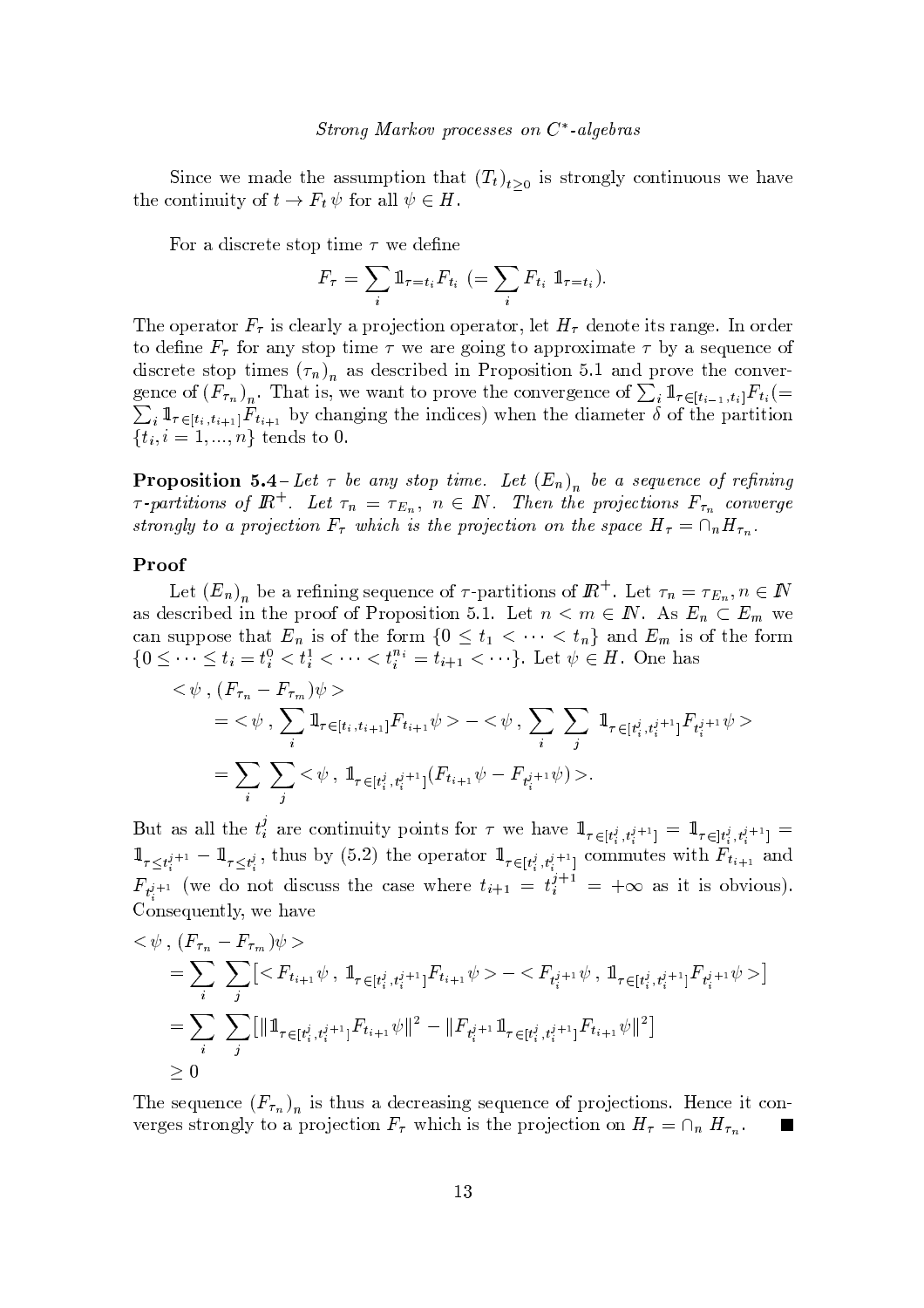#### S. Attal & K.R. Parthasarathy

By denoting the limit  $F_{\tau}$  and its range  $H_{\tau}$  we have anticipated a result to be proved now. Indeed, the limit  $F_{\tau}$  may depend on the sequence  $(\tau_n)_n$  and not only on  $\tau$ . We are going to prove a result which is interesting in itself as it makes the connection with the usual properties of classical stop times, and as a corollary we will get that  $F_{\tau}$  depends only on  $\tau$ .

# **Lemma 5.5**-For every stop time  $\tau$  on H, every  $\psi \in H$ , every  $t \in \mathbb{R}^+$  one has :

(i)  $1\!\!1_{\tau\leq t} F_\tau \psi \in H_t$ (ii)  $1\!\!1_{\tau\lt t} F_\tau \psi \in H_t$ .

## Proof

 $(i)$  One has

$$
\begin{aligned} \mathbb{1}_{\tau \leq t} \, F_{\tau_n} \psi &= \mathbb{1}_{\tau \leq t} \, \sum_i \, \mathbb{1}_{\tau \in [t_i, t_{i+1}]} F_{t_{i+1}} \psi \\ &= \sum_{i \leq i_0 - 1} \mathbb{1}_{\tau \leq t} \, \mathbb{1}_{\tau \in [t_i, t_{i+1}]} F_{t_{i+1}} \psi + \mathbb{1}_{\tau \in [t_{i_0}, t]} F_{t_{i_0+1}} \psi \end{aligned}
$$

where  $t_{i_0} \leq t < t_{i_0+1}$ 

$$
= F_t \sum_{i \leq i_0 - 1} 1_{\tau \leq t} 1_{\tau \in [t_i, t_{i+1}]} F_{t_{i+1}} \psi + 1_{\tau \in [t_{i_0}, t]} F_{t_{i_0+1}} \psi
$$
  
+ 
$$
F_t \sum_{i \geq i_0 + 1} 1_{\tau \leq t} 1_{\tau \in [t_i, t_{i+1}]} F_{t_{i+1}} \psi
$$

as the last term actually vanishes

$$
= F_t \, 1\!\!1_{\tau \leq t} \sum_i 1\!\!1_{\tau \in [t_i, t_{i+1}]} F_{t_{i+1}} \psi + 1\!\!1_{\tau \in [t_{i_0}, t]} F_{t_{i_0+1}} \psi
$$
  

$$
- F_t \, 1\!\!1_{\tau \leq t} \, 1\!\!1_{\tau \in [t_{i_0}, t_{i_0+1}]} F_{t_{i_0+1}} \psi
$$
  

$$
= F_t \, 1\!\!1_{\tau \leq t} \, F_{\tau_n} \psi + 1\!\!1_{\tau \in [t_{i_0}, t]} (F_{t_{i_0+1}} \psi - F_t \psi).
$$

The left hand side of this identity converges to  $1\!\!1_{\tau\leq t}F_{\tau}\psi$ , the first term of the right hand side converges to  $F_t \mathbb{1}_{\tau \leq t} F_\tau \psi$  and the second term converges to 0 by continuity of  $t \to F_t \psi$ . This proves (i).

The proof of (ii) is the same, one just has to check that the operator  $1_{\tau \leq t}$ commutes with  $F_u$  for all  $u \geq t$ , even for those t which are not continuity points for  $\tau$ . Let  $u \geq t$ ,  $\psi \in H$ . One has

$$
\begin{split} |\mathbb{1}_{\tau < t} F_u \psi - F_u \, \mathbb{1}_{\tau < t} \psi \, \| ^2 \\ &\leq 2 \| \, \mathbb{1}_{\tau < t} F_u \psi - \mathbb{1}_{\tau \leq t - \frac{1}{n}} F_u \psi \, \| ^2 + 2 \| F_u \, \mathbb{1}_{\tau \leq t - \frac{1}{n}} \psi - F_u \, \mathbb{1}_{\tau < t} \psi \|^2 \\ &\leq 2 \| \, \mathbb{1}_{\tau \in ]t - \frac{1}{n}, t[} F_u \, \psi \|^2 + 2 \| \, \mathbb{1}_{\tau \in ]t - \frac{1}{n}, t[} \psi \|^2 . \end{split}
$$

This quantity converges to 0 when *n* tends to  $+\infty$ .

**Theorem 5.6** – For every stop time  $\tau$  one has

$$
H_{\tau} = \{ \psi \in H; \ 1_{\tau \leq t} \psi \in H_t \text{ for all } t \}
$$

$$
= \{ \psi \in H; \ 1_{\tau < t} \psi \in H_t \text{ for all } t \}
$$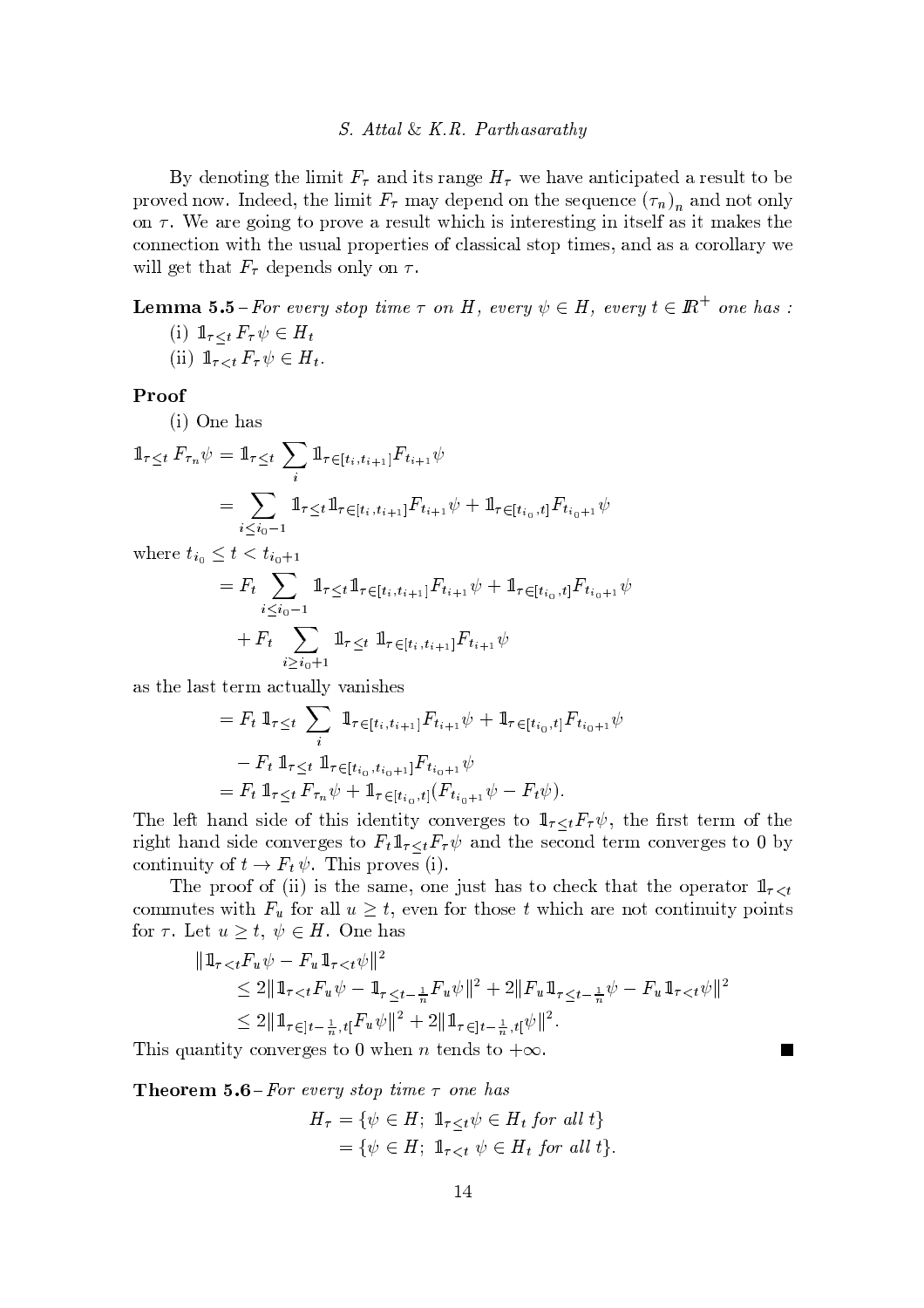## Proof

Let  $E_<$  be the set  $\{\psi \in H : \mathbb{1}_{\tau \leq t} \psi \in H_t \text{ for all } t\}$  and let  $E_<$  be the set  $\{\psi \in H; \mathbb{1}_{\tau \leq t} \psi \in H_t \text{ for all } t\}.$  If  $\psi \in H_{\tau}$  then  $\psi = F_{\tau} \psi$  and by Lemma 5.5  $\mathbb{1}_{\tau \leq t} \psi$ and  $1_{\tau < t} \psi$  are elements of  $H_t$  for all t. Thus  $H_{\tau} \subseteq E_{\le}$  and  $H_{\tau} \subseteq E_{\le}$ .

Let  $\psi \in E_<$ . One has

$$
F_{\tau_n} \psi = \sum_i \mathbb{1}_{\tau \in [t_i, t_{i+1}]} F_{t_{i+1}} \psi = \sum_i \mathbb{1}_{\tau \in [t_i, t_{i+1}]} F_{t_{i+1}} \psi
$$
  
= 
$$
\sum_i (\mathbb{1}_{\tau < t_{i+1}} - \mathbb{1}_{\tau < t_i}) F_{t_{i+1}} \psi
$$
  
= 
$$
\sum_i F_{t_{i+1}} (\mathbb{1}_{\tau < t_{i+1}} - \mathbb{1}_{\tau < t_i}) \psi
$$

But, as  $\psi$  belongs to  $E_{\leq}$ ,  $(\mathbb{1}_{\tau \leq t_{i+1}} - \mathbb{1}_{\tau \leq t_i})\psi$  is an element of  $H_{t_{i+1}}$ . Thus

$$
F_{\tau_n} \psi = \sum_i (\mathbb{1}_{\tau < t_{i+1}} - \mathbb{1}_{\tau < t_i}) \psi = \psi.
$$

Passing to the limit we get  $F_{\tau}\psi = \psi$ , thus  $\psi$  belongs to  $H_{\tau}$  and we have proved that  $E_< \subseteq H_\tau$ .

The proof of  $E \subseteq H_{\tau}$  is the same as  $E \subseteq H_{\tau}$  by noticing that  $1\!\!1_{\tau \in [t_i, t_{i+1}]}$  $1\!\!1_{\tau\in[t_i,t_{i+1}]} = 1\!\!1_{\tau\leq t_{i+1}} - 1\!\!1_{\tau\leq t_i}$ .

**Corollary 5.7**-H<sub> $\tau$ </sub> and thus  $F_{\tau}$  depend only on  $\tau$ .

Two stop times  $\tau_1$  and  $\tau_2$  are said to be *commuting* if  $1_{\tau_1 \in E}$  and  $1_{\tau_2 \in F}$  commute for any two Borel sets  $E, F \subset \mathbb{R}^+ \cup \{+\infty\}.$ 

**Proposition 5.8**-For any two commuting stop times  $\tau_1$  and  $\tau_2$ , there exists a stop time  $\tau_1 \wedge \tau_2$  satisfying

$$
\mathbb{1}_{\tau_1 \wedge \tau_2 \leq t} = \mathbb{1}_{\tau_1 \leq t} + \mathbb{1}_{\tau_2 \leq t} - \mathbb{1}_{\tau_1 \leq t} \mathbb{1}_{\tau_2 \leq t}.
$$
\n(5.3)

 $\blacksquare$ 

Furthermore one has  $\tau_1 \wedge \tau_2 \leq \tau_i$ ,  $i = 1,2$  and if  $\tau$  is any stop time such that  $\tau \leq \tau_i$ ,  $i = 1, 2$  then one has  $\tau \leq \tau_1 \wedge \tau_2$ .

#### Proof

Identity (5.3) can also be written as :  $1\!\!1_{\tau_1\wedge\tau_2>t} = 1\!\!1_{\tau_1>t}1\!\!1_{\tau_2>t}$ . Thus the family  $(\mathbb{1}_{\tau_1 \wedge \tau_2 \leq t})_{t>0}$  is clearly a right continuous nondecreasing projection valued function of t on  $\mathbb{R}^+ \cup \{+\infty\}$  and hence can be extended uniquely to a spectral measure  $\tau_1 \wedge \tau_2$ . The fact that  $1\!\!1_{\tau_1 \wedge \tau_2 \leq t}$  commutes with all the  $j_u(X), u \geq t, X \in \mathcal{A}$  is clear. Furthermore we have  $\mathbb{1}_{\tau_1 \wedge \tau_2 > t} \geq \mathbb{1}_{\tau_i > t}$ ,  $i = 1, 2, t \in \mathbb{R}^+$  thus  $\tau_1 \wedge \tau_2 \leq \tau_i$ ,  $i = 1, 2$ . If  $\tau$  is another stop time satisfying  $\tau \leq \tau_i$ ,  $i = 1, 2$  we then have  $\mathbb{1}_{\tau>t}\geq \mathbb{1}_{\tau_i>t}, i=1,2$ , thus  $\mathbb{1}_{\tau>t}\geq \mathbb{1}_{\tau_1>t}\mathbb{1}_{\tau_2>t}=\mathbb{1}_{\tau_1\wedge\tau_2>t}$ . This proves  $\tau\leq \tau_1\wedge\tau_2$ .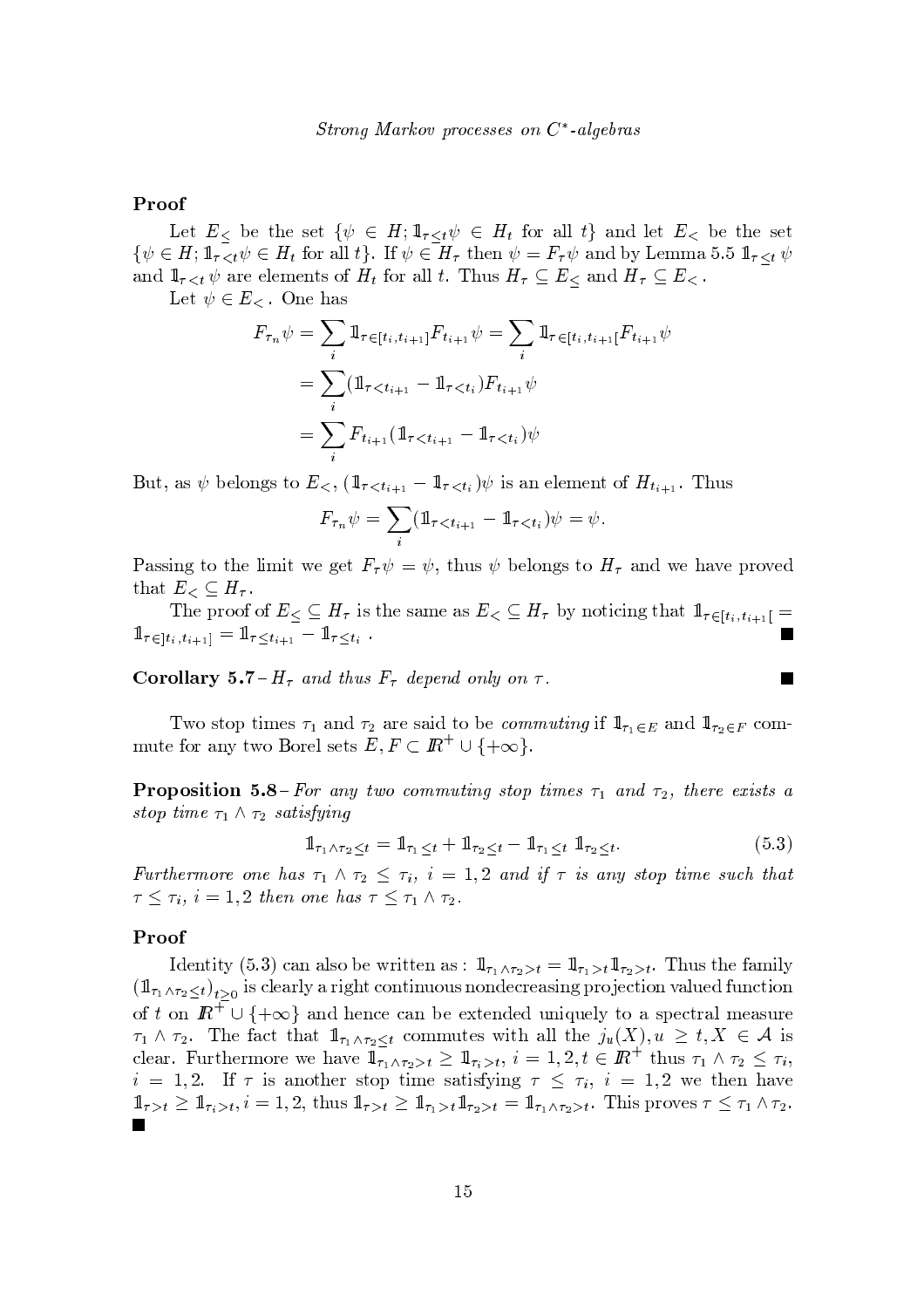#### S. Attal & K.R. Parthasarathy

We now prove an analogue, in our non-commutative context, of Doob's conditioning theorem.

**Theorem 5.9**-For any two commuting stop time  $\tau_1$  and  $\tau_2$  one has

$$
F_{\tau_1}F_{\tau_2}=F_{\tau_2}F_{\tau_1}=F_{\tau_1\wedge\tau_2}
$$

## Proof

Let  $E = \{t_i, i = 1, ..., n\}$  be a partition of  $\mathbb{R}^+$ . Let  $\tilde{\tau}_1$  (resp.  $\tilde{\tau}_2$ ) be the discrete stop time built from  $\tau_1$  (resp.  $\tau_2$ ) and E as in Proposition 5.1. We have

$$
F_{\tilde{\tau}_1} F_{\tilde{\tau}_2} = \sum_{i} \sum_{j} \mathbb{1}_{\tau_1 \in [t_i, t_{i+1}]} F_{t_{i+1}} \mathbb{1}_{\tau_2 \in [t_j, t_{j+1}]} F_{t_{j+1}}
$$
  
\n
$$
= \sum_{i} \sum_{j} \mathbb{1}_{\tau_1 \in [t_i, t_{i+1}]} F_{t_{i+1}} F_{t_{j+1}} \mathbb{1}_{\tau_2 \in [t_j, t_{j+1}]} \n= \sum_{i} \sum_{j \leq i} \mathbb{1}_{\tau_1 \in [t_i, t_{i+1}]} F_{t_{i+1} \wedge t_{j+1}} \mathbb{1}_{\tau_2 \in [t_j, t_{j+1}]} \n= \sum_{i} \sum_{j \leq i} \mathbb{1}_{\tau_1 \in [t_i, t_{i+1}]} F_{t_{j+1}} \mathbb{1}_{\tau_2 \in [t_j, t_{j+1}]} \n+ \sum_{i} \sum_{j \geq i+1} \mathbb{1}_{\tau_1 \in [t_i, t_{i+1}]} F_{t_{i+1}} \mathbb{1}_{\tau_2 \in [t_j, t_{j+1}]} \n= \sum_{j} \mathbb{1}_{\tau_1 \geq t_j} \mathbb{1}_{\tau_2 \in [t_j, t_{j+1}]} F_{t_{j+1}} + \sum_{i} \mathbb{1}_{\tau_1 \in [t_i, t_{i+1}]} \mathbb{1}_{\tau_2 \geq t_{i+1}} F_{t_{i+1}} \n= \sum_{i} [\mathbb{1}_{\tau_1 \geq t_i} \mathbb{1}_{\tau_2 \geq t_i} - \mathbb{1}_{\tau_1 \geq t_i} \mathbb{1}_{\tau_2 \geq t_{i+1}} + \mathbb{1}_{\tau_1 \geq t_i} \mathbb{1}_{\tau_2 \geq t_{i+1}} \n- \mathbb{1}_{\tau_1 \geq t_{i+1}} \mathbb{1}_{\tau_2 \geq t_{i+1}}] F_{t_{i+1}} \n= \sum_{i} [\mathbb{1}_{\tau_1 \wedge \tau_2 \geq t_i} - \mathbb{1}_{\tau_1 \wedge \tau_2 \geq t_{i+1}}] F_{t_{i+1}}
$$

where  $\tau_1 \wedge \tau_2$  is the discrete approximation of  $\tau_1 \wedge \tau_2$  based on the partition E. Thus, passing to the limit, we get the result.  $\mathbf{r}$ 

## 6. Strong Markov processes

The process  $(j_t)_{t>0}$  of \*-homomorphisms on A represents our Markov process. In order to define strong Markov processes we need to define the value  $j_{\tau}$  of  $(j_t)_{t\geq 0}$ at a stop time  $\tau$ . When  $\tau$  is discrete,  $j_{\tau}$  can be obviously defined by

$$
j_{\tau}(X) = \sum_{i} \, 1_{\tau=t_i} \, j_{t_i}(X) = \sum_{i} \, j_{t_i}(X) \, 1_{\tau=t_i} = \sum_{i} \, 1_{\tau=t_i} \, j_{t_i}(X) \, 1_{\tau=t_i}.
$$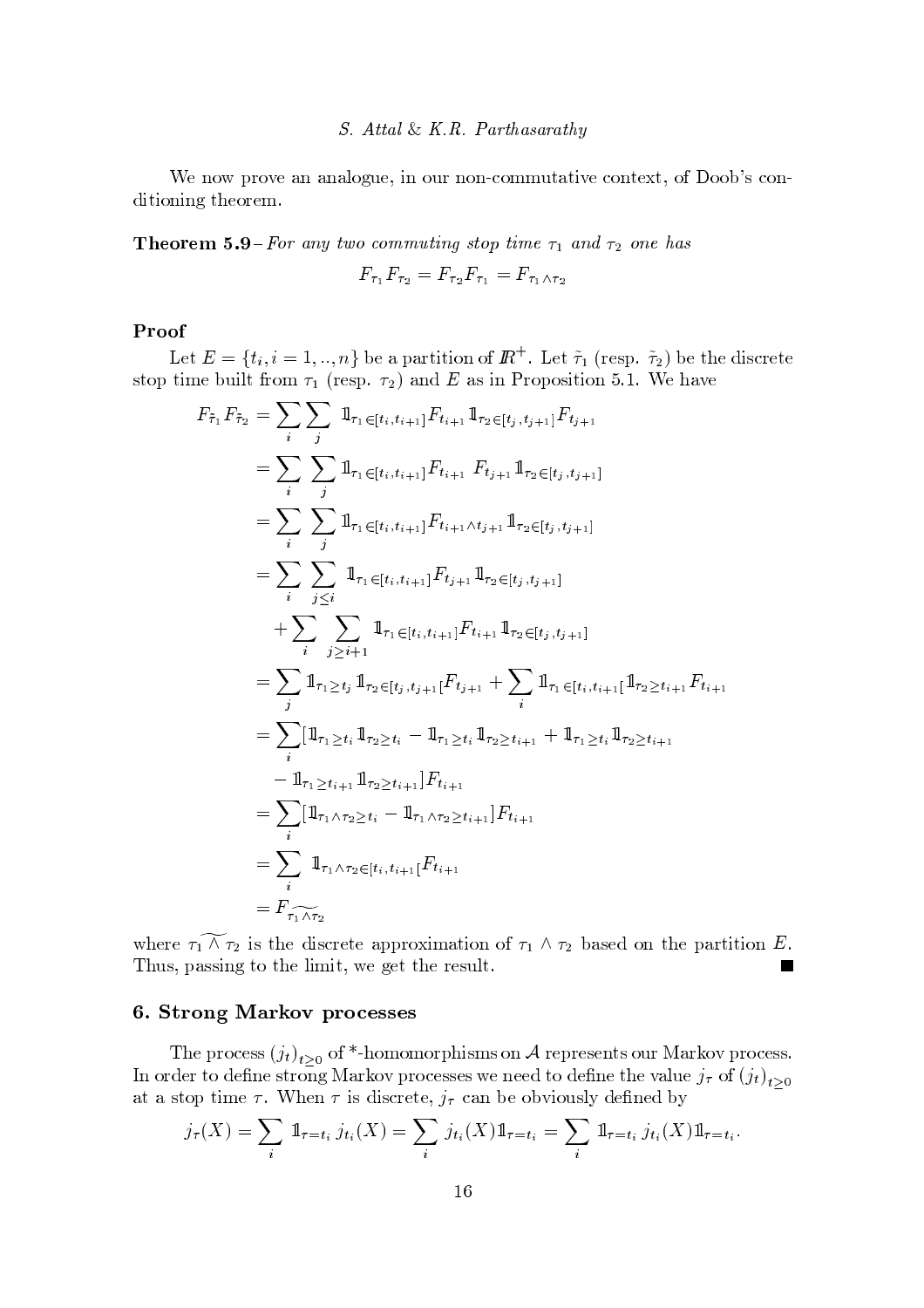For a general stop time  $\tau$  we wish to pass to the limit through a sequence of discrete stop time  $(\tau_n)_n$  converging to  $\tau$ .

We say that the Markov process  $(j_t)_{t>0}$  is  $\tau$ -regular on  $(\mathcal{A}_0, \widetilde{H})$ , for a quantum stop time  $\tau$ , a dense subspace  $\mathcal{A}_0$  of  $\mathcal A$  and a dense subspace  $\tilde H$  of  $H$  if for every sequence  $(\tau_n)_n$  of discrete stop times converging to  $\tau$ , every  $X \in \mathcal{A}_0$ , every  $\Psi \in \tilde{H}$ the sequence  $(j_{\tau_n}(X)\Psi)_n$  converges in H to a limit  $j_{\tau}(X)\Psi$  which is independent of the choice of the sequence  $(\tau_n)_n$ .

We say that the Markov process  $(j_t)_{t>0}$  is a (quantum) strong Markov process if there exists a dense subspace  $\mathcal{A}_0$  of  $\mathcal A$  and a dense subspace  $H$  of  $H$  such that  $(j_t)_{t>0}$  is  $\tau$ -regular on  $(\mathcal{A}_0, H)$  for every finite stop time  $\tau$ .

**Proposition 6.1**-Let  $(j_t)_{t>0}$  be a strong Markov process. The mapping  $\psi \mapsto$  $j_{\tau}(X)\psi$  defines a bounded linear mapping which extends to a bounded linear operator  $j_{\tau}(X)$  on H with norm dominated by ||X||. The mapping  $X \mapsto j_{\tau}(X)$  extends to a (contractive) \*-homomorphism on  $A$ .

## Proof

Let  $\psi \in \tilde{H}, X \in \mathcal{A}_0$ . Let  $\tau$  be a discrete stop time. Then

$$
||j_{\tau}(X)\psi||^{2} = ||\sum_{i} \mathbb{1}_{\tau=t_{i}} j_{t_{i}}(X)\psi||^{2} = \sum_{i} ||\mathbb{1}_{\tau=t_{i}} j_{t_{i}}(X)\psi||^{2}
$$
  

$$
\leq ||X||^{2} \sum_{i} ||\mathbb{1}_{\tau=t_{i}} \psi||^{2} = ||X||^{2} ||\psi||^{2}.
$$

If  $\tau$  is now any finite stop time and  $(\tau_n)_n$  is a sequence of discrete stop times converging to  $\tau$  then

$$
||j_{\tau}(X)\psi|| \le ||j_{\tau}(X)\psi - j_{\tau_n}(X)\psi|| + ||j_{\tau_n}(X)\psi|| \le \frac{1}{n} + ||X|| ||\psi||
$$

for *n* large enough. Thus  $||j_{\tau}(X)\psi|| \le ||X|| \, ||\psi||$ . As  $\tilde{H}$  is dense in *H* we get that  $j_{\tau}(X)$  extends to a bounded linear operator on H with norm dominated by ||X||.

The mapping  $X \mapsto j_{\tau}(X)$  is then a continuous linear mapping on  $\mathcal{A}_0$  which is dense on A. Thus it extends to A. Let us check the morphism property. If  $\tau$  is discrete we have

$$
\begin{aligned}\nj_{\tau}(X)j_{\tau}(Y) &= \sum_{i} \sum_{j} \mathbb{1}_{\tau=t_{i}} j_{t_{i}}(X) \mathbb{1}_{\tau=t_{j}} j_{t_{j}}(Y) \\
&= \sum_{i} \sum_{j} j_{t_{i}}(X) \mathbb{1}_{\tau=t_{i}} \mathbb{1}_{\tau=t_{j}} j_{t_{j}}(Y) \\
&= \sum_{i} \mathbb{1}_{\tau=t_{i}} j_{t_{i}}(X) j_{t_{i}}(Y) \\
&= \sum_{i} \mathbb{1}_{\tau=t_{i}} j_{t_{i}}(XY) \\
&= j_{\tau}(XY).\n\end{aligned}
$$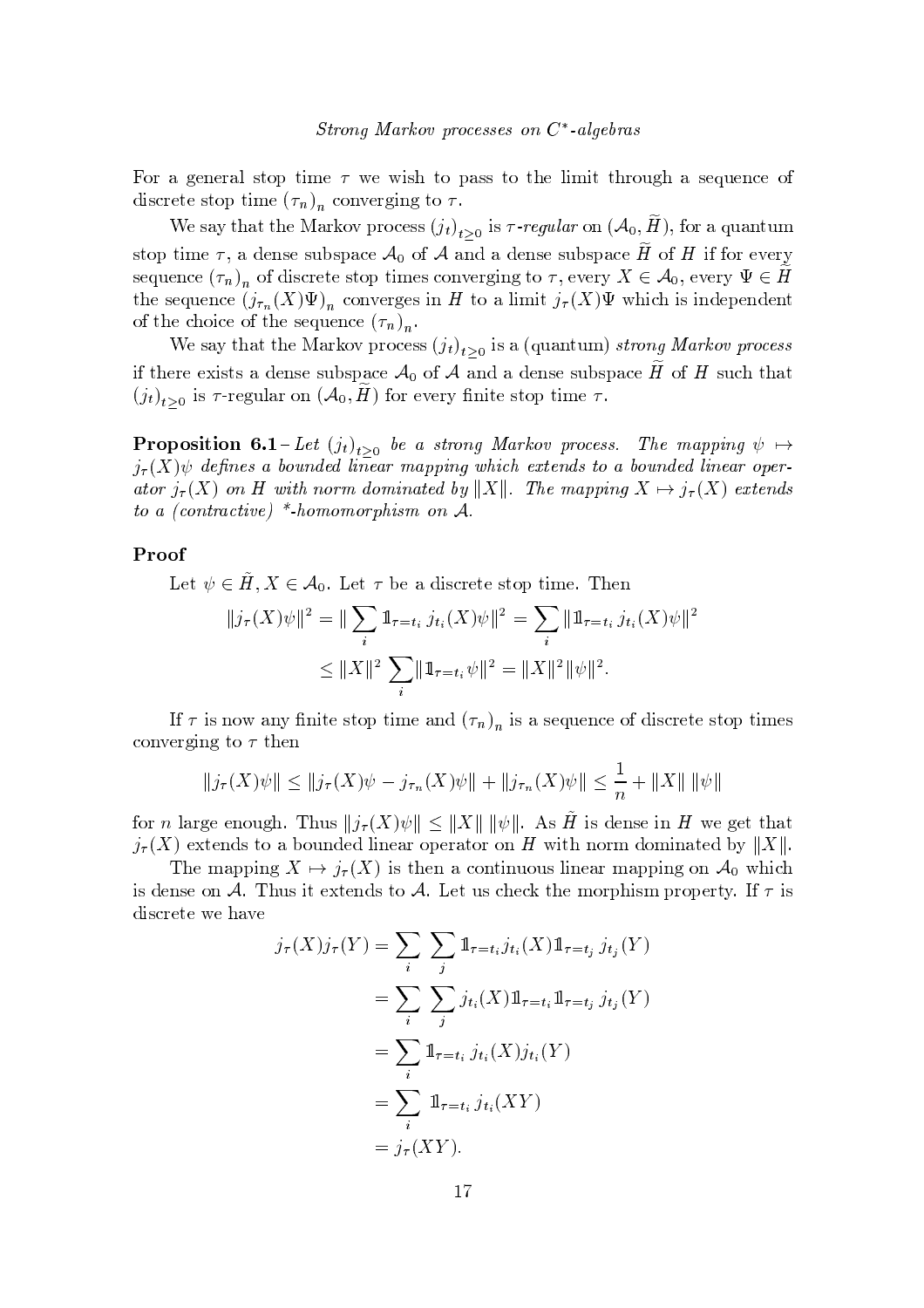Now let  $\tau$  be any bounded stop time and  $(\tau_n)_n$  be a sequence of discrete stop times converging to  $\tau$ . Let  $\psi \in \tilde{H}$ ,  $X, Y \in \mathcal{A}_0$ . One has

$$
\begin{aligned} |[j_{\tau}(X)j_{\tau}(Y) - j_{\tau}(XY)]\psi| &= \\ &\leq ||[j_{\tau}(XY) - j_{\tau_n}(XY)]\psi|| + ||[j_{\tau_n}(X)j_{\tau_n}(Y) - j_{\tau_n}(X)j_{\tau}(Y)]\psi|| + \\ &+ ||[j_{\tau_n}(X)j_{\tau}(Y) - j_{\tau}(X)j_{\tau}(Y)]\psi|| \\ &\leq ||[j_{\tau}(XY) - j_{\tau_n}(XY)]\psi|| + ||X|| ||[j_{\tau_n}(Y) - j_{\tau}(Y)]\psi|| + \\ &+ ||[j_{\tau_n}(X) - j_{\tau}(X)]j_{\tau}(Y)\psi||. \end{aligned}
$$

This expression converges to 0 when *n* tends to  $+\infty$ . Thus for  $X, Y \in \mathcal{A}_0$  one has  $j_{\tau}(XY) = j_{\tau}(X)j_{\tau}(Y)$  on H. As all these operators are bounded this equality holds on the whole H. Furthermore, as  $||j_{\tau}(X)|| \leq ||X||$  for all  $X \in \mathcal{A}$ , the morphism property extends to  $A$ .

For any stop time  $\tau$  and any  $t \in \mathbb{R}^+$  define the stop time  $\tau + t$  by

$$
1\!\!1_{\tau+t\leq s} = \begin{cases} 0 & \text{if } s < t \\ 1\!\!1_{\tau\leq s-t} & \text{if } s \geq t. \end{cases}
$$

If  $\tau$  is finite then so is  $\tau + t$ .

Now the naming "strong Markov process" is justified by the following result.

**Theorem 6.2** (Strong Markov property) – Let  $(j_t)_{t>0}$  be a strong Markov process. For any finite stop time  $\tau$ , any  $X \in \mathcal{A}$ , any  $t \in \mathbb{R}^+$ , one has

$$
F_{\tau}j_{\tau+t}(X)F_{\tau}=j_{\tau}(T_t(X)).
$$

## Proof

Let  $\tau$  be a discrete stop time, then

$$
F_{\tau}j_{\tau+t}(X)F_{\tau} = \sum_{i,j,k} \mathbb{1}_{\tau=t_i} F_{t_i} \mathbb{1}_{\tau=t_j} j_{t_j+t}(X) \mathbb{1}_{\tau=t_k} F_{t_k}
$$
  
\n
$$
= \sum_{i,j,k} F_{t_i} \mathbb{1}_{\tau=t_i} \mathbb{1}_{\tau=t_j} j_{t_j+t}(X) \mathbb{1}_{\tau=t_k} F_{t_k}
$$
  
\n
$$
= \sum_{i,k} F_{t_i} \mathbb{1}_{\tau=t_i} j_{t_i+t}(X) \mathbb{1}_{\tau=t_k} F_{t_k}
$$
  
\n
$$
= \sum_{i} \mathbb{1}_{\tau=t_i} F_{t_i} j_{t_i+t}(X) F_{t_i}
$$
  
\n
$$
= \sum_{i} \mathbb{1}_{\tau=t_i} j_{t_i}(T_t(X))
$$
  
\n
$$
= j_{\tau}(T_t(X)).
$$

When  $\tau$  is any finite stop time one approximates  $\tau$  by discrete stop times. Hence there exists a sequence  $(\tau_n)_n$  of discrete stop times such that  $F_{\tau_n}$  converges to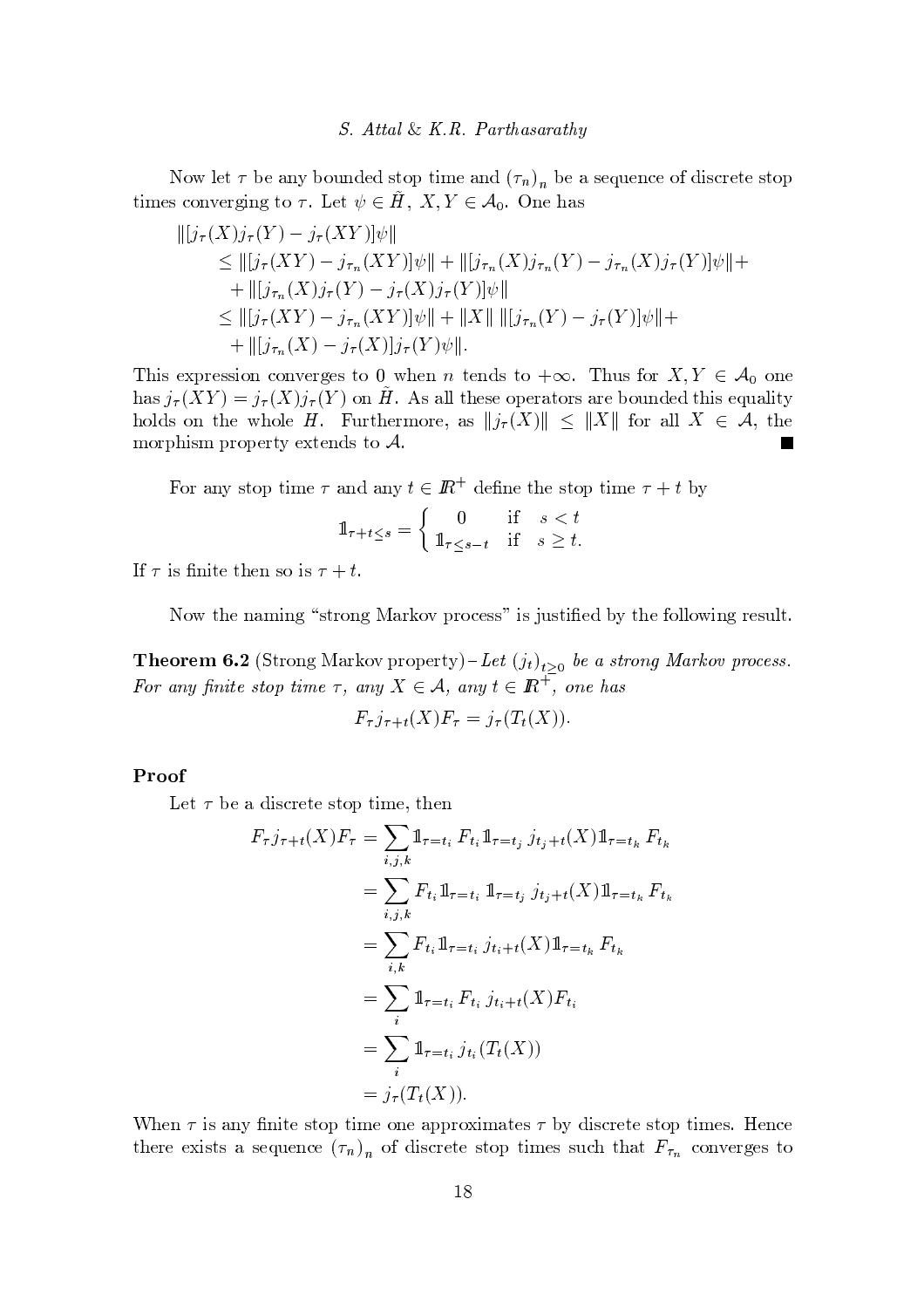$F_{\tau}$ ,  $j_{\tau_n}(X)$  converges to  $j_{\tau}(X)$  and  $j_{\tau_n+t}(X)$  converges to  $j_{\tau+t}(X)$ . As all these operators are uniformly bounded one concludes easily.

In the case of a strong Markov process  $(j_t)_{t>0}$  we are now going to define the value at time  $\tau$  of the lifted Markov process  $(k_t(Z))_{t>0}, Z \in \mathcal{Z}$ .

**Lemma 6.3**-For every stop time  $\tau$ , every  $u \geq t$  and every  $Z \in \mathcal{Z}$  the operators  $1\!\!1_{\tau\leq t}$  and  $k_u(Z)$  are commuting.

## Proof

For any  $(\mathbf{r}, \mathbf{X}, v) \in \mathcal{D}$  let us compute  $\mathbb{1}_{\tau \leq t} k_u(Z) \lambda(\mathbf{r}, \mathbf{X}, v)$ . One has  $1\!\!1_{\tau\leq t} k_u(Z)\lambda(\mathbf{r}, \mathbf{X}, v)$ =  $1\!\!1_{\tau\leq t}k_u(Z)j_{r_1}(X_1)\cdots j_{r_n}(X_n)Vv$  $= j_{r_1}(X_1) \cdots j_{r_{k-1}}(X_{k-1}) \mathbb{1}_{\tau \leq t} k_u(Z) j_{r_k}(X_k) \cdots j_{r_n}(X) V v$ 

(where  $r_k < u \leq r_{k-1}$ ; the cases  $u > r_1$  or  $u < r_n$  do not contain any supplementary difficulty)

$$
= j_{r_1}(X_1) \cdots j_{r_{k-1}}(X_{k-1}) \mathbb{1}_{\tau \leq t} j_u(Z) j_{r_k}(X_k) \cdots j_{r_n}(X_n) Vv
$$
  
\n
$$
= j_{r_1}(X_1) \cdots j_{r_{k-1}}(X_{k-1}) j_u(Z) \mathbb{1}_{\tau \leq t} j_{r_k}(X_k) \cdots j_{r_n}(X_n) Vv
$$
  
\n
$$
= j_{r_1}(X_1) \cdots j_{r_{k-1}}(X_{k-1}) k_u(Z) F_u \mathbb{1}_{\tau \leq t} j_{r_k}(X_k) \cdots j_{r_n}(X_n) Vv
$$
  
\n
$$
= k_u(Z) j_{r_1}(X_1) \cdots j_{r_{k-1}}(X_{k-1}) F_u \mathbb{1}_{\tau \leq t} j_{r_k}(X_k) \cdots j_{r_n}(X_n) Vv
$$
  
\n
$$
= k_u(Z) \mathbb{1}_{\tau \leq t} j_{r_1}(X_1) \cdots j_{r_{k-1}}(X_{k-1}) F_u j_{r_k}(X_k) \cdots j_{r_n}(X_n) Vv
$$
  
\n
$$
= k_u(Z) \mathbb{1}_{\tau \leq t} \lambda(\mathbf{r}, \mathbf{X}, u).
$$

We conclude by boundedness of  $k_u(Z)$  and  $\mathbb{1}_{\tau \leq t}$ , and by totality of the  $\lambda(\mathbf{r}, \mathbf{X}, u)$ in  $H$ .

For a discrete stop time  $\tau$  we define  $k_{\tau}(Z)$  by

$$
k_{\tau}(Z) = \sum_{i} 1\!\!1_{\tau=t_i} k_{t_i}(Z) = \sum_{i} k_{t_i}(Z) 1\!\!1_{\tau=t_i}
$$

**Proposition 6.4**-Let  $\tau$  be a discrete stop time. Let  $Z \in \mathcal{Z}$ . Let  $(\mathbf{r}, \mathbf{X}, u) \in \mathcal{D}$ with  $\mathbf{r} = \{r_1 > \ldots > r_n\}$ . Put  $r_0 = +\infty$  and  $r_{n+1} = 0$ . Then the operator  $k_\tau(Z)$ is bounded with norm dominated by  $||Z||$  and it satisfies

$$
k_{\tau}(Z)\lambda(\mathbf{r}, \mathbf{X}, u) = \sum_{i=1}^{n+1} \mathbb{1}_{\tau \in [r_i, r_{i-1}]} j_{r_1}(X_1) \cdots j_{r_{i-1}}(X_{i-1}) j_{\tau}(Z) j_{r_i}(X_i)
$$

$$
\cdots j_{r_n}(X_n) V u.
$$
(6.1)

Furthermore, the mapping  $Z \mapsto k_\tau(Z)$  defines a \*-unital homomorphism on  $\mathcal Z$ .

#### Proof

For all  $\psi \in H$  one has

$$
||k_{\tau}(Z)||^2 = ||\sum_{i} 1_{\tau=t_i} k_{t_i}(Z)\psi||^2 = \sum_{i} ||1_{\tau=t_i} k_{t_i}(Z)\psi||^2 = \sum_{i} ||k_{t_i}(Z)1_{\tau=t_i}\psi||^2
$$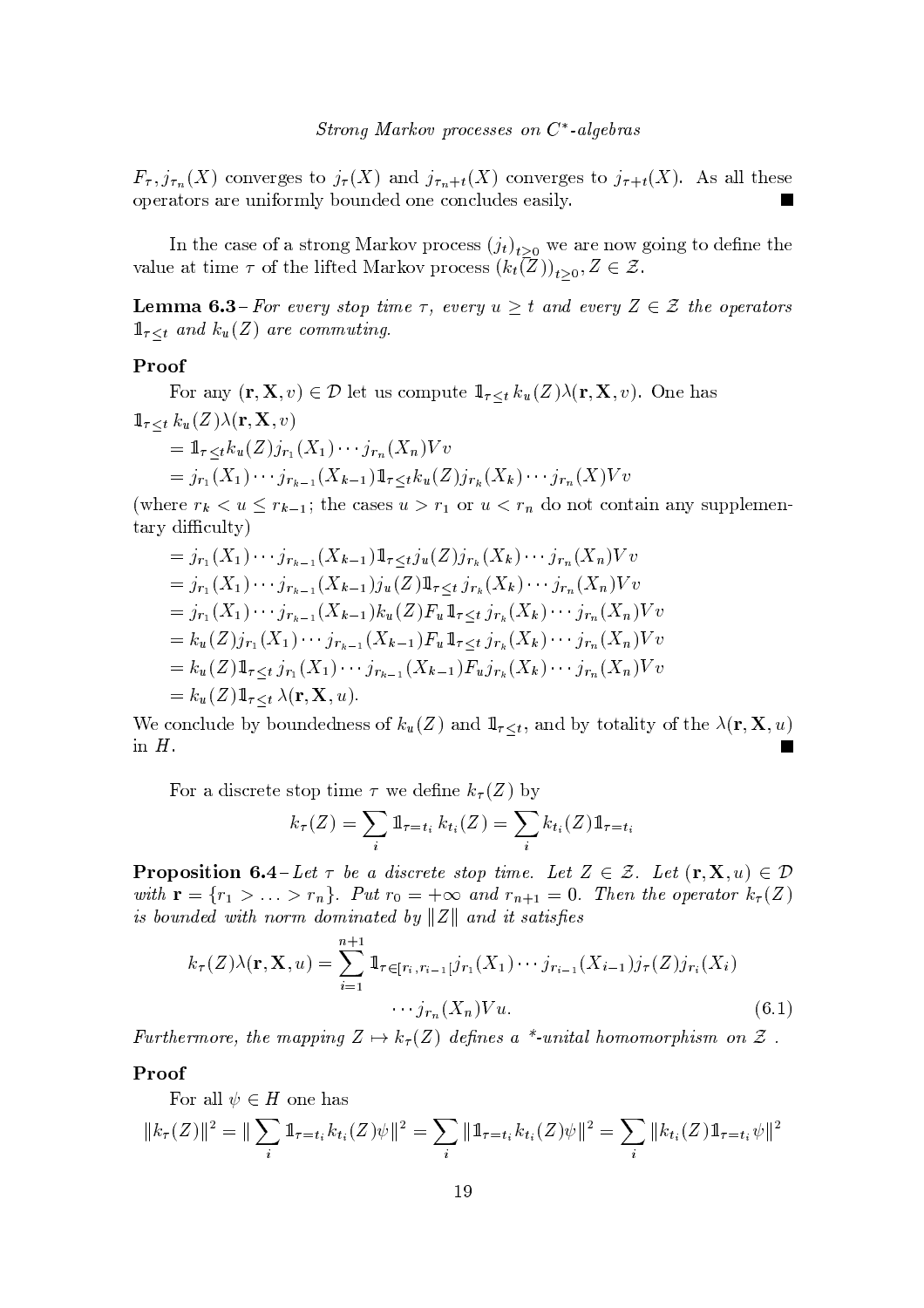S. Attal & K.R. Parthasarathy

$$
\leq ||Z||^2 \sum_i ||1\!\!1_{\tau=t_i} \psi||^2 = ||Z||^2 ||\psi||^2.
$$

This proves the boundedness and the norm estimate for  $k_{\tau}(Z)$ . The mapping  $Z \mapsto k_{\tau}(Z)$  is clearly linear and \*-preserving. The multiplication-preservation property is obtained in the same way as for  $j_{\tau}$  in Proposition 6.1.

Furthermore, we have

$$
k_{\tau}(Z)j_{r_{1}}(X_{1})\cdots j_{r_{n}}(X_{n})Vu
$$
  
\n
$$
= \sum_{i} \mathbb{1}_{\tau=t_{i}}k_{t_{i}}(Z)j_{r_{1}}(X_{1})\cdots j_{r_{n}}(X_{n})Vu
$$
  
\n
$$
= \sum_{j=1}^{n+1}j_{r_{1}}(X_{1})\cdots j_{r_{j-1}}(X_{j-1})\Big(\sum_{i;t_{i}\in[r_{j},r_{j-1}[}\mathbb{1}_{\tau=t_{i}}k_{t_{i}}(Z)\Big)
$$
  
\n
$$
\times j_{r_{j}}(X_{j})\cdots j_{r_{n}}(X_{n})Vu
$$
  
\n
$$
= \sum_{j=1}^{n+1}j_{r_{1}}(X_{1})\cdots j_{r_{j-1}}(X_{j-1})\Big(\sum_{i;t_{i}\in[r_{j},r_{j-1}[}\mathbb{1}_{\tau=t_{i}}j_{t_{i}}(Z)\Big)
$$
  
\n
$$
\times j_{r_{j}}(X_{j})\cdots j_{r_{n}}(X_{n})Vu
$$
  
\n
$$
= \sum_{j=1}^{n+1}j_{r_{1}}(X_{1})\cdots j_{r_{j-1}}(X_{j-1})\mathbb{1}_{\tau\in[r_{j},r_{j-1}[}j_{\tau}(Z)j_{r_{j}}(X_{j})\cdots j_{r_{n}}(X_{n})Vu
$$
  
\n
$$
= \sum_{j=1}^{n+1}\mathbb{1}_{\tau\in[r_{j},r_{j-1}[}j_{r_{1}}(X_{1})\cdots j_{r_{j-1}}(X_{j-1})j_{\tau}(Z)j_{r_{j}}(X_{j})\cdots j_{r_{n}}(X_{n})Vu.
$$

This proves identity  $(6.1)$ .

**Theorem 6.5**-Let  $\tau$  be any finite stop time. Let  $(E_n)$  be a sequence of refining  $\tau$ -partitions. Let  $\tau_n = \tau_{E_n}$ ,  $n \in \mathbb{N}$ . Then the sequence  $(k_{\tau_n}(Z))_n$  converges to an operator  $k_{\tau}(Z)$ , for all  $Z \in \mathcal{Z}$ , which satisfies

$$
k_{\tau}(Z)\lambda(\mathbf{r}, \mathbf{X}, u) = \sum_{j=1}^{n+1} \mathbb{1}_{\tau \in [r_j, r_{j-1}[j_{r_1}(X_1) \cdots j_{r_{j-1}}(X_{j-1})j_{\tau}(Z)j_{r_j}(X_j) \cdots j_{r_n}(X_n)V u. \tag{6.2}
$$

**The Second Service** 

The operator  $k_{\tau}(Z)$  is bounded with norm dominated by  $||Z||$ . The mapping  $Z \mapsto$  $k_{\tau}(Z)$  defines a \*-homomorphism on Z.

## Proof

Suppose that in  $(\mathbf{r}, \mathbf{X}, u) \in \mathcal{D}$  all the  $r_i$ 's are continuity points for  $\tau$ . From Proposition 6.4 the identity (6.2) is satisfied for each  $\tau_n$ . As  $1\!\!1_{\tau_n\in[r_j,r_{j-1}]}$  (resp.  $j_{\tau_n}(Z)$  converges strongly to  $1\!\!1_{\tau \in [r_j, r_{j-1}]}$  (resp.  $j_{\tau}(Z)$ ), as all the operators  $j_{r_j}(X_j)$ are bounded, it is easy to check that  $k_{\tau_n}(Z)$  converges strongly to an operator  $k_{\tau}(Z)$  which satisfies (6.2). As the vectors  $\lambda(\mathbf{r}, \mathbf{X}, u)$  where each  $r_i$  is a continuity point for  $\tau$  form a total subset of H we get that (6.2) holds for any  $(\mathbf{r}, \mathbf{X}, u) \in \mathcal{D}$ .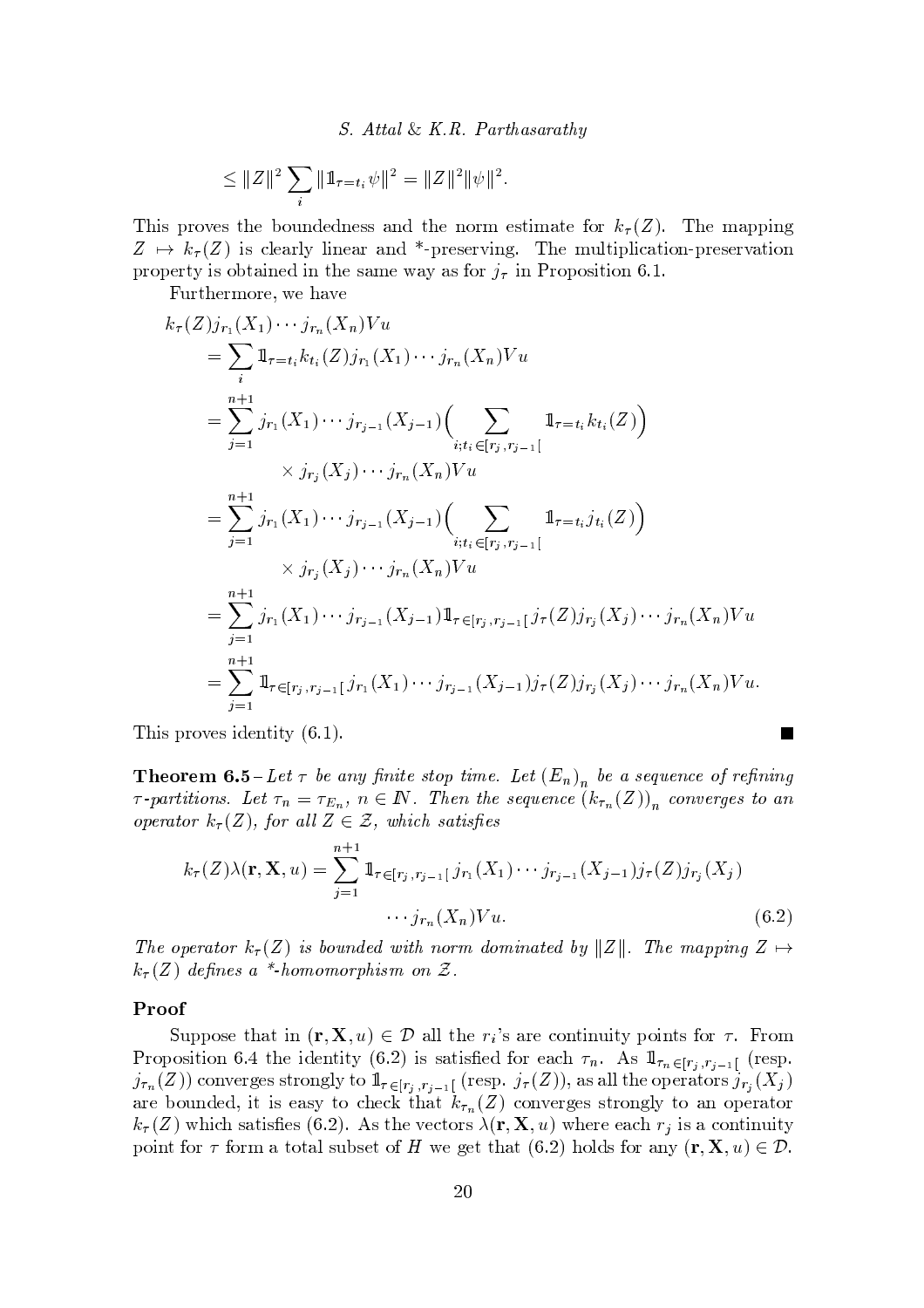From the norm estimate of  $k_{\tau_n}(Z)$  and the \*-homomorphism property of  $k_{\tau_n}(\cdot)$  ${\color{red} {s}}$  s t v  ${\color{red} {s}}$  v  ${\color{red} {s}}$  where  ${\color{red} {s}}$  is well with  ${\color{red} {s}}$  and  ${\color{red} {s}}$  if  ${\color{red} {s}}$  and  ${\color{red} {s}}$  if  ${\color{red} {s}}$  and  ${\color{red} {s}}$  if  ${\color{red} {s}}$  and  ${\color{red} {s}}$  if  ${\color{red} {s}}$  and  ${\color{red} {s}}$  and  ${\color{$ 

Important remarks: All what has been done here for finite stop time can be extended to any stop times in the following way.

¥ { t~ <sup>x</sup> <sup>s</sup> <sup>t</sup> <sup>y</sup> ty <sup>t</sup> ~| <sup>s</sup> # & <sup>s</sup> sv <sup>y</sup> <sup>v</sup> <sup>t</sup> { <sup>t</sup> ~| <sup>s</sup> <sup>y</sup> <sup>z</sup> <sup>v</sup> { <sup>s</sup> { ts # } <sup>u</sup> <sup>t</sup> <sup>t</sup> <sup>~</sup>  $\mathbb{1}_x = 0$  if  $\epsilon > 1$  if  $\epsilon > 1$  For any finite step time  $\epsilon$  any  $n \in \mathbb{N}$  the step time  $\tau \wedge n$  as defined in Proposition 5.8 is clearly a bounded stop time, with bound  $n$ Furthermore  $\tau \wedge n$  converges to  $\tau$  when n tends to  $+\infty$ 

<sup>~</sup> <sup>v</sup> <sup>y</sup> <sup>~</sup> <sup>t</sup> <sup>s</sup> <sup>v</sup> <sup>t</sup> { <sup>t</sup> ~| <sup>s</sup> <sup>~</sup> t~ <sup>v</sup> <sup>s</sup> <sup>y</sup> <sup>v</sup> <sup>t</sup> { <sup>x</sup> sx <sup>t</sup> <sup>y</sup> <sup>t</sup>

$$
1\!\!1_{\tau \leq n} j_{\tau}(X) = 1\!\!1_{\tau \leq n} j_{\tau \wedge n}(X);
$$

~ <sup>s</sup> <sup>s</sup> { <sup>s</sup> <sup>x</sup> <sup>s</sup> <sup>x</sup> <sup>v</sup> <sup>~</sup> <sup>t</sup> <sup>~</sup> <sup>w</sup> <sup>s</sup> <sup>x</sup> <sup>t</sup> z { <sup>w</sup> <sup>~</sup> <sup>v</sup> <sup>x</sup> <sup>w</sup> <sup>s</sup> <sup>t</sup> <sup>s</sup> <sup>v</sup> <sup>t</sup> { <sup>t</sup> ~| <sup>s</sup> <sup>y</sup> <sup>t</sup> s <sup>y</sup> <sup>v</sup> <sup>v</sup> <sup>t</sup> { <sup>t</sup> <sup>s</sup> <sup>z</sup> <sup>~</sup> <sup>|</sup> <sup>~</sup> <sup>t</sup>

r <sup>s</sup> t } <sup>s</sup> <sup>y</sup> <sup>v</sup> <sup>t</sup> { <sup>t</sup> <sup>~</sup> <sup>|</sup> <sup>s</sup> <sup>s</sup> <sup>s</sup> { ¡ ~t <sup>s</sup> <sup>r</sup> <sup>s</sup> <sup>t</sup> } <sup>s</sup> <sup>y</sup> <sup>s</sup> <sup>z</sup> <sup>s</sup> <sup>|</sup> <sup>s</sup> <sup>t</sup> { <sup>t</sup> sw <sup>y</sup> <sup>s</sup> {  $\mathbb{R}^n$  that is  $\psi = 1$  ,  $\psi$ . Then consider the sequence  $(\phi - (Y)\psi)$  . Let  $\phi$  be  $\sup_{\alpha}$  that  $||1 - |_2||$  is small. Then for all  $m > n > n$  we have

$$
||j_{\tau \wedge n}(X)\psi - j_{\tau \wedge m}(X)\psi|| = ||j_{\tau \wedge n}(X)1\!\!1_{\tau < \infty}\psi - j_{\tau \wedge m}(X)1\!\!1_{\tau < \infty}\psi||
$$
  
\n
$$
\leq ||j_{\tau \wedge n}(X)1\!\!1_{\tau < \infty}\psi - j_{\tau \wedge n}(X)1\!\!1_{\tau < p}\psi||
$$
  
\n
$$
+ ||j_{\tau \wedge m}(X)1\!\!1_{\tau < \infty}\psi - j_{\tau \wedge m}(X)1\!\!1_{\tau < p}\psi||
$$
  
\n
$$
+ ||j_{\tau \wedge n}(X)1\!\!1_{\tau < p}\psi - j_{\tau \wedge m}(X)1\!\!1_{\tau < p}\psi||
$$
  
\n
$$
\leq 2||X|| ||1\!\!1_{\tau < \infty}\psi - 1\!\!1_{\tau < p}\psi||
$$
  
\n
$$
+ ||j_{\tau \wedge p}(X)1\!\!1_{\tau < p}\psi - j_{\tau \wedge p}(X)1\!\!1_{\tau < p}\psi||
$$
  
\n
$$
= 2||X|| ||1\!\!1_{\tau < \infty}\psi - 1_{\tau < p}\psi||.
$$

 $\mathbf{r}$  is verify the subset of  $\mathbf{r}$  is a subset of  $\mathbf{r}$  is  $\mathbf{r}$  and  $\mathbf{r}$  is written to  $\mathbf{r}$  is a subset of  $\mathbf{r}$  is a subset of  $\mathbf{r}$  is a subset of  $\mathbf{r}$  is a subset of  $\mathbf{r}$  is a subset r <sup>s</sup> <sup>t</sup> <sup>u</sup> <sup>v</sup> <sup>x</sup> <sup>y</sup> <sup>z</sup> <sup>z</sup> <sup>=</sup> <sup>t</sup> <sup>~</sup> <sup>v</sup> <sup>z</sup> <sup>~</sup> <sup>|</sup> <sup>~</sup> <sup>t</sup> <sup>~</sup> <sup>v</sup> <sup>y</sup> <sup>s</sup> <sup>z</sup> <sup>s</sup> <sup>|</sup> <sup>s</sup> <sup>t</sup> { <sup>9</sup> <sup>t</sup> <sup>s</sup> s <sup>s</sup> <sup>=</sup> <sup>t</sup> { } <sup>s</sup> <sup>=</sup> ¨z  $\overline{z}$ 

One easily get that 
$$
\mathbb{1}_{\tau \leq n} j_{\tau}(X)\psi = \mathbb{1}_{\tau \leq n} j_{\tau \wedge n}(X)\psi = j_{\tau}(X)\mathbb{1}_{\tau \leq n}\psi
$$
. Thus  
\n
$$
\mathbb{1}_{\tau < \infty} j_{\tau}(X)\psi = \lim_{n \to +\infty} \mathbb{1}_{\tau \leq n} j_{\tau}(X)\psi
$$
\n
$$
= \lim_{n \to +\infty} j_{\tau}(X)\mathbb{1}_{\tau \leq n}\psi = j_{\tau}(X)\mathbb{1}_{\tau < \infty}\psi.
$$

¨z <sup>=</sup> <sup>=</sup> ¨z <sup>u</sup> <sup>v</sup>

Furthermore it is clear that  $||i(X)y|| \leq ||X|| ||y||$  thus  $i(X)$  defines a bounded  ${\rm operator\; on}\; H$  with norm dominated by  $\|X\|$ . Finally let  $X$   $V \subset A$ . We have

$$
j_{\tau}(XY)\psi = j_{\tau}(XY)\mathbb{1}_{\tau\leq +\infty}\psi = \lim_{n\to+\infty}j_{\tau}(XY)\mathbb{1}_{\tau\leq n}\psi
$$
  
\n
$$
= \lim_{n\to+\infty}j_{\tau\wedge n}(XY)\mathbb{1}_{\tau\leq n}\psi
$$
  
\n
$$
= \lim_{n\to+\infty}j_{\tau\wedge n}(X)j_{\tau\wedge n}(Y)\mathbb{1}_{\tau\leq n}\psi = \lim_{n\to+\infty}j_{\tau\wedge n}(X)\mathbb{1}_{\tau\leq n}j_{\tau\wedge n}(Y)\mathbb{1}_{\tau\leq n}\psi
$$
  
\n
$$
= \lim_{n\to+\infty}j_{\tau}(X)\mathbb{1}_{\tau\leq n}j_{\tau\wedge n}(Y)\mathbb{1}_{\tau\leq n}\psi = \lim_{n\to+\infty}j_{\tau}(X)j_{\tau}(Y)\mathbb{1}_{\tau\leq n}\psi
$$
  
\n
$$
= j_{\tau}(X)j_{\tau}(Y)\mathbb{1}_{\tau\leq +\infty}\psi = j_{\tau}(X)\mathbb{1}_{\tau\leq +\infty}j_{\tau}(Y)\mathbb{1}_{\tau\leq +\infty}\psi
$$
  
\n
$$
= j_{\tau}(X)j_{\tau}(Y)\psi.
$$

where  $\alpha$  is the state  $\alpha$  is the state of  $\alpha$  is the state  $\alpha$  in the state  $\alpha$  is the state  $\alpha$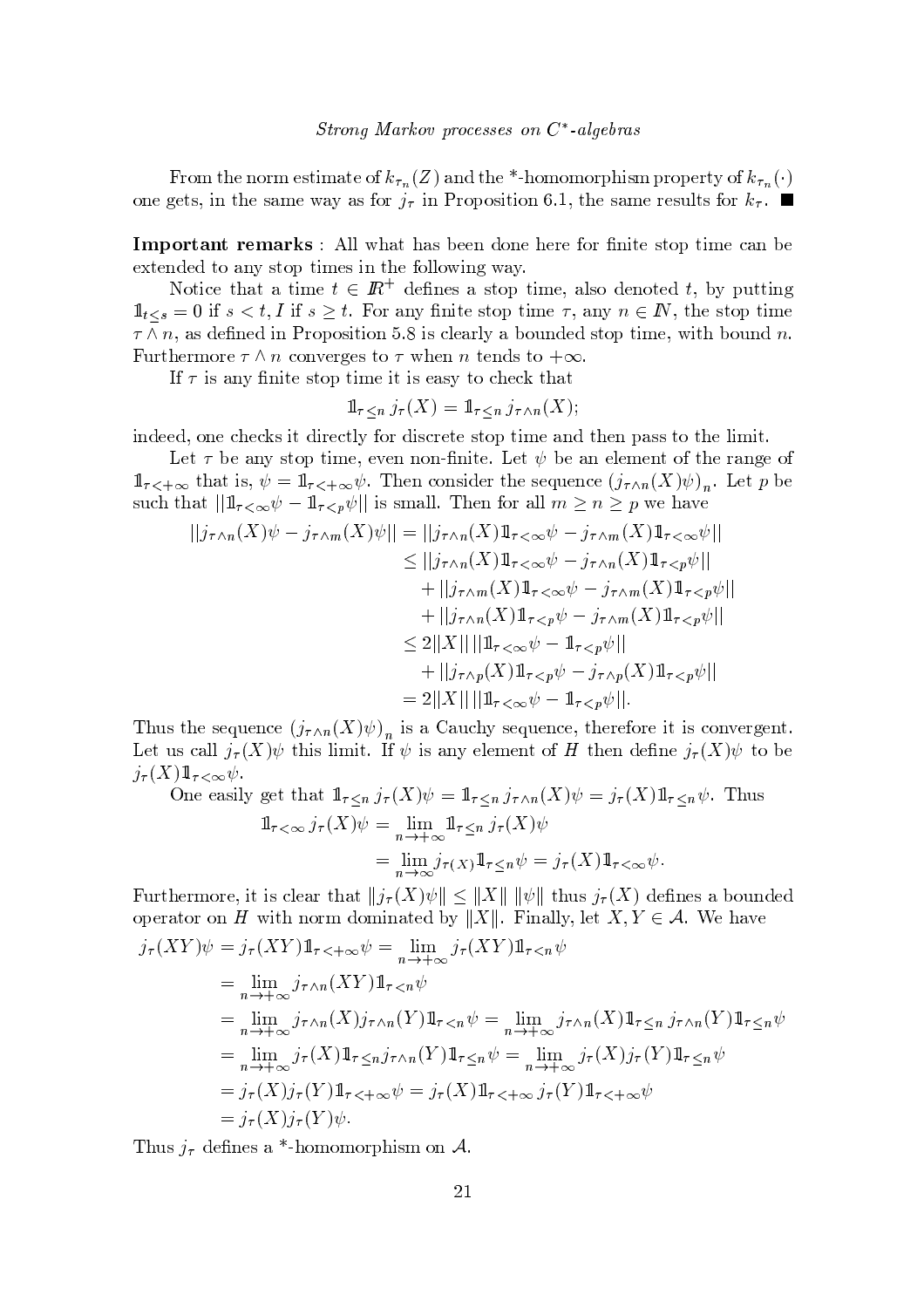s v  $\sim$  v  $\sim$  v  $\sim$  v  $\sim$  v  $\sim$  v  $\sim$  v  $\sim$  v  $\sim$  v  $\sim$  v  $\sim$  v  $\sim$  v  $\sim$  v  $\sim$  v  $\sim$  v  $\sim$  v  $\sim$  v  $\sim$  v  $\sim$  v  $\sim$  v  $\sim$  v  $\sim$  v  $\sim$  v  $\sim$  v  $\sim$  v  $\sim$  v  $\sim$  v  $\sim$  v  $\sim$  v  $\sim$  v  $\sim$  v  $\sim$  v

## l a m i iii a xei

We are giving in this section two different sufficient conditions for a Markov process  $(i_1)$  , , to be strong Markov  $\mathbb{R}$ 

A family  $(r_*)$ , of elements of H is called a process of vectors. A process of vectors  $(r_t)$ , is adapted if for all  $t \geq 0$ ,  $r_t$  belongs to  $H_t$ . An adapted process of vectors  $(r_{\epsilon})$ , is a *martingale* if for all  $s \leq t$  one has  $F, r_{\epsilon} \equiv r$ . An adapted process of vectors  $(r_1)$ , is a regular semimartingale of vectors if it admits a decomposition (which is always unique if it exists) as  $x_t = m_t + a_t$  where  $(m_t)_{t>0}$ is a martingale and  $a_t = \int_a^t h_s ds$  with  $\int_a^t \|h_s\| ds < \infty$  and  $(h_t)_{t>0}$  is an adapted process of vectors. The integral  $\int_{0}^{t} h_s ds$  is understood as the usual Hilbertian integral defined by  $\lt f$   $\int_a^b h_s ds \gt \equiv \int_a^b \lt f$   $h_s > ds$  for all  $f \in H$ ; this clearly  $s$  , we see that  $s$  is the state  $s$  and  $s$  and  $s$  and  $s$  and  $s$  and  $s$  and  $s$  and  $s$  and  $s$  and  $s$  and  $s$  and  $s$  and  $s$  and  $s$  and  $s$  and  $s$  and  $s$  and  $s$  and  $s$  and  $s$  and  $s$  and  $s$  and  $s$  and  $s$ 

$$
\left| \int_0^t \langle f, h_s \rangle \, ds \right| \le \int_0^t \left| \langle f, h_s \rangle \right| ds \le \|f\| \int_0^t \|h_s\| \, ds.
$$

For a process of vectors  $(x_i)$ , one can wonder how to define the value x of  $(r_t)$ , at time  $\tau$  for any stop time  $\tau$ . When  $\tau$  is a discrete stop time the <sup>s</sup> <sup>~</sup> <sup>t</sup> ~{ <sup>~</sup> <sup>v</sup> { } <sup>~</sup> { <sup>u</sup> <sup>v</sup> <sup>&</sup>gt;

$$
x_{\tau} = \sum_{i} \mathbb{1}_{\tau=t_i} x_{t_i}.
$$

But for a conoral stan time  $\tau$  the problem is to pass to the limit on x = when  $(\tau)$ ~ <sup>v</sup> <sup>y</sup> <sup>v</sup> <sup>s</sup> <sup>u</sup> <sup>s</sup> <sup>x</sup> <sup>s</sup> { <sup>~</sup> <sup>v</sup> <sup>x</sup> <sup>w</sup> <sup>s</sup> <sup>t</sup> <sup>s</sup> <sup>v</sup> <sup>t</sup> { <sup>t</sup> ~| <sup>s</sup> <sup>v</sup> <sup>x</sup> { <sup>s</sup> <sup>w</sup> <sup>~</sup> <sup>t</sup> { s { <sup>z</sup> <sup>z</sup> { <sup>~</sup> <sup>w</sup> <sup>s</sup> <sup>v</sup> <sup>u</sup> <sup>z</sup> <sup>t</sup> <sup>v</sup> <sup>y</sup> vt <sup>y</sup> <sup>t</sup> this can be realised when  $(r_*)$ , is a regular semimartingale of vectors and  $\tau$  is } { <sup>u</sup> <sup>s</sup>

**Theorem** 7.1 – Let  $(x_t)$ , be a regular semimartingale of vectors on H Let  $\tau$  $\alpha$  , and the set of the set of the set of the set of the set of the set of the set of the set of the set of the set of the set of the set of the set of the set of the set of the set of the set of the set of the set of t  $Let \tau = \tau_{\tau} \in \mathbb{N}$  Then the sequence  $(x)$  converges to a limit x unhigh is  $\mathbf{1}$  and  $\mathbf{1}$  and  $\mathbf{1}$  and  $\mathbf{1}$  and  $\mathbf{1}$  and  $\mathbf{1}$  and  $\mathbf{1}$  and  $\mathbf{1}$  and  $\mathbf{1}$  and  $\mathbf{1}$  and  $\mathbf{1}$  and  $\mathbf{1}$  and  $\mathbf{1}$  and  $\mathbf{1}$  and  $\mathbf{1}$  and  $\mathbf{1}$  and  $\mathbf{1}$  and

## Proof

r s y  ${\bf x}$  , the state  ${\bf x}$  is the state  ${\bf x}$  th  ${\bf x}$  is the state  ${\bf x}$  of  ${\bf x}$ the stop times  $\tau_n$  are also bounded by T. As  $(x_t)_{t>0}$  is a regular semimartingale of vectors it can be written  $x_t = m_t + \int_t^t h_s ds$  where  $(m_t)_{t > 0}$  is a martingale. Thus

$$
x_{\tau_n} = \sum_i \mathbb{1}_{\tau \in [t_i, t_{i+1}[} [m_{t_{i+1}} + \int_0^{t_{i+1}} h_s ds] = \sum_i \mathbb{1}_{\tau \in [t_i, t_{i+1}[} F_{t_{i+1}} m_T + \sum_i \sum_{j \le i} \mathbb{1}_{\tau \in [t_i, t_{i+1}[} \int_{t_j}^{t_{j+1}} h_s ds
$$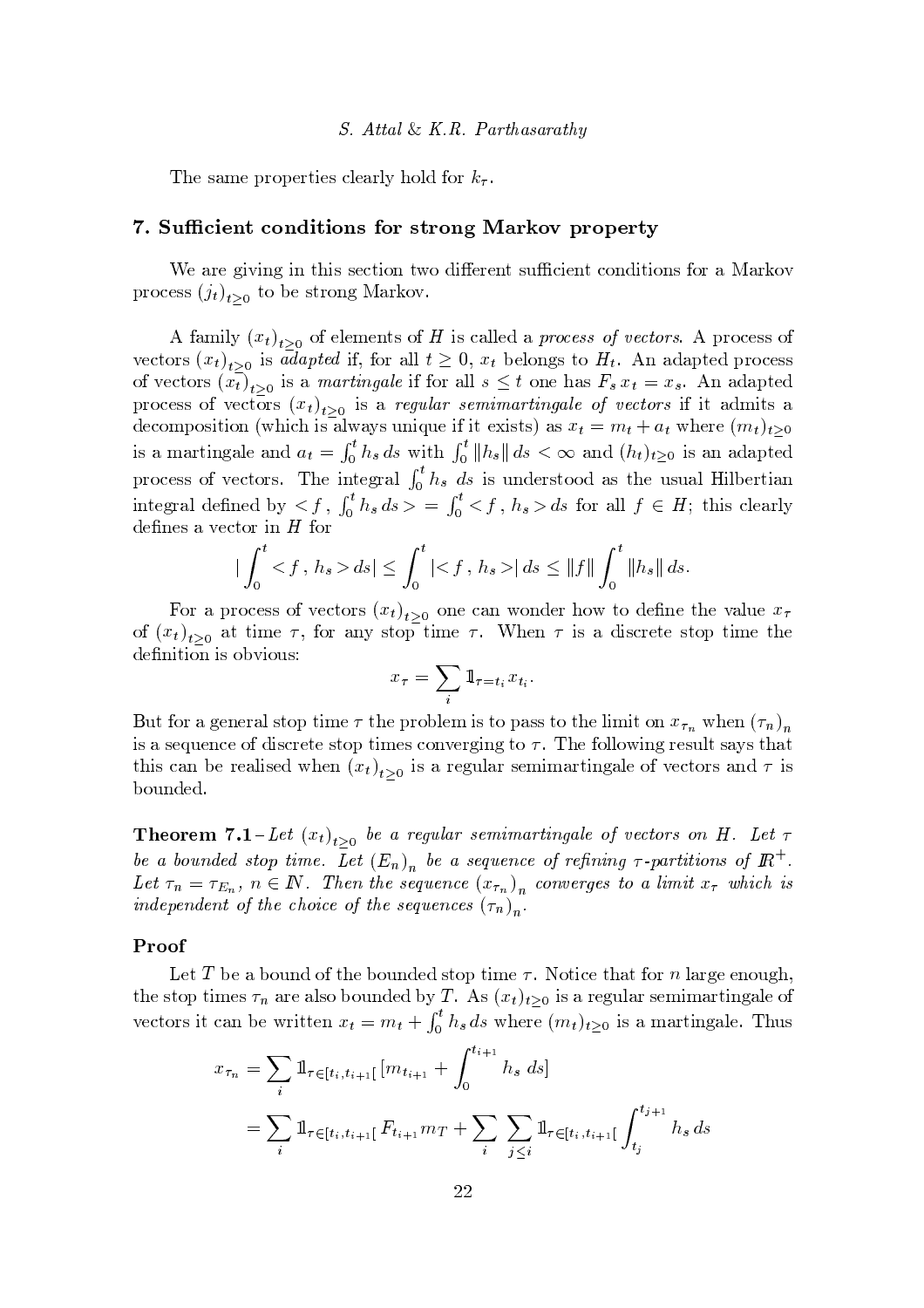Strong Markov processes on  $C^*$ -algebras

$$
= F_{\tau_n} m_T + \sum_j \mathbb{1}_{\tau \ge t_j} \int_{t_j}^{t_{j+1}} h_s ds
$$
  

$$
= F_{\tau_n} m_T + \sum_j \int_{t_j}^{t_{j+1}} \mathbb{1}_{\tau \ge t_j} h_s ds
$$
  

$$
= F_{\tau_n} m_T + \sum_j \int_{t_j}^{t_{j+1}} \mathbb{1}_{\tau_n > s} h_s ds
$$
  

$$
= F_{\tau_n} m_T + \int_0^T \mathbb{1}_{\tau_n > s} h_s ds.
$$

By Proposition 5.4 and Corollary 5.7,  $F_{\tau_n} m_T$  converges to  $F_{\tau} m_T$  which does not depend on  $(\tau_n)_n$ . Furthermore  $1_{\tau_n>s}h_s$  converges to  $1_{\tau>s}h_s$  for all but a countable set of s, thus by the dominated convergence theorem  $\int_0^T 1\mathbf{1}_{\tau_n > s} h_s ds$ converges to  $\int_0^T \mathbb{1}_{\tau>s} h_s ds$ .

Finally we have proved that  $(x_{\tau_n})_n$  converges to

$$
x_{\tau} = F_{\tau} m_T + \int_0^T \mathbb{1}_{\tau > s} h_s ds
$$

which is independent of  $(\tau_n)_n$ .

Now, recall the following characterization of Hilbertian quasimartingales.

**Theorem 7.2** – Let  $(H, (F_t)_{t>0})$  be a filtered Hilbert space that is, a Hilbert space H together with a right continuous increasing family  $(F_t)_{t>0}$  of orthogonal projections in H. Let  $H_t$  be the range of  $F_t$ , for all  $t \in \mathbb{R}^+$ . Let  $(\overline{x_t})_{t>0}$  be an adapted process of vectors (i.e.  $x_t \in H_t$  for all  $t \in \mathbb{R}^+$ ). If one has

$$
\sup_{\mathcal{R}} \sum_{i} \|F_{t_i} x_{t_{i+1}} - x_{t_i}\| < +\infty,
$$

where  $\mathcal{R} = \{t_i, i = 1, ..., n\}$  runs over all the partitions of a fixed bounded interval  $[0, T]$ , then  $(x_t)_{t>0}$  admits a unique decomposition as a sum of a martingale  $(m_t)_{t\geq 0}$  (i.e.  $F_s m_t = m_s$ ,  $s \leq t$ ) and a finite variation process  $(a_t)_{t\geq 0}$  (i.e.  $\sup_{\mathcal{R}} \sum_i ||a_{t_{i+1}} - a_{t_i}|| < \infty$ , vanishing at 0, adapted to  $(H_{t-})_{t>0} = (\bigcap_{s \leq t} H_s)_{t>0}$ . Such a  $(x_t)_{t>0}$  is called a Hilbertian quasimartingale.

If  $(x_t)_{t>0}$  is an adapted process which satisfies

$$
\|F_s x_t - x_s\| \le \int_s^t g(u) \, du
$$

for  $s \leq t$  and a locally integrable g of then  $(x_t)_{t \geq 0}$  is a Hilbertian quasimartingale whose finite variation part is of the form  $a_t = \int_0^t h_u du$  with  $||h_u|| \leq g(u)$ .

## Proof

The first part of this theorem is due to Enchev ([Enc]) and one can find a nice exposition of this article in [Me2].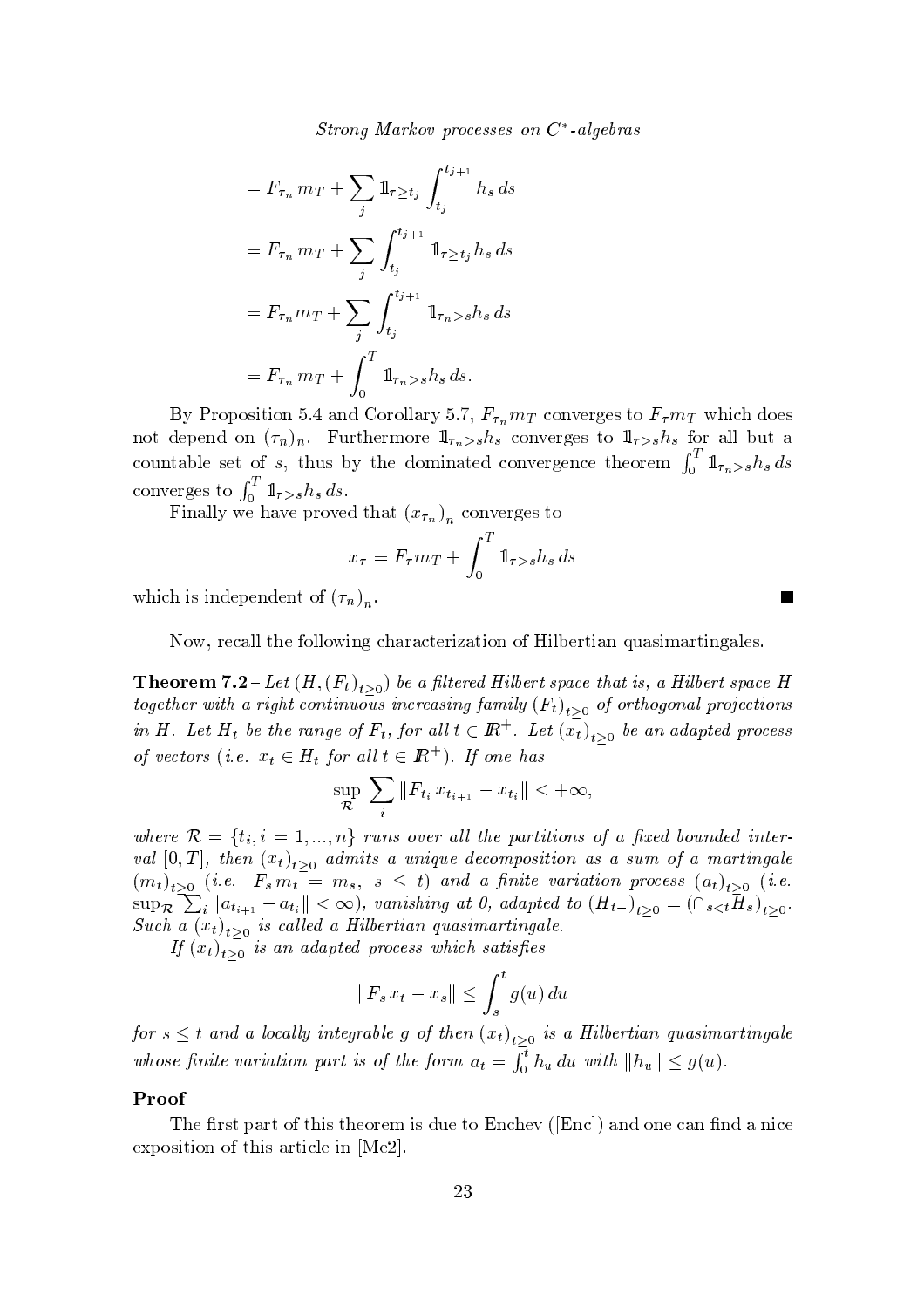#### $S. Attal \& K.R.$  Parthasarathy

When  $(x_t)_{t\geq 0}$  satisfies  $||F_s x_t - x_s|| \leq \int_s^t g(u) du, s \leq t \leq T$ , it is clearly a Hilbertian quasimartingale and the particular form of  $a_t$  is easily obtained from Enchev's construction; indeed  $a_t$  is the limit of  $\sum_i (F_{t_i} x_{t_{i+1}} - x_{t_i})$  on some appropriate sequence of partitions of  $[0, T]$ . F

**Corollary 7.3**-If a quantum Markov process  $(j_t)_{t>0}$  is such that there exists a dense subspace  $\mathcal{A}_0$  of  $\mathcal A$  and a dense subspace  $H$  of  $H$  such that for all  $\psi \in H$ , all  $X \in \mathcal{A}_0$ , for all  $T \geq 0$  there exists a locally integrable function g such that, for all  $s < t < T$  one has

$$
||F_s j_t(X)\psi - j_s(X)\psi|| \le \int_s^t g(u) \, du
$$

then  $(j_t)_{t>0}$  is  $\tau$ -regular for every bounded stop time  $\tau$ .

#### Proof

From Proposition 5.3 the couple  $(H,(F_t)_{t>0})$  is a filtered Hilbert space in the sense of Theorem 7.2 and  $H_{t-} = H_t$  for all t. The process  $(j_t(X)\psi)_{t>0}$ , which is adapted for  $j_t(X)\psi = F_t j_t(X)\psi$ , satisfies the assumptions of Theorem 7.2. Thus  $(j_t(X)\psi)_{t>0}$  is a regular semimartingale of vectors. Hence one can apply Theorem 7.1 to get the convergence of  $(j_{\tau_n}(X)\psi)_n$  to a limit  $j_{\tau}(X)\psi$  which depends only on  $\tau, X$  and  $\psi$ .

A Markov process  $(j_t)_{t>0}$  satisfying the condition of Corollary 7.3 is said to satisfy Enchev's condition.

**Theorem 7.4**-Let  $(j_t)_{t>0}$  be a Markov process satisfying Enchev's condition. Then for any finite stop time  $\tau$  the sequence  $(j_{\tau \wedge n}(X))_n$  converges strongly to a bounded operator  $j_{\tau}(X)$  whose norm is dominated by ||X||, for all  $X \in \mathcal{A}_0$ . It thus can be extended into a bounded operator on A. Furthermore, the mapping  $X \mapsto i_{\tau}(X)$  is a \*-homomorphism on A.

#### Proof

Let  $n \leq m \in \mathbb{N}$ . Let  $\tilde{\tau}$  be a discrete stop time, based on the  $\tau$ -partition  $\{t_i, i = 1, ..., k\}$ , which is close to  $\tau$ . Let  $X \in \mathcal{A}_0, \psi \in H$ . Then

$$
||j_{\tau \wedge n}(X)\psi - j_{\tau \wedge m}(X)\psi||^2
$$
  
\n
$$
\leq 3||j_{\tau \wedge n}(X)\psi - j_{\tilde{\tau} \wedge n}(X)\psi||^2 + 3||j_{\tau \wedge m}(X)\psi - j_{\tilde{\tau} \wedge m}(X)\psi||^2
$$
  
\n
$$
+ 3||j_{\tilde{\tau} \wedge n}(X)\psi - j_{\tilde{\tau} \wedge m}(X)\psi||^2.
$$

The process  $(j_t(X)\psi)_{t>0}$  is a regular semimartingale of vectors, let us denote by  $x_t + \int_0^t h_s ds$  its decomposition as a sum of a martingale and an absolutely continuous finite variation part. By Theorem 7.1 one has

$$
|j_{\tau \wedge n}(X)\psi - j_{\tau \wedge m}(X)\psi||^2
$$
  
\n
$$
\leq 3||F_{\tau \wedge n}x_n + \int_0^n 1_{\tau \wedge n > s} h_s ds - F_{\tilde{\tau} \wedge n}x_n - \int_0^n 1_{\tilde{\tau} \wedge n > s} h_s ds||^2 +
$$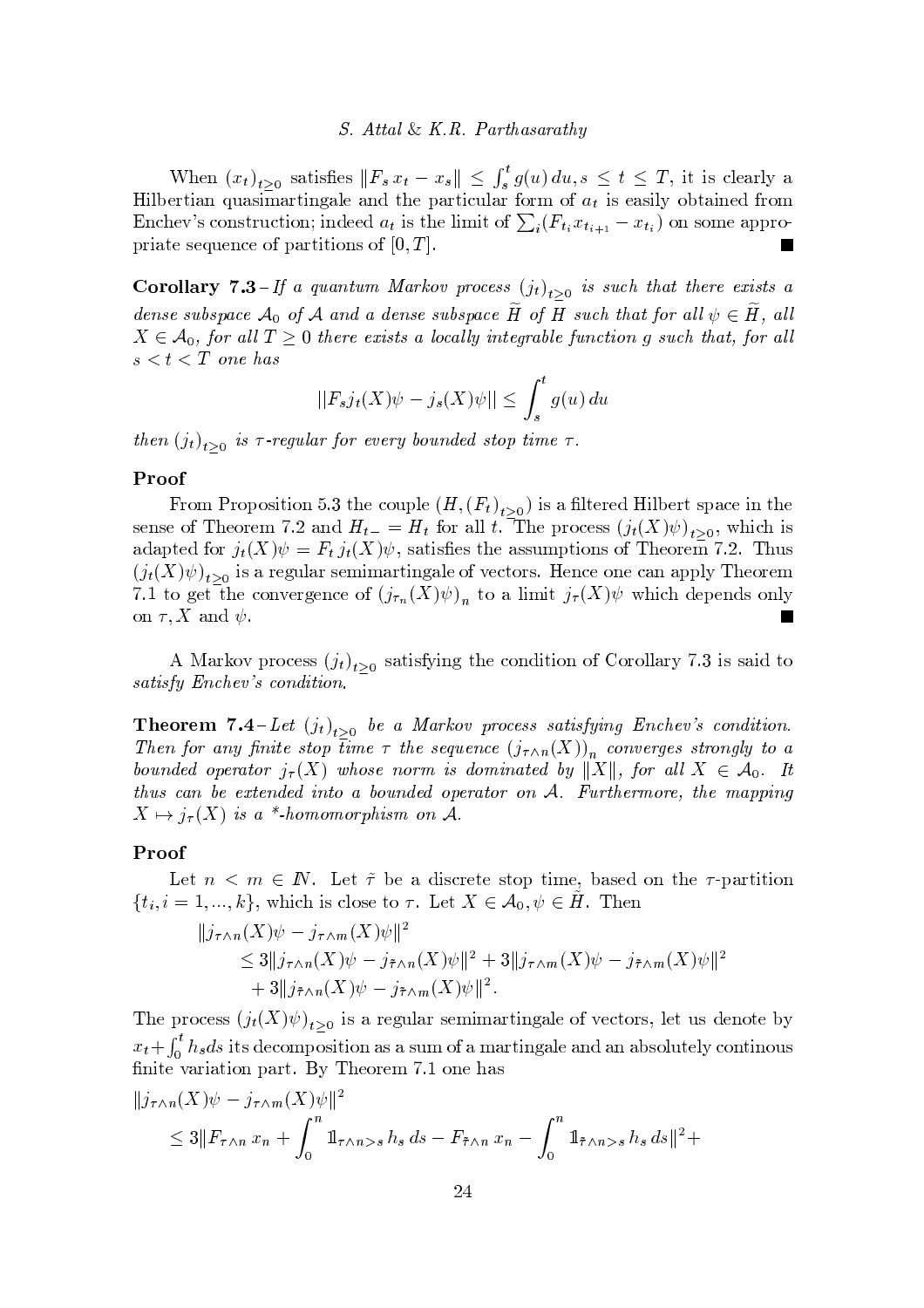$\alpha$ , and  $\alpha$  is  $\alpha$  is  $\alpha$  is  $\alpha$  is  $\alpha$  is  $\alpha$  is  $\alpha$  is  $\alpha$  is  $\alpha$  is  $\alpha$  is  $\alpha$  is  $\alpha$  is  $\alpha$  is  $\alpha$  is  $\alpha$  is  $\alpha$  is  $\alpha$  is  $\alpha$  is  $\alpha$  is  $\alpha$  is  $\alpha$  is  $\alpha$  is  $\alpha$  is  $\alpha$  is  $\alpha$  is  $\alpha$  is  $\alpha$ 

$$
+3\|F_{\tau\wedge m}x_{m} + \int_{0}^{m} \mathbb{1}_{\tau\wedge m>s} h_{s} ds - F_{\tilde{\tau}\wedge m} x_{m} - \int_{0}^{m} \mathbb{1}_{\tilde{\tau}\wedge m>s} h_{s} ds\|^{2}
$$
  
\n
$$
+3\|\sum_{i; n  
\n
$$
\leq 6\|F_{n}(F_{\tau}-F_{\tilde{\tau}})x_{n}\|^{2} + 6\|F_{m}(F_{\tau}-F_{\tilde{\tau}})x_{m}\|^{2} + 6\Big[\int_{0}^{n} \|(\mathbb{1}_{\tau>s}-\mathbb{1}_{\tilde{\tau}s}s)h_{s}\| ds\Big]^{2}
$$
  
\n
$$
+6\Big[\int_{0}^{m} \|(\mathbb{1}_{\tau>s}-\mathbb{1}_{\tilde{\tau}s}s)h_{s}\| ds\Big]^{2} + 3\sum_{i; n  
\n
$$
\leq 12\|(F_{\tau}-F_{\tilde{\tau}})x_{k}\|^{2} + 12\Big[\int_{0}^{k} \|(\mathbb{1}_{\tau>s}-\mathbb{1}_{\tilde{\tau}s}s)h_{s}\| ds\Big]^{2}
$$
  
\n
$$
+3\|X\|^{2}\sum_{i; n
$$
$$
$$

 ${\rm for \ any} \ k \geq \max\{n,m\}$ 

$$
\leq 12 \|(F_{\tau} - F_{\tilde{\tau}})x_k\|^2 + 12 \Big[\int_0^k \|(1-\tau)s} - 1-\tau/s_k\|ds\Big]^2 + 3\|X\|^2 \|1-\tau s}\|x_0\|^2.
$$

Let  $\varepsilon > 0$  be fixed Let  $N_2$  be such that for all  $n, m \ge N_2$  one has

$$
||X||^2 ||1_{\tau \in ]n,m} \psi||^2 \le \varepsilon
$$

(this is possible  $p_2 \neq i_2$  finite) Let  $p_2$  m be fixed with  $p_2$   $m > N$ . Let  $k$  be fixed such that  $k \geq \max\{n,m\}$ . Let  $\tilde{\tau}$  be a discrete stop time approximating  $\tau$  such that  $|| (F_{\tau} - F_{\tilde{\tau}})_{x_k} ||^2 \leq \varepsilon$  and  $||f^*|| (||_{\tau \geq \varepsilon} - ||_{\tilde{\tau} \geq \varepsilon}) h_{\varepsilon} ||ds||^2 \leq \varepsilon$ . We then get

 $||\vec{a} + (X)\vec{b}||_2 = \vec{a} + (X)\vec{b}||_2^2 < 27\epsilon$ 

 ~ <sup>v</sup> <sup>w</sup> { <sup>s</sup> <sup>v</sup> <sup>t</sup> <sup>y</sup> <sup>t</sup> <sup>=</sup> <sup>~</sup> <sup>v</sup> <sup>y</sup> ¤ <sup>y</sup> <sup>u</sup> <sup>x</sup> <sup>v</sup> <sup>s</sup> <sup>u</sup> <sup>s</sup> <sup>x</sup> <sup>s</sup> <sup>~</sup> <sup>9</sup> <sup>t</sup> <sup>u</sup> <sup>v</sup> <sup>~</sup> <sup>t</sup> <sup>x</sup> { <sup>s</sup> <sup>w</sup> <sup>s</sup> <sup>v</sup> <sup>t</sup> { <sup>y</sup>  $j_\tau(X)\psi$ .

 $\dot{z}$  as t s w t  $\dot{z}$  where  $\dot{z}$  is the set of the set of the set of the set of the set of the set of the set of the set of the set of the set of the set of the set of the set of the set of the set of the set of t ¨

 $\bf{Conollary 7.5-4}$  Markov process  $(i_1)$  which satisfies Enchev's condition is a  -  

This sufficient condition for  $(i_1)$ , to be strong Markov applies for example s w  $\alpha$  is a set of  $\alpha$  is  $\alpha$  . The sweat is the sweat of  $\alpha$  is  $\alpha$  is a sweat in  $\alpha$ a minimal Evans-Hudson flow  $(i_1)$ , on Fock space  $(c_1^f$  [E-H]) this means that  $(i_{t})$ , is Markov process which is given as a quantum stochastic integral process  $\mathcal{A} \subset \mathcal{A}$  , we find that  $\mathcal{A} \subset \mathcal{A}$  is a set of  $\mathcal{A}$  is vertex  $\mathcal{A}$  , we find the set of  $\mathcal{A}$  is vertex  $\mathcal{A}$  , we find that  $\mathcal{A}$  is a vertex  $\mathcal{A}$  is a vertex  $\mathcal{A}$  is a vertex  $\mathcal{$ x { <sup>s</sup> <sup>w</sup> <sup>s</sup> <sup>t</sup> <sup>s</sup> <sup>x</sup> <sup>t</sup> { <sup>w</sup> <sup>v</sup> { <sup>t</sup> <sup>s</sup> <sup>E</sup> { <sup>x</sup> <sup>v</sup> <sup>y</sup> <sup>x</sup> <sup>s</sup> <sup>t</sup> <sup>s</sup> <sup>w</sup> { <sup>x</sup> <sup>s</sup> <sup>v</sup> <sup>v</sup> { <sup>s</sup> <sup>x</sup> <sup>t</sup> { <sup>w</sup> <sup>v</sup> { } <sup>t</sup> <sup>y</sup> <sup>~</sup> <sup>s</sup> <sup>v</sup> { <sup>~</sup> <sup>v</sup> <sup>~</sup> <sup>s</sup> <sup>s</sup> <sup>y</sup> where we see the set of the state  $\alpha$  state  $\alpha$  and the set of the state  $\alpha$  and the set of the set of the set of the set of the set of the set of the set of the set of the set of the set of the set of the set of the s

 $\Gamma$ beorem 7.6 - Any minimal Eyang Hydgon flow on Fock space is strong Markoy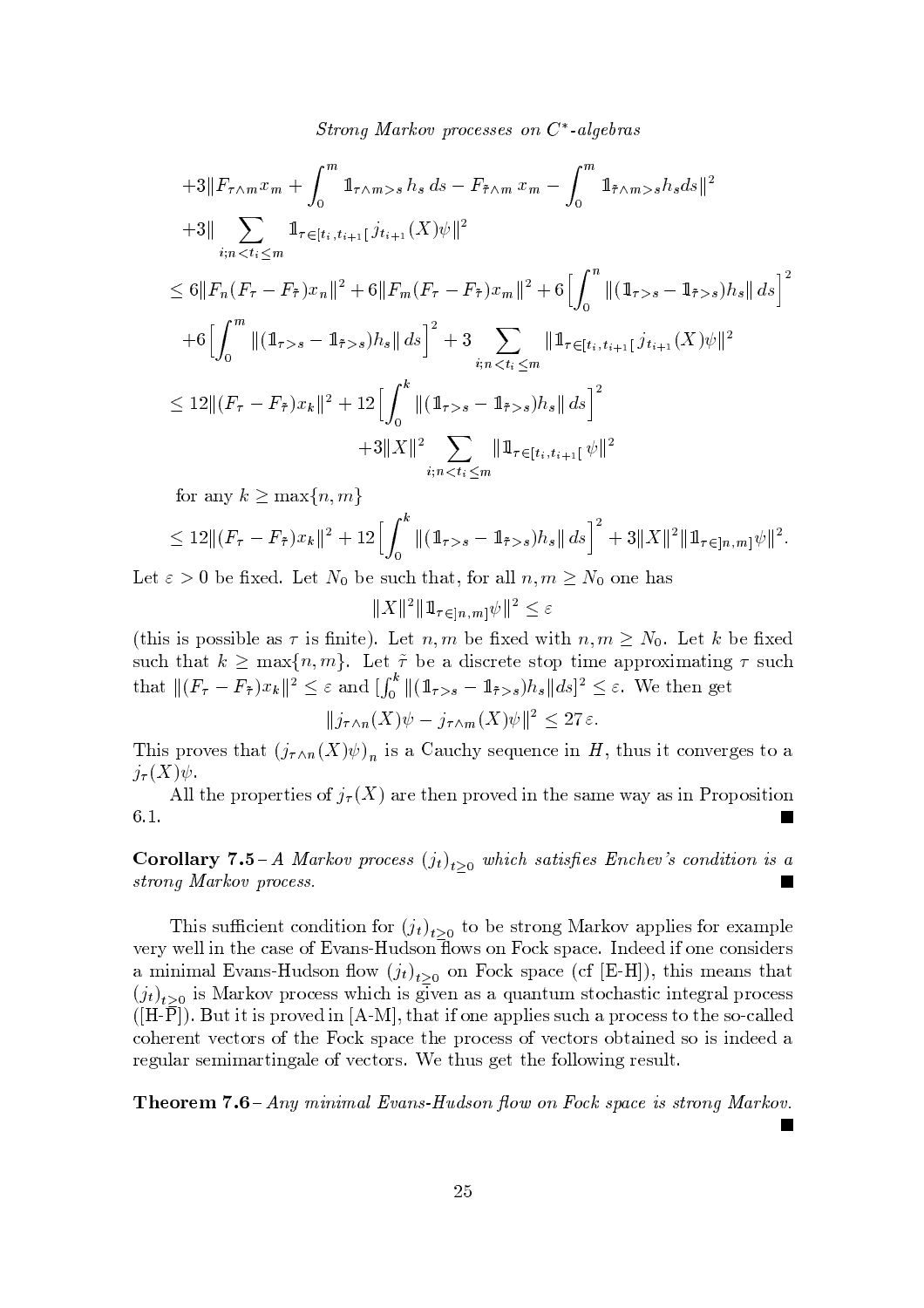#### *S.* Attal & K.R. Parthasarathy

Now we wish to find another sufficient condition for getting the strong Markov property, but which is expressable in terms of some property of the semigroup  $(T_t)_{t>0}$  and its infinitesimal generator.

Let  $\mathcal L$  be the infinitesimal generator of the semigroup  $(T_t)_{t>0}$ . We say that  $(T_t)_{t>0}$  satisfies the *S-condition* (or *stability condition*) if there exists a dense subset  $\mathcal{A}_0 \subset$ Dom  $\mathcal{L}$  such that

(i)  $\mathcal{A}_0$  is an algebra;

(ii)  $\mathcal{A}_0$  is stable under  $(T_t)_{t>0}$ ;

(iii) for all X, Y, Z  $\in$  A<sub>0</sub> the mapping  $t \mapsto \mathcal{L}(XT_t(Y)Z)$  is locally bounded in norm.

For example if  $\mathcal L$  is a bounded operator then  $(T_t)_{t>0}$  satisfies the Scondition.

Let H be the set of vectors  $\psi = \lambda(\mathbf{r}, \mathbf{X}, u) \in H$  such that  $X_i \in \mathcal{A}_0$  for all i.

**Proposition 7.7** - Suppose  $(T_t)_{t>0}$  satisfies the S-condition. Then for all  $T \in \mathbb{R}^+$ , all  $X \in \mathcal{A}_0$ , all  $\psi \in \tilde{H}$  there exists a constant  $C > 0$  such that for all  $s \leq t \leq T$ one has

$$
||F_s j_t(X)\psi - j_s(X)\psi|| \le C(t - s).
$$

## Proof

Let  $\psi = \lambda(\mathbf{r}, \mathbf{Y}, u)$  be an element of  $\tilde{H}$ . Let  $\delta = \min(r_i - r_{i+1})$ . Let  $T \in \mathbb{R}^+$ be fixed, let  $X \in \mathcal{A}_0$ . If  $s \le t \le T$  are such that  $t - s \ge \delta$  then

$$
||F_s j_t(X)\psi - j_s(X)\psi|| \le 2||X|| \, ||\psi|| = \frac{2||X|| \, ||\psi||}{\delta} \delta \le \frac{2||X|| \, ||\psi||}{\delta}(t-s),
$$

and the proposition is satisfied.

Thus, suppose  $t-s < \delta$ . Then two cases appear: there exists  $k \in \{2, ..., n-1\}$ such that either  $r_k \leq s < t \leq r_{k-1}$  or  $r_{k+1} \leq s < r_k < t \leq r_{k-1}$ .

Let us consider the first case. We have, by Lemma 3.3

$$
F_s j_t(X)\psi = F_s j_t(X) F_t \lambda(\mathbf{r}, \mathbf{Y}, u)
$$
  
=  $F_s j_t(X) j_t(T_{r_{k-1}-t} R_{Y_{k-1}} T_{r_{k-2}-r_{k-1}} R_{Y_{k-2}} \cdots$   
 $\cdots R_{Y_2} T_{r_1-r_2}(Y_1)) j_{r_k}(Y_k) \cdots j_{r_n}(Y_n) V u$   
=  $F_s j_t(L_X T_{r_{k-1}-t}(\tilde{Y})) j_{r_k}(Y_k) \cdots j_{r_n}(Y_n) V u$ 

where  $L_X$  denotes the mapping

$$
L_X: \mathcal{A} \to \mathcal{A}
$$

$$
Y \mapsto XY,
$$

and where  $\tilde{Y} = R_{Y_{k-1}} T_{r_{k-1}-r_{k-2}} R_{Y_{k-2}} \cdots R_{Y_2} T_{r_1-r_2}(Y_1)$ . Thus, by Lemma 3.3 again,

$$
F_s j_t(X)\psi = j_s(T_{t-s}L_XT_{r_{k-1}-t}(\tilde{Y}))j_{r_k}(Y_k)\cdots j_{r_n}(Y_n)V u.
$$

In the same way we get

$$
j_s(X)\psi = j_s(L_X T_{r_{k-1}-s}(Y))j_{r_k}(Y_k)\cdots j_{r_n}(Y_n)V u.
$$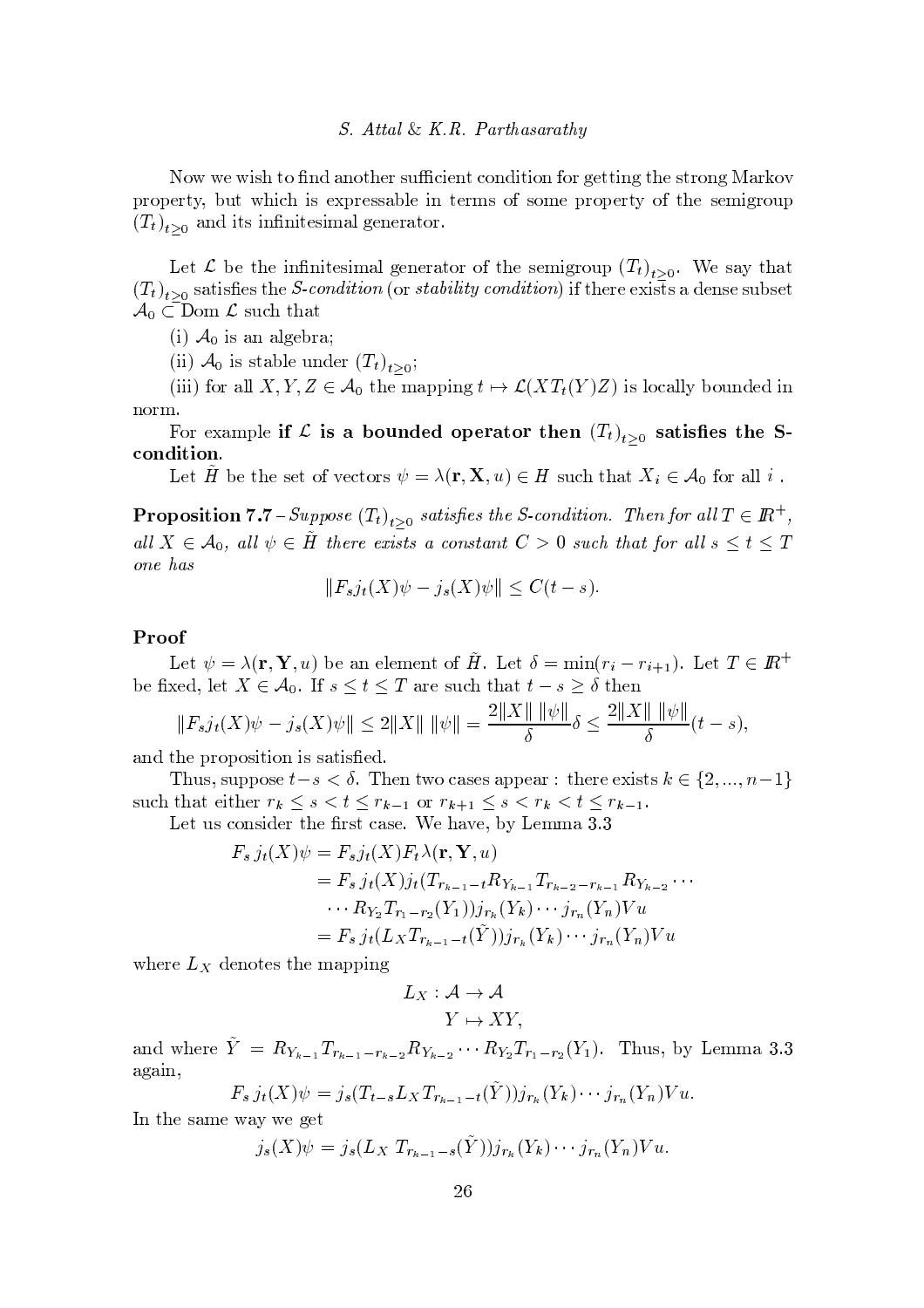This gives

$$
||F_s j_t(X)\psi - j_s(X)\psi||
$$
  
=  $||j_s(T_{t-s}L_XT_{r_{k-1}-t}(\tilde{Y}) - L_XT_{r_{k-1}-s}(\tilde{Y}))j_{r_k}(Y_k)\cdots j_{r_n}(Y_n)Vu||$   
 $\leq ||T_{t-s}L_XT_{r_{k-1}-t}(\tilde{Y}) - L_XT_{r_{k-1}-s}(\tilde{Y})|| ||j_{r_k}(Y_k)\cdots j_{r_n}(Y_n)Vu||.$  (7.1)

Recall that for all  $X \in \text{Dom }\mathcal{L}$  one has  $T_t(X) - X = \int_0^t T_s(\mathcal{L}(X)) ds$  (as  $\mathcal{L}(X) = \frac{d}{dt}|_{t=0}T_t(X)$ ). Thus  $||T_t(X) - X|| \le \int_0^t ||T_s(\mathcal{L}(X))|| ds \le t ||\mathcal{L}(X)||$ .<br>So one gets, by assumption (i) and (ii) of the S-condition,

so one gets, by assumption (1) and (n) of the 5-conation,  
\n
$$
||T_{t-s}L_XT_{r_{k-1}-t}(\tilde{Y}) - L_XT_{r_{k-1}-s}(\tilde{Y})||
$$
\n
$$
\leq (t-s)||\mathcal{L}(L_XT_{r_{k-1}-t}(\tilde{Y}))|| + ||X|| ||T_{r_{k-1}-t}(\tilde{Y}) - T_{t-s}T_{r_{k-1}-t}(\tilde{Y})||
$$
\n
$$
\leq (t-s)[||\mathcal{L}(XT_{r_{k-1}-t}(\tilde{Y}))|| + ||X|| ||\mathcal{L}(T_{r_{k-1}-t}(\tilde{Y}))||]
$$
\n
$$
\leq (t-s)[||\mathcal{L}(XT_{r_{k-1}-t}(\tilde{Y}))|| + ||X|| ||T_{r_{k-1}-t}(\mathcal{L}(\tilde{Y}))||]
$$
\n
$$
\leq (t-s)[||\mathcal{L}(XT_{r_{k-1}-t}(\tilde{Y}))|| + ||X|| ||\mathcal{L}(\tilde{Y})||]
$$
\n
$$
\leq C(t-s)
$$
 by assumption iii) of *S*-condition.  
\nThe term  $||j_{r_k}(Y_k) \cdots j_{r_n}(Y_n)Vu||$  in (7.1) is dominated by  
\n
$$
\max_{i=1,\ldots,n} ||j_{r_i}(Y_i) \ldots j_{r_n}(Y_n)Vu||
$$

which depends only on  $\psi$ . This concludes the first case.

Now consider the second case that is,  $r_{k+1} \leq s < r_k < t \leq r_{k-1}$ . One has  $(\tilde{Y})$   $(Y)$   $(Y)$   $(Y)$  $E = (V)$   $E = (I - T)$ 

$$
F_s j_t(X)\psi = F_s j_t(L_X T_{r_{k-1}-t}(Y))j_{r_k}(Y_k)...j_{r_n}(Y_n)V u
$$
  
=  $j_s(T_{r_k-s}R_{Y_k}T_{t-r_k}L_X T_{r_{k-1}-t}(\tilde{Y}))j_{r_k}(Y_k)...j_{r_n}(Y_n)V u$ 

and

$$
j_s(X)\psi = j_s(L_XT_{r_k-s}R_{Y_k}T_{r_{k-1}-r_k}(\tilde{Y}))j_{r_k}(Y_k)\cdots j_{r_n}(Y_n)Vu.
$$
  
Thus in the same way as in the first case we have to estimate

 $||T_{r_k-s}R_{Y_k}T_{t-r_k}L_XT_{r_{k-1}-t}(\tilde{Y})-L_X|T_{r_k-s}R_{Y_k}T_{r_{k-1}-r_k}(\tilde{Y})||$ which is dominated by

$$
||T_{r_{k}-s}R_{Y_{k}}T_{t-r_{k}}L_{X}T_{r_{k-1}-t}(Y) - T_{r_{k}-s}R_{Y_{k}}L_{X}T_{r_{k-1}-t}(Y)||
$$
  
\n
$$
+||T_{r_{k}-s}R_{Y_{k}}L_{X}T_{r_{k-1}-t}(\tilde{Y}) - L_{X}T_{r_{k}-s}R_{Y_{k}}T_{r_{k-1}-r_{k}}(\tilde{Y})||
$$
  
\n
$$
\leq ||Y_{k}|| ||T_{t-r_{k}}L_{X}T_{r_{k-1}-t}(\tilde{Y}) - L_{X}T_{r_{k-1}-t}(\tilde{Y})|| + (t-s)||\mathcal{L}(R_{Y_{k}}L_{X}T_{r_{k-1}-t}(\tilde{Y})||
$$
  
\n
$$
+||R_{Y_{k}}L_{X}T_{r_{k-1}-t}(\tilde{Y}) - L_{X}T_{r_{k}-s}R_{Y_{k}}T_{r_{k-1}-r_{k}}(\tilde{Y})||
$$
  
\n
$$
\leq (t-s)[||Y_{k}|| ||\mathcal{L}(XT_{r_{k-1}-t}(\tilde{Y}))|| + ||\mathcal{L}(XT_{r_{k-1}-t}(\tilde{Y})Y_{k})||]
$$
  
\n
$$
+ (t-s)||X|| ||\mathcal{L}(R_{Y_{k}}T_{r_{k-1}-r_{k}}(\tilde{Y}))||
$$
  
\n
$$
+||R_{Y_{k}}L_{X}T_{r_{k-1}-t}(\tilde{Y}) - L_{X}R_{Y_{k}}T_{r_{k-1}-r_{k}}(\tilde{Y})||
$$
  
\n
$$
\leq (t-s)[||Y_{k}|| ||\mathcal{L}(XT_{r_{k-1}-t}(\tilde{Y}))|| + ||\mathcal{L}(XT_{r_{k-1}-t}(\tilde{Y})Y_{k})||
$$
  
\n
$$
+||X|| ||\mathcal{L}(T_{r_{k-1}-r_{k}}(\tilde{Y})Y_{k})||]
$$
  
\n
$$
+||X|| ||Y_{k}|| ||T_{r_{k-1}-t}(\tilde{Y}) - T_{t-r_{k}}T_{r_{k-1}-t}(\tilde{Y})||
$$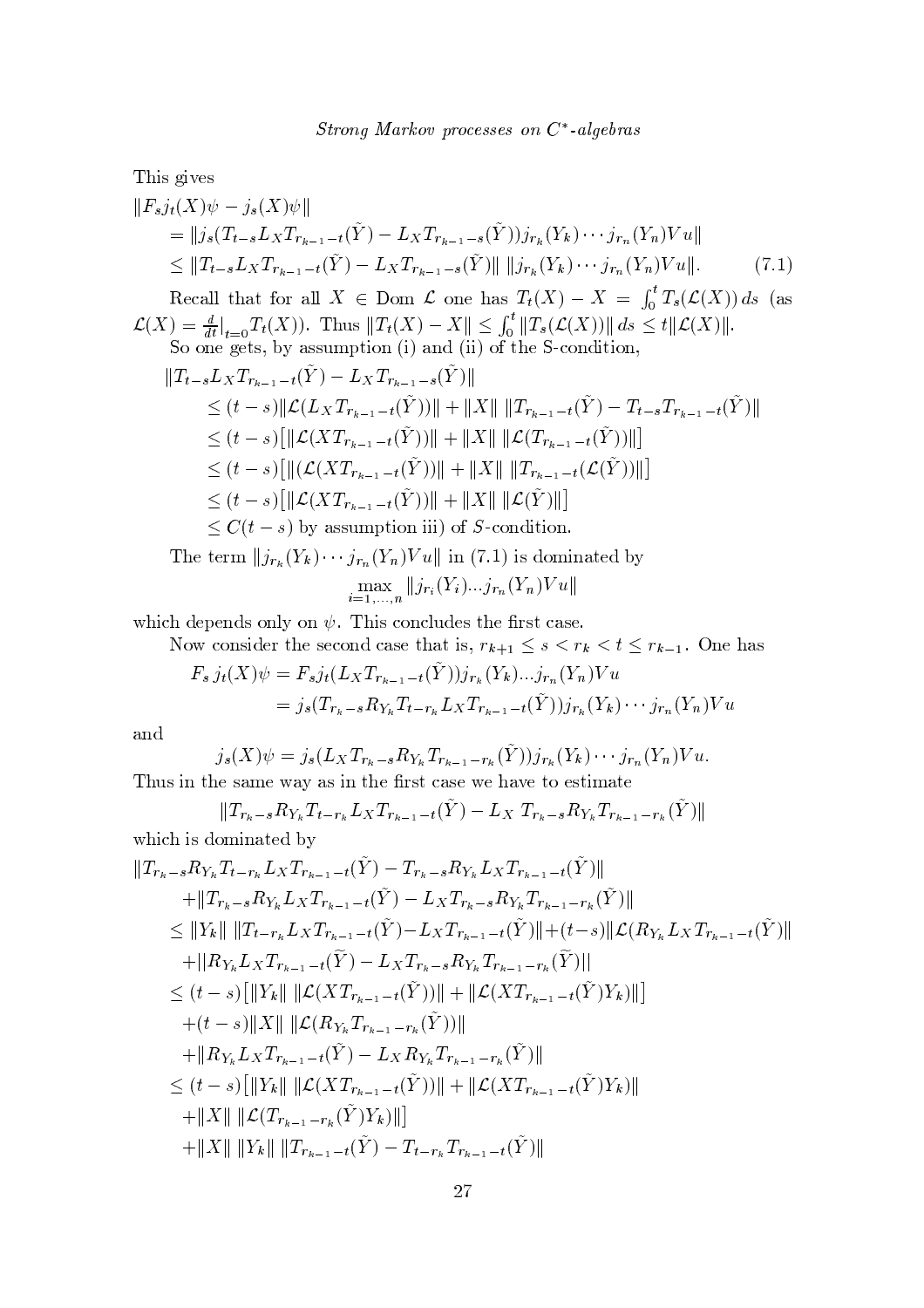$S. Attal \& K.R.$  Parthasarathy

$$
\leq (t-s) \left[ \|Y_k\| \|\mathcal{L}(XT_{r_{k-1}-t}(\tilde{Y}))\| + \|\mathcal{L}(XT_{r_{k-1}-t}(\tilde{Y})Y_k)\| + \|X\| \|\mathcal{L}(T_{r_{k-1}-r_k}(\tilde{Y})Y_k)\| + \|X\| \|Y_k\| \|\mathcal{L}(\tilde{Y})\|\right] \leq C(t-s) \text{ in the same way as previously.}
$$

This completes the proof.

**Corollary 7.8**-If  $(j_t)_{t>0}$  is a Markov process whose semigroup  $(T_t)_{t>0}$  and generator  $\mathcal L$  satisfy the S-condition then it satisfies Enchev's condition and thus it is strong Markov.

#### 8. Extension of the time-shift to stop times

In the following  $(j_t)_{t>0}$  is supposed to be a strong Markov process on A.

**Theorem 8.1** – Let  $\tau$  be any stop time. Then there exists a unique contractive  $*$ homomorphism  $\theta_{\tau}$  on  $\mathcal B$  such that  $\theta_{\tau}(j_t(X)) = j_{\tau+t}(X)$  and  $\theta_{\tau}(k_s(Z)) = k_{\tau+s}(Z)$ for all  $X \in \mathcal{A}, Z \in \mathcal{Z}, s, t \in \mathbb{R}^+$ .

## Proof

For  $\xi = k_{t_1}(Z_1) \cdots k_{t_n}(Z_n) j_{s_1}(X_1) \cdots j_{s_p}(X_p) \in \mathcal{B}$  consider the quantity  $\sum_{i=1}^{n} 1\!\!1_{\tau \in [r_i,r_{i+1}[}\theta_{r_{i+1}}(\xi)$ =  $\sum_{i} 1\!\!1_{\tau \in [r_i,r_{i+1}[} k_{t_1+r_{i+1}}(Z_1) \cdots k_{t_n+r_{i+1}}(Z_n) j_{s_1+r_{i+1}}(X_1) \cdots j_{s_p+r_{i+1}}(X_p)$  $= \left( \sum_i \mathbb{1}_{\tau \in [r_i, r_{i+1}[} k_{t_1+r_{i+1}}(Z_1) \right) \cdots \left( \sum_i \mathbb{1}_{\tau \in [r_i, r_{i+1}[} k_{t_n+r_{i+1}}(Z_n) \right)$  $\times \Big( \sum_{i} 1\!\!1_{\tau \in [r_i, r_{i+1}[} j_{s_1+r_{i+1}}(X_1) \Big) \cdots \Big( \sum_{i} 1\!\!1_{\tau \in [r_i, r_{i+1}[} j_{s_p+r_{i+1}}(X_p) \Big)$ =  $k_{t_1+\tilde{\tau}}(Z_1) \cdots k_{t_n+\tilde{\tau}}(Z_n) j_{s_1+\tilde{\tau}}(X_1) \cdots j_{s_n+\tilde{\tau}}(X_n)$  $(8.1)$ 

where  $\tilde{\tau}$  is the discrete stop time  $\tau_E$  associated to the  $\tau$ -partition  $E = \{r_i; i =$  $1, ..., N$  of  $\mathbb{R}^+$ .

If  $\tau$  is a finite stop time the operator (8.1) converges strongly, when the diameter of E tends to 0, to the operator  $k_{t_1+\tau}(Z_1)...k_{t_n+\tau}(Z_n)j_{s_1+\tau}(X_1)\cdots j_{s_p+\tau}(X_p)$ which we define to be  $\theta_{\tau}(\xi)$ . The operator (8.1) is equal to  $\theta_{\tilde{\tau}}(\xi)$  and we clearly have that  $\|\theta_{\tilde{\theta}}(\xi)\| \leq \|\xi\|$  and that the mapping  $\xi \mapsto \theta_{\tilde{\tau}}(\xi)$  is a \*-homomorphism on  $\mathcal{B}_0$ . Thus the same holds for  $\theta_{\tau}$  and these properties can be extended to  $\mathcal{B}$  by taking norm-limits.

If  $\tau$  is not finite, define  $\theta_{\tau}(\xi)$  to be  $\theta_{\tau}(\xi)1_{\tau<+\infty}$ . This definition answers the statements of the theorem. Details are left to the reader.

**Corollary 8.2**-For every stop time  $\tau$  and every  $t \in \mathbb{R}^+$  we have on  $\beta$ :

$$
\theta_{\tau+t} = \theta_{\tau} \circ \theta_t.
$$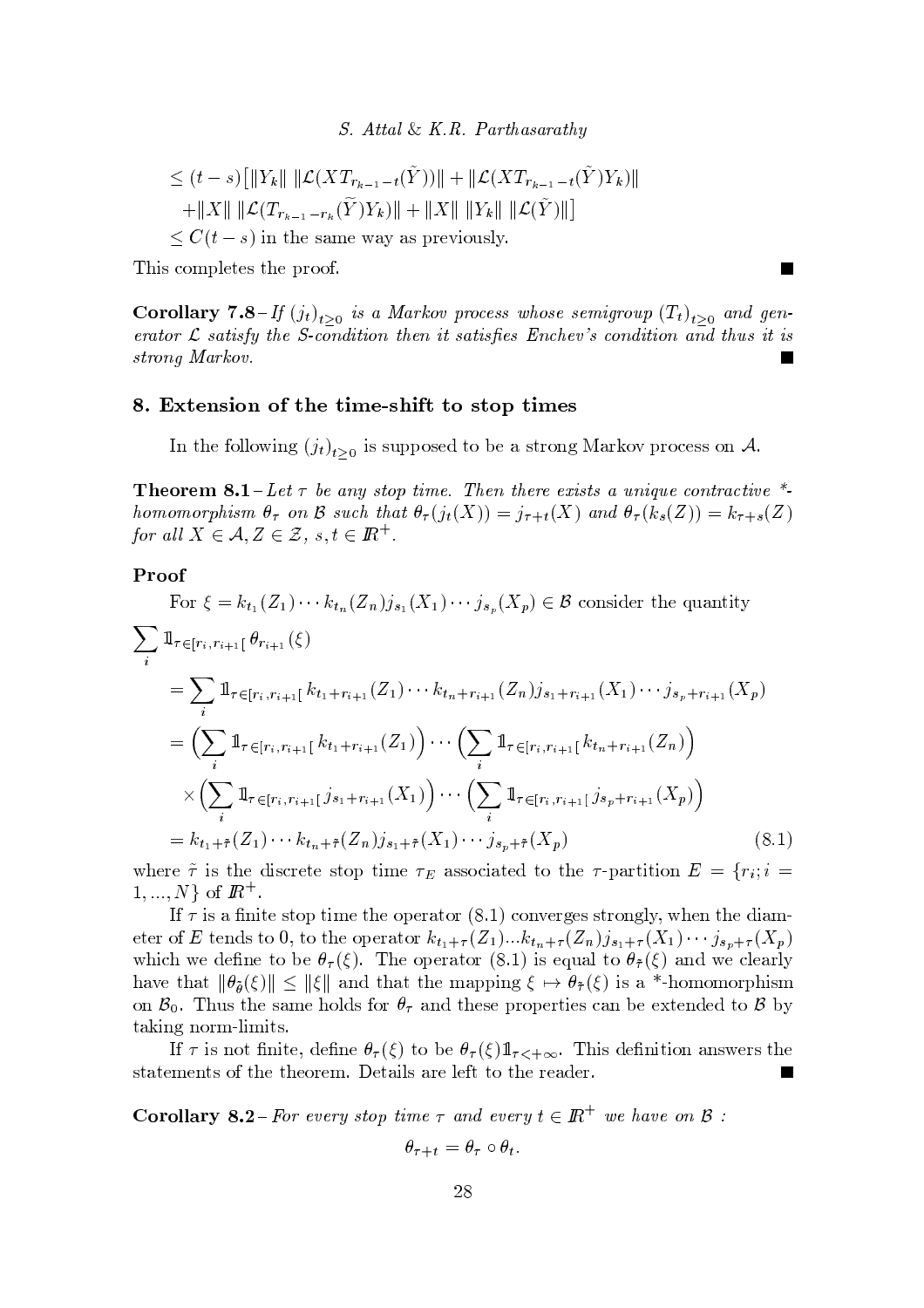Strong Markov processes on  $C^*$ -algebras

## Proof

It is immediate from the construction of  $\theta_{\tau}$  for discrete stop times. One passes to the limit for general ones.

From now, in order to simplify the notations we make no difference between the spaces  $H_0$  and Range  $(F_0)$ . That is, we omit to write the unitary operators V and  $V^*$ .

**Theorem 8.3** (Strong Markov property, general form)–Let  $\tau$  be any stop time. Let  $t \in \mathbb{R}^+$ . Let  $\xi \in \mathcal{B}$ . Then one has

$$
F_{\tau}\theta_{\tau+t}(\xi)F_{\tau}=j_{\tau}(F_0\theta_t(\xi)F_0).
$$

#### Proof

As  $F_t = j_t(I)$  it is easy to check from the definition of  $F_{\tau}$  (Proposition 5.4) that  $F_{\tau} = j_{\tau}(I) = \theta_{\tau}(j_0(I)) = \theta_{\tau}(F_0)$ . Thus  $F_{\tau}\theta_{\tau+t}(\xi)F_{\tau} = \theta_{\tau}(F_0)\theta_{\tau}(\theta_t(\xi))\theta_{\tau}(F_0) =$  $\theta_{\tau}(F_0\theta_t(\xi)F_0) = \theta_{\tau}(j_0(F_0\theta_t(\xi)F_0)) = j_{\tau}(F_0\theta_t(\xi)F_0).$  $\blacksquare$ 

Notice that taking  $\xi = j_0(X)$  in Theorem 8.3 gives Theorem 6.2 as a simple corollary.

If  $\tau_1$  and  $\tau_2$  are two discrete stop times such that  $1\!\!1_{\tau_2=r_i}$  belongs to P for all j then one can define  $\theta_{\tau_1} \circ \theta_{\tau_2}$  on P by

$$
\theta_{\tau_1} \circ \theta_{\tau_2}(\xi) = \sum_i \mathbb{1}_{\tau_1 = t_i} \theta_{t_i} \left( \sum_j \mathbb{1}_{\tau_2 = r_j} \theta_{r_j}(\xi) \right)
$$

$$
= \sum_i \sum_j \mathbb{1}_{\tau_1 = t_i} \theta_{t_i} \left( \mathbb{1}_{\tau_2 = r_j} \right) \theta_{t_i + r_j}(\xi)
$$

Let  $\{s_k; k = 1, ..., K\} = \{t_i + r_j; i = 1, ..., N; j = 1, ..., M\}$ . Then  $\theta_{\tau_1}\circ\theta_{\tau_2}(\xi)=\sum_k\Bigl[\sum_{i,\,j;t,\,+\,r_i=s\,\iota}1\hskip-3pt1_{\tau_1=t_i}\theta_{t_i}\bigl(1\hskip-3pt1_{\tau_2=s_k-t_i}\bigr)\Bigr]\theta_{s_k}(\xi).$ 

But the family of projections

$$
1\!\!1_{\tau_1 \circ \tau_2 = s_k} \stackrel{\text{def}}{=} \sum_{i,j;\ t_i + r_j = s_k} 1\!\!1_{\tau_1 = t_i} \theta_{t_i} (1\!\!1_{\tau_2 = s_k - t_i})
$$

clearly defines a stop time  $\tau_1 \circ \tau_2$  on H (  $1\!\!1_{\tau_1 \circ \tau_2 = s_k}$  is a projection for  $1\!\!1_{\tau \leq t}$  and  $\theta_t(\xi)$  always commute for any  $\xi \in P$ ; this easy result is left to the reader). In other words

$$
1\!\!1_{\tau_1\circ\tau_2\leq t}=\sum_{i;t_i\leq t}1\!\!1_{\tau_1=t_i}\theta_{t_i}\left(1\!\!1_{\tau_2\leq t-t_i}\right).
$$

We wish to define  $\tau_1 \circ \tau_2$  for a more general family of stop times  $\tau_1$  and  $\tau_2$ .

Define a P-stop time to be any stop time  $\tau$  on H which satisfies: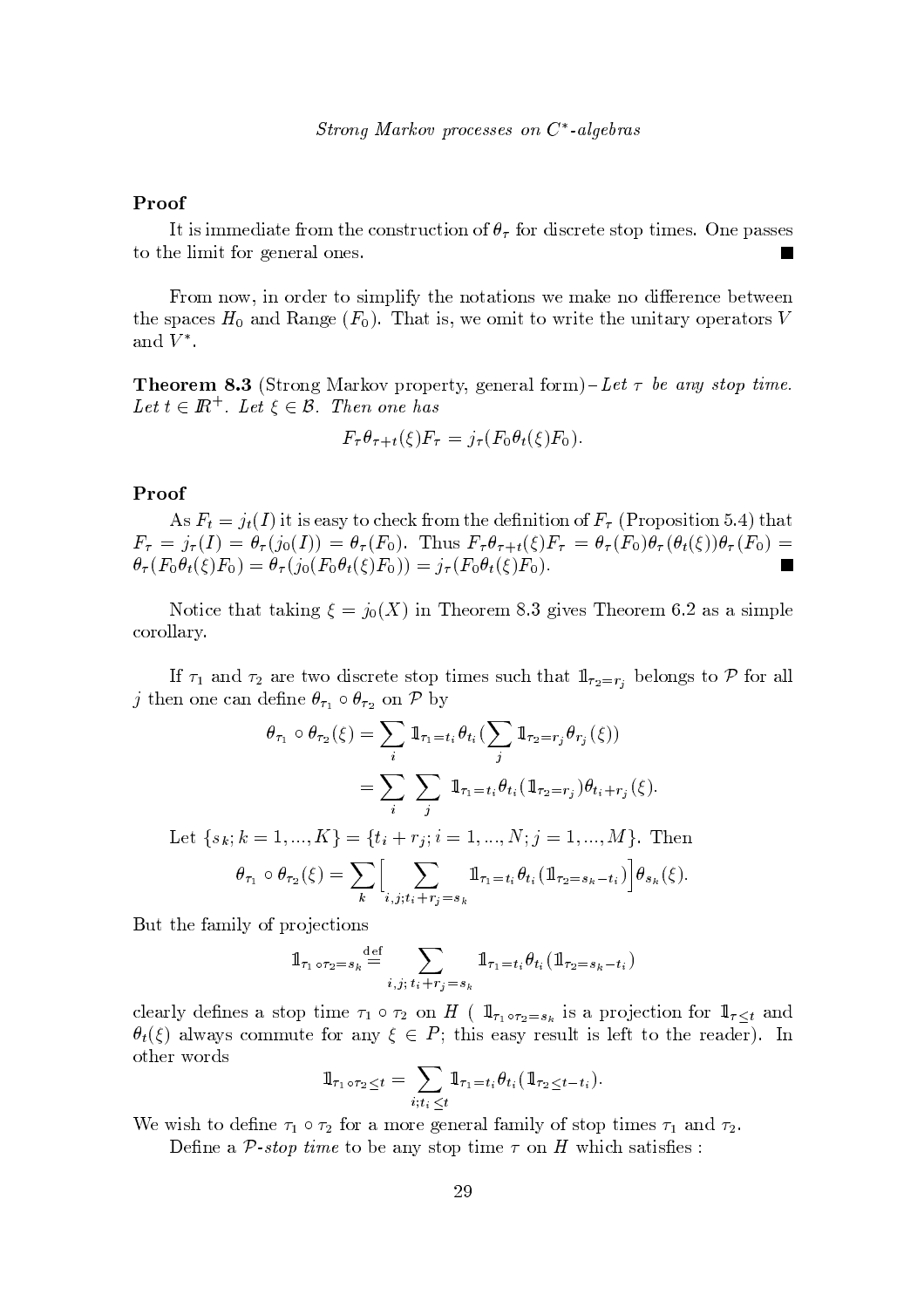#### $S. Attal \& K.R.$  Parthasarathu

- (i)  $1\!\!1_{\tau\leq t}\in\mathcal{P}$  for all  $t\in\mathbb{R}^+$ ;
- (ii)  $\theta_h(\mathbb{1}_{\tau \leq t}) \leq \mathbb{1}_{\tau \leq t+h}$  for all  $t, h \in \mathbb{R}^+$ .

We will see several examples of  $P$ -stop times in the following sections. For  $\tau_1$  being a discrete stop time and  $\tau_2$  being a P-stop time define

$$
1\!\!1_{\tau_1\circ\tau_2\leq t}=\sum_{i;t_i\leq t}1\!\!1_{\tau_1=t_i}\theta_{t_i}(1\!\!1_{\tau_2\leq t-t_i}).
$$

The family  $(\mathbb{1}_{\tau_1 \circ \tau_2 \leq t})_{t \geq 0}$  clearly defines a stop time  $\tau_1 \circ \tau_2$  on H. We want to pass to the limit on discrete stop times approximating a general stop time  $\tau_1$ .

**Theorem 8.4**-Let  $\tau_1$  be any stop time. Let  $(E_n)_n$  be a sequence of refining  $\tau_1$ . partitions of  $\mathbb{R}^+$ . Let  $\tau_1^n = (\tau_1)_{E_n}$ ,  $n \in \mathbb{N}$ . Let  $\tau_2$  be a  $\mathcal{P}$ -stop time. Then the sequence  $(\tau_1^n \circ \tau_2)_n$  converges to a stop time  $\tau_1 \circ \tau_2$ .

#### Proof

For  $n < m$  one has

$$
\begin{split} \mathbb{1}_{\tau_1^n \circ \tau_2 \leq t} &= \mathbb{1}_{\tau_1^m \circ \tau_2 \leq t} \\ &= \sum_{i,j} \mathbb{1}_{\tau_1 \in [t_i^j, t_i^{j+1}[} \left[ \theta_{t_{i+1}} \left( \mathbb{1}_{\tau_2 \leq t - t_{i+1}} \right) - \theta_{t_i^j+1} \left( \mathbb{1}_{\tau_2 \leq t - t_i^{j+1}} \right) \right] \\ &= \sum_{i,j} \mathbb{1}_{\tau_1 \in [t_i^j, t_i^{j+1}[} \theta_{t_i^j+1} \left[ \theta_{t_{i+1} - t_i^{j+1}} \left( \mathbb{1}_{\tau_2 \leq t - t_{i+1}} \right) - \mathbb{1}_{\tau_2 \leq t - t_i^{j+1}} \right] \\ &\leq 0 \text{ as } \tau_2 \text{ is a } \mathcal{P}\text{-stop time.} \end{split}
$$

Thus the sequence  $(\mathbb{1}_{\tau_1^n \circ \tau_2 \leq t})_n$  is an increasing sequence of projections, it thus converges to a projection  $1\!\!1_{\tau_1\circ\tau_2\leq t}$ . We leave to the reader to check that the projections  $(1\!\!1_{\tau_1 \circ \tau_2 \leq t})_{t>0}$  define a stop time  $\tau_1 \circ \tau_2$ .  $\blacksquare$ 

**Remark**: One should notice that, as it is defined, when  $\tau_1$  is not a discrete stop time, the limit  $\tau_1 \circ \tau_2$  obtained in Theorem 8.4 may depend on the choice of the approximating sequence  $(\tau_1^n)_n$ . Actually it seems that it should not be the case, but we are not able to prove it. Our intuition is driven to this conclusion for the following reason: the operator  $\theta_{\tau_1} \circ \theta_{\tau_2}$  is not well-defined, as it is not clear that  $\theta_{\tau_2}$  is valued in  $\beta$  (or even in  $\mathcal{P}$ ) and even it is not clear that  $\theta_{\tau_1}$  can be extended to P, but in all the uses we make of  $\tau_1 \circ \tau_2$  we see that  $\theta_{\tau_1 \circ \tau_2}$  has all the properties we could expect from  $\theta_{\tau_1} \circ \theta_{\tau_2}$ .

So, in the following, when  $\tau_1 \circ \tau_2$  is considerated we suppose that a fixed approximating sequence  $(\tau_1^n)_n$  is choosen, for example the one based on the dyadic partitions of  $\mathbb{R}^+$ .

A Markov process  $(j_t)_{t>0}$  is said to be a *shift-strong Markov process* if for every  $h \geq 0$ , every  $X \in \mathcal{A}$ , every P-stop time  $\tau$ , every approximating sequence of P-discrete stop times  $(\tau_n)_n$  the sequence  $(\theta_n(j_{\tau_n}(X)))_n$  converges strongly to a limit  $\theta_h(j_\tau(X))$  which does not depend on the choice of the sequence  $(\tau_n)_n$ .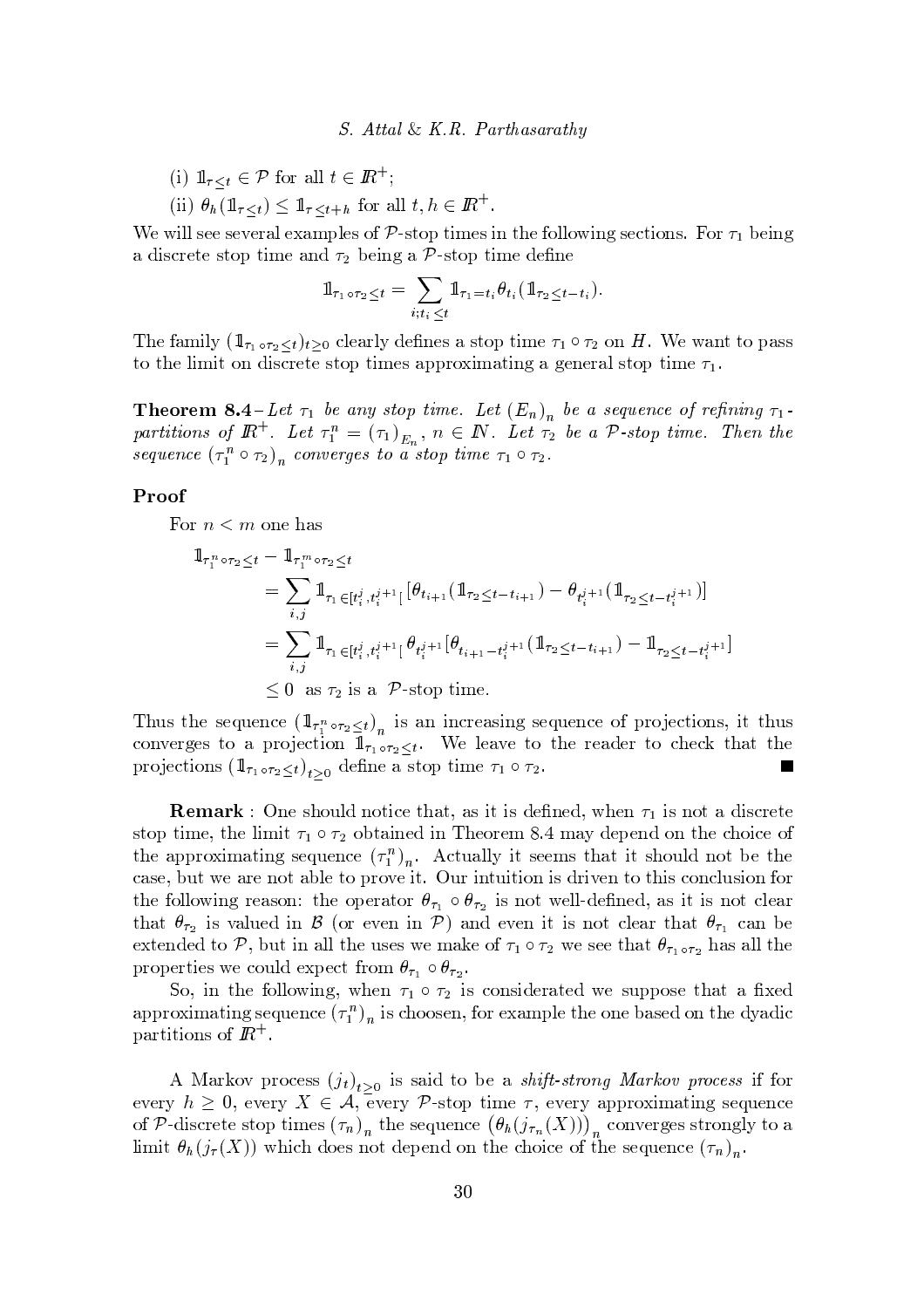**Proposition 8.5**-If  $(j_t)_{t>0}$  is a shift-strong Markov process then for every  $\xi \in \mathcal{B}$ , every P-stop time  $\tau$ , the operator  $\theta_{\tau}(\xi)$  is an element of P. Furthermore, for every  $h \geq 0$ , every approximating sequence of P-discrete stop times  $(\tau_n)$ , the sequence  $\theta_h(\theta_{\tau_n}(\xi))$  converges strongly to  $\theta_h(\theta_{\tau}(\xi)).$ 

#### Proof

First note that if  $(j_t)_{t>0}$  is a shift-strong Markov process it is then clear that, for any P-stop time,  $j_{\tau}(X)$  is an element of P.

Now consider a discrete P-stop time  $\tau$ , fix Z in Z and  $h \geq 0$ . Then one can easily prove an analogous of Theorem 6.5 for  $\theta_h(k_\tau(Z))$  that is,

$$
\theta_h(k_{\tau}(Z))\lambda(\mathbf{r}, \mathbf{X}, u) = \sum_{i=1}^{n+1} \theta_h(\mathbb{1}_{\tau \in [r_i - h, r_{i-1} - h]}) j_{r_1}(X_1) \cdots j_{r_{i-1}}(X_{i-1})
$$
  
 
$$
\times \theta_h(j_{\tau}(Z)) j_{r_i}(X_i) \cdots j_{r_n}(X_n) V u
$$
(8.2)

where  $\mathbb{1}_{\tau \in [a,b]}$  for  $a,b \in \mathbb{R}$  is understood as  $\mathbb{1}_{\tau \in [a\vee 0,b\vee 0]}$ .

Consequently  $k_{\tau}(Z)$  is an element of P and  $\theta_h(k_{\tau}(Z))$  is the strong limit of  $\theta_h(k_\tau(Z_n))$  for any approximating sequence  $(Z_n)_n$  of Z.

Finally, in the same way as in Theorem 8.1, we get the result.

**Theorem 8.6**-A markov process which satisfies Enchev's condition is a shiftstrong Markov process.

#### Proof

First of all we have to prove that  $\theta_h(F_{\tau_n})$  converges strongly to  $\theta_h(F_{\tau})$  for any stop time  $\tau$ , any approximating sequence  $(\tau_n)_n$  and any  $h \in \mathbb{R}^+$ . But it suffices to follow step by step the construction of  $F_{\tau}$  in section 5 to see that it also applies to  $\theta_h(F_\tau)$ . In particular the characterization of the range of  $\theta_h(F_\tau)$  (in order to prove that it is independent of the choice of  $(\tau_n)_n$  gives

Range
$$
(\theta_h(F_{\tau})) = \{ \psi \in H; \theta_h(\mathbb{1}_{\tau \leq t}) \psi \in H_{t+h}, t \in \mathbb{R}^+\}.
$$

Let  $(j_t)_{t>0}$  be a Markov process satisfying Enchev's condition that is,  $j_t(X)\psi$ can be written as  $j_t(X)\psi = m_t + \int_0^t h_s ds$  where m is a martingale. Let  $\tau$  a bounded stop time (with bound T) and  $h \in \mathbb{R}^+$  be fixed. Choose an approximating sequence  $(\tau_n)_n$  based on a sequence of  $\tau$ -partitions of  $\mathbb{R}^+$  with regular steps  $\delta_n$ such that for all *n* there exists  $k_n \in \mathbb{N}$  with  $k_n \delta_n = h$ . We then get

$$
\theta_h(j_{\tau_n}(X))\psi = \sum_i \theta_h(\mathbb{1}_{\tau_n = t_i})j_{t_i+h}(X)\psi
$$
  
= 
$$
\sum_i \theta_h(\mathbb{1}_{\tau_n = t_i})[m_{t_i+h} + \int_0^{t_i+h} h_s ds]
$$
  
= 
$$
\sum_i \theta_h(\mathbb{1}_{\tau_n = t_i})F_{t_i+h}m_T + \sum_i \sum_{j;t_j < t_i+h} \theta_h(\mathbb{1}_{\tau_n = t_i})\int_{t_j}^{t_{j+1}} h_s ds
$$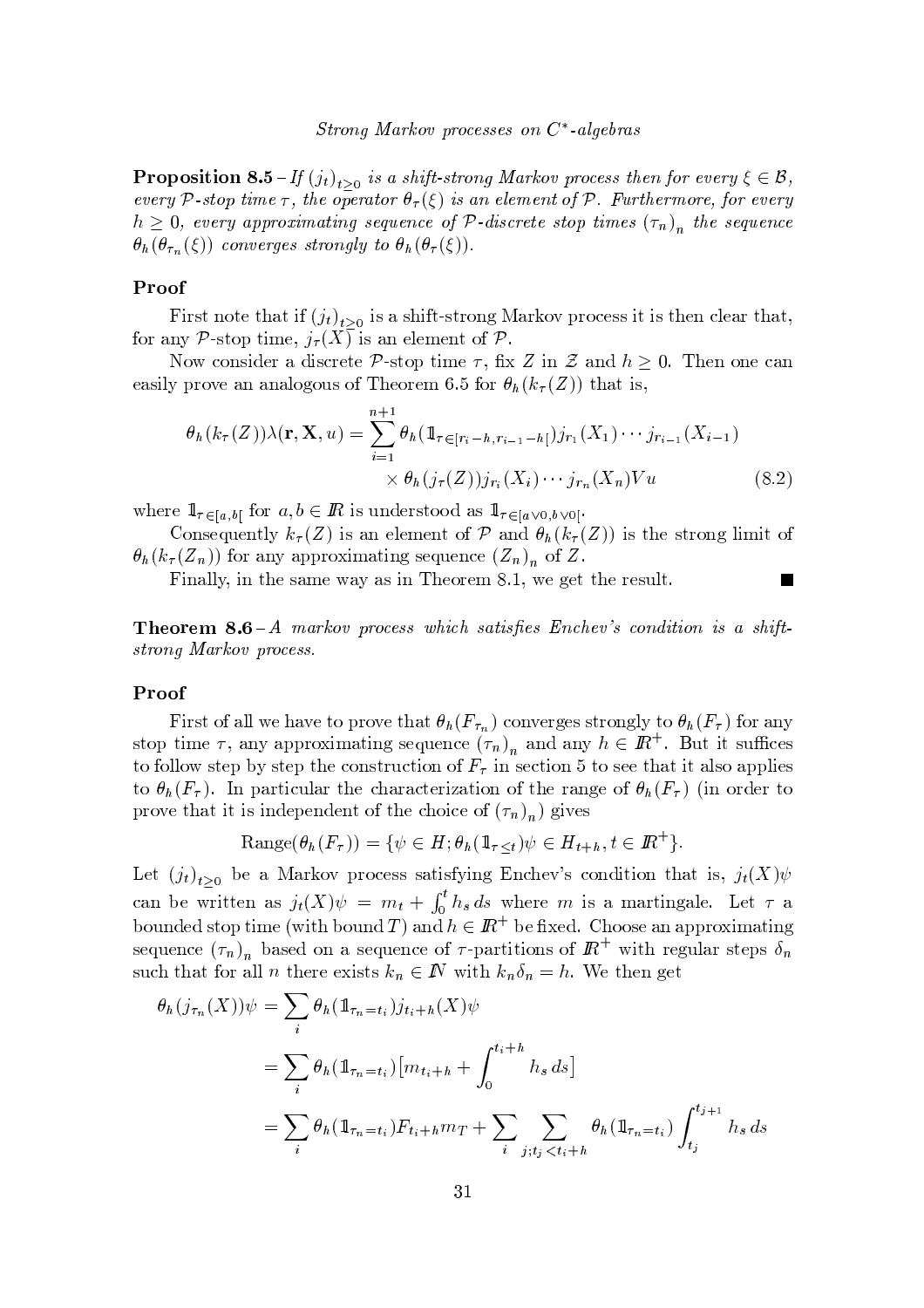S. Attal & K.R. Parthasarathy

$$
= \theta_h(F_{\tau_n}) m_T + \sum_j \theta_h(\mathbb{1}_{\tau_n > t_j - h}) \int_{t_j}^{t_{j+1}} h_s ds
$$
  

$$
= \theta_h(F_{\tau_n}) m_T + \sum_j \int_{t_j}^{t_{j+1}} \theta_h(\mathbb{1}_{\tau_n > s - h}) h_s ds
$$
  

$$
= \theta_h(F_{\tau_n}) m_T + \int_0^\infty \theta_h(\mathbb{1}_{\tau_n > s - h}) h_s ds.
$$

It is now clear that  $\theta_h(j_{\tau_n}(X))\psi$  is going to admit a limit  $\theta_h(j_{\tau}(X))\psi$  which is independent of  $(\tau_n)_n$ . We then proceed in the same way as for the construction of  $j_{\tau}$  in order to go from bounded to finite stop times.  $\blacksquare$ 

**Theorem 8.7** (Strong Markov property, general form II)-Let  $(j_t)_{t>0}$  be a shiftstrong Markov process. Then for every stop time  $\tau_1$ , every  $\mathcal P$ -stop time  $\tau_2$ , for all  $\xi \in \mathcal{B}$ , one has

$$
F_{\tau_1} \theta_{\tau_1 \circ \tau_2}(\xi) F_{\tau_1} = j_{\tau_1} (F_0 \theta_{\tau_2}(\xi) F_0).
$$

## Proof

One has that  $F_{\tau_1} \theta_{\tau_1 \circ \tau_2}(\xi) F_{\tau_1}$  is the strong limit of

$$
\sum_{i,j,k,l;p,q} \sum_{u,v} \mathbb{1}_{\tau_1 \in [r_i^j, r_i^j+1]} F_{r_{i+1}} \mathbb{1}_{\tau_1 \in [r_u^v, r_u^{v+1}]} \theta_{r_{u+1}} (\mathbb{1}_{\tau_2 \in [r_k^l - r_u^{v+1}, r_k^{l+1} - r_u^{v+1}]} \theta_{r_k^{l+1} - r_u^{v+1}}(\xi))
$$
\n
$$
\times \mathbb{1}_{\tau_1 \in [r_u^g, r_u^{q+1}]} F_{r_{p+1}}
$$
\n
$$
= \sum_{k,l} \sum_{u,v} \mathbb{1}_{\tau_1 \in [r_u^v, r_u^{v+1}]} F_{r_{u+1}} \theta_{r_u+1} (\mathbb{1}_{\tau_2 \in [r_k^l - r_u^{v+1}, r_k^{l+1} - r_u^{v+1}]} \theta_{r_k^{l+1} - r_u^{v+1}}(\xi)) F_{r_{u+1}}
$$
\n
$$
= \sum_{k,l} \sum_{u,v} \mathbb{1}_{\tau_1 \in [r_u^v, r_u^{v+1}]} \theta_{r_u+1} (F_0 \mathbb{1}_{\tau_2 \in [r_k^l - r_u^{v+1}, r_k^{l+1} - r_u^{v+1}]} \theta_{r_k^{l+1} - r_u^{v+1}}(\xi) F_0)
$$
\n
$$
= \sum_{u,v} \mathbb{1}_{\tau_1 \in [r_u^v, r_u^{v+1}]} \theta_{r_u+1} (\sum_{k,l} F_0 \mathbb{1}_{\tau_2 \in [r_k^l - r_u^{v+1}, r_k^{l+1} - r_u^{v+1}]} \theta_{r_k^{l+1} - r_u^{v+1}}(\xi) F_0)
$$
\n
$$
= \sum_{u,v} \mathbb{1}_{\tau_1 \in [r_u^v, r_u^{v+1}]} \theta_{r_u+1} (\sum_{k,l} F_0 \mathbb{1}_{\tau_2 \in [r_k^l, r_k^{l+1}]} \theta_{r_k^{l+1}}(\xi) F_0)
$$
\n
$$
= \sum_{u,v} \mathbb{1}_{\tau_1 \in [r_u^v, r_u^{v+1}]} \theta_{r_u+1} (F_0 \theta_{\tilde{\tau}}(\xi) F_0)
$$

where  $\tilde{\tau}$  is the approximation of  $\tau$  based of the partition  $\{r_k^l; k, l\}$ 

$$
= \sum_{u,v} \mathbb{1}_{\tau_1 \in [r_u, r_{u+1}]} \theta_{r_u+1} \left( F_0 \theta_{\tilde{\tau}}(\xi) F_0 \right)
$$

As  $(j_t)_{t\geq 0}$  is shift-strong, then by Proposition 8.5 we get that when  $\tilde{\tau}$  converges to  $\tau$  the last expression converges strongly to

$$
\sum_{u,v} 1\!\!1_{\tau_1 \in [r_u, r_{u+1}]} \theta_{r_u+1} (F_0 \theta_\tau(\xi) F_0)
$$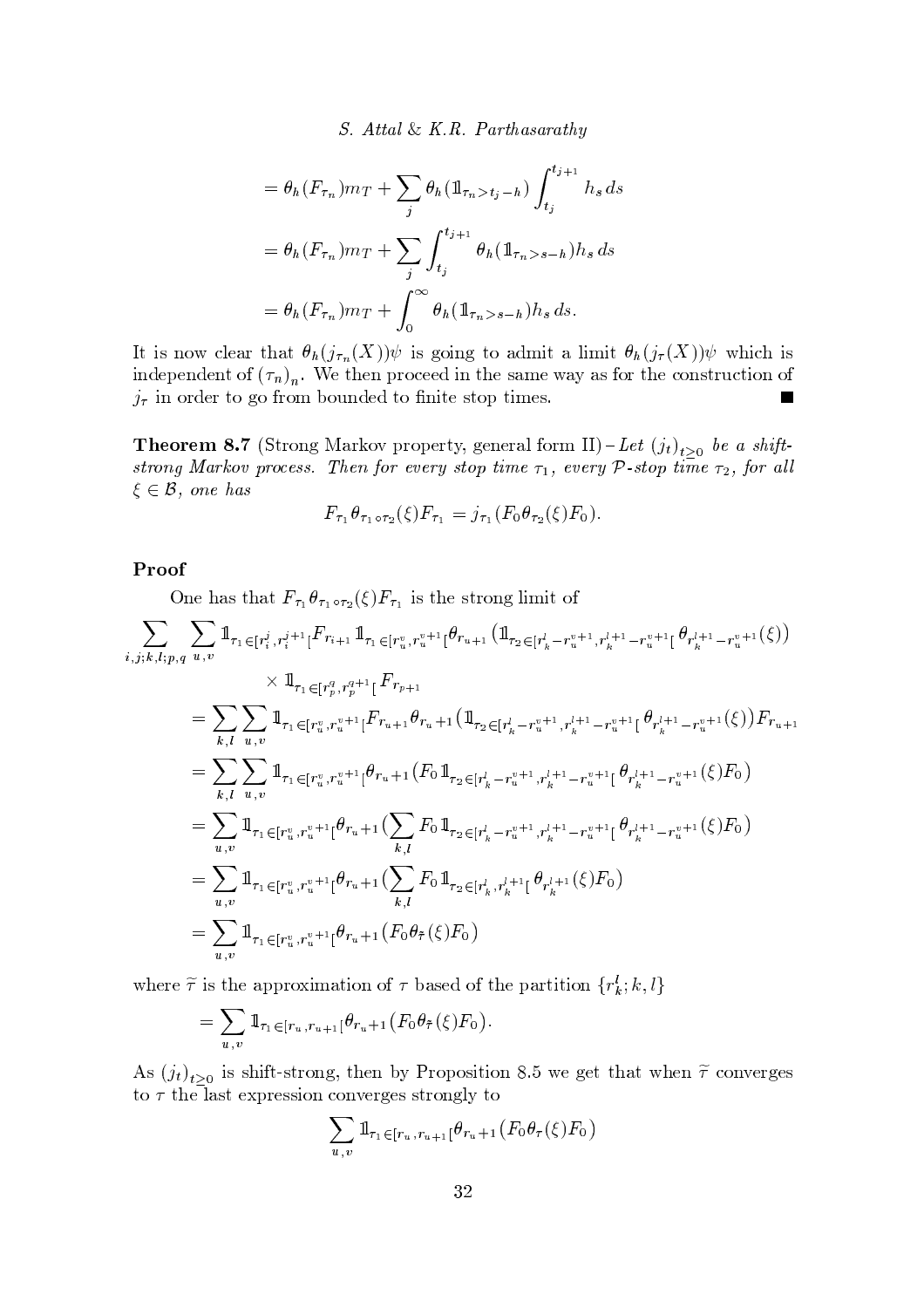which itself converges to

$$
\theta_{\tau_1}(F_0 \theta_{\tau_2}(\xi) F_0) = j_{\tau_1}(F_0 \theta_{\tau_2}(\xi) F_0)
$$

**The Second** 

## 9. Martingale problem

Recall the following classical results on the generator  $\mathcal L$  of  $(T_t)_{t>0}$ . Parts of these results have been already used in previous sections. The domain of the generator L is the set of  $X \in \mathcal{A}$  such that  $\frac{1}{h}(T_h(X) - X)$  admits a limit (in operator norm) when h tends to 0. If  $X \in \text{Dom }\mathcal{L}$  then  $T_t(X) \in \text{Dom }\mathcal{L}$  and  $T_t(\mathcal{L}(X)) = \mathcal{L}(T_t(X)) = \frac{d}{dt}T_t(X).$ 

In the classical theory of Markov processes it is well-known that the Markov process with generator  $\mathcal L$  solves the martingale problem associated to  $\mathcal L$ . In our non-commutative context we get a similar result.

**Theorem 9.1** – For every  $X \in \text{Dom } \mathcal{L}$ , the process

$$
M_t(X) = j_t(X) - j_0(X) - \int_0^t j_u(\mathcal{L}(X)) du
$$

is a martingale in the sense that  $F_sM_t(X)F_s = M_s(X)$  for all  $s \leq t$ .

Furthermore, if  $X \in \mathcal{A}$  is such that there exists a  $Y \in \mathcal{A}$  satisfying the fact that the process

$$
M'_t = j_t(X) - j_0(X) - \int_0^t j_u(Y) du
$$

is a martingale, then  $X \in \text{Dom } \mathcal{L}$  and  $\mathcal{L}(X) = Y$ .

## Proof

One has, for  $s \leq t$ ,

$$
F_s M_t(X) F_s = j_s(T_{t-s}(X)) - j_0(X) - \int_0^t F_s j_u(\mathcal{L}(X)) F_s du
$$
  
=  $j_s(T_{t-s}(X)) - j_0(X) - \int_0^s j_u(\mathcal{L}(X)) du - \int_s^t j_s(T_{u-s}(\mathcal{L}(X))) du$   
=  $j_s(T_{t-s}(X)) - j_0(X) - \int_0^s j_u(\mathcal{L}(X)) du - \int_0^{t-s} \frac{d}{du} j_s(T_u(X)) du$   
=  $j_s(T_{t-s}(X)) - j_0(X) - \int_0^s j_u(\mathcal{L}(X)) du - j_s(T_{t-s}(X)) + j_s(X)$   
=  $M_s(X).$ 

This proves the martingale property of  $(M_t(X))_{t>0}$ .

In order to get the uniqueness part notice that

$$
0 = M'_0 = F_0 M'_t F_0 = j_0 (T_t(X) - X) - \int_0^t j_0 (T_u(Y)) du.
$$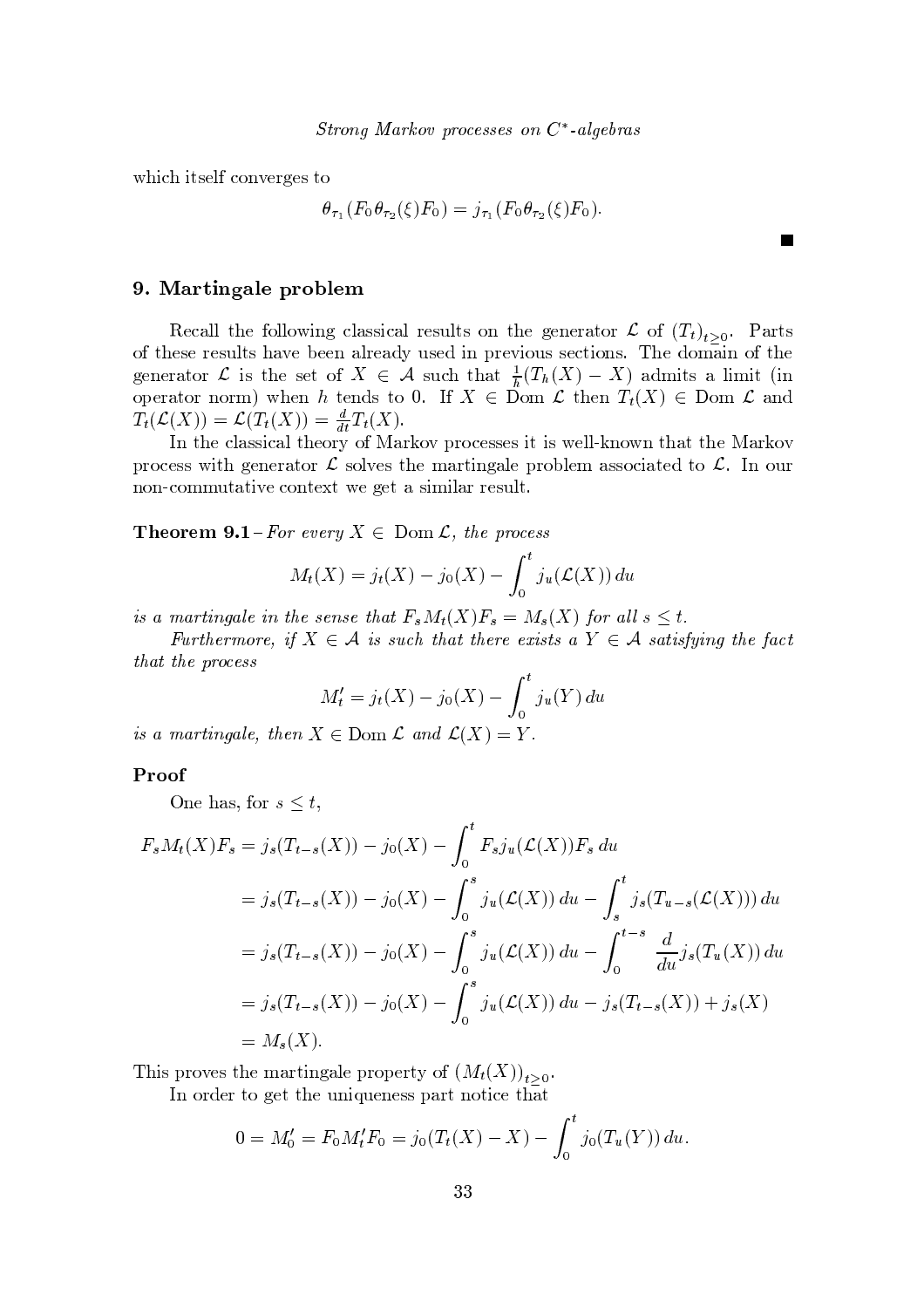Thus

$$
\left\|\frac{1}{t}j_0(T_t(X)-X)-j_0(Y)\right\| = \frac{1}{t}\left\|\int_0^t j_0(T_u(Y)-Y)\,du\right\| \le \frac{1}{t}\int_0^t \left\|T_u(Y)-Y\right\|du
$$

which converges to 0 as t goes to 0. Thus  $\lim_{t\to 0} \frac{1}{t}(T_t(X)-X)$  exists and is equal to  $Y$ .

We now recover the analogue of the usual "opérateur carré du champ" and its relation with the "angle bracket" of  $(M_t(X))_{t>0}$ .

**Theorem 9.2**-For every  $X, Y \in \text{Dom } \mathcal{L}$  such that  $X^*Y \in \text{Dom } \mathcal{L}$ , the process

$$
M_t(X^*)M_t(Y) - \int_0^t j_u(\mathcal{L}(X^*Y) - X^*\mathcal{L}(Y) - \mathcal{L}(X^*)Y) du, \ t \in I\!\!R^+
$$

is a martingale.

Furthermore, if one defines

$$
\langle M_{\cdot}(X), M_{\cdot}(Y) \rangle_t = \int_0^t j_u(\mathcal{L}(X^*Y) - X^*\mathcal{L}(Y) - \mathcal{L}(X^*)Y) du
$$

then the following holds :

i)  $\langle M_{\cdot}(X), M_{\cdot}(Y) \rangle_t$  is the weak-limit of the conditionned quadratic variations

$$
\sum_{i} F_{t_i} \left( M_{t_{i+1}}(X^*) - M_{t_i}(X^*) \right) \left( M_{t_{i+1}}(Y) - M_{t_i}(Y) \right) F_{t_i}
$$

when the diameter of the partition  $\{t_i; i = 1, ..., n\}$  of  $[0, t]$  tends to 0.

ii)  $\langle M_{\cdot}(X), M_{\cdot}(Y) \rangle_{t}$  defines a completely positive bilinear map in the sense that, for all  $Y_i \in \mathcal{B}(H), X_j \in \mathcal{A}, i = 1, ..., N, j = 1, ..., M$ , one has

$$
\sum_{i,j} Y_i^* \langle M_{\cdot}(X_i), M_{\cdot}(X_j) \rangle_t Y_j \ge 0
$$

#### Proof

Let  $X, Y \in \text{Dom }\mathcal{L}$  be such that  $X^*Y \in \text{Dom }\mathcal{L}$ . Put

$$
W_t = M_t(X^*)M_t(Y) - \int_0^t j_u(\mathcal{L}(X^*Y) - X^*\mathcal{L}(Y) - \mathcal{L}(X^*)Y) du.
$$

Then, for any  $s \leq t$  one has

 $F_sW_tF_s$ 

$$
= F_s j_t(X^*Y)F_s - F_s j_t(X^*)j_0(Y)F_s - F_s j_t(X^*) \int_0^t j_u(\mathcal{L}(Y)) du F_s
$$
  

$$
- F_s j_0(X^*)j_t(Y)F_s + F_s j_0(X^*Y)F_s + F_s j_0(X^*) \int_0^t j_u(\mathcal{L}(Y)) du F_s
$$
  

$$
- F_s \int_0^t j_u(\mathcal{L}(X^*)) du j_t(Y)F_s + F_s \int_0^t j_u(\mathcal{L}(X^*)) du j_0(Y)F_s
$$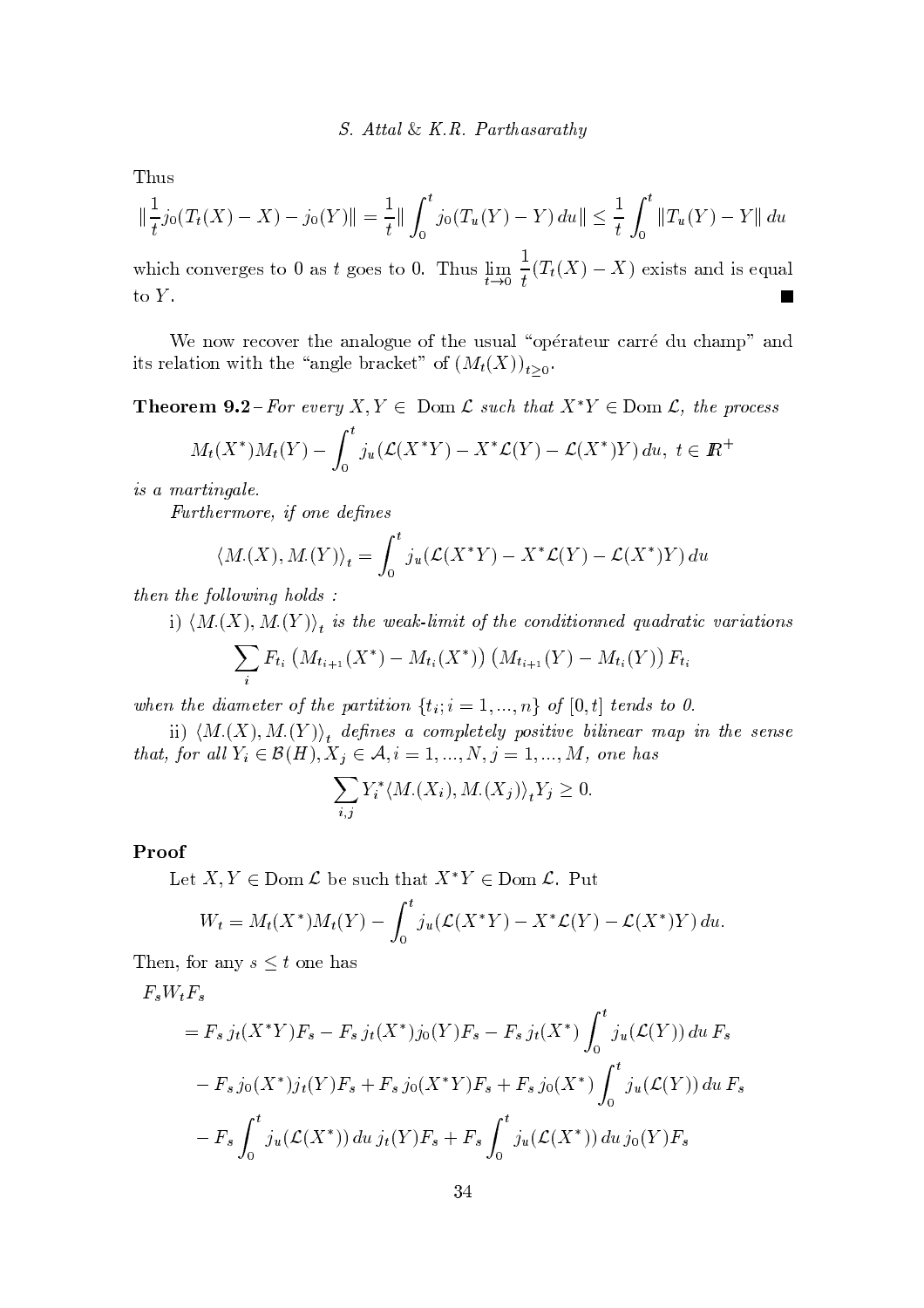+ F<sub>s</sub> 
$$
\int_{0}^{t} j_{u}(\mathcal{L}(X^{*})) du \int_{0}^{t} j_{u}(\mathcal{L}(Y)) du F_{s}
$$
  
\n- F<sub>s</sub>  $\int_{0}^{t} j_{u}(\mathcal{L}(X^{*}Y) - X^{*}\mathcal{L}(Y) - \mathcal{L}(X^{*})Y) du F_{s}$   
\n=  $j_{s}(T_{t-s}(X^{*}Y)) - j_{s}(T_{t-s}(X^{*}))j_{0}(Y) - j_{s}(T_{t-s}(X^{*})) \int_{0}^{s} j_{u}(\mathcal{L}(Y)) du$   
\n- F<sub>s</sub>  $j_{t}(X^{*}) \int_{s}^{t} j_{u}(\mathcal{L}(Y)) du F_{s} - j_{0}(X^{*})j_{s}(T_{t-s}(Y)) + j_{0}(X^{*}Y)$   
\n+  $j_{0}(X^{*}) \int_{0}^{s} j_{u}(\mathcal{L}(Y)) du + j_{0}(X^{*})j_{s}(T_{t-s}(Y)) - j_{0}(X^{*})j_{s}(Y)$   
\n-  $\int_{0}^{s} j_{u}(\mathcal{L}(X^{*})) du j_{s}(Y) + j_{0}(T_{s-1}(Y)) - F_{s} \int_{s}^{t} j_{u}(\mathcal{L}(X^{*})) du j_{t}(Y)F_{s}$   
\n+  $\int_{0}^{s} j_{u}(\mathcal{L}(X^{*})) du j_{0}(Y) + j_{s}(T_{t-s}(X^{*}))j_{0}(Y) - j_{s}(X^{*})j_{0}(Y)$   
\n+  $\int_{0}^{s} j_{u}(\mathcal{L}(X^{*})) du j_{0}(Y) + j_{s}(T_{t-s}(X^{*}))j_{0}(Y) - j_{s}(X^{*})j_{0}(Y)$   
\n-  $\int_{0}^{s} j_{u}(\mathcal{L}(X^{*})) du j_{s}(Y) + j_{s}(T_{t-s}(X^{*})) \int_{0}^{s} j_{u}(\mathcal{L}(Y)) du$   
\n-  $j_{s}(X^{*}) \int_{0}^{s} j_{u}(\mathcal{L}(Y)) du + F_{s} \int_{s}^{t} j_{u}(\mathcal{L}(X^{*})) du \int_{s}^{t} j_{u}(\mathcal{L}(Y)) du$   
\n-  $j_{s}(X^{*})$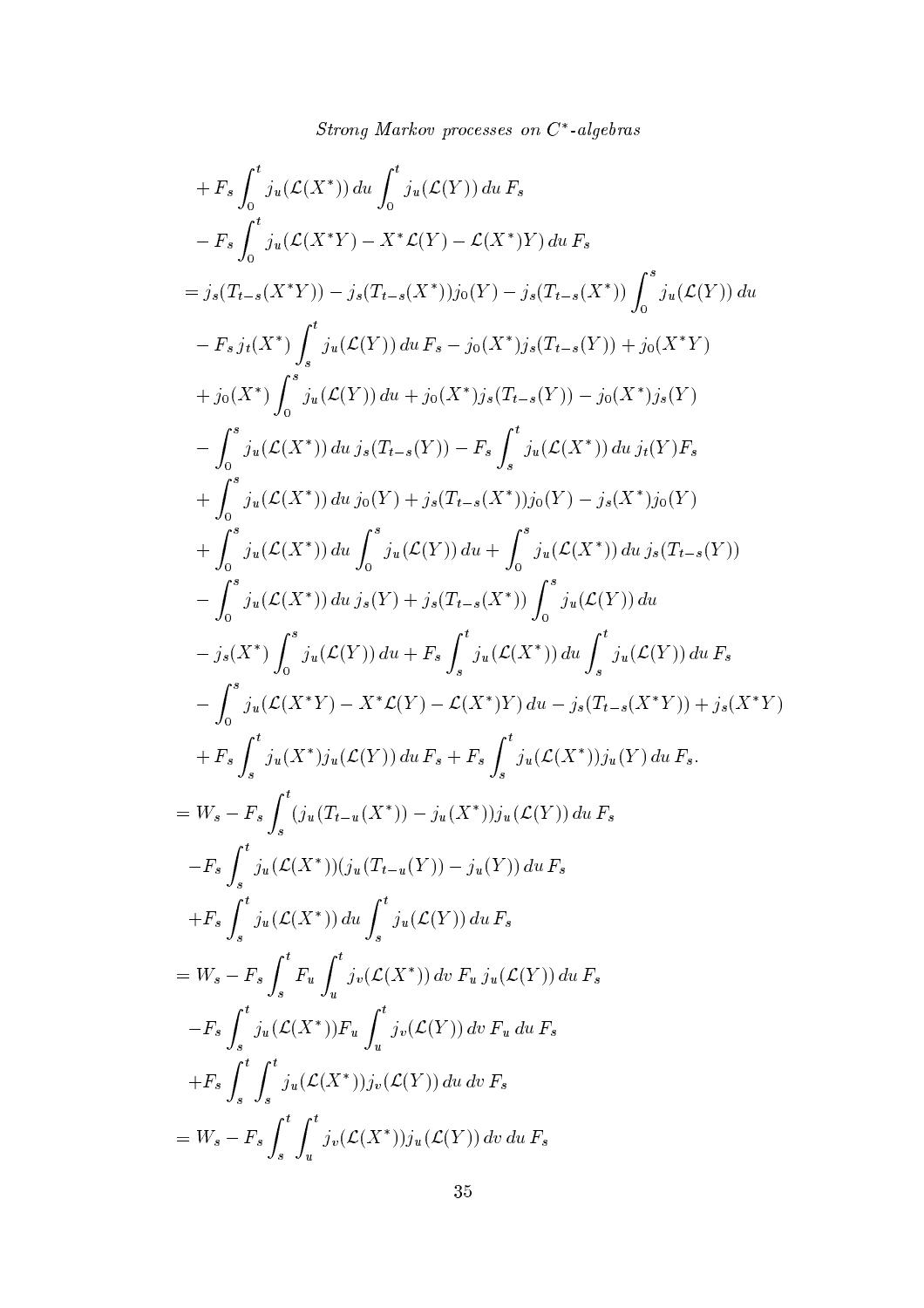$$
-F_s \int_s^t \int_u^t j_u(\mathcal{L}(X^*)) j_v(\mathcal{L}(Y)) dv du F_s
$$
  
+F\_s \int\_s^t \int\_s^t j\_u(\mathcal{L}(X^\*)) j\_v(\mathcal{L}(Y)) du dv F\_s  
= W\_s.

— v s v t s v t s w t s w t s w t s w t s w t s w t s w t s w t s w t s w t s w t s w t s w t s w t s w t s w

From the martingale property of  $(M_{\epsilon}(X))$ , we get

$$
\sum_{i} F_{t_i}(M_{t_{i+1}}(X^*) - M_{t_i}(X^*)) (M_{t_{i+1}}(Y) - M_{t_i}(Y)) F_{t_i}
$$
\n
$$
= \sum_{i} (F_{t_i} M_{t_{i+1}}(X^*) M_{t_{i+1}}(Y) F_{t_i} - F_{t_i} M_{t_i}(X^*) M_{t_i}(Y) F_{t_i})
$$
\n
$$
= \sum_{i} F_{t_i} \int_{t_i}^{t_{i+1}} j_u(\mathcal{L}(X^*Y) - X^* \mathcal{L}(Y) - \mathcal{L}(X^*) Y) du F_{t_i}
$$

by the martingale property of  $(W_1)$ , Thus the difference between this quadratic variation and  $\int_0^t j_u(\mathcal{L}(X^*Y) - X^*\mathcal{L}(Y) - \mathcal{L}(X^*)Y) du$  is equal to 

$$
\sum_{i} F_{t_i} \int_{t_i}^{t_{i+1}} j_u(M(X, Y)) du F_{t_i} - F_{t_{i+1}} \int_{t_i}^{t_{i+1}} j_u(M(X, Y) du F_{t_{i+1}} \qquad (9.1)
$$

where  $M(Y, V) = \mathcal{C}(Y^*V)$   $Y^*\mathcal{C}(V) = \mathcal{C}(Y^*)V$  Applying  $(0, 1)$  to a vector  $\varphi$  $\bm{x}$  , we will define the set  $\bm{x}$  and  $\bm{y}$  and  $\bm{y}$  and  $\bm{y}$  and  $\bm{y}$  and  $\bm{y}$  and  $\bm{y}$  and  $\bm{y}$ the contract of the contract of the contract of the contract of the contract of the contract of the contract o

$$
\sum_{i} < \psi, \ [F_{t_i} \int_{t_i}^{t_{i+1}} j_u(M(X, Y)) \, du \, F_{t_i} - F_{t_{i+1}} \int_{t_i}^{t_{i+1}} j_u(M(X, Y)) \, du \, F_{t_{i+1}}] \varphi >
$$

$$
\sum_{i} |<\psi, F_{t_{i}} \int_{t_{i}}^{t_{i+1}} j_{u}(M(X,Y)) du (F_{t_{i+1}} - F_{t_{i}})\varphi >|
$$
\n
$$
+ \sum_{i} |<\psi, (F_{t_{i+1}} - F_{t_{i}}) \int_{t_{i}}^{t_{i+1}} j_{u}(M(X,Y)) du F_{t_{i+1}} \varphi >|
$$
\n
$$
\leq \sum_{i} ||\psi|| ||M(X,Y)||(t_{i+1} - t_{i})||(F_{t_{i+1}} - F_{t_{i}})\varphi||
$$
\n
$$
+ \sum_{i} ||\varphi|| ||M(X,Y)||(t_{i+1} - t_{i})||(F_{t_{i+1}} - F_{t_{i}})\psi||
$$
\n
$$
\leq ||\psi|| ||M(X,Y)|| \sup_{u,v \leq t} ||(F_{v} - F_{u})\varphi|| t
$$
\n
$$
+ ||\varphi|| ||M(X,Y)|| \sup_{u,v \leq t} ||(F_{v} - F_{u})\psi|| t
$$

where  $\delta$  is the diameter of  $\{t_i; i = 1, ..., n\}$ . By continuity of  $(F_t)_{t>0}$  this last quan $t$ ity converges to  $0$  when  $\delta$  tonds to  $0$ . This preves the "angle predict" preperty

s t st s st s y v v s y v s y v s st s y v s y s y v s y v s t w y x s t w y x s t w y x s t w y x s t w y x s  $\overline{\phantom{a}}$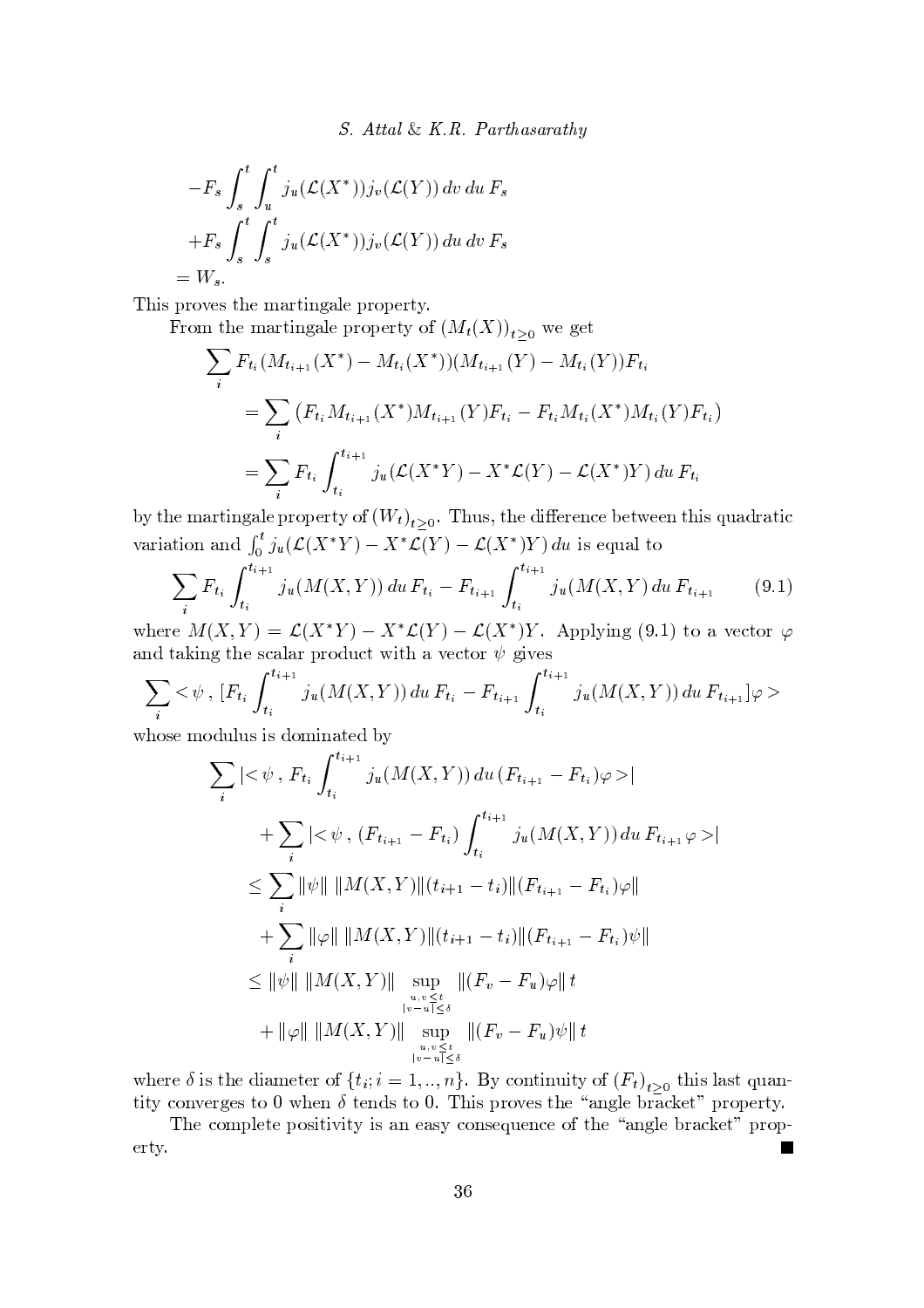Consider a stop time  $\tau$  which is finite, it defines a spectral measure  $p^{\tau}$  on  $I\!\!R^+$ . That is, for every  $\psi \in H$  the mapping  $A \mapsto \langle \psi, p^{\tau}(A)\psi \rangle \stackrel{\text{def}}{=} \langle \psi, 1 \rangle_{\tau \in A} \psi$ defines a measure on  $I\!\!R^+$ .

In the theory of functional calculus on self-adjoint operators, the positive operator  $\tau$  is defined to be  $\int_0^\infty s p^{\tau}(ds)$  in the sense that Dom  $\tau$  is defined to be the set of  $\psi$  such that  $\int_0^{\infty} s^2 < \psi$ ,  $p^{\tau}(ds)\psi >$  is finite and  $||\tau\psi||^2$  is given by  $\int_0^\infty s^2 <\psi, p^\tau(ds)\psi>.$  In the same way, the domain of the operator  $\tau^{1/2} = \int_0^\infty \sqrt{s} p^\tau(ds)$  consists of those  $\psi$  such that  $\int_0^\infty s <\psi, p^\tau(ds)\psi><\infty$ , in which case one has  $||\tau^{1/2}\psi||^2 = \int_0^\infty s < \psi$ ,  $p^{\tau}(ds)\psi$ .

We are now able to present a non-commutative generalization of a well-known identity due to Dynkin in the case of classical Markov processes  $([Dyn])$ .

**Theorem 9.3** (Dynkin's localisation formula)-Let  $\tau$  be a finite stop time. Let  $\psi \in H$  be such that  $F_0 \psi$  belongs to Dom  $\tau^{1/2}$ . Then, for all  $X \in \text{Dom }\mathcal{L}$ , we have

$$
F_0 j_\tau(X) F_0 \psi = j_0(X) \psi + F_0 \int_0^\infty \mathbb{1}_{\tau > s} j_s(\mathcal{L}(X)) \, ds \, F_0 \psi. \tag{9.2}
$$

## Proof

Let  $\tilde{\tau} = \tau_E$  where E is the  $\tau$ -partition  $\{r_i; i = 1, ..., N\}$  of  $\mathbb{R}^+$ . Then, by Theorem 9.1 one has

$$
F_0 j_{\tilde{\tau}}(X) F_0 = \sum_i F_0 1\!\!1_{\tau \in [r_i, r_{i+1}[} j_{r_{i+1}}(X) F_0
$$
  
\n
$$
= \sum_i F_0 1\!\!1_{\tau \in [r_i, r_{i+1}[} j_0(X) F_0 + \sum_i F_0 1\!\!1_{\tau \in [r_i, r_{i+1}[} M_{r_{i+1}}(X) F_0
$$
  
\n
$$
+ \sum_i F_0 1\!\!1_{\tau \in [r_i, r_{i+1}[} \int_0^{r_{i+1}} j_s(\mathcal{L}(X)) ds F_0
$$
  
\n
$$
= j_0(X) + \sum_i \sum_{j \leq i} F_0 1\!\!1_{\tau \in [r_i, r_{i+1}[} (M_{r_{j+1}}(X) - M_{r_j}(X)) F_0
$$
  
\n
$$
+ \sum_i \sum_{j \leq i} F_0 1\!\!1_{\tau \in [r_i, r_{i+1}[} \int_{r_j}^{r_{j+1}} j_s(\mathcal{L}(X)) ds F_0
$$
  
\n
$$
= j_0(X) + \sum_j F_0 1\!\!1_{\tau \geq r_j} (M_{r_{j+1}}(X) - M_{r_j}(X)) F_0
$$
  
\n
$$
+ \sum_j F_0 \int_{r_j}^{r_{j+1}} 1\!\!1_{\tau \geq r_j} j_s(\mathcal{L}(X)) ds F_0
$$
  
\n
$$
= j_0(X) + \sum_j F_0 1\!\!1_{\tau \geq r_j} F_{r_j}(M_{r_{j+1}}(X) - M_{r_j}(X)) F_{r_j} F_0
$$
  
\n
$$
+ \sum_i F_0 \int_{r_j}^{r_{j+1}} 1\!\!1_{\tilde{\tau} > s} j_s(\mathcal{L}(X)) ds F_0
$$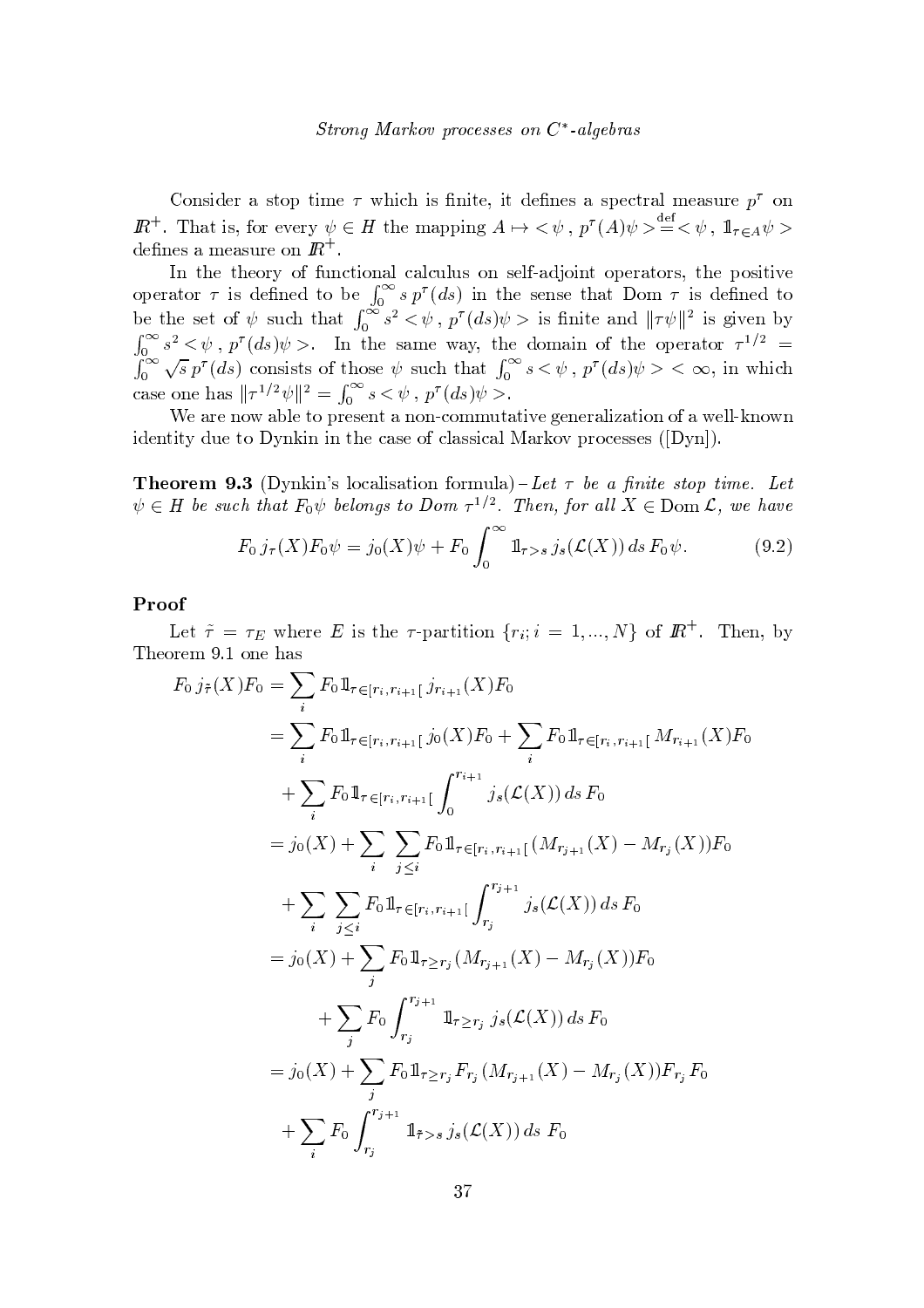- 

$$
= j_0(X) + F_0 \int_0^\infty \mathbb{1}_{\tilde{\tau} > s} j_s(\mathcal{L}(X)) ds F_0.
$$

under the same value of the state  $\alpha$  and  $\alpha$  is value of  $\alpha$  in the state  $\alpha$  in the state  $\alpha$ ~ <sup>y</sup> <sup>v</sup> <sup>v</sup> <sup>~</sup> <sup>t</sup> { <sup>t</sup> <sup>s</sup> <sup>z</sup> <sup>~</sup> <sup>|</sup> <sup>~</sup> <sup>t</sup> <sup>t</sup> { ~t <sup>s</sup> <sup>v</sup> <sup>t</sup> { <sup>t</sup> <sup>~</sup> <sup>|</sup> <sup>s</sup> <sup>v</sup> <sup>~</sup> <sup>v</sup> <sup>t</sup> <sup>y</sup> tt <sup>s</sup> <sup>~</sup> <sup>t</sup> <sup>s</sup> <sup>w</sup> <sup>y</sup> <sup>z</sup>

$$
F_0 \int_0^\infty \mathbb{1}_{\tau>s} \, j_s(\mathcal{L}(X)) \, ds \, F_s
$$

may not be defined. Notice that if we replace  $\tau$  by  $\tau \wedge n$  then and the contract of the contract of the contract of the contract of the contract of the contract of the contract of the contract of the contract of the contract of the contract of the contract of the contract of the contra

$$
F_0 \int_0^\infty \mathbb{1}_{\tau \wedge n > s} j_s(\mathcal{L}(X)) ds F_0 = F_0 \int_0^n \mathbb{1}_{\tau > s} j_s(\mathcal{L}(X)) ds F_0
$$

and this last integral is well-defined for  $\int_0^{\infty}$   $\|f\|_{L^{\infty}(\mathcal{L})}$   $\int_0^{\infty}$   $\|f(x)\|$   $ds \leq n \|\mathcal{L}(X)\|$ So we have to restrict ourselves to the set of  $\psi \in H$  for which

$$
\int_0^n F_0 1\!\!1_{\tau>s} \, j_s(\mathcal{L}(X)) F_0 \psi \, ds
$$

 $\mathcal{L} \mathcal{L} = \mathcal{L} \mathcal{L}$  , we set that  $\mathcal{L} = \mathcal{L} \mathcal{L}$  and the set of the set of the set of the set of the set of the set of the set of the set of the set of the set of the set of the set of the set of the set of

Suppose that the operator  $V = \mathcal{L}(X)$  is positive  $\Delta s$  one always has  $V \leq ||V||I$ we get  $i: V \leq ||V||F - \Delta s i : V$  and  $\mathbb{1}$ , commute the operators  $F_2 \mathbb{1}$ ,  $i: V \in V$ we get  $f_s(T) \leq \|T\|_1^r s$ . As  $f_s(T)$  and  $\mathbb{I}_{\tau>s}$  commute the operators  $T_0 \mathbb{I}_{\tau>s} f_s(T)T_0$ <br>are positive operators. Thus the integral  $\int_0^n   
 \int_{\mathbb{R}} f_s \mathbb{I}_{\tau>s} f_s(T) F_0 \psi > ds$  is positive  $\mathbf{y} = \mathbf{y} + \mathbf{y}$  , where  $\mathbf{y} = \mathbf{y} + \mathbf{y}$  is the set of  $\mathbf{y} = \mathbf{y} + \mathbf{y}$  , where  $\mathbf{y} = \mathbf{y} + \mathbf{y}$ 

$$
\int_0^n <\psi \, , \, F_0 \, 1 \Big|_{\tau > s} \, j_s(Y) F_0 \psi > ds = \int_0^n <1 \Big|_{\tau > s} F_0 \psi \, , \, j_s(Y) \, 1 \Big|_{\tau > s} F_0 \psi > ds
$$
\n
$$
\leq \|Y\| \int_0^n <1 \Big|_{\tau > s} F_0 \psi \, , \, F_s \, 1 \Big|_{\tau > s} F_0 \psi > ds = \|Y\| \int_0^n < F_0 \psi \, , \, 1 \Big|_{\tau > s} F_0 \psi > ds.
$$

Let G denote the distribution function of the measure  $\lt F_0 \psi$ ,  $p^{\tau}(\cdot) F_0 \psi >$  that is  $G(s) = \langle F_0 \psi \mid 1 \rangle$   $F_0 \psi >$  Integrating by parts we have  $\sim$  . The contract of the contract of the contract of the contract of the contract of the contract of the contract of the contract of the contract of the contract of the contract of the contract of the contract of the co

$$
\int_0^n (1 - G(s)) ds = n(1 - G(n)) + \int_0^n s dG(s).
$$

But it is a classical result that if  $\int_{-\infty}^{\infty} s dG(s)$  is finite then  $\lim_{n\to\infty} n(1-G(n))=$ 0 and  $\int_0^\infty s dG(s) = \int_0^\infty (1 - G(s)) ds$ . Thus, we will get the convergence of  $\int_1^n {\langle} F_{0} \psi \rangle$   $\int_{-\infty}^1 F_{0} \psi > ds$  provided  $\int_1^\infty s {\langle} F_{0} \psi \rangle_{-n}^n f(ds) F_{0} \psi > \langle \infty \rangle$ . That is exootly  $F_{\rm eff} \subset \mathcal{D}_{\rm obs} \subset 1/2$ 

¢ <sup>v</sup> <sup>s</sup> <sup>s</sup> <sup>w</sup> } { <sup>u</sup> <sup>s</sup> { <sup>s</sup> <sup>w</sup> <sup>y</sup> t{ <sup>w</sup> v <sup>u</sup> <sup>x</sup> <sup>y</sup> <sup>v</sup> ~ <sup>v</sup> <sup>y</sup> z~ <sup>s</sup> <sup>y</sup> <sup>w</sup> <sup>x</sup> { <sup>|</sup> } <sup>~</sup> <sup>y</sup> t~ { { { <sup>u</sup> <sup>w</sup>  ${\bf x}$  . such a set  ${\bf x}$  where  ${\bf x}$  is a set  ${\bf x}$  where  ${\bf x}$  is  ${\bf x}$  and  ${\bf x}$  is  ${\bf x}$  and  ${\bf x}$  is  ${\bf x}$  is  ${\bf x}$  is  ${\bf x}$  is  ${\bf x}$  is  ${\bf x}$  is  ${\bf x}$  is  ${\bf x}$  is  ${\bf x}$  is  ${\bf x}$  is  ${\bf x}$  is  ${\bf x}$ 

Notice that in the center of classical Markey precesses we have  $H = I^2(0)$ and  $\int_{0}^{\infty} \langle E_{0} \psi \rangle \cdot 1_{\sigma} \rangle_{\sigma} E_{0} \psi > ds = \int_{0}^{\infty} E[E[\psi] 1_{\sigma} \rangle_{\sigma} E[\psi] ds = E[\psi]^{2} \int_{0}^{\infty} P(\tau >$  $\alpha$ )  $\overline{d}_g = \mathbb{E}[g]^{2} \mathbb{E}[x]$ . So one recover the classical Dypkin's condition  $\mathbb{E}[x] < +\infty$  $\lambda$  from the set of  $\lambda$  and  $\lambda$ 

#### $\mathcal{L} \mathcal{L} = \mathcal{L} \mathcal{L} \mathcal{L} \mathcal{L} \mathcal{L} \mathcal{L} \mathcal{L} \mathcal{L} \mathcal{L} \mathcal{L} \mathcal{L} \mathcal{L} \mathcal{L} \mathcal{L} \mathcal{L} \mathcal{L} \mathcal{L} \mathcal{L} \mathcal{L} \mathcal{L} \mathcal{L} \mathcal{L} \mathcal{L} \mathcal{L} \mathcal{L} \mathcal{L} \mathcal{L} \mathcal{L} \mathcal{L} \mathcal{L} \mathcal{L} \mathcal{L} \mathcal{L} \mathcal{L} \mathcal$

 $\mathbf{r}$  v  $\mathbf{r}$   $\mathbf{r}$   $\mathbf{r}$   $\mathbf{r}$   $\mathbf{r}$   $\mathbf{r}$   $\mathbf{r}$   $\mathbf{r}$   $\mathbf{r}$   $\mathbf{r}$   $\mathbf{r}$   $\mathbf{r}$   $\mathbf{r}$   $\mathbf{r}$   $\mathbf{r}$   $\mathbf{r}$   $\mathbf{r}$   $\mathbf{r}$   $\mathbf{r}$   $\mathbf{r}$   $\mathbf{r}$   $\mathbf{r}$   $\mathbf{r}$   $\math$  $\alpha$  is a state of the state  $\alpha$  in the state  $\alpha$  in the state  $\alpha$  is the state  $\alpha$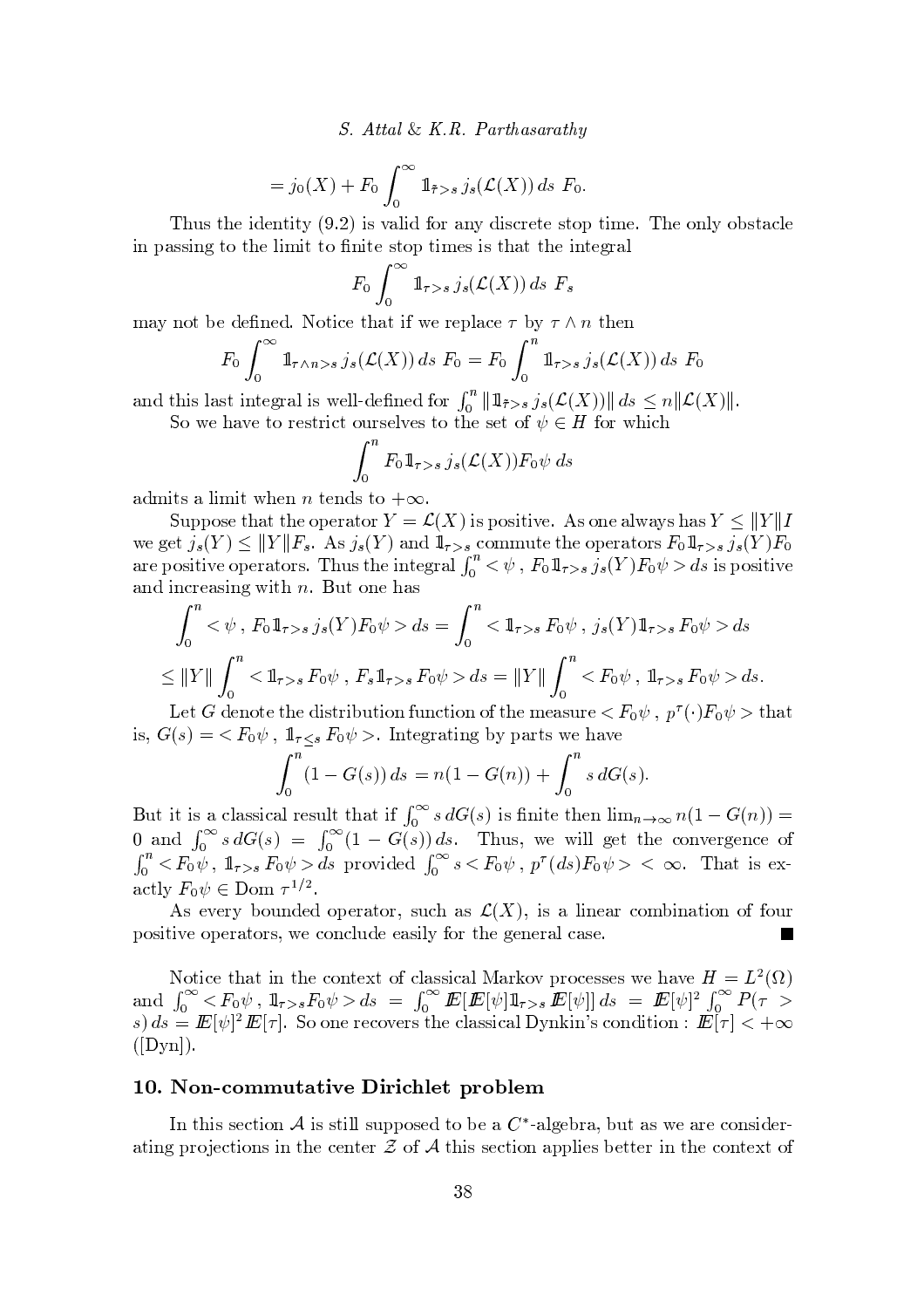${\bf x}$  , we will define the set of  ${\bf x}$  and  ${\bf x}$  we will define the set of  ${\bf x}$  where  ${\bf x}$ u <sup>v</sup> <sup>s</sup> <sup>s</sup> <sup>w</sup> <sup>s</sup>

As explained briefly in the introduction, in the classical theory a "good" Markov process with generator  $\mathcal L$  solves the Dirichlet problem associated to  $\mathcal L$ . We  ${\bf x} = {\bf x} - {\bf y} = {\bf y} - {\bf y} = {\bf y} - {\bf y} = {\bf y} - {\bf y} = {\bf y} - {\bf y} = {\bf y} - {\bf y} = {\bf y} - {\bf y} = {\bf y} - {\bf y} = {\bf y} - {\bf y} = {\bf y} - {\bf y} = {\bf y} - {\bf y} = {\bf y} - {\bf y} = {\bf y} - {\bf y} = {\bf y} - {\bf y} = {\bf y} - {\bf y} = {\bf y} - {\bf y} = {\bf y} - {\bf y} = {\bf y} - {\bf y} = {\bf y} - {\bf y} = {\bf y} - {\bf y} = {\bf y} - {\bf y} = {\bf y} -$ 

In this section we suppose our Markoy process  $(i)$ , to be a shift-strong  ${\bf x}$  , we see that we see that we have seen the set of  ${\bf x}$  is verified to the  ${\bf x}$ v y taxabas is the same  $\alpha$  and  $\alpha$  is a state of the same  $\alpha$  v  $\alpha$  is vertex when  $\alpha$ 

 $\mathbf{F}$  , we found the set of  $\mathbf{F}$  such that  $\mathbf{F}$ 

(i)  $\lim_{t\to+\infty}$   $\inf_{s\leq t} k_s(P)\psi=0$ 

 $\lim_{b \to b}$   $\lim_{b \to b}$   $\lim_{b \to b}$   $L(D)_{ab} = L(D)_{ab}$ 

For any projection  $P \in \mathcal{F}$  define  $\mathbb{I}$  (respectively)

$$
\mathbb{1}_{\tau(P)>t} = \inf_{s \le t} k_s(P).
$$

The family  $(\mathbb{1}_{\tau(P)\setminus t})$ , is a family of projections on H such that  $t \mapsto \mathbb{1}_{\tau(P)\setminus t}$  is decreasing and  $\mathbb{1}_{\{x\}}$  commutes with  $i(X)$   $y > t$   $X \subset A$  Thus if we take a where  $\alpha$  is a transition of the set  $\alpha$  in the set  $\alpha$  in the set  $\alpha$  in the set  $\alpha$  in the set of  $\alpha$  in the set of  $\alpha$  $H_{\mathcal{D}}$  is then the space of  $\psi \in H$  such that  $\psi$  belongs to the range of  $\mathbb{1}_{\{x > 0\}}$  and  $\mathbf{1}$   $\Box$   $\mathbf{1}$   $\mathbf{1}$   $\mathbf{1}$   $\mathbf{1}$   $\mathbf{1}$   $\mathbf{1}$   $\mathbf{1}$   $\mathbf{1}$   $\mathbf{1}$   $\mathbf{1}$   $\mathbf{1}$   $\mathbf{1}$   $\mathbf{1}$   $\mathbf{1}$   $\mathbf{1}$   $\mathbf{1}$   $\mathbf{1}$   $\mathbf{1}$   $\mathbf{1}$   $\mathbf{1}$   $\mathbf{1}$   $\mathbf{1}$   $\mathbf{1}$ 

 $\tau$  , and  $\tau$  , we see that some set in the set of  $\tau$  ${\color{red} {x_1}}^2 = {\color{red} {x_2}}^2 + {\color{red} {x_3}}^2 + {\color{red} {x_4}}^2 + {\color{red} {x_5}}^2 + {\color{red} {x_6}}^2 + {\color{red} {x_7}}^2 + {\color{red} {x_8}}^2 + {\color{red} {x_9}}^2 + {\color{red} {x_9}}^2 + {\color{red} {x_1}}^2 + {\color{red} {x_1}}^2 + {\color{red} {x_2}}^2 + {\color{red} {x_1}}^2 + {\color{red} {x_1}}^2 + {\color{red} {x_2}}^2 + {\color{red} {x_1}}^2$  ${\rm dom}$   ${\rm sin}$   $P$ "  $\cdot$  thus  $1 \times$  stands for the event "for all  $s \leq t$  the Markov process  $\bm{x}$  ,  $\bm{x}$  ,  $\bm{x}$  ,  $\bm{x}$  ,  $\bm{x}$  is a strong when  $\bm{x}$  is well with  $\bm{x}$  and  $\bm{x}$  is well with  $\bm{x}$  and  $\bm{x}$  is well with  $\bm{x}$  is well with  $\bm{x}$  is well with  $\bm{x}$  and  $\bm{x}$  is well with  $\bm{x}$  a t w  $\mathbf{w}$  . The set of  $\mathbf{w}$  is the set of  $\mathbf{w}$  the set of  $\mathbf{w}$  is  $\mathbf{w}$  the set of  $\mathbf{w}$ process  $(i_1)$ , from P. The space  $H_D$  is the space of states in which  $\tau(P)$  is finite that is the process  $(i_1)$ , exits from P in a finite time, the condition of right continuity at 0 means infuitively that in the state  $\psi$  the process  $(i_1)$ , stays an ~ <sup>~</sup> <sup>t</sup> <sup>s</sup> <sup>v</sup> <sup>~</sup> <sup>|</sup> <sup>y</sup> <sup>z</sup> t~ <sup>|</sup> <sup>s</sup> <sup>y</sup> tz <sup>s</sup> <sup>y</sup> <sup>v</sup> <sup>t</sup> ~ <sup>6</sup> t <sup>y</sup> t~ <sup>v</sup> ~ <sup>t</sup> { <sup>s</sup> <sup>v</sup> { t~ <sup>v</sup> <sup>t</sup> <sup>y</sup> <sup>t</sup> <sup>y</sup> <sup>s</sup> { <sup>u</sup> <sup>v</sup> <sup>z</sup> <sup>C</sup> <sup>u</sup> <sup>|</sup> { <sup>u</sup> <sup>t</sup> <sup>v</sup> <sup>~</sup> <sup>s</sup>  $\overline{p}$  ofter time  $\overline{p}$ 

Lamma 10.1 For every projection  $P \subset \mathcal{F}$  the stap time  $\tau(P)$  is a  $\mathcal{D}$  stap time

## Proof

For all s,  $k_s(P)$  is an element of P, thus so is any finite product

<sup>6</sup> <sup>6</sup>

Furthermore, recall that

$$
\theta_h(k_{t_1}(P)\cdots k_{t_n}(P))=k_{t_1+h}(P)\cdots k_{t_n+h}(P).
$$

 $\Delta s$  inf  $\leftrightarrow k$  (*P*) is a strong limit of such finite products we get that  $\mathbb{1}_{\infty}$  belongs t { <sup>y</sup>

$$
\theta_h(\mathbb{1}_{\tau(P)>t}) = \inf_{s \le t} k_{s+h}(P) = \inf_{h \le s \le t+h} k_s(P) \ge \inf_{s \le t+h} k_s(P) = \mathbb{1}_{\tau(P)>t+h}.
$$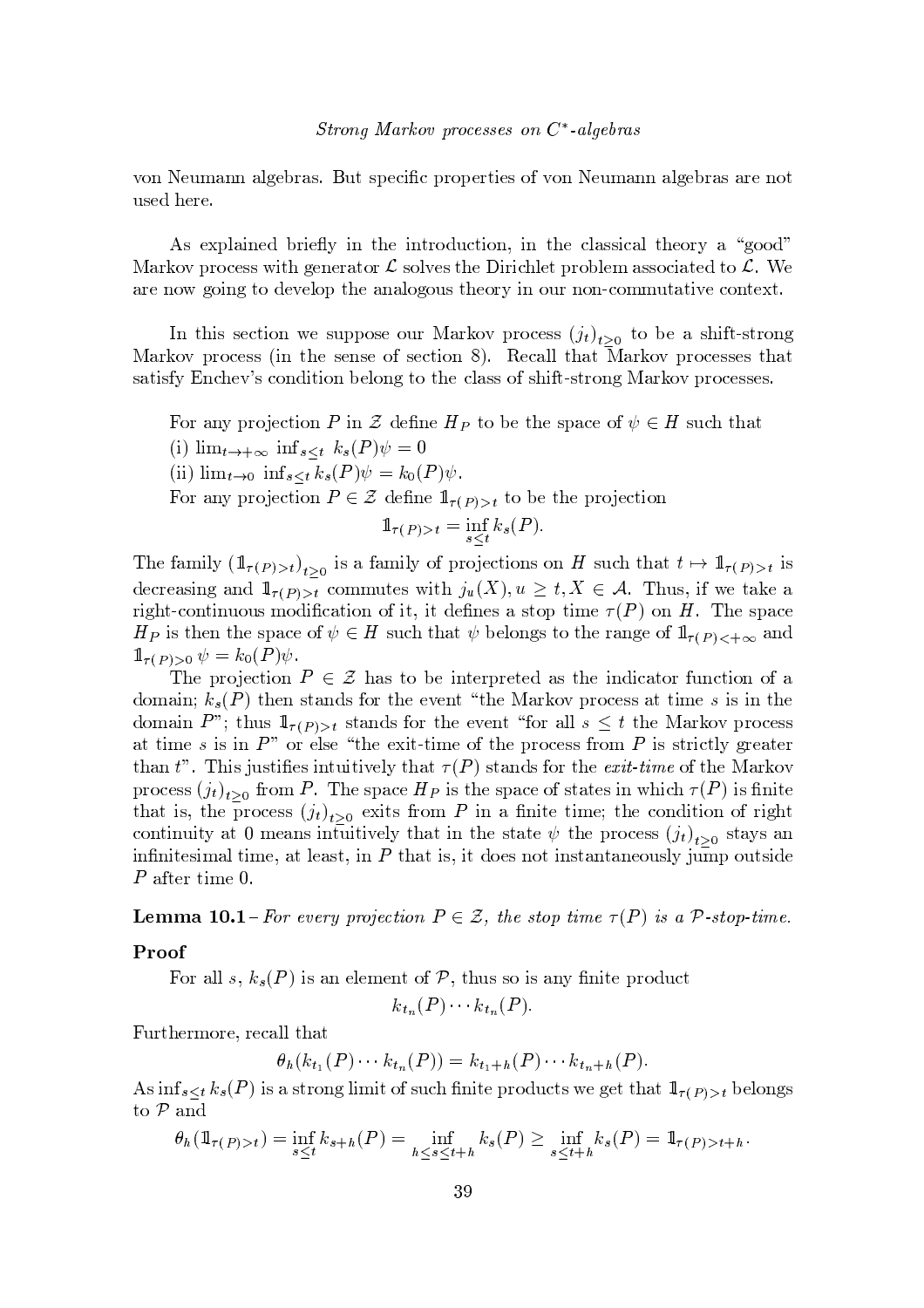This proves that  $\theta_h(\mathbb{1}_{\tau(P). Thus  $\tau(P)$  is a P-stop time.$ 

By Theorem 8.4 we can form the stop time  $\tau(P) \circ \tau(Q)$  for any P, Q projections in  $Z$ .

**Proposition 10.2**-If  $P \le Q$  are projections in  $\mathcal Z$  then  $\tau(P) \circ \tau(Q) = \tau(Q)$ .

## Proof

Let  $(E_n)_n$  be a sequence of refining  $\tau(P)$ -partitions of  $\mathbb{R}^+$ . Let  $\tau^n(P)$  =  $(\tau(P))_{E_n}$ ,  $n \in \mathbb{N}$ . From the proof of Theorem 8.4,  $\tau^{n}(P) \circ \tau(Q)$  converges to  $\tau(P) \circ \tau(Q)$ . We have

$$
\mathbb{1}_{\tau^{n}(P)\circ\tau(Q)>t} = \sum_{i} \mathbb{1}_{\tau(P)\in[t_{i},t_{i+1}]} \theta_{t_{i+1}}(\mathbb{1}_{\tau(Q)>t-t_{i+1}})
$$

$$
= \sum_{i} \mathbb{1}_{\tau(P)\in[t_{i},t_{i+1}]} \inf_{t_{i+1}\leq s\leq t} k_{s}(Q).
$$
(10.1)

On one hand  $(10.1)$  is dominated by

$$
\sum_{i} \mathbb{1}_{\tau(P) \in [t_i, t_{i+1}[} \inf_{s \le t} k_s(Q) = \inf_{s \le t} k_s(Q) = \mathbb{1}_{\tau(Q) > t}.
$$

On the other hand  $(10.1)$  is greater than

$$
\sum_{i} \mathbb{1}_{\tau(P) \in ]t_i, t_{i+1}]} \inf_{\{j; t_{i+1} \le t_j \le t\}} k_{t_j}(Q)
$$
\n
$$
= \sum_{i} (\mathbb{1}_{\tau(P) > t_i} - \mathbb{1}_{\tau(P) > t_{i+1}}) \inf_{\{j; t_{i+1} \le t_j \le t\}} k_{t_j}(Q)
$$
\n
$$
= \sum_{i} \inf_{s \le t_i} k_s(P)(I - \inf_{t_i < s \le t_{i+1}} k_s(P)) \inf_{\{j; t_{i+1} \le t_j \le t\}} k_{t_j}(Q). \tag{10.2}
$$

But for all  $j \leq i$  one has  $\inf_{s \leq t_i} k_s(P) \leq k_{t_j}(P) \leq k_{t_j}(Q)$  for  $P \leq Q$ . Thus (10.2) is equal to

$$
\sum_{i} \inf_{s \leq t_i} k_s(P)(I - \inf_{t_i < s \leq t_{i+1}} k_s(P)) \inf_{\{j; t_j \leq t\}} k_{t_j}(Q)
$$
\n
$$
= \inf_{\{j; t_j \leq t\}} k_{t_j}(Q) \sum_{i} 1\!\!1_{\tau(P) \in [t_i, t_{i+1}[}
$$
\n
$$
= \inf_{\{j; t_j \leq t\}} k_{t_j}(Q).
$$

But when the partition  $E_n$  is refining this expression converges to  $\inf_{s \leq t} k_s(Q)$ that is,  $1\!\!1_{\tau(Q)>t}$ .

P.

Thus we have proved that  $1\!\!1_{\tau(P)\circ\tau(Q)>t} = 1\!\!1_{\tau(Q)>t}$ , for all  $t \in I\!\!R^+$ .

We can now prove the non-commutative analogue of the usual harmonicity property (1.4) or (1.4). For every projection  $P \in \mathcal{Z}$ , all  $X \in \mathcal{A}$  let

$$
\Gamma_P(X) = F_0 j_{\tau(P)}(X) F_0.
$$

**Theorem 10.3** (Harmonicity property)–If  $P \le Q \in \mathcal{Z}$  then  $\Gamma_P \circ \Gamma_Q = \Gamma_Q$ .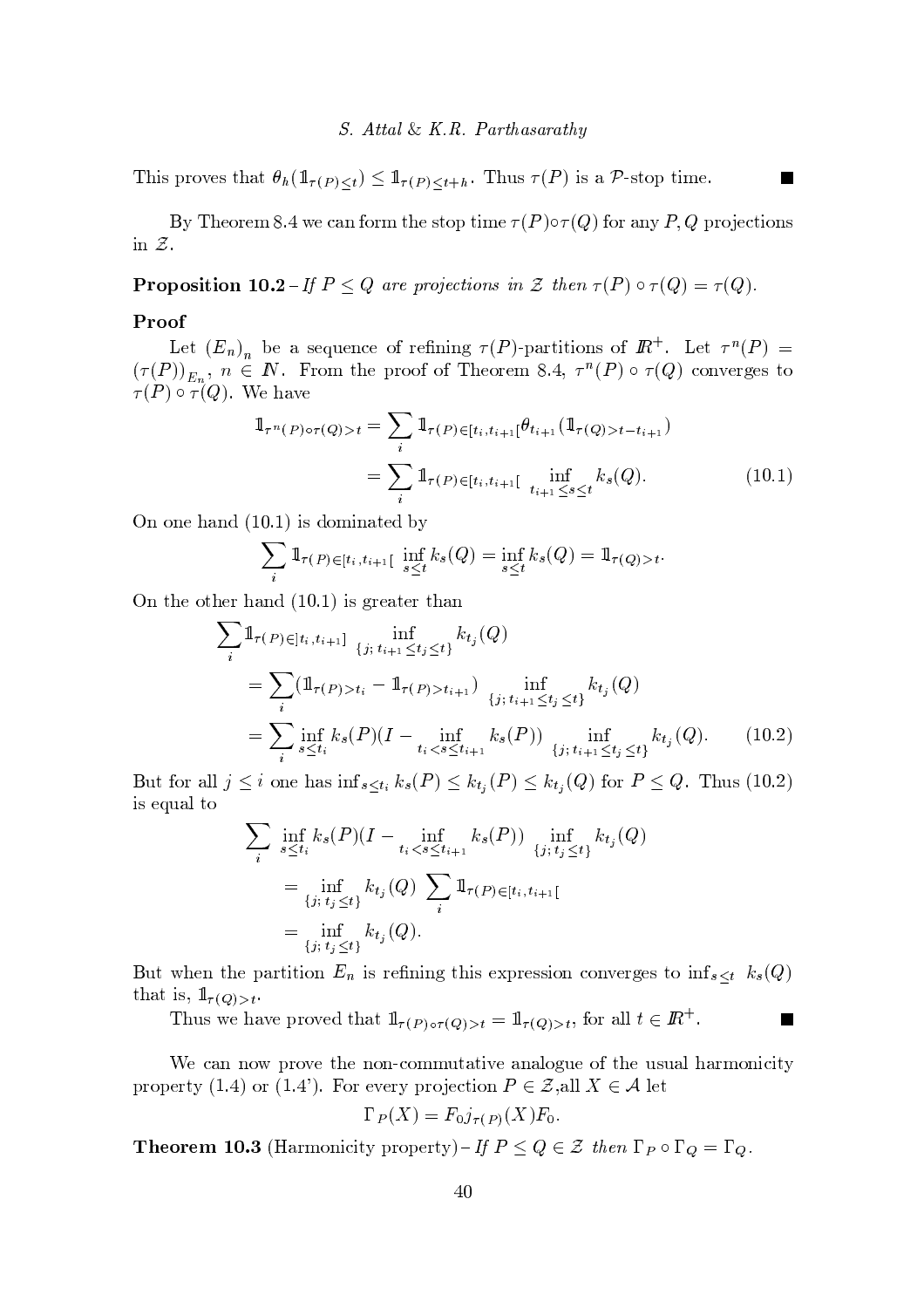#### Proof

For all  $X \in \mathcal{A}$  we have

$$
\Gamma_P \circ \Gamma_Q(X) = F_0 j_{\tau(P)}(F_0 j_{\tau(Q)}(X) F_0) = F_0 \theta_{\tau(P)}(F_0 \theta_{\tau(Q)}(X) F_0)
$$
  
=  $F_0 \theta_{\tau(P) \circ \tau(Q)}(X) F_0$  (by Theorem 8.7)  
=  $F_0 \theta_{\tau(Q)}(X) F_0$  (by Proposition 10.2)  
=  $F_0 j_{\tau(Q)}(X) F_0 = \Gamma_Q(X)$ .

We can now state the non-commutative analogue of the properties  $(1.5)$  and (1.5'). That is, the non-commutative Markov process  $(j_t)_{t>0}$  is going to solve the non-commutative Dirichlet problem associated to  $\mathcal{L}$ . First of all we need a simple result which is actually a particular case of a more general proposition to be proved in the section on multiplicative cocycles.

**Lemma 10.4** - For all  $X \in \mathcal{A}$ , all projections  $P \in \mathcal{Z}$  let  $T_t^P(X) = F_0 1\!\!1_{\tau(P) > t} j_t(X) F_0.$ 

Then  $(T_t^P)_{t>0}$  is a contractive semigroup of linear maps from A to A.

## Proof

The only non-trivial result is the semigroup property. One has

$$
T_{t+s}^{P}(X) = F_0 1\!\!1_{\tau(P)>t+s} j_{t+s}(X) F_0
$$
  
\n
$$
= F_0 \inf_{u \le t+s} k_u(P) j_{t+s}(X) F_0 = F_0 \inf_{k \le t} k_u(P) \inf_{t \le u \le t+s} k_u(P) j_{t+s}(X) F_0
$$
  
\n
$$
= F_0 1\!\!1_{\tau(P)>t} \theta_t (1\!\!1_{\tau(P)>s} j_s(X)) F_0 = F_0 1\!\!1_{\tau(P)>t} F_t \theta_t (1\!\!1_{\tau(P)>s} j_s(X)) F_t F_0
$$
  
\n
$$
= F_0 1\!\!1_{\tau(P)>t} \theta_t (F_0 1\!\!1_{\tau(P)>s} j_s(X) F_0) F_0 = F_0 1\!\!1_{\tau(P)>t} \theta_t (T_s^P(X)) F_s
$$
  
\n
$$
= F_0 1\!\!1_{\tau(P)>t} j_t(T_s^P(X)) F_0 = T_t^P(T_s^P(X)).
$$

**Theorem 10.5** (Dirichlet problem) – Let  $(j_t)_{t\geq 0}$  be a shift strong Markov process. Let P be a projection on Z. Let  $X \in \mathcal{A}$  be such that  $\Gamma_P(X)$  belongs to Dom L. Then on the space of  $\psi \in H_P$  such that  $F_0 \psi$  belongs to  $\overline{\mathrm{Dom}}(\tau(P)^{1/2})$ , if we put  $Y=\Gamma_P(X)$  we have

$$
P\mathcal{L}(Y) = 0 \tag{10.3}
$$

**The Second Service** 

$$
(I - P)Y = (I - P)X.
$$
\n
$$
(10.4)
$$

## Proof

We restrict ourselves to  $H_P \cap {\psi$ ;  $F_0 \psi \in \text{Dom}(\tau(P)^{1/2})$ . Thus by Theorem 10.3 we have for all X such that  $\Gamma_P(X) \in \text{Dom }\mathcal{L}$ 

$$
F_0 j_{\tau(P)}(\Gamma_P(X)) F_0 = \Gamma_P(X) + F_0 \int_0^\infty \mathbb{1}_{\tau(P) > s} j_s(\mathcal{L}(\Gamma_P(X))) ds F_0
$$

that is,

$$
\Gamma_P(\Gamma_P(X)) = \Gamma_P(X) + \int_0^\infty F_0 1\!\!1_{\tau(P) > s} \, j_s(\mathcal{L}(\Gamma_P(X))) F_0 \, ds.
$$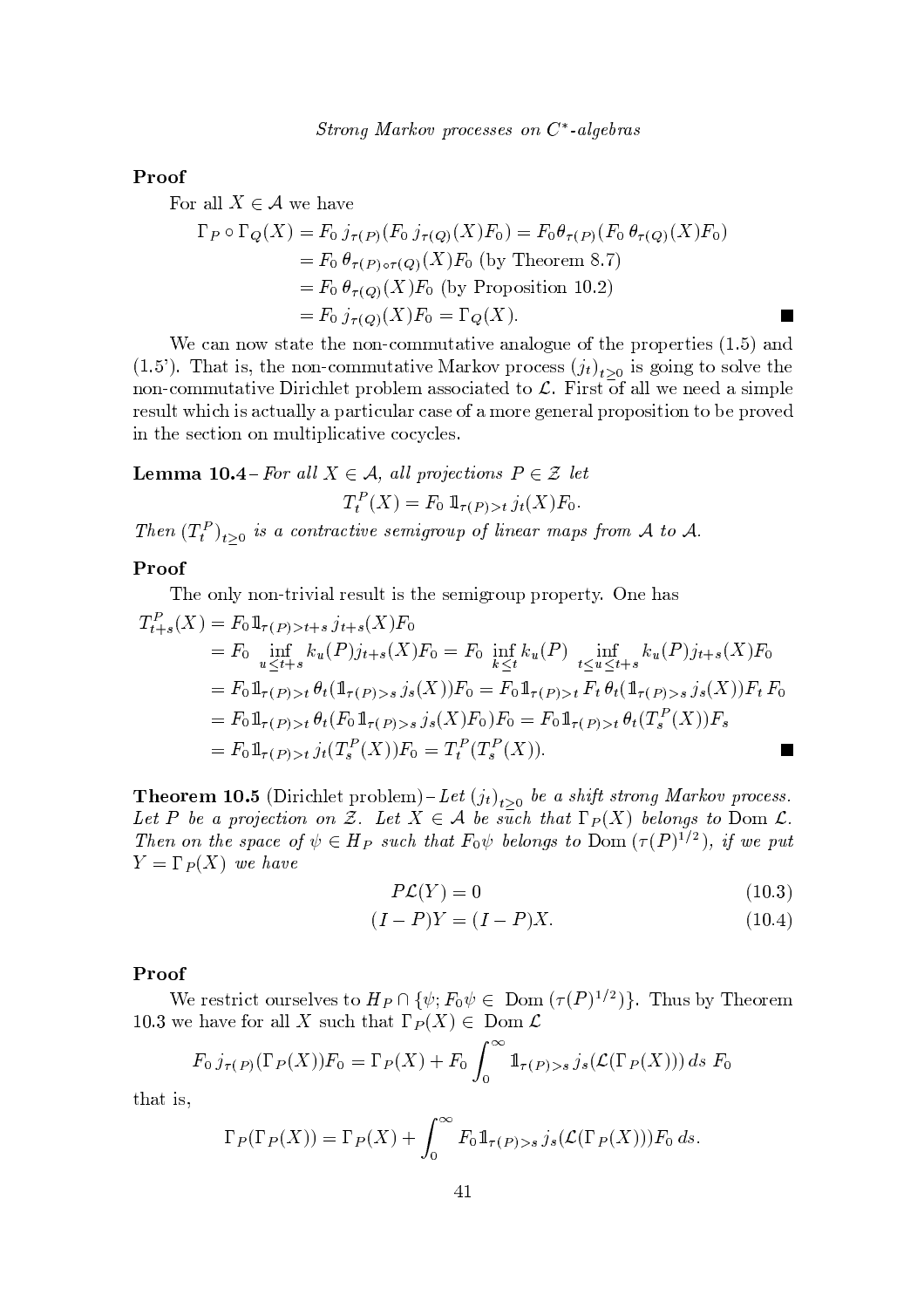#### *S.* Attal & K.R. Parthasarathy

Thus, by Theorem 10.3 one has  $\Gamma_P(\Gamma_P(X)) = \Gamma_P(X)$  and consequently

$$
\int_0^\infty F_0 1\!\!1_{\tau(P)>s} j_s(\mathcal{L}(\Gamma_P(X))) F_0 ds = 0.
$$
 (10.5)

In other words  $\int_0^{\infty} T_s^P(\mathcal{L}(\Gamma_P(X)))ds = 0$ . As it is clear that  $\int_0^t T_s^P(\mathcal{L}(\Gamma_P(X)))ds$  is well-defined, then so is  $\int_t^{\infty} T_s^P(\mathcal{L}(\Gamma_P(X)))ds$ . But the latter is equal to

$$
\int_0^{\infty} T_{t+s}^P(\mathcal{L}(\Gamma_P(X))) ds = \int_0^{\infty} T_t^P(T_s^P(\mathcal{L}(\Gamma_P(X)))) ds \text{ by Lemma 10.4}
$$
  
=  $T_t^P \left[ \int_0^{\infty} T_s^P(\mathcal{L}(\Gamma_P(X))) ds \right] = 0 \text{ by (10.5)}.$ 

Thus, for all  $t \in I\!\!R^+$  we have  $\int_0^t F_0 1\!\!1_{\tau(P)>s} j_s(\mathcal{L}(\Gamma_P(X))) ds = 0$ . Deriving in t and letting  $t$  tend to  $0$  we get

$$
1\!\!1_{\tau(P)>0} j_0(\mathcal{L}(\Gamma_P(X))) = 0
$$

that is

$$
P\mathcal{L}(\Gamma_P(X)))=0.
$$

This proves  $(10.3)$ .

Furthermore, we have

$$
(I - P)\Gamma_P(X) = 1_{\tau(P) = 0} F_0 j_{\tau(P)}(X) F_0 = F_0 1_{\tau(P) = 0} j_{\tau(P)}(X) F_0
$$

But it can be easily seen from the construction of  $j_{\tau}$  that for any stop time  $\tau$  one has  $1\!\!1_{\tau=0} j_{\tau}(X) = 1\!\!1_{\tau=0} j_0(X)$ . Thus in our case  $(I-P)\Gamma_P(X) = (I-P)X$ . That is, identity  $(10.4)$  is proved.

**Example**: Let  $\mathcal{A}, (T_t)_{t\geq 0}, (H, (F_t)_{t\geq 0}, (j_t)_{t\geq 0})$  be as in the previous discussions. Let  $\tilde{\mathcal{A}} = L^{\infty}(\mathbb{R}^d) \otimes \mathcal{A}$ . The centre  $\overline{\tilde{Z}}$  of  $\tilde{\mathcal{A}}$  is the subalgebra  $L^{\infty}(\mathbb{R}^d) \otimes \mathcal{Z}$  where  $\mathcal Z$  is the centre of  $\mathcal A$ . Let P denote the probability measure of the standard  $d$ dimensional Brownian motion with sample trajectory  $(B_t)_{t>0}$ . Define

$$
\tilde{H} = L^2(\mathbb{R}^d) \otimes L^2(P) \otimes H
$$

$$
\tilde{F}_t = \mathbb{1} \otimes E_t \otimes F_t
$$

$$
\tilde{j}_t(G) = \text{multiplication by } j_t(G(x + B_t)), G(\cdot) \in \tilde{\mathcal{A}}
$$

where  $E_t$  denotes the conditional expectation given  $\{B_s; s \leq t\}$ . Let  $D \subset \mathbb{R}^d$ be a bounded domain with smooth boundary  $\partial D$  and let  $\tau = \tau(x, D, B)$  denote the (classical) exit-time of the process  $(x + B_t)_{t>0}$  from D. Then the operator  $\tilde{\tau}$ of multiplication by  $\tau$  in  $\tilde{H}$  is a finite stop time and  $\tilde{j}_{\tilde{\tau}}(G)$  is the multiplication operator by the operator-valued function  $j_{\tau}(G(x+B_{\tau}))$ . Note that  $(H, F, \tilde{j}_t)$  is a minimal Markov process over A. Furthermore  $F_0 \tilde{\jmath}_{\tau}(G) F_0$  is multiplication by the operator-valued function

$$
H(x) = \int F_0 j_\tau (G(x + B_\tau)) F_0 dP
$$

$$
= \int T_\tau (G(x + B_\tau)) dP
$$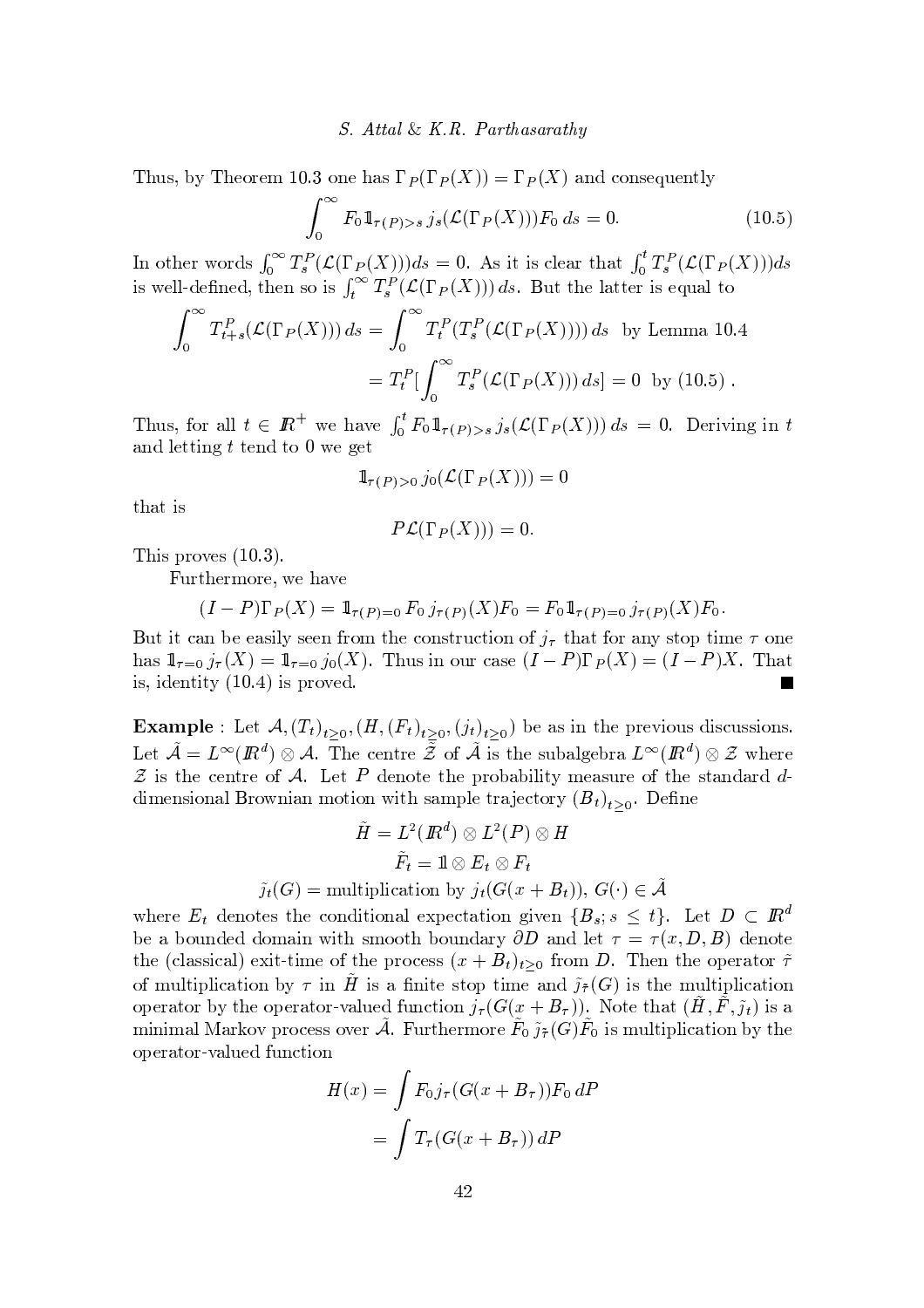which can be expressed more explicitly if the joint distribution of  $(x + B_{\tau}, \tau)$  can be computed. If the map  $x \mapsto G(x)$  is continuous from  $\mathbb{R}^d$  to A and the generator  $\mathcal{L}$  of  $(T_t)_{t>0}$  is bounded it is easy to see that

$$
\begin{cases} \frac{1}{2}(\Delta H)(x) + \mathcal{L}(H(x)) = 0, & x \in D \\ H(y) = G(y), & y \in \partial D \end{cases}
$$

It is also of interest to note that  $H(x) \geq 0$  for all  $x \in D$  whenever  $G(x) \geq 0$  for all  $x \in \partial D$  and furthermore  $H(x), x \in D$  is determined by the values of G on  $\partial D$ .

When  $d = 1, D = (a, b)$ , we get

$$
H(x) = \int_0^\infty T_t(G(a))\mu_x(dt) + \int_0^\infty T_t(G(b))\nu_x(dt)
$$

where  $\mu_x$  and  $\nu_x$  are positive measures satisfying for all  $a < x < b$ ,  $\alpha > 0$ 

$$
\mu_x(\mathbb{R}^+) = \frac{b-x}{b-a}, \ \nu_x(\mathbb{R}^+) = \frac{x-a}{b-a}
$$

$$
\int_0^\infty e^{-\alpha t} \mu_x(dt) = e^{(a-x)\sqrt{2\alpha}} \frac{(1 - e^{-2(b-x)\sqrt{2\alpha}})}{(1 - e^{-2(b-a)\sqrt{2\alpha}})}
$$

$$
\int_0^\infty e^{-\alpha t} \nu_x(dt) = e^{(b-x)\sqrt{2\alpha}} \frac{(1 - e^{-2(a-x)\sqrt{2\alpha}})}{(1 - e^{-2(b-a)\sqrt{2\alpha}})}
$$

### 11. Non-minimal Markov processes

All the constructions of sections 3 to 10 are based on the fact we are considering the *minimal* dilation  $(H, (F_t)_{t>0}, (j_t)_{t>0})$  of a semigroup  $(T_t)_{t>0}$ . That is, we strongly used the property that the set  $\{\lambda(\mathbf{r}, \mathbf{X}, u); (\mathbf{r}, \mathbf{X}, u) \in \mathcal{D}\}$  is total in H. But parts of these constructions can be realized in a more general context.

Let A be a von Neumann algebra of operators on a separable Hilbert space  $H_0$ . Let  $(T_t)_{t>0}$  be a strongly continuous semigroup of completely positive maps from A into itself, with  $T_0 = I$ . A weak Markov process with expectation semigroup  $(T_t)_{t>0}$  is a family  $(H,(F_t)_{t>0},(j_t)_{t>0},\mathcal{P},(\theta_t)_{t>0})$  such that H is a Hilbert space containing  $H_0$ ,  $(F_t)_{t>0}$  is an increasing family of projections on H with range  $(F_0) = H_0$ , the  $j_t$ 's are \*-homomorphisms from A to  $\mathcal{B}(H)$ , P is a \*-algebra containing the C<sup>\*</sup>-algebra generated by the  $j_t(X)$ ,  $t \in \mathbb{R}^+$ ,  $X \in \mathcal{A}$ ,  $(\theta_t)_{t>0}$  is a semigroup of  $*$ -endomorphisms of  $P$  satisfying

$$
{\rm(i)}\,\,j_t(I)=F_t,\,\,t\in{I\!\!R}^+
$$

- (ii)  $F_s j_t(X) F_s = j_s(T_{t-s}(X)), s \leq t$
- $(iii)$   $j_0(X) = X$
- (iv)  $\theta_t(j_s(X)) = j_{s+t}(X), s, t \in I\!\!R^+, X \in \mathcal{A}$
- (v)  $F_0 Y F_0 \in j_0(\mathcal{A})$  for all  $Y \in \mathcal{P}$ .

It is clear that in the case of the minimal dilation of  $(T_t)_{t>0}$  all these properties are satisfied; indeed, the property (v) is clear from  $Y \in \mathcal{B}$ , thus it is valid on  $\mathcal{P}$  as A is a von Neumann algebra i.e. it is the strong (or weak) closure of a  $C^*$ -algebra.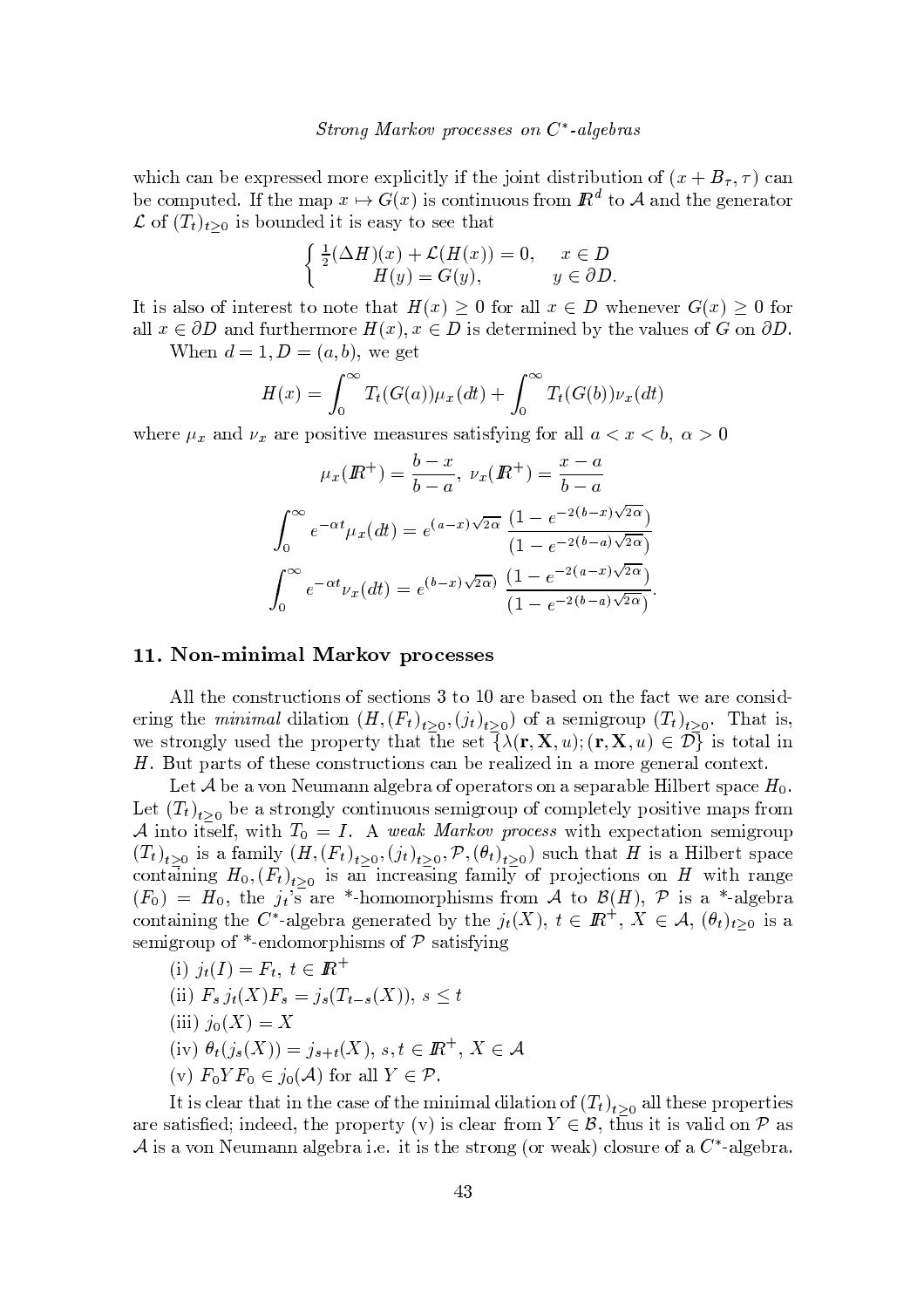#### -

s t  $\alpha$  ,  $\alpha$  ,  $\alpha$  ,  $\alpha$  ,  $\alpha$  ,  $\alpha$  ,  $\alpha$  ,  $\alpha$  i  $\alpha$  ,  $\alpha$  i  $\alpha$  i  $\alpha$  i  $\alpha$  i  $\alpha$  i  $\alpha$  i  $\alpha$  i  $\alpha$  i  $\alpha$  i  $\alpha$  i  $\alpha$  i  $\alpha$  i  $\alpha$  i  $\alpha$  i  $\alpha$  i  $\alpha$  i  $\alpha$  i  $\alpha$  i  $\alpha$  i  $\alpha$  i  $\alpha$  i  $\alpha$  i v s t  ${\bf x}$  t  ${\bf y}$  is the set of the set of the set of the set of the set of the set of the set of the set of the set of the set of the set of the set of the set of the set of the set of the set of the set of the set o <sup>E</sup> <sup>u</sup> <sup>w</sup> <sup>t</sup> <sup>s</sup> <sup>w</sup> <sup>|</sup> { <sup>w</sup> <sup>s</sup> <sup>~</sup> <sup>8</sup> <sup>v</sup> { <sup>w</sup> <sup>|</sup> <sup>u</sup> <sup>z</sup> <sup>y</sup> <sup>s</sup> { <sup>w</sup> <sup>s</sup> <sup>|</sup> <sup>~</sup> <sup>v</sup> <sup>y</sup> <sup>z</sup> <sup>v</sup> { <sup>y</sup> <sup>z</sup> <sup>~</sup>

#### $\mathcal{L}$  and  $\mathcal{L}$  and  $\mathcal{L}$  and  $\mathcal{L}$  and  $\mathcal{L}$  and  $\mathcal{L}$  and  $\mathcal{L}$  and  $\mathcal{L}$  and  $\mathcal{L}$  and  $\mathcal{L}$  and  $\mathcal{L}$  and  $\mathcal{L}$  and  $\mathcal{L}$  and  $\mathcal{L}$  and  $\mathcal{L}$  and  $\mathcal{L}$  and  $\mathcal{L}$  and

t t s  $\alpha$  y v  $\alpha$  and  $\alpha$  v  $\alpha$  v  $\alpha$  v  $\alpha$  v  $\alpha$  v  $\alpha$  v  $\alpha$  v  $\alpha$  v  $\alpha$  v  $\alpha$  v  $\alpha$  v  $\alpha$  v  $\alpha$  v  $\alpha$  v  $\alpha$  v  $\alpha$  v  $\alpha$  v  $\alpha$  v  $\alpha$  v  $\alpha$  v  $\alpha$  v  $\alpha$  v  $\alpha$  v  $\alpha$  v  $\alpha$  v  $\alpha$  v  $\alpha$  v  $\alpha$  v } <sup>|</sup> <sup>u</sup> <sup>z</sup> <sup>t</sup> <sup>~</sup> <sup>z</sup> <sup>~</sup> <sup>x</sup> <sup>y</sup> t~ <sup>s</sup> <sup>u</sup> <sup>x</sup> <sup>t</sup> ~{ <sup>y</sup> <sup>z</sup> <sup>v</sup> <sup>z</sup> <sup>y</sup> <sup>y</sup> <sup>s</sup> <sup>w</sup> <sup>~</sup> <sup>|</sup> {w <sup>t</sup> <sup>y</sup> <sup>t</sup> <sup>w</sup> { <sup>z</sup> <sup>s</sup> § <sup>s</sup> <sup>w</sup> <sup>s</sup> <sup>s</sup> <sup>~</sup> <sup>s</sup> <sup>v</sup> <sup>t</sup> ~ <sup>y</sup> <sup>t</sup> <sup>s</sup> <sup>y</sup> { ¡ <sup>x</sup> { <sup>|</sup> <sup>|</sup> <sup>u</sup> <sup>t</sup> <sup>y</sup> t~ <sup>s</sup> <sup>y</sup> <sup>y</sup> <sup>z</sup> { <sup>u</sup> <sup>s</sup> { <sup>~</sup> <sup>t</sup> <sup>y</sup> <sup>s</sup> { <sup>x</sup> <sup>u</sup> <sup>v</sup> { <sup>v</sup> <sup>s</sup> <sup>s</sup> <sup>w</sup> <sup>y</sup> <sup>z</sup> <sup>s</sup> <sup>y</sup> <sup>|</sup> <sup>z</sup> sv { <sup>s</sup> { ~ <sup>x</sup>  $\cdots$  . The swap is the swap  $\cdots$  is the swap  $\cdots$  is the swap  $\cdots$  is the swap  $\cdots$  is the swap  $\cdots$ 

Let  $(H(F_t)_{t\geq0}$   $(i_t)_{t\geq0}$   $\mathcal{P}(\theta_t)_{t\geq0}$  be a weak Markov process with expectation semigroup  $(\bar{T}_i)$ ,  $\bar{p}_i$  a von Neumann algebra A of operators in a Hilbert  $_{\rm space}$   $H$ .

A family  $\{M(s,t); 0 \le s \le t < +\infty\}$  of completely positive linear maps on t t s y  $\alpha$  , which is a set of  $\alpha$  if  $\alpha$  if  $\alpha$  if  $\alpha$ y <sup>w</sup> <sup>s</sup> <sup>u</sup> <sup>z</sup> <sup>z</sup> <sup>z</sup> <sup>s</sup>

- $y'(x) M(x) M(x) = M(x)$  for all  $x \leq x \leq 1$ .
- $(k)$   $\theta$ ,  $\circ$   $M(r, s) = M(r + h, s + h) \circ \theta$ , for all  $0 \le r \le s \le \infty$   $h > 0$ .
- (a)  $F M(0, t)(Y)F = M(0, t)(F, YF)$  for all  $t > 0$   $Y \subset \mathcal{D}$ .
- (d)  $F: M(0,0)(I)F = \frac{1}{2} (D)$  for some projection  $D \subset A$

where we will define the set  $\alpha$  and  $\alpha$  and  $\alpha$  is the set  $\alpha$  s unit  $\alpha$  s unit  $\alpha$  s unit  $\alpha$  s unit  $\alpha$  s unit  $\alpha$  s unit  $\alpha$  s unit  $\alpha$  s unit  $\alpha$  s unit  $\alpha$  s unit  $\alpha$  s unit  $\alpha$  s unit  $\alpha$  s unit  $\$  $\alpha$  a new semigroup  $(T_t)$ , by perturbing the semigroup  $(T_t)$ ,

**Droposition 19.1** Define the man  $T_i: A \rightarrow A$  through the identity  $\vec{B} \cdot (T(X)) = F \cdot M(0, t) (\vec{B} \cdot (Y)) F$ ,  $Y \subset A, t > 0$ 

 $Then (T<sub>t</sub>)$ , is a semigroup of completely positive maps on A with  $T<sub>0</sub>(X) = P X P$ If  $M(0, t)$  is contractive for each t then  $(T_t)$ , is contractive. Suppose that the man  $t\mapsto M(0,t)(j_t(X))$  is strongly continuous. Then  $s-\lim_{t\to\infty}T_t(X)$  $T(X) = D Y D Y C A$ 

## Proof

 s <sup>z</sup> <sup>~</sup> <sup>s</sup> <sup>y</sup> w~ <sup>t</sup> <sup>y</sup> <sup>~</sup> <sup>C</sup> <sup>s</sup> <sup>x</sup> <sup>t</sup> ~ <sup>~</sup> <sup>t</sup> { <sup>=</sup> D t { <sup>s</sup> <sup>t</sup> <sup>s</sup> <sup>w</sup> <sup>~</sup> <sup>t</sup> <sup>t</sup> <sup>s</sup> <sup>w</sup> { <sup>s</sup> <sup>w</sup> <sup>t</sup> { <sup>v</sup> <sup>s</sup> <sup>x</sup> <sup>t</sup> ~{ ¨ ¨ ~ <sup>|</sup> <sup>z</sup> <sup>t</sup> <sup>y</sup> <sup>t</sup> <sup>~</sup> <sup>v</sup> <sup>y</sup> <sup>s</sup> <sup>z</sup> <sup>z</sup> ¡ <sup>s</sup> <sup>s</sup> <sup>z</sup> <sup>~</sup> <sup>s</sup> <sup>y</sup> <sup>w</sup> <sup>|</sup> <sup>y</sup> { ; sx { <sup>|</sup> <sup>z</sup> st <sup>s</sup> { <sup>v</sup> ~t <sup>~</sup> <sup>~</sup> <sup>t</sup> { <sup>~</sup> <sup>v</sup>  $\mu_{\text{model}}$  from the complete positivity of  $M(0,t)$  and  $i$  . For any  $Y \subset A$   $s \neq 0$ <sup>s</sup> <sup>y</sup> <sup>s</sup>

$$
j_0(\tilde{T}_{t+s}(X)) = F_0 M(0, s) (M(s, t+s)(j_{t+s}(X))) F_0
$$
  
=  $F_0 M(0, s) (\theta_s (M(0, t)j_t(X))) F_0$   
=  $F_0 F_s M(0, s) (\theta_s (M(0, t)j_t(X))) F_s F_0$   
=  $F_0 M(0, s) (\theta_s (F_0 M(0, t)(j_t(X)) F_0)) F_0$   
=  $F_0 M(0, s) (j_s (F_0 M(0, t)(j_t(X)) F_0)) F_0$   
=  $j_0 (\tilde{T}_s(\tilde{T}_t(X)))$ .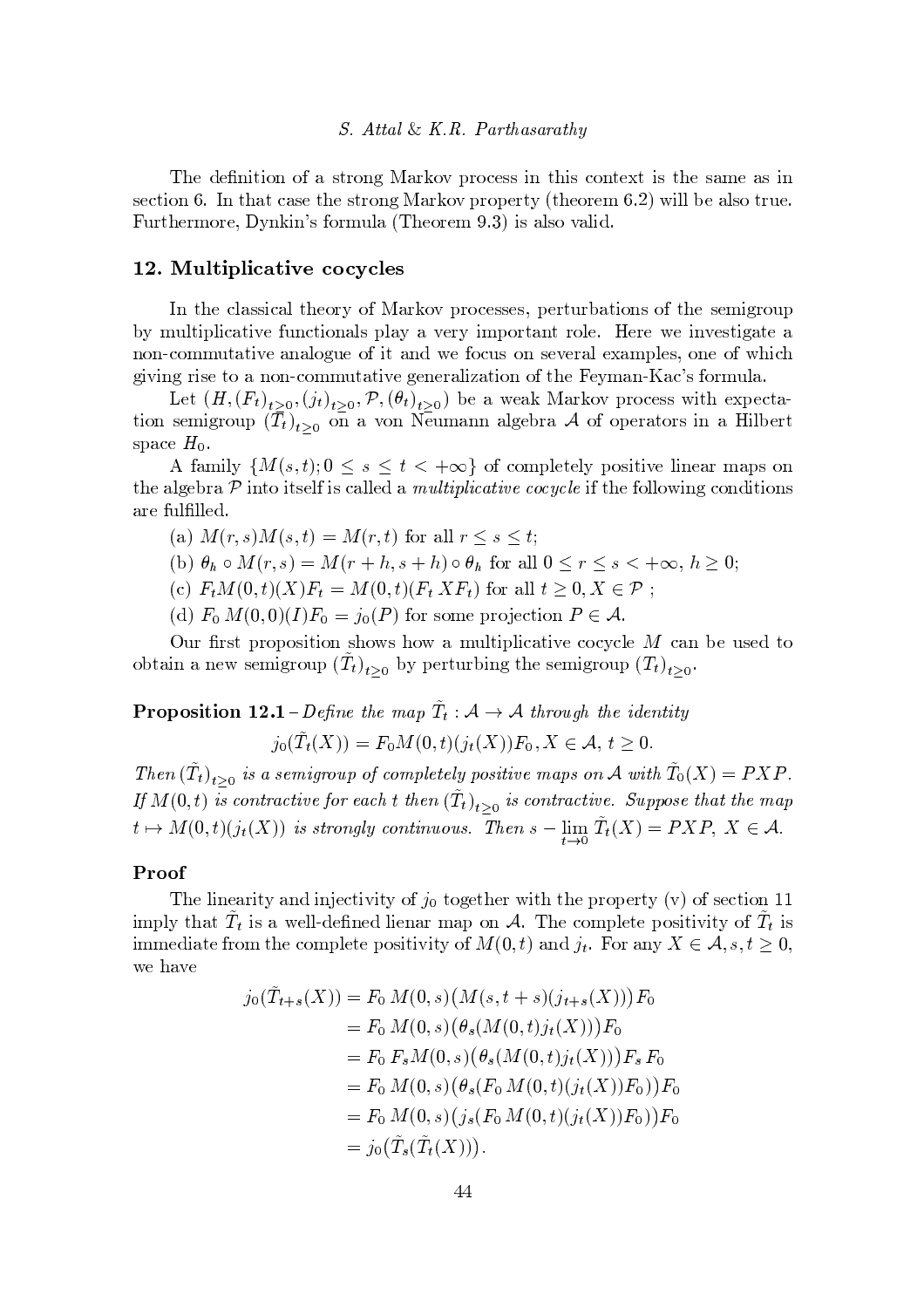$\cdots$   $\cdots$   $\cdots$   $\cdots$   $\cdots$   $\cdots$   $\cdots$   $\cdots$   $\cdots$   $\cdots$   $\cdots$   $\cdots$   $\cdots$   $\cdots$   $\cdots$   $\cdots$   $\cdots$   $\cdots$   $\cdots$   $\cdots$   $\cdots$   $\cdots$   $\cdots$   $\cdots$   $\cdots$   $\cdots$   $\cdots$   $\cdots$   $\cdots$   $\cdots$   $\cdots$   $\cdots$   $\cdots$   $\cdots$   $\cdots$   $\cdots$   $\cdots$ 

When  $M$  is a contractive multiplicative cocycle there arises naturally the where  $z$  is the set of the set of  $\mathcal{S}$  vector  $\mathcal{S}$  and  $\mathcal{S}$  where  $\mathcal{S}$  is  $\mathcal{S}$  where  $\mathcal{S}$  is a vector  $\mathcal{S}$  is a vector  $\mathcal{S}$  is a vector  $\mathcal{S}$  is a vector  $\mathcal{S}$  is a vector  $\mathcal{S}$  i  $(T_t)$ , of Proposition 12.1 Property (a) of the definition of multiplicative co- $\mathbf x$  , and the set of the set of the set of  $\mathbf x$  and  $\mathbf x$  and  $\mathbf x$  is the set of  $\mathbf x$  and  $\mathbf x$  is the set of  $\mathbf x$  is the set of  $\mathbf x$  is the set of  $\mathbf x$  is the set of  $\mathbf x$  is the set of  $\mathbf x$  is the se  $\mathcal{S} = \{ \mathcal{S} \mid \mathcal{S} \text{ and } \mathcal{S} \text{ and } \mathcal{S} \text{ and } \mathcal{S} \text{ and } \mathcal{S} \text{ and } \mathcal{S} \text{ are } \mathcal{S} \text{ and } \mathcal{S} \text{ are } \mathcal{S} \text{ and } \mathcal{S} \text{ are } \mathcal{S} \text{ and } \mathcal{S} \text{ are } \mathcal{S} \text{ and } \mathcal{S} \text{ are } \mathcal{S} \text{ and } \mathcal{S} \text{ are } \mathcal{S} \text{ and } \mathcal{S} \text{ are } \mathcal{S$  $\ldots$  ( $i^m$ ),  $\ldots$ ) fo s v and the set of the set of the set of the set of the set of the set of the set of the set of the set of the  $\alpha$ <sup>s</sup> <sup>s</sup>

$$
\tilde{j}_t(X) = j_t^M \circ j_t(X), \ \tilde{F}_t = \tilde{j}_t(1) = j_t^M(F_t), \ X \in \mathcal{A}.
$$

¤ z <sup>s</sup> <sup>y</sup> <sup>w</sup> z ~ <sup>v</sup> <sup>y</sup> <sup>&</sup>lt; ¡ { <sup>|</sup> { <sup>|</sup> { <sup>w</sup> ~v <sup>|</sup> <sup>y</sup> <sup>B</sup> <sup>~</sup> <sup>v</sup> <sup>y</sup> <sup>w</sup> { <sup>C</sup> <sup>s</sup> <sup>x</sup> <sup>t</sup> <sup>~</sup> { { <sup>w</sup> <sup>s</sup> <sup>y</sup> <sup>x</sup> # <sup>E</sup> <sup>u</sup> wt <sup>s</sup> <sup>w</sup> <sup>|</sup> { <sup>w</sup> <sup>s</sup> for  $\alpha \neq 1$ 

$$
\tilde{F}_s \tilde{j}_t(X)\tilde{F}_s = j_s^M(F_s)j_t^M(j_t(X))j_s^M(F_s) \n= j_s^M(F_s)F_s^M j_t^M(j_t(X))F_s^M j_s^M(F_s) \n= j_s^M(F_s)j_s^M(M(s,t)(j_t(X))j_s^M(F_s) \n= j_s^M(F_sM(s,t)(j_t(X))F_s) \n= j_s^M(\theta_s(F_0M(0,t-s)(j_{t-s}(X))F_0)) \n= j_s^M(j_s(\tilde{T}_{t-s}(X))) \n= \tilde{j}_s(\tilde{T}_{t-s}(X)).
$$

 $\overline{B}$  b  $\overline{B}$  is not increasing in s in general. Indeed, the energies  $F$   $\overline{F}$   $\overline{F}$   $\tilde{z}$   $(T - (I))$  s  $\geq t$  poods not even be a projection. If  $T(I)$  is a projection for event  $t$ then  $(F_t)$ , is a filtration and  $(H^M \ (F_t)$ ,  $(\tilde{u}_t)$ ,  $)$  will be a weak Markov dilation of  $(T_t)$ , We leave the general problem of dilating  $(T_t)$ , open but illustrate  ${\color{red} {i}}$  , we some that the state  ${\color{red} {i}}$  and  ${\color{red} {i}}$  and  ${\color{red} {i}}$  and  ${\color{red} {i}}$  and  ${\color{red} {i}}$  and  ${\color{red} {i}}$  and  ${\color{red} {i}}$  and  ${\color{red} {i}}$  and  ${\color{red} {i}}$  and  ${\color{red} {i}}$  and  ${\color{red} {i}}$  and  ${\color{red} {i}}$  and  ${\color{red$ v t x v t x y v v t x v t x v t x u v t x u v t x u v t x u v t x u v t x v t x u v t x u v t x u v t x u v t

Example 1 Let  $(H (F_1), \ldots, F_k)$  be the minimal dilation of a conservative semigroup  $(T_t)$ , over A Choose and fix an element  $B \in A$  and define  $m(s, t)$  $\blacksquare$  to the swape of  $\blacksquare$  such that  $\blacksquare$ 

$$
\frac{d}{dt}m(s,t) = m(s,t)j_t(B), t \ge s \tag{12.1}
$$

with the initial condition  $m(e,e) = I$  Choose  $\mathcal{D}$  to be the intrinsic path algebra <sup>s</sup> s <sup>~</sup> <sup>v</sup> <sup>s</sup> <sup>x</sup> <sup>t</sup> ~{ <sup>y</sup> <sup>s</sup> <sup>s</sup>

$$
M(s,t)(Y) = m(s,t)Ym(s,t)^*, \ Y \in \mathcal{P}, \ 0 \le s \le t < +\infty. \tag{12.2}
$$

to a set of the set of  $\mathcal{N}$  is a set of  $\mathcal{N}$  to set of  $\mathcal{N}$  such that  $\mathcal{N}$  is a set of  $\mathcal{N}$ 

$$
m(s,t) = I + \sum_{n=1}^{\infty} \int_{s < s_1 < \dots < s_n < t} j_{s_1}(B) \dots j_{s_n}(B) \, ds_1 \dots ds_n \tag{12.3}
$$

where the right hand side converges in eperator perm.  $\operatorname{Sineq} \theta_i (a(R)) = a \cdot (R)$  $\bm{s} \cdot \bm{r} = \bm{r} \cdot \bm{r} = \bm{r} \cdot \bm{r} = \bm{r} \cdot \bm{r} = \bm{r} \cdot \bm{r} = \bm{r} \cdot \bm{r} = \bm{r} \cdot \bm{r} = \bm{r} \cdot \bm{r} = \bm{r} \cdot \bm{r} = \bm{r} \cdot \bm{r} = \bm{r} \cdot \bm{r} = \bm{r} \cdot \bm{r} = \bm{r} \cdot \bm{r} = \bm{r} \cdot \bm{r} = \bm{r} \cdot \bm{r} = \bm{r} \cdot \bm{r} = \bm{r} \cdot \bm{r} =$ 

$$
\theta_h(m(s,t)) = m(s+h,t+h)
$$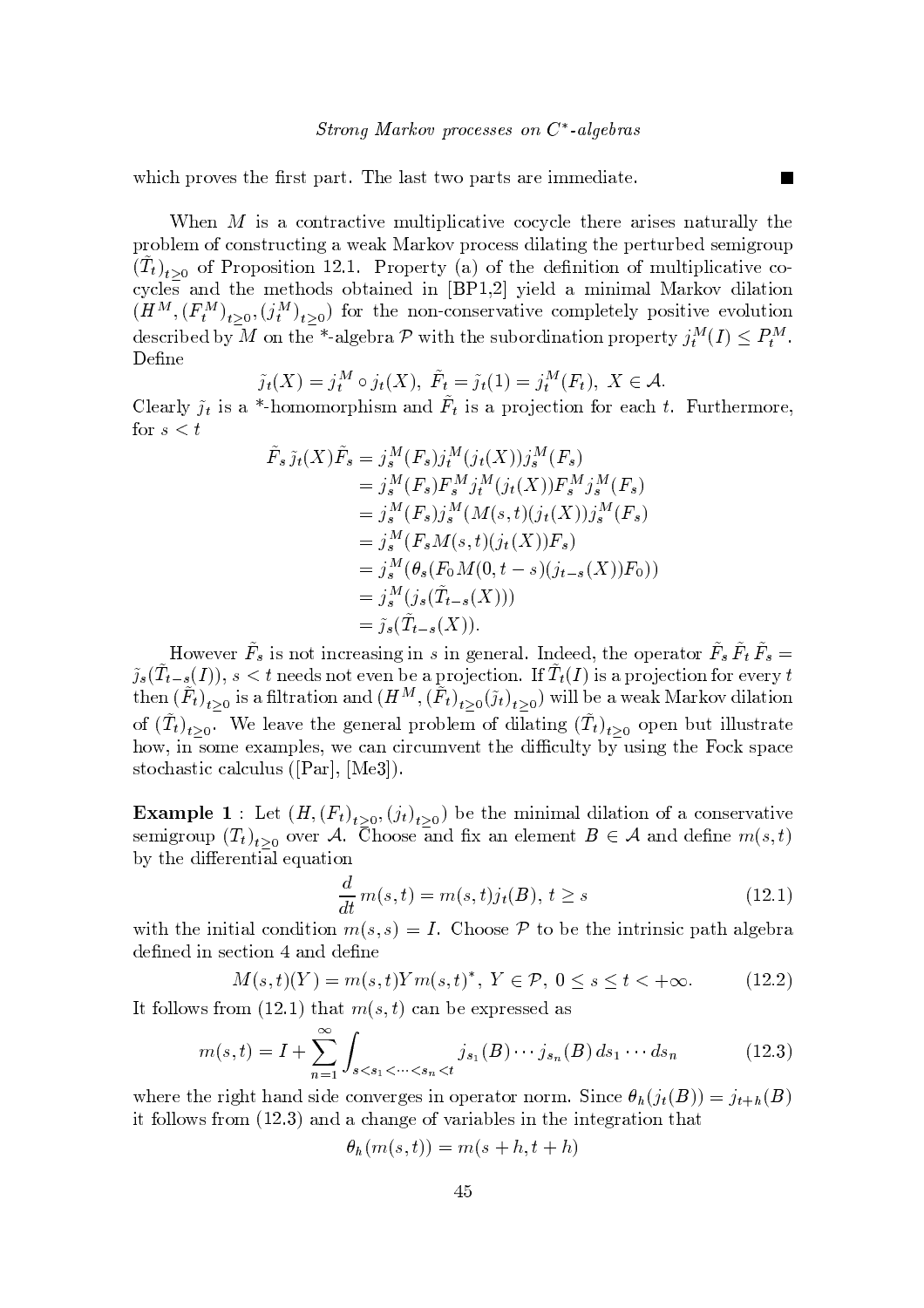$\sim$  s  $\sim$  s  $\sim$  s  $\sim$  s  $\sim$  s  $\sim$  s  $\sim$  s  $\sim$  s  $\sim$  s  $\sim$  s  $\sim$  s  $\sim$  s  $\sim$  s  $\sim$  s  $\sim$  s  $\sim$  s  $\sim$  s  $\sim$  s  $\sim$  s  $\sim$  s  $\sim$  s  $\sim$  s  $\sim$  s  $\sim$  s  $\sim$  s  $\sim$  s  $\sim$  s  $\sim$  s  $\sim$  s  $\sim$  s  $\sim$  s  $\sim$ 

$$
\theta_h(M(s,t))=M(s+h,t+h)\circ\theta_h.
$$

 $\mathbf{L}$   $\mathbf{L}$   $\mathbf{L}$   $\mathbf{L}$   $\mathbf{L}$   $\mathbf{L}$   $\mathbf{L}$   $\mathbf{L}$   $\mathbf{L}$   $\mathbf{L}$   $\mathbf{L}$   $\mathbf{L}$   $\mathbf{L}$   $\mathbf{L}$   $\mathbf{L}$   $\mathbf{L}$   $\mathbf{L}$   $\mathbf{L}$   $\mathbf{L}$   $\mathbf{L}$   $\mathbf{L}$   $\mathbf{L}$   $\mathbf{L}$   $\mathbf{L}$   $\mathbf{$ 

$$
M(r,s)M(s,t) = M(r,t)
$$

{ <sup>w</sup> <sup>y</sup> <sup>z</sup> <sup>z</sup> <sup>7</sup> <sup>7</sup> #

 u <sup>v</sup> # <sup>s</sup> <sup>s</sup> } ¨ ~ <sup>v</sup> ~ ss <sup>y</sup> <sup>|</sup> <sup>u</sup> <sup>z</sup> <sup>t</sup> <sup>~</sup> <sup>z</sup> <sup>~</sup> <sup>x</sup> <sup>y</sup> t~ <sup>s</sup> <sup>x</sup> { <sup>x</sup> <sup>x</sup> <sup>z</sup> <sup>s</sup>  $R^*$  > 0 then  $\alpha(R + R^*)$  > 0 and equation (19.1) implies that  $m(a, t)$  is a  $x \mapsto x$  , we show y that we show that  $\alpha$  is the second second second that  $\alpha$  is the second second second second second second second second second second second second second second second second second second second  $\bm{x}$  and  $\bm{x}$  and  $\bm{x}$  such that  $\bm{x}$ 

t the v s t  ${\bf x}$  and  ${\bf y}$  is the set of the set of the set of the set of the set of the set of the set of the set of the set of the set of the set of the set of the set of the set of the set of the set of the set of t s w  ${\bf x}$  , the  ${\bf x}$  superior  ${\bf x}$  and  ${\bf x}$   ${\bf x}$   ${\bf x}$   ${\bf x}$   ${\bf x}$   ${\bf x}$   ${\bf x}$   ${\bf x}$   ${\bf x}$   ${\bf x}$   ${\bf x}$   ${\bf x}$   ${\bf x}$   ${\bf x}$   ${\bf x}$   ${\bf x}$   ${\bf x}$   ${\bf x}$   ${\bf x}$   ${\bf x}$   ${\bf x}$   ${\bf x}$   ${\bf x}$   ${\bf x}$   ${\bf x}$   ${\$ 

$$
\frac{d}{dt}m(s,t)=-\frac{1}{2}m(s,t)k_t(Z),\ \ m(s,s)=I,\ t\geq s
$$

 s <sup>w</sup> <sup>s</sup> <sup>~</sup> <sup>v</sup> <sup>y</sup> { ¡ <sup>s</sup> <sup>y</sup> t~ <sup>s</sup> <sup>s</sup> <sup>z</sup> <sup>s</sup> <sup>|</sup> <sup>s</sup> <sup>t</sup> <sup>~</sup> <sup>t</sup> sx <sup>s</sup> <sup>t</sup> <sup>w</sup> <sup>s</sup> { ; <sup>~</sup> <sup>t</sup> { <sup>t</sup> <sup>s</sup> <sup>x</sup> { <sup>|</sup> <sup>|</sup> <sup>u</sup> <sup>t</sup> <sup>y</sup> ¡ tivity of the family  $(k_4(Z))$ , we have

$$
m(s,t) = \exp\left(\frac{1}{2} \int_s^t k_r(Z) dr\right)
$$

 $\mathbf{y} = \mathbf{y} + \mathbf{y}$  is a set of  $\mathbf{y} = \mathbf{y}$  to  $\mathbf{y} = \mathbf{y}$ 

$$
M(s,t)(Y) = \exp\left(-\frac{1}{2}\int_s^t k_r(Z) dr\right) Y \exp\left(-\frac{1}{2}\int_s^t k_r(Z) dr\right).
$$

Denote by  $(T^Z)$ , the semigroup  $(T_t)$ , of Proposition 13.1 when M is as above ¢ <sup>v</sup> <sup>x</sup> { <sup>|</sup> <sup>|</sup> <sup>u</sup> <sup>t</sup> <sup>s</sup> <sup>v</sup> <sup>~</sup> <sup>t</sup> <sup>=</sup> { <sup>w</sup> <sup>7</sup> # & ; <sup>s</sup> <sup>y</sup> <sup>s</sup>

$$
j_0(T_t^Z(X)) = F_0 j_t(X) \exp(-\int_s^t k_r(Z) dr) F_0.
$$

To construct a Markov dilation of  $(T^Z)$ , we shall use the methods of Fock space stochastic calculus. To this end consider the Hilbert space  $H =$  $H \otimes \Gamma(L^2(\mathbb{R}^+))$  and the Fock-adapted selfadioint operator-valued process  $(N_{\star})$ . v <sup>y</sup> t~ <sup>v</sup> <sup>~</sup> <sup>t</sup> sv <sup>t</sup> { <sup>x</sup> <sup>y</sup> <sup>v</sup> <sup>t</sup> <sup>~</sup> <sup>x</sup> <sup>~</sup> sw <sup>s</sup> <sup>t</sup> <sup>~</sup> <sup>y</sup> <sup>z</sup> <sup>s</sup> <sup>u</sup> <sup>y</sup> t~{

$$
dN_t = d\Lambda_t + \sqrt{k_t(Z)}(dA_t + dA_t^+) + k_t(Z)dt, \ N_0 = 0.
$$

 $\text{Since } (k_4(Z)) \text{ is a commuting family of bounded nonnegative operators it follows}$ that  $(N_t)$ , can indeed be chosen to be a commuting family of nonnegative selfadjoint operators where the spectrum of each  $N_t$  is contained in the set  $\{0, 1, ...\}$ . s to the set of the set  $\mathbf{v}_i$  and  $\mathbf{v}_i$  is a set of  $\mathbf{v}_i$  values of  $\mathbf{v}_i$  values of  $\mathbf{v}_i$  values of  $\mathbf{v}_i$  values of  $\mathbf{v}_i$  values of  $\mathbf{v}_i$  values of  $\mathbf{v}_i$  values of  $\mathbf{v}_i$  values of

$$
P_t = \mathbb{1}_{\{0\}}(N_t).
$$

to a set of the set of the set of the set of the set of the set of the set of the set of the set of the set of

$$
dP_t = -P_t \, dN_t, \ \ P_0 = I. \tag{12.4}
$$

Denote by  $F$  the projection on the subspace  $H \otimes \Gamma(I^2([0,1])) \otimes \Phi$ ,  $\subset H$  where  $\Phi_{\lceil t}$  is the Fock-vacuum in  $\Gamma(L^2([t,\infty]))$  and put

$$
\hat{j}_t(X) = j_t(X)P_t E_t, \ \ \hat{F}_t = F_t E_t \tag{12.5}
$$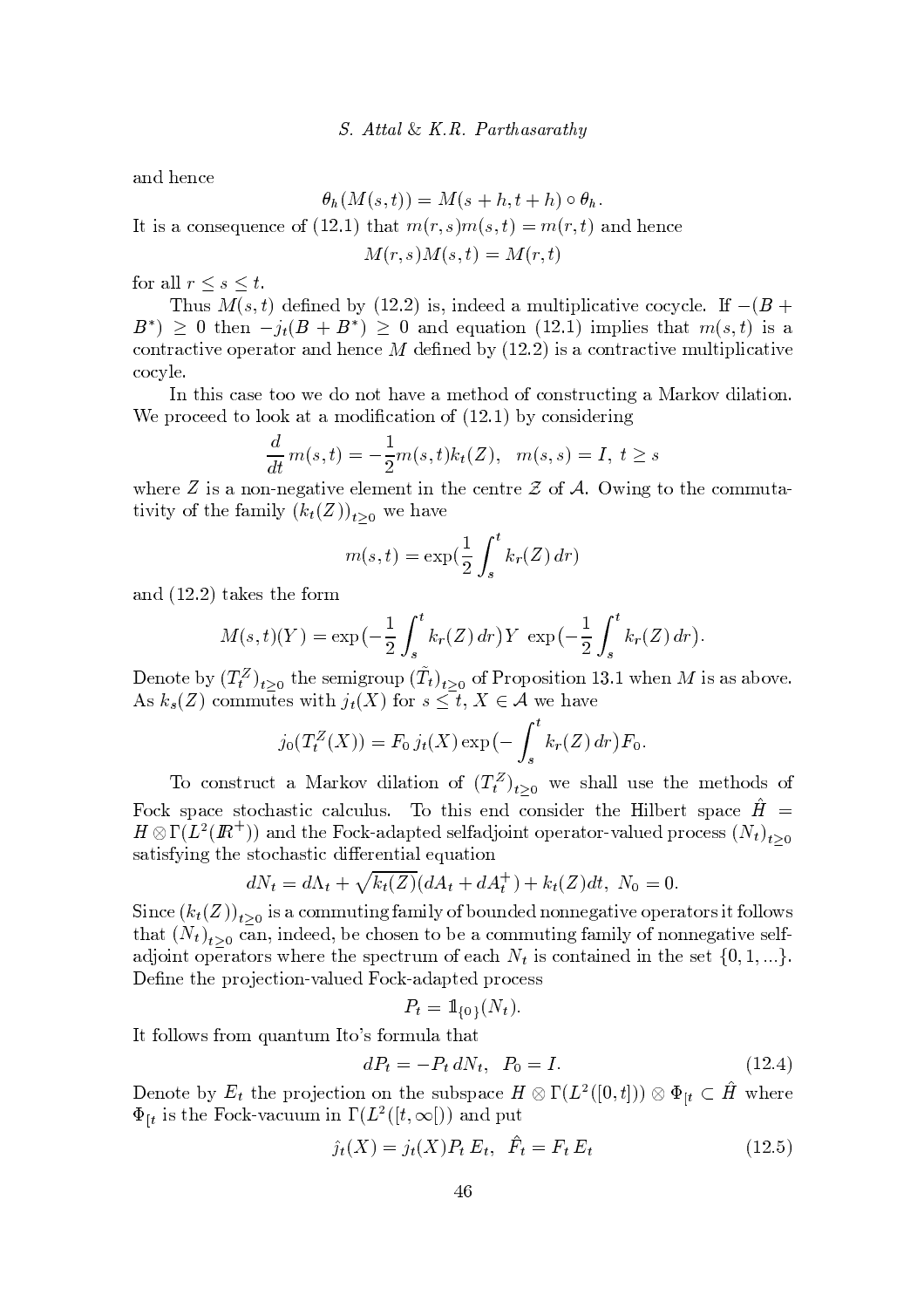where  $j_t(X)$  and  $F_t$  are to be understood as their respective ampliations to  $\hat{H}$ . It is clear that the correspondence  $t \mapsto \hat{F}_t$  is a strongly continuous monotonic increasing projection-valued map. Since  $P_t$  is made up of the operators  $k_s(Z)$  and the Fock space creation, annihilation and conservation operators  $A_s^+, A_s, \Lambda_s, s \leq t$  it follows that  $P_t$  commutes with  $j_t(X)$ . Thus  $\hat{j}_t$  defined by (12.5) is a \*-homomorphism and  $\hat{j}_t(I) \leq F_t E_t$ .

**Proposition 12.2** – The triple  $(\hat{H}, (\hat{F}_t)_{t \geq 0}, (\hat{j}_t)_{t \geq 0})$  is a weak Markov process subordinated to the filtration  $\hat{F}$  and having expectation semigroup  $(T_t^Z)_{t>0}$ .

## Proof

For  $s \leq t$  one has

$$
\hat{F}_s \hat{j}_t(X)\hat{F}_s = F_s E_s j_t(X)P_t E_t F_s E_s \n= F_s j_t(X)E_s P_t E_s F_s
$$
\n(12.6)

where  $(12.4)$  implies

$$
E_s P_t E_s = E_s P_s E_s - \int_s^t E_s P_r k_r(Z) E_s dr
$$
  
=  $E_s P_s E_s - \int_s^t E_s P_r E_s k_r(Z) dr.$ 

Thus

$$
E_s P_t E_s = E_s P_s \exp(-\int_s^t k_r(Z) dr) E_s \text{ for } t \ge s.
$$

Substituting this in  $(12.6)$  we get

$$
\hat{F}_s \hat{j}_t(X)\hat{F}_s = E_s F_s j_t(X) \exp(-\int_s^t k_r(Z) dr) F_s P_s E_s
$$
  
=  $E_s \theta_s (F_0 j_{t-s}(X) \exp(-\int_0^{t-s} k_r(Z) dr) F_0) P_s E_s$   
=  $j_s (T_{t-s}^Z(X)) P_s E_s$   
=  $\hat{j}_s (T_{t-s}^Z(X))$ 

which proves the claim.

We now evaluate the generator of the semigroup  $(T_t^Z)_{t>0}$  and thereby we get an analogue of the classical Feynman-Kac perturbation of the Laplacian by the operator of multiplication by a negative function.

**Theorem 12.3** (Feynman-Kac's formula) – Let Z be a nonnegative element of Z. Then the generator of the perturbed semigroup  $(T_t^Z)_{t\geq 0}$  given by

$$
j_0(T_t^Z(X)) = F_0 \exp(-\int_0^t k_r(Z) dr) j_t(X) F_0, \ \ X \in \mathcal{A}
$$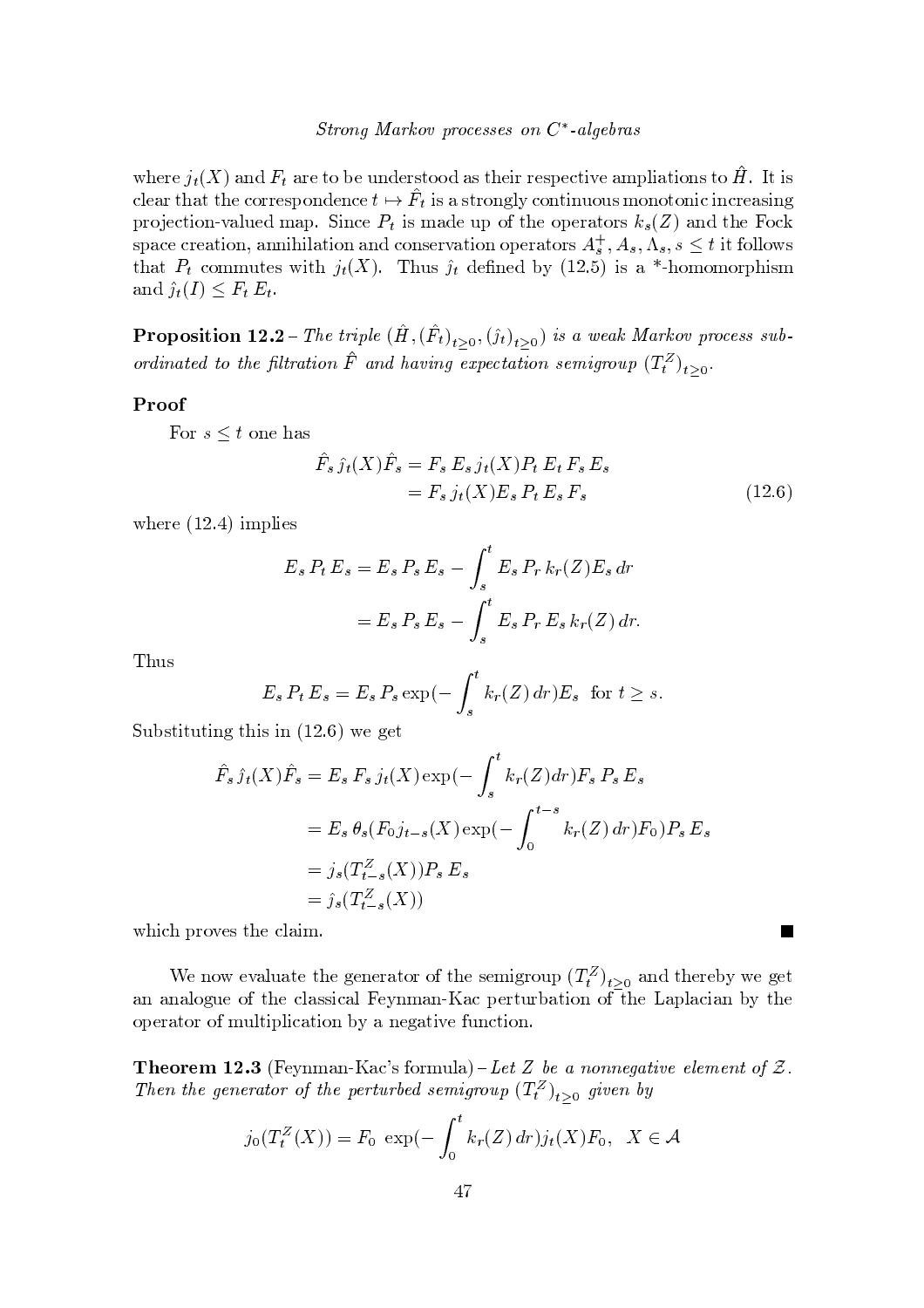is  $\mathcal{L} - L_Z$  where  $\mathcal L$  is the original generator of  $(T_t)_{t>0}$  and  $L_Z$  is the operator of multiplication by  $Z$ .

#### Proof

Note that, by definition

$$
j_0(T_t^Z)(X)) = F_0 j_t(X) \exp(-\int_0^t k_r(Z) dr) F_0
$$
  
=  $s - \lim_{n \to +\infty} F_0 j_t(X) \exp(-\frac{t}{n} \sum_{j=1}^n k_{jt/n}(Z)) F_0$   
=  $s - \lim_{n \to +\infty} F_0(\prod_{j=1}^n k_{jt/n} (\exp(-\frac{-t}{n}Z))) j_t(X) F_0$   
=  $s - \lim_{n \to +\infty} j_0((L_{\exp(\frac{-t}{n}Z)} T_{t/n})^n(X)).$ 

where  $L_Y$  denotes the left multiplication by Y. If  $\mathcal L$  denotes the generator of  $(T_t)_{t>0}$  it now follows that the generator of  $(T_t^Z)_{t>0}$  is  $\mathcal{L} - L_Z$  with the same domain as  $\mathcal{L}$ .

**Example 2**: Consider the minimal dilation  $(H,(F_t)_{t>0},(j_t)_{t>0})$  of a conservative semigroup  $(T_t)_{t>0}$  on a von Neumann algebra A. Let P be a projection in the centre  $\mathcal Z$  of  $\mathcal A$ . Consider the exit time  $\tau(P)$  associated to P (cf section 10). Let

$$
M(s,t)(Y) = \left[\inf_{s \le r \le t} k_r(P)\right] Y \left[\inf_{s \le r \le t} k_r(P)\right], Y \in \mathcal{P}, 0 \le s \le t < \infty.
$$

where  $P$  is the usual intrinsic path algebra. It is clear that M thus defined is a contractive multiplicative cocycle. Put

$$
\hat{j}_t(X) = \inf_{0 \le r \le t} k_r(P) j_t(X) = 1_{\tau(P) > t} j_t(X).
$$

Then  $(H,(F_t)_{t>0},(\hat{j}_t)_{t>0})$  is clearly a Markov dilation of the expectation semigroup  $(T_t^P)_{t>0}$  defined by

$$
j_0 T_t^P(X)) = F_0 j_t(X) F_0
$$

Note that  $\hat{j}_t(I) \leq F_t$  for all t.

We have already met the semigroup  $(T_t^P)_{t>0}$  in Lemma 10.4. The Markov process  $(j_t)_{t>0}$  can be considered as the Markov process  $(j_t)_{t>0}$  but "killed" when it hits the "boundary" of  $P$ .

**Example 3**: Choosing  $(H,(F_t)_{t>0},(j_t)_{t>0})$  as before, consider a quantum stochastic differential equation on the Fock space  $\hat{H} = H \otimes \Gamma(L^2(\mathbb{R}^t; \mathbb{C}^n))$  of the form

$$
dW(s,t) = W(s,t)[\sum_{i=1}^{n} (j_t(-L_i) dA_i^+(t) + j_t(L_i^*) dA_i(t)) +
$$
  
+  $j_t(iH - \frac{1}{2} \sum_{i=1}^{n} L_i^* L_i) dt]$  (12.7)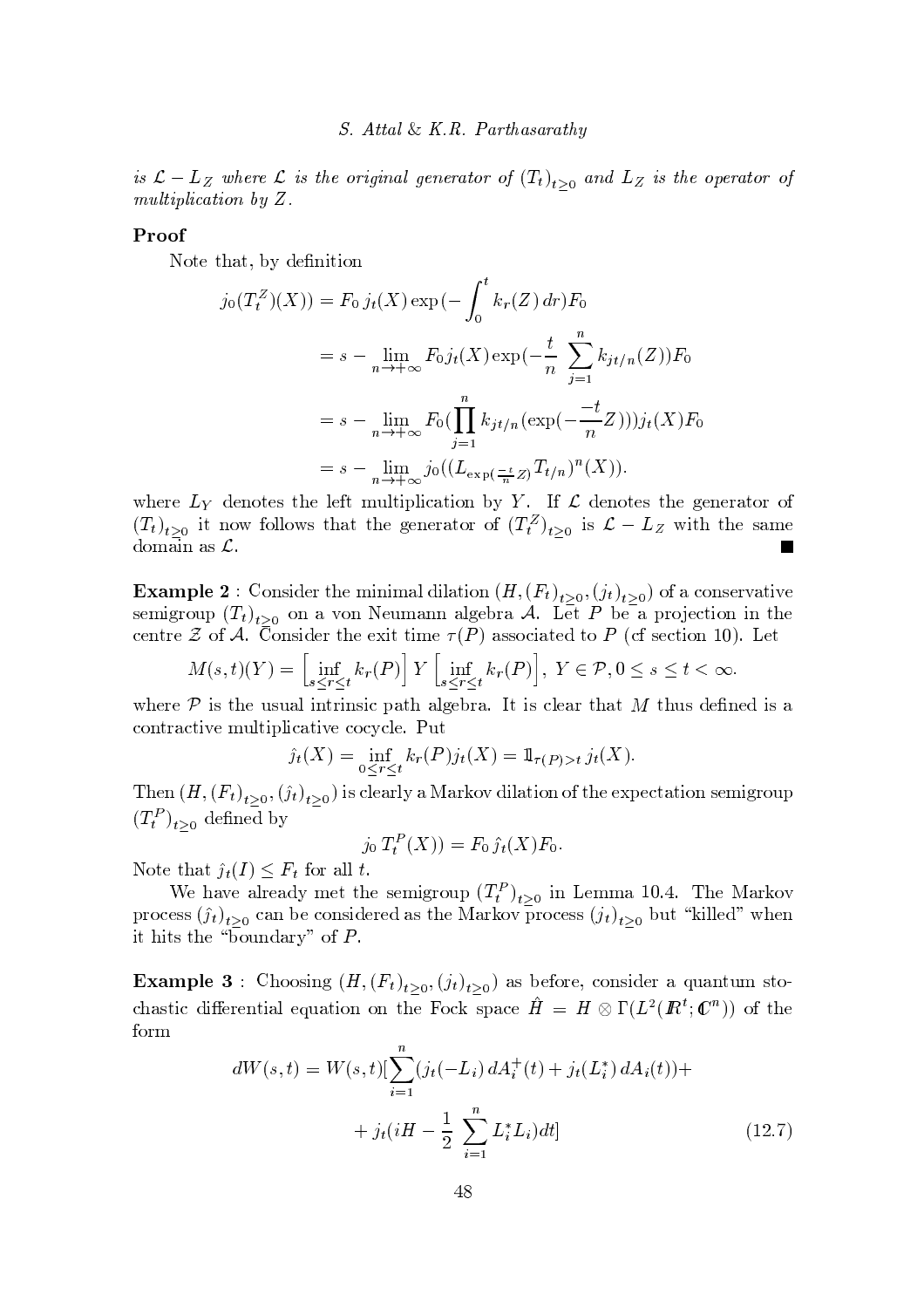$$
W(s,s) = 1, \ t \ge s
$$

where  $H, L_i \in \mathcal{A}, i = 1, ..., n$  and H is selfadjoint. By a generalization ([Att]) of the standard quantum stochastic calculus ([H-P]) there exist isometric operators  $W(s,t)$  in  $H \otimes \Gamma(L^2(\mathbb{R}^+;\mathbb{C}^n))$  satisfying (12.7) and the relation

$$
W(r,t) = W(r,s)W(s,t)
$$
 for  $r \le s \le t$ 

Define

$$
\hat{j}_t(X) = W(0, t)j_t(X)W(0, t)^*, \ \hat{F}_t = F_t E_t
$$

where  $E_t$  is defined as the projection on the subspace  $H \otimes \Gamma(L^2([0,t];\mathbb{C}^n)) \otimes \Phi_{[t]}$ (cf example 1). Then  $(\hat{F}_t)_{t>0}$  is a filtration and for  $t \geq s$ 

$$
\hat{F}_s \hat{j}_t(X)\hat{F}_s = F_s E_s W(0,t)j_t(X)W(0,t)^* F_s E_s \n= F_s W(0,s)E_s W(s,t)j_t(X)W(s,t)^* E_s W(0,s)^* F_s \n= F_s W(0,s)M(s,t)(j_t(X))E_s W(0,s)^* F_s
$$

where

$$
M(s,t)(Y) = Y + \sum_{k=1}^{\infty} \int_{s < s_1 < \dots < s_k < t} \mathcal{L}_{s_1} \mathcal{L}_{s_2} \dots \mathcal{L}_{s_k}(Y) \, ds_1 \dots ds_k \tag{12.8}
$$

and

$$
\theta_h(\mathcal{L}_s(Y)) = i[j_{s+h}(H), Y] - \frac{1}{2} \sum_{i=1}^n (j_{s+h}(L_i^* L_i) \theta_h(Y) + \theta_h(Y) j_{s+h}(L_i^* L_i) \n- 2 j_{s+h}(L_i^*) \theta_h(Y) j_{s+h}(L_i) \n= \mathcal{L}_{s+h}(\theta_h(Y)).
$$

Substituting this in the n-term of the right hand side of (12.9) and making a change of variables in the integrations we conclude that

$$
\theta_h M(s,t) = M(s+h,t+h) \circ \theta_h.
$$

This together with (12.8) implies that  $(M(s,t))_{s\leq t}$  is indeed, a multiplicative cocycle and  $(\hat{H}, (\hat{F}_t)_{t \geq 0}, (\hat{j}_t)_{t \geq 0})$  is a Markov dilation of the semigroup  $(\tilde{T}_t)_{t \geq 0}$  given by Proposition  $12.\overline{1}$ .

We shall now evaluate the generator of  $(\tilde{T}_t)_{t>0}$ . To this end we first observe that

$$
F_s \int_{s < s_1 < \dots < s_k < t} \mathcal{L}_{s_1} \dots \mathcal{L}_{s_k} \, ds_1 \dots ds_k \, F_s
$$
\n
$$
= \theta_s \big( \int_{0 < s_1 < \dots < s_k < t - s} F_0 \, \mathcal{L}_{s_1 - s} \dots \mathcal{L}_{s_k - s} (j_{t - s}(X)) F_0 \, ds_1 \dots ds_k \big)
$$
\n
$$
= \theta_s \big( \int_{0 < s_1 < \dots < s_k < t - s} T_{s_1} K T_{s_2 - s_1} K \dots T_{s_k - s_{k-1}} K T_{t - s - s_k} (X) \, ds_1 \dots ds_k \big)
$$
\nwhere  $K(X) = i[H, X] - \frac{1}{2} \sum_{i=1}^n (L_i^* L_i X + X L_i^* L_i - 2 L_i^* X L_i), X \in \mathcal{A}$ . Thus\n
$$
F_s M(s, t) (j_t(X)) F_0
$$

$$
= j_s(T_{t-s}(X)) +
$$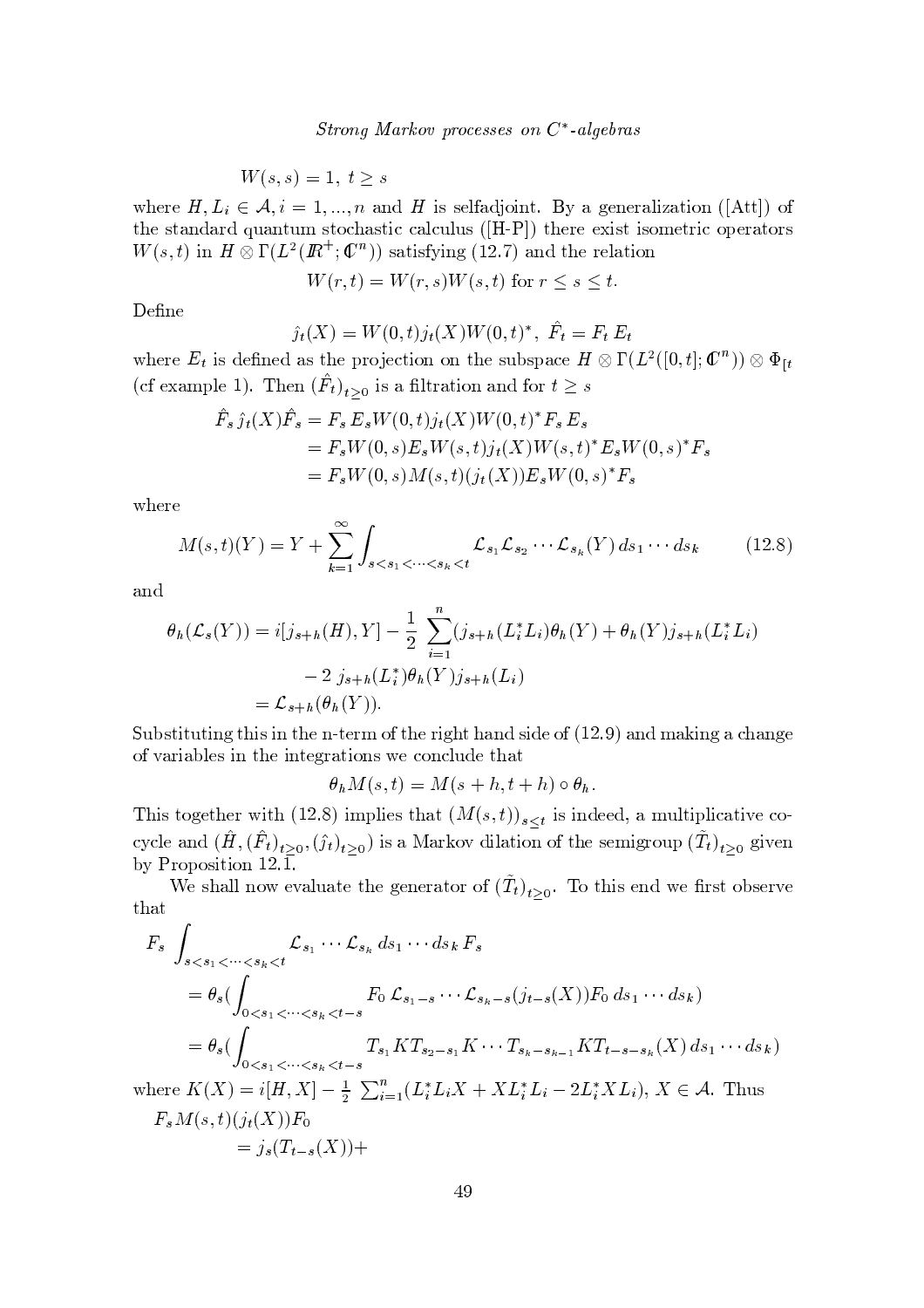- 

+ 
$$
\sum_{k=1}^{\infty} \int_{0 < s_1 < \cdots < s_k < t - s} T_{s_1} KT_{s_2 - s_1} K \cdots KT_{t - s - s_k} (X) ds_1 \cdots ds_k
$$
  
=  $j_s(\tilde{T}_{t-s}(X))$ 

where thanks to Dyson's perturbation series expansion the semigroup  $(T_{\epsilon})$ , , has senerator  $\mathcal{L} + K$  with domain same as that of  $\mathcal{L}$  the senerator of  $(T_{\epsilon})$ .

Example 4  $\cdot$  Consider  $(H(F_1), \ldots, (i_k), \ldots)$  as before Let  $Z \in \mathcal{Z}$  with  $Z^{-1} \in \mathcal{Z}$  $\sim$   $\sim$   $\sim$  $\label{eq:2.1} \begin{split} \mathcal{L}_{\text{max}}(\mathbf{r},\mathbf{r}) = \mathcal{L}_{\text{max}}(\mathbf{r},\mathbf{r}) = \mathcal{L}_{\text{max}}(\mathbf{r},\mathbf{r}) \end{split}$ 

$$
M(s,t)(\xi) = k_s(Z)k_t(Z^{-1})\xi k_s(Z^*)k_t(Z^{*^{-1}}).
$$

<sup>t</sup> <sup>~</sup> <sup>v</sup> <sup>x</sup> <sup>z</sup> <sup>s</sup> <sup>y</sup> <sup>w</sup> <sup>t</sup> <sup>y</sup> <sup>t</sup> # <sup>~</sup> <sup>v</sup> <sup>y</sup> <sup>|</sup> <sup>u</sup> <sup>z</sup> <sup>t</sup> <sup>~</sup> <sup>z</sup> <sup>~</sup> <sup>x</sup> <sup>y</sup> t~ <sup>s</sup> <sup>x</sup> { <sup>x</sup> <sup>x</sup> <sup>z</sup> <sup>s</sup> <sup>y</sup>

$$
F_0 M(0,t)(j_t(X))F_0 = F_0 Z Z^* T_t (Z Z^*)^{-1} X)F_0.
$$

Thus the perturbed semigroup  $(T_t)$ , , is given by

$$
\tilde{T}_t(X) = |Z|^2 T_t(|Z|^{-2}X).
$$

<sup>s</sup> <sup>s</sup> <sup>w</sup> <sup>t</sup> <sup>u</sup> <sup>w</sup> } s <sup>v</sup> <sup>s</sup> <sup>|</sup> <sup>~</sup> <sup>w</sup> { <sup>u</sup> <sup>~</sup> <sup>v</sup> <sup>x</sup> { <sup>t</sup> <sup>w</sup> <sup>y</sup> <sup>x</sup> <sup>t</sup> <sup>~</sup> <sup>s</sup> <sup>~</sup> <sup>y</sup> { <sup>z</sup> <sup>~</sup>

$$
\tilde{T}_t(I) = |Z|^2 T_t(|Z|^{-2}) \leq I
$$
 for all  $t$ 

 ${\bf w}$  and  ${\bf w}$  and  ${\bf w}$  and  ${\bf w}$  and  ${\bf w}$  and  ${\bf w}$ 

$$
T_t(|Z|^{-2}) \leq |Z|^{-2}
$$
 for all  $t$ ,

 $s \in \mathbb{Z}^{\mathbb{Z}^2}$  is an excessive element for  $(T)$ .

The semigroup  $(T_t)$ , is conservative if and only if  $T_t(|Z|^{-2}) = |Z|^{-2}$  i.e.  $|Z|^{-2}$  is harmonic for  $(T_1)$ .  $\sim$   $\sim$ 

A similar construction is obtained by taking  $\begin{bmatrix} 1 & 1 \\ 2 & 3 \end{bmatrix}$ 

$$
M(s,t)(Y) = j_s(B^{-1})j_t(B)Yj_t(B^*)j_s(B^{*^{-1}}), Y \in \mathcal{P}
$$

 $\mathbf{v}$  is the state  $\mathbf{v}$  of  $\mathbf{v}$  is the state  $\mathbf{v}$  is the state  $\mathbf{v}$  is well with  $\mathbf{v}$  is the state  $\mathbf{v}$ 

$$
j_0(\hat{T}_t(X)) = F_0 M(0,t)(j_t(X))F_0
$$
  
=  $F_0 j_0(B^{-1})j_t(B)j_t(X)j_t(B^*)j_0(B^{*-1})F_0.$ 

<u>u vydanosti s vydanosti s vydanosti s vydanosti s vydanosti s vydanosti s vydanosti s vydanosti s vydanosti s v</u>

$$
\hat{T}_t(X) = B^{-1} T_t(BXB^*)B^{*^{-1}}.
$$

 $T_t$  is contractive if  $T_t(BB^*) \leq BB^*$  i.e.  $BB^*$  is excessive for  $(T_t)$ . It is  $x \sim x$   $\sim x$   $\sim x$   $\sim x$   $\sim x$   $\sim x$   $\sim x$   $\sim x$   $\sim x$   $\sim x$   $\sim x$   $\sim x$   $\sim x$   $\sim x$   $\sim x$   $\sim x$   $\sim x$   $\sim x$   $\sim x$   $\sim x$   $\sim x$   $\sim x$   $\sim x$   $\sim x$   $\sim x$   $\sim x$   $\sim x$   $\sim x$   $\sim x$   $\sim x$   $\sim x$   $\sim x$   $\sim x$   $\sim x$   $\sim x$   $\sim x$   $\sim x$ 

We thus get two extensions of the classical Doob's transform. It is an open where  $z$  is the set  $z$  s  $z$  and  $z$  is the set  $z$  of which we use  $z$  the set  $z$  which we use  $z$  the set  $z$  which we use  $z$  the set  $z$  of  $z$  which we use  $z$  the set  $z$  of  $z$  which we use  $z$  the set  $z$  of  $z$  $\mathbf{y} = \mathbf{y} + \mathbf{y} + \mathbf{y} + \mathbf{y} + \mathbf{y} + \mathbf{y} + \mathbf{y} + \mathbf{y} + \mathbf{y} + \mathbf{y} + \mathbf{y} + \mathbf{y} + \mathbf{y} + \mathbf{y} + \mathbf{y} + \mathbf{y} + \mathbf{y} + \mathbf{y} + \mathbf{y} + \mathbf{y} + \mathbf{y} + \mathbf{y} + \mathbf{y} + \mathbf{y} + \mathbf{y} + \mathbf{y} + \mathbf{y} + \mathbf{y} + \mathbf{y} + \mathbf{y} + \mathbf$ 

#### $\mathcal{L}$  and  $\mathcal{L}$  of  $\mathcal{L}$  and  $\mathcal{L}$  . The  $\mathcal{L}$

We now investigate a particular family of additive functionals which give rise t w t w t w t w t w t w  $\alpha$  t  $\alpha$  is t where  $\alpha$  is the state  $\alpha$  is the state  $\alpha$  state  $\alpha$  is the state  $\alpha$ 

Let  $(H (F_1), \ldots, (i_k), \ldots)$  be the usual minimal dilation of a conservative semigroup  $(T_i)$  on a von Neumann algebra 4. Let  $\mathcal{Z}$  be the centre of 4. Let  $\mathcal{D}$  be t <sup>s</sup> <sup>~</sup> <sup>t</sup> <sup>w</sup> <sup>~</sup> <sup>v</sup> <sup>~</sup> <sup>x</sup> <sup>y</sup> t <sup>y</sup> <sup>z</sup> <sup>s</sup> } <sup>w</sup> <sup>y</sup>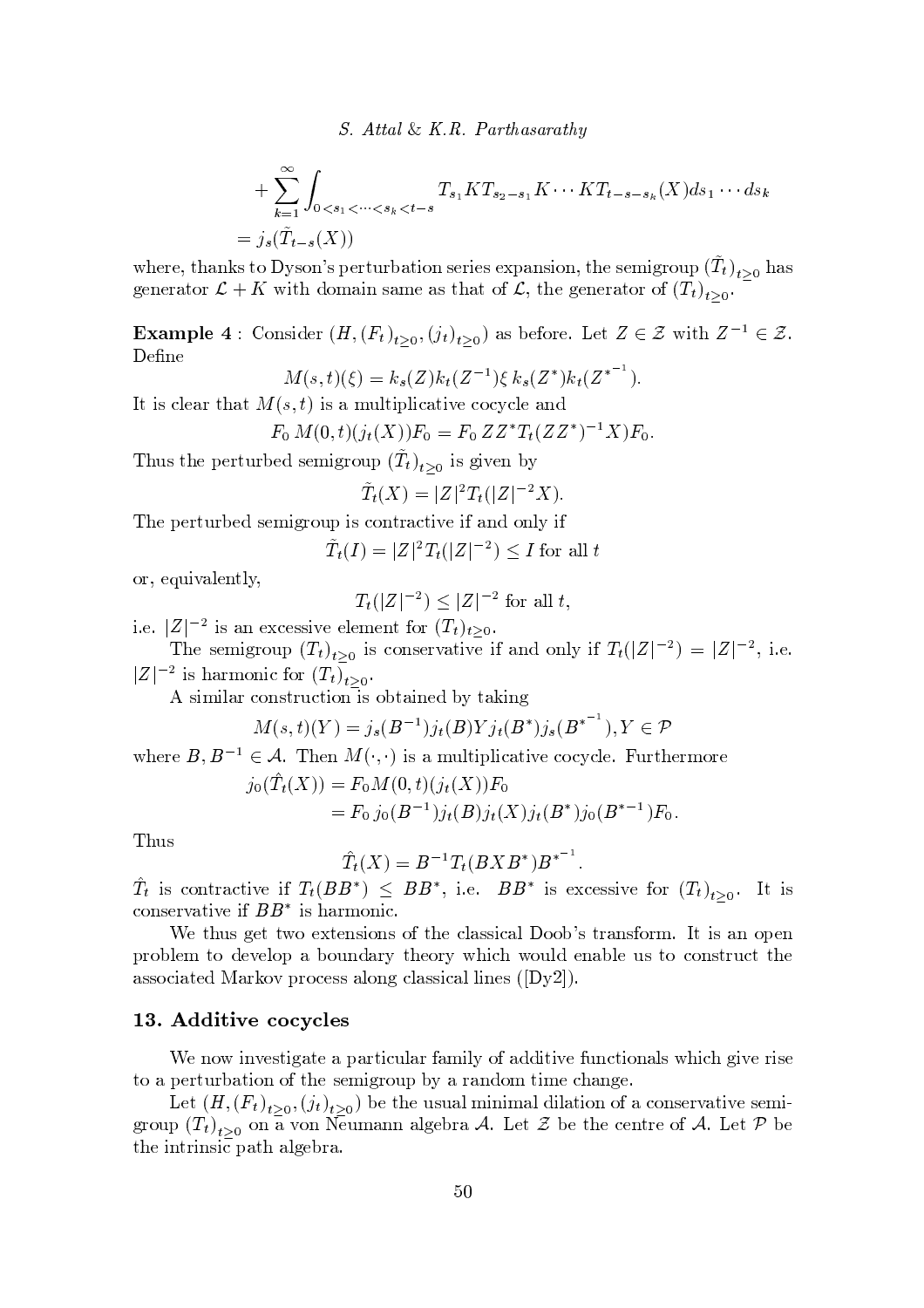Let  $(L)$  be a strongly continuous strictly increasing commuting family of  ${\bf v} = {\bf v} - {\bf v}$  , we write  ${\bf v} = {\bf v} - {\bf v}$  to the set of  ${\bf v} = {\bf v} - {\bf v}$  to the set of  ${\bf v} = {\bf v} - {\bf v}$ 

 $\mu$   $\mathbf{I}$  commutes with  $\mathbf{A}$   $(\mathbf{V})$   $\mathbf{A} \geq \mathbf{I}$   $\mathbf{V} \subset \mathbf{A}$ 

 $\langle 11 \rangle$  A,  $\langle T \rangle = T$  , T,

 $\mathbf x \mathbf y = \mathbf y \mathbf y = \mathbf y \mathbf y = \mathbf y \mathbf y$  , we write  $\mathbf x \mathbf y = \mathbf y \mathbf y$  . Then  $\mathbf y \mathbf y = \mathbf y \mathbf y$ 

$$
L_t = \int_0^t k_r(Z) dr
$$

for some  $Z > 0$  in  $Z$ 

 $\mathbf{r}$   $\mathbf{r}$   $\mathbf{r}$   $\mathbf{r}$   $\mathbf{r}$   $\mathbf{r}$   $\mathbf{r}$   $\mathbf{r}$   $\mathbf{r}$   $\mathbf{r}$   $\mathbf{r}$   $\mathbf{r}$   $\mathbf{r}$ 

$$
1\hspace{-0.2em}{1}_{\tau_a > t} = 1\hspace{-0.2em}{1}_{[0,a]}(L_t)
$$

 $\blacksquare$  t t  $\blacksquare$  and the set of the set of the set of the set of the set of the set of the set of the set of the set of the set of the set of the set of the set of the set of the set of the set of the set of the set of t

Lomma 13.1 For every  $a \in \mathbb{R}^+$   $\tau$  is a  $\mathcal{D}$  stop time

#### Proof

<sup>E</sup> { wy { <sup>z</sup> { <sup>|</sup> <sup>~</sup> <sup>y</sup> <sup>z</sup> <sup>u</sup> <sup>x</sup> <sup>t</sup> ~{ { ~ <sup>t</sup> <sup>~</sup> <sup>v</sup> <sup>x</sup> <sup>z</sup> <sup>s</sup> <sup>y</sup> <sup>w</sup> <sup>t</sup> <sup>y</sup> t : } <sup>s</sup> <sup>z</sup> { <sup>v</sup> <sup>t</sup> { and that  $\theta_k(f(L_i)) = f(\theta_k(L_i))$ . If f is a continuous function with compact where the state is a state of the state  $\sim$  to the state is a state of the state is used to the state of the state is a state of the state of the state is a state of the state of the state is a state of the state of the  $\mathbf{y} = \begin{pmatrix} y & y & z & z \end{pmatrix}$  $\theta_{\alpha}(f(T)) = f(\theta_{\alpha}(T))$  converges strongly to  $f(\theta_{\alpha}(T))$ . Thus  $f(T)$  belongs to  $\mathcal{D}$  and  $\mathcal{A}$ ,  $(f(I)) = f(\mathcal{A}, (I))$  Now if f is the indicator function of some interval  $\alpha$  , the state state  $\alpha$  is the state  $\alpha$  state  $\alpha$  and  $\alpha$  is the state of  $\alpha$  and  $\alpha$  $x \equiv x \pmod{1}$  is the set of the set of the set of the set of the set of the set of the set of the set of the set of the set of the set of the set of the set of the set of the set of the set of the set of the set of the set and  $\theta_i(f(I)) = f(\theta_i(I))$  This implies that  $1 \in \mathcal{D}$  and

$$
\theta_h(\mathbb{1}_{\tau_a > t}) = \mathbb{1}_{[0,a]}(\theta_h(L_t)) = \mathbb{1}_{[0,a]}(L_{t+h} - L_h)
$$
  
\n
$$
\geq \mathbb{1}_{[0,a]}(L_{t+h}) \text{ for } L_{t+h} - L_h \leq L_{t+h}
$$
  
\n
$$
= \mathbb{1}_{\tau_a > t+h}.
$$

 $-$  v  $\alpha$  v  $\alpha$   $\alpha$   $\alpha$   $\alpha$   $\alpha$   $\alpha$ 

Thus by Theorem 8.4, we can form the step time  $\tau$ , e.g. for every  $\alpha, b \in \mathbb{R}^+$ 

**Droposition 13.9** For every a  $h \in \mathbb{R}^+$  one has  $\tau \circ \tau_i = \tau$ .

## Proof

The operator  $1\!\!1_{\tau_a \circ \tau_b \leq t}$  is the strong limit, when the partition  $\{t_i; i = 1, ..., n\}$ ~ <sup>v</sup> <sup>w</sup> <sup>s</sup> <sup>~</sup> {

$$
\sum_{i;t_i \leq t} \mathbb{1}_{\tau_a \in ]t_i, t_{i+1}]} \theta_{t_{i+1}} (\mathbb{1}_{\tau_b \leq t - t_{i+1}})
$$
\n
$$
= \sum_{i;t_i \leq t} (\mathbb{1}_{\tau_a > t_i} - \mathbb{1}_{\tau_a > t_{i+1}}) \theta_{t_{i+1}} (\mathbb{1}_{L_{t-t_{i+1}} > b})
$$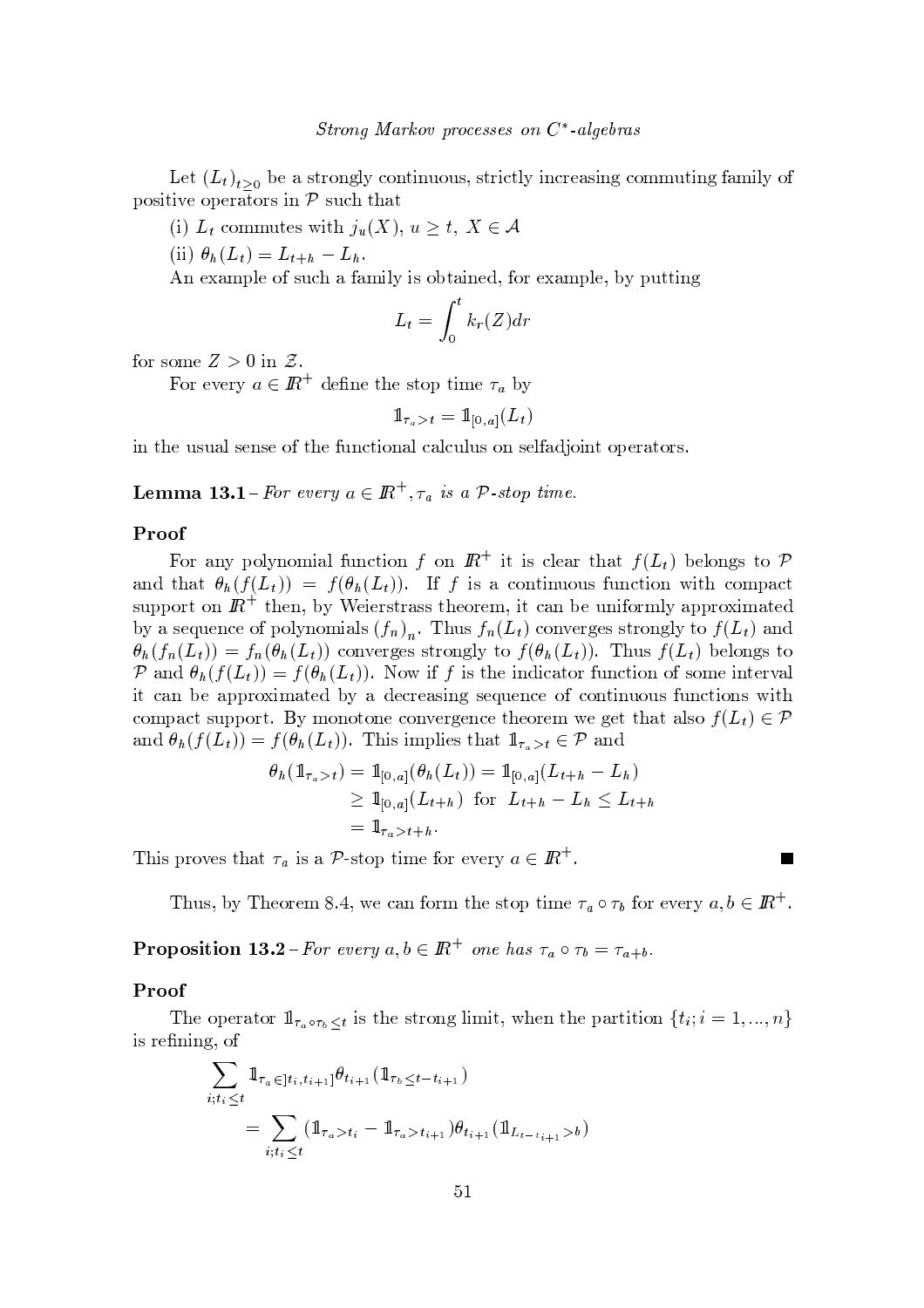$$
= \sum_{i;t_i \leq t} (\mathbb{1}_{L_{t_i} \leq a} - \mathbb{1}_{L_{t_{i+1}} \leq a}) \mathbb{1}_{L_t - L_{t_{i+1}} > b}
$$
  
\n
$$
= \sum_{i;t_i \leq t} \mathbb{1}_{L_{t_i} \leq a} \mathbb{1}_{L_{t_{i+1}} > a} \mathbb{1}_{L_t - L_{t_{i+1}} > b}
$$
  
\n
$$
= \sum_{i;t_i \leq t} \mathbb{1}_{L_{t_i} \leq a} \mathbb{1}_{L_{t_{i+1}} > a} \mathbb{1}_{L_t - L_{t_{i+1}} > b} \mathbb{1}_{L_t > b + a}
$$
  
\n
$$
= \mathbb{1}_{L_t > b + a} \sum_{i;t_i \leq t} \mathbb{1}_{L_{t_i} \leq a} \mathbb{1}_{L_{t_{i+1}} > a} \mathbb{1}_{L_t - L_{t_i} > b}
$$
  
\n
$$
+ \mathbb{1}_{L_t > b + a} \sum_{i;t_i \leq t} \mathbb{1}_{L_{t_i} \leq a} \mathbb{1}_{L_{t_{i+1}} > a} (\mathbb{1}_{L_t - L_{t_{i+1}} > b} - \mathbb{1}_{L_t - L_{t_i} > b})
$$
  
\n
$$
= \mathbb{1}_{L_t > b + a} \sum_{i;t_i \leq t} \mathbb{1}_{L_{t_i} \leq a} \mathbb{1}_{L_{t_{i+1}} > a}
$$
  
\n
$$
- \mathbb{1}_{L_t > b + a} \sum_{i;t_i \leq t} \mathbb{1}_{L_{t_i} \leq a} \mathbb{1}_{L_{t_{i+1}} > a} \mathbb{1}_{b + L_{t_i} < L_t \leq b + L_{t_{i+1}}}.
$$
  
\n(13.1)

¥ { ts <sup>t</sup> <sup>y</sup> t <sup>s</sup> <sup>y</sup> <sup>w</sup> <sup>s</sup> <sup>t</sup> <sup>y</sup> <sup>~</sup> <sup>v</sup> { <sup>|</sup> <sup>s</sup> <sup>z</sup> <sup>~</sup> } <sup>s</sup> <sup>w</sup> <sup>t</sup> <sup>~</sup> { <sup>u</sup> <sup>w</sup> { ty t~ { <sup>v</sup> } <sup>u</sup> <sup>t</sup> <sup>y</sup> <sup>z</sup> <sup>z</sup> <sup>t</sup> <sup>~</sup> <sup>v</sup> <sup>x</sup> <sup>y</sup> } sC <sup>u</sup> <sup>v</sup> <sup>t</sup> <sup>~</sup> <sup>s</sup>  $\dot{z}$  , the set of the set of the set of the set of the set of the set of the set of the set of the set of the set of the set of the set of the set of the set of the set of the set of the set of the set of the set of th solution with the commuting and senargion, so there exists one spectral measure P on  $\mathbb{R}^t$  such that  $L_t = \int_{-\infty}^{\infty} \varphi(t, x) P(dx)$  for some function  $\varphi$  on  $\mathbb{R}^+ \times \mathbb{R}^+$  Eurthermore for each x the function  $\varphi(x)$  has the same properties as  $(L_i)$ , i.e. it is continuous strictly increasing and strictly { <sup>v</sup> ~t ~ <sup>s</sup> E <sup>u</sup> <sup>w</sup> <sup>t</sup> <sup>s</sup> <sup>w</sup> <sup>|</sup> { <sup>w</sup> <sup>s</sup> { <sup>w</sup> <sup>y</sup> } { <sup>u</sup> s <sup>|</sup> <sup>s</sup> <sup>y</sup> vu <sup>w</sup> <sup>y</sup> } <sup>z</sup> <sup>s</sup> <sup>u</sup> <sup>x</sup> <sup>t</sup> ~{ { { s <sup>y</sup> <sup>v</sup> : # <sup>6</sup>  $=$   $\int_{-\infty}^{\infty} f(\varphi(t,x))P(dx)$  So all what is written in terms of the  $L_t$ 's can be trengtored in the same way in terms of the  $(a(t, x)$  where  $x$  is fixed

A consequence of that is that if  $L_4 > b + a$  (i.e.  $a(t, r) > b + a$  for all r)  $\bm{x} = \bm{y} + \bm{y}$  , where  $\bm{y} = \bm{y} + \bm{y}$  is a swap  $\bm{y} = \bm{y} + \bm{y}$  , where  $\bm{y} = \bm{y} + \bm{y}$ Consequently the operator  $1_{x \to y}$   $\sum_{u \neq 1} 1_{x}$   $\sum_{v \neq v} 1_{x}$  is equal to  $1_{x \to y}$ <sup>u</sup> <sup>v</sup> ¨ ¨ <sup>~</sup> <sup>v</sup> <sup>s</sup> <sup>u</sup> <sup>y</sup> <sup>z</sup> <sup>t</sup> {

$$
\mathbb{1}_{L_t > b+a} - \mathbb{1}_{L_t > b+a} \sum_{i; t_i \le t} \mathbb{1}_{L_{t_i} \le a} \mathbb{1}_{L_{t_{i+1}} > a} \mathbb{1}_{L_{t_i} < L_t - b \le L_{t_{i+1}}} \tag{13.2}
$$

Let  $T - a + b + b$  for some  $b > 0$  and has

$$
\begin{split} \mathbb{1}_{L_t > b+a} \sum_{i;t_i \leq t} \mathbb{1}_{L_{t_i} \leq a} \mathbb{1}_{L_{t_{i+1}} > a} \mathbb{1}_{L_{t_i} < L_t - b \leq L_{t_{i+1}}} \\ &= \mathbb{1}_{T \geq L_t > b+a} \sum_{i;t_i \leq t} \mathbb{1}_{L_{t_i} \leq a} \mathbb{1}_{L_{t_{i+1}} > a} \mathbb{1}_{L_{t_i} < L_t - b \leq L_{t_{i+1}}} \\ &+ \mathbb{1}_{L_t > T} \sum_{i;t_i \leq t} \mathbb{1}_{L_{t_i} \leq a} \mathbb{1}_{L_{t_{i+1}} > a} \mathbb{1}_{L_{t_i} < L_t - b \leq L_{t_{i+1}}} \end{split} \tag{13.3}
$$

set s w  $\alpha$  in the  $\alpha$   $\alpha$  such  $\alpha$ 

$$
1\!\!1_{L_t>T} \sum_{i;t_i \le t} 1\!\!1_{L_{t_i} \le a} 1\!\!1_{L_{t_{i+1}} \ge a+h}
$$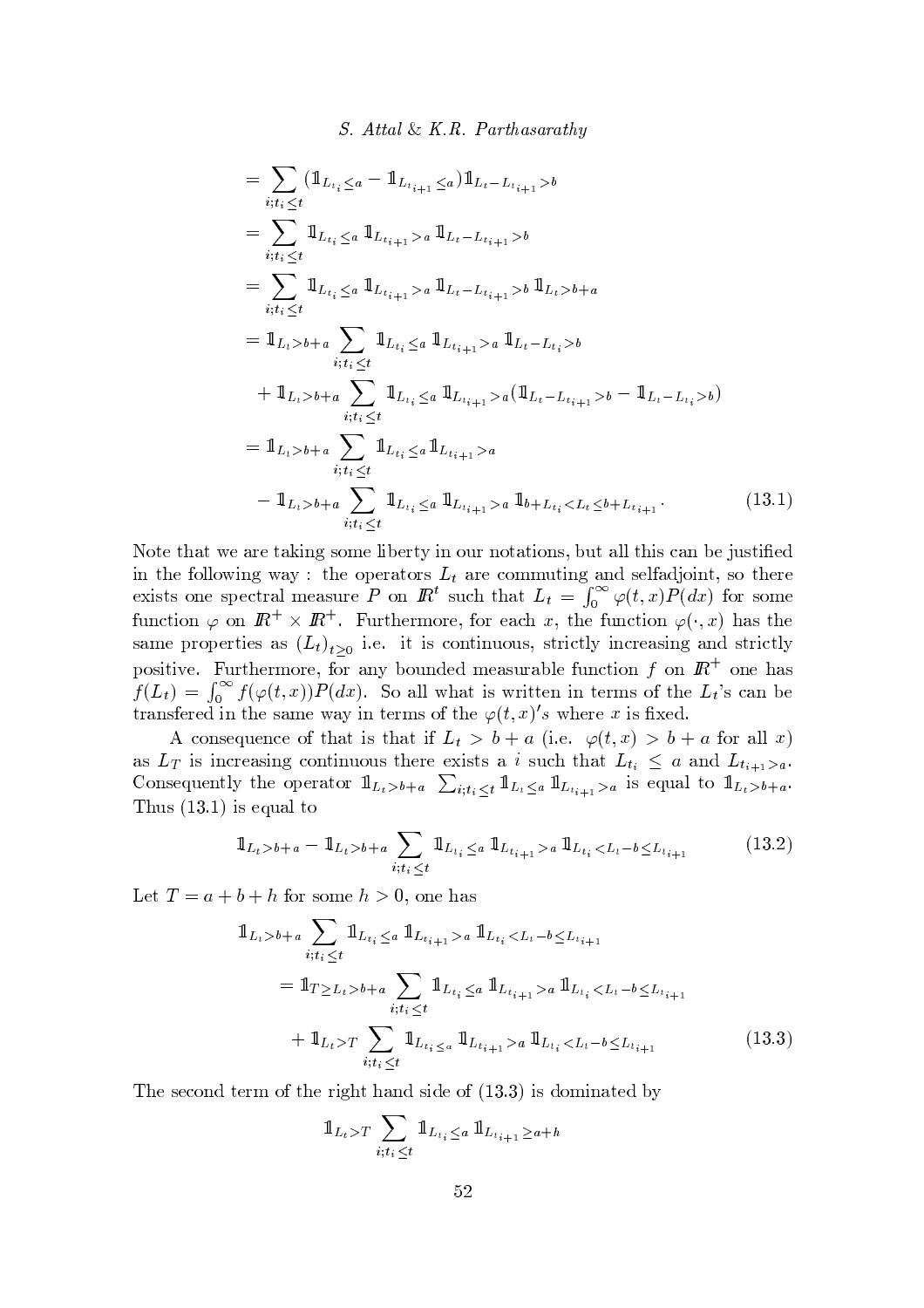Strong Markov processes on  $C^*$ -algebras

$$
\leq 1\mathbb{1}_{L_t>T} \sum_{i;t_i\leq t} 1\mathbb{1}_{L_{t_{i+1}}-L_{t_i}\geq h}
$$

Coming back to the spectral representation of  $L_t$  we have to consider

$$
\mathbb{1}_{\varphi(t,x)>T} \sum_{i:t_i \leq t} \mathbb{1}_{\varphi(t_{i+1},x)-\varphi(t_i,x)\geq h}.
$$
\n(13.4)

But  $\varphi(\cdot, x)$  is continuous, thus uniformely continuous on [0, t]. Consequently, when  $\sup_i |t_{i+1} - t_i|$  tends to 0 the expression (13.4) tends to 0.

Consider the first term of the right hand side of  $(13.3)$ , it is equal to

$$
\begin{split} \mathbb{1}_{h+a \geq L_t-b>a} &\sum_{i;t_i \leq t} \mathbb{1}_{[0,a]}(L_{t_i}) \mathbb{1}_{]a,h+a]}(L_{t_{i+1}}) \mathbb{1}_{L_{t_i} < L_t-b \leq L_{t_{i+1}}} \\ &= \mathbb{1}_{h+a \geq L_t-b>a} \sum_{i;t_i \leq t} \mathbb{1}_{L_{t_i}=0} \mathbb{1}_{]a,h+a]}(L_{t_{i+1}}) \mathbb{1}_{L_{t_i} < L_t-b \leq L_{t_{i+1}}} \\ &+ \mathbb{1}_{h+a \geq L_t-b>a} \sum_{i;t_i \leq t} \sum_{n=0}^{N} \sum_{n=0}^{M} \mathbb{1}_{]a-\frac{n+1}{N}a, a-\frac{n}{N}a]}(L_{t_i}) \\ &\times \mathbb{1}_{]a+\frac{m}{M}h, a+\frac{m+1}{M}h]}(L_{t_{i+1}}) \mathbb{1}_{L_{t_i} < L_t-b \leq L_{t_{i+1}}} . \end{split} \tag{13.5}
$$

The first term of the right hand side is dominated by  $\sum_{i;h_i\leq t} \mathbb{1}_{L_{t_{i+1}}-L_{t_i}>a}$  thus applying the same argument as for  $(13.4)$  this quantity converges to 0 when the diameter of the partition tends to 0. Consider the second term of the right hand side of  $(13.5)$ , it is equal to

$$
\begin{split}\n\mathbb{1}_{h+a \geq L_t-b>a} &\sum_{i;t_i \leq t} \mathbb{1}_{]a-\frac{1}{N}a, a]}(L_{t_i})\mathbb{1}_{]a, a+\frac{1}{M}h]}(L_{t_i})\mathbb{1}_{L_{t_i} < L_t-b \leq L_{t_{i+1}} \\
&\quad + \mathbb{1}_{h+a \geq L_t-b>a} &\sum_{i;t_i \leq t} \sum_{\substack{n,m=0 \\ (n,m) \neq (0,0)}} \mathbb{1}_{]a-\frac{n+1}{N}a, a-\frac{n}{N}a]}(L_{t_i}) \\
&\times \mathbb{1}_{]a+\frac{m}{M}h, a+\frac{m+1}{M}h]}(L_{t_{i+1}})\mathbb{1}_{L_{t_i} < L_t-b \leq L_{t_{i+1}}} \\
&\leq \mathbb{1}_{h+a \geq L_t-b>a} &\sum_{i;t_i \leq t} \mathbb{1}_{]a-\frac{1}{N}a, a]}(L_{t_i})\mathbb{1}_{]a, a+\frac{1}{M}h]}(L_{t_{i+1}})\mathbb{1}_{a-\frac{1}{N}a < L_t-b \leq a+\frac{1}{M}h} \\
&\quad + \mathbb{1}_{h+a \geq L_t-b>a} &\sum_{i;t_i \leq t} \sum_{\substack{n,m=0 \\ (n,m) \neq (0,0)}}^N \mathbb{1}_{L_{t_{i+1}}-L_{t_i} > \frac{1}{N}a \wedge \frac{1}{M}h}.\n\end{split}
$$

The second term converges to 0 as previously. If the diameter of the partition  $\{t_i, i\}$  is small enough, the first term is equal to

$$
1\!\!1_{h+a} \ge L_t - b > a \cdot 1\!\!1_{a} - \frac{1}{N} a < L_t - b \le a + \frac{1}{M} h \tag{13.6}
$$

If  $L_t - b > a$  it is clear that  $1\!\!1_{L_t - b \leq a + \frac{1}{M}h}$  converges to 0 when M tends to  $+\infty$ . Furthermore, this last expression (13.6) is independent of the partition  $\{t_i, i =$  $1, ..., n$ .

Thus, for a fixed M, letting the diameter of the partition  $\{t_i, i = 1, ..., n\}$  tend to 0 and then letting  $M$  tend to 0 we have proved that

 $\mathbf{1}$ 

$$
_{\tau_a \circ \tau_b \leq t} = 1\!\!1_{L_t > b+a} = 1\!\!1_{\tau_a + b \leq t}.
$$

 $\blacksquare$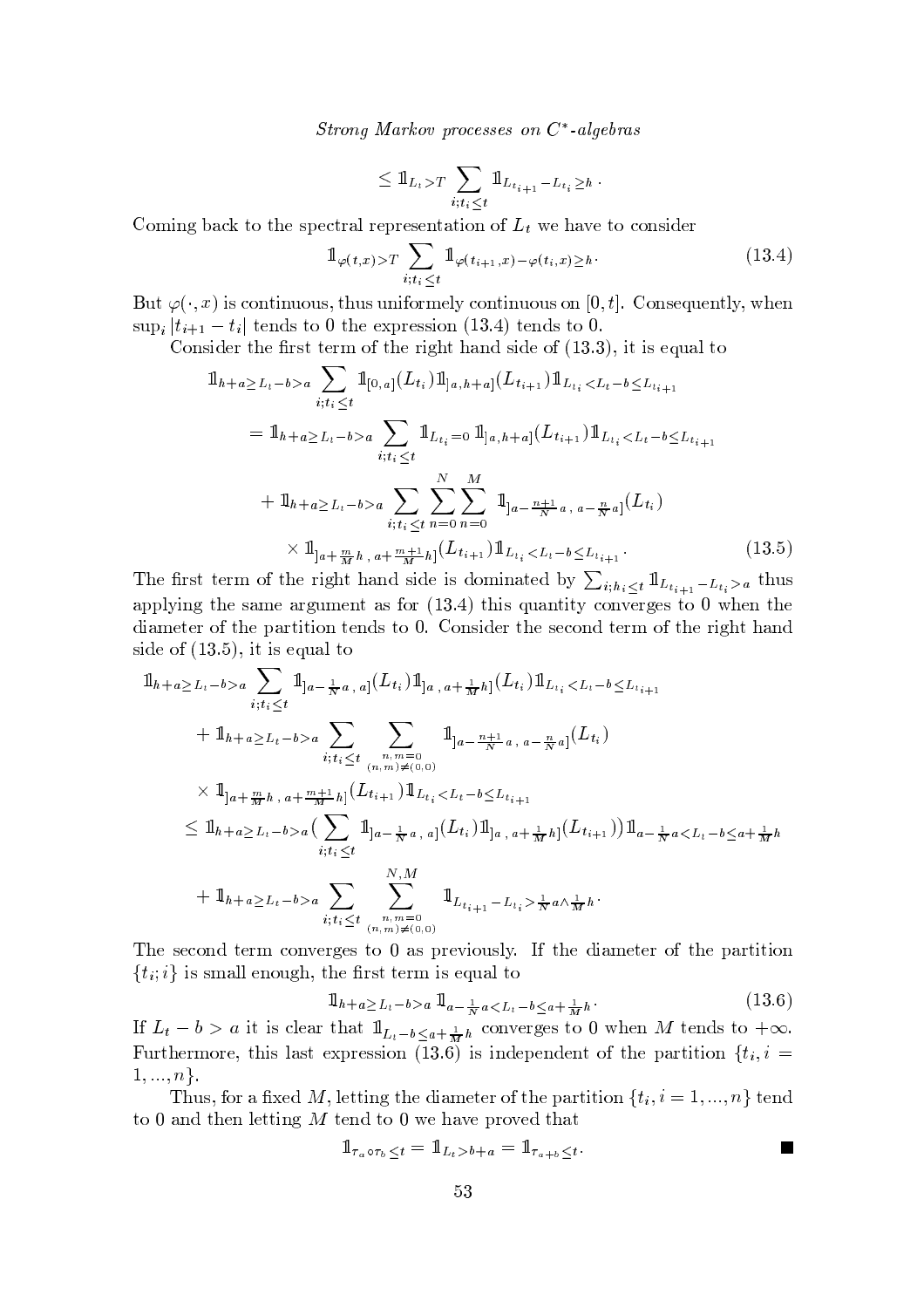#### S. Attal & K.R. Parthasarathy

From now on we assume  $(j_t)_{t>0}$  to be a shift-strong Markov process.

One can define a new Markov process by random time change :  $a \mapsto \tau_a$ . Put  $\hat{F}_a = F_{\tau_a}, \hat{j}_a = j_{\tau_a},$  define

$$
\hat{T}_a(X) = \hat{F}_0 \hat{j}_a(X)\hat{F}_0 = F_0 j_{\tau_a}(X)F_0.
$$

Then by the strong Markov property (Theorem 8.7) it is clear that  $(\hat{T}_a)_{a>0}$  is a contractive semigroup of completely positive linear maps on  $A$ . It is also clear that  $(H, (F_a)_{a>0}, (\hat{\jmath}_a)_{a>0})$  is a dilation of  $(T_a)_{a>0}$  into a weak Markov process.

In the case where  $L_t = \int_0^t k_r(Z) dr$  for some positive element Z in Z we shall compute the generator of  $(\hat{T}_a)_{a>0}$  and thereby get a non-commutative analogue of the usual perturbation of the Laplacian by multiplication by a strictly positive function.

**Lemma 13.3**-Let  $(T_t)_{t>0}$  be a strongly continuous contraction semigroup of operators with generator  $A$  in a Banach space  $\chi$  satisfying

$$
||T_t|| \leq \alpha e^{-\varepsilon t} \ \forall \ t > 0
$$

for some  $\alpha, \varepsilon > 0$ . Then  $0 \in R(A)$  and

$$
A^{-1} = -\int_0^\infty T_t \, dt
$$

Proof

Let 
$$
u \in \text{Dom}(A)
$$
. Put  $S = \int_0^\infty T_t dt$ . Then  $||S|| \le \varepsilon^{-1}$  and  
\n
$$
SAu = \int_0^\infty T_t Au dt = \int_0^\infty \frac{d}{dt} T_t u dt
$$
\n
$$
= \lim_{N \to \infty} T_N u - u = -u \text{ (for } ||T_N u|| \le \alpha e^{-\varepsilon N} ||u||).
$$

On the other hand

$$
A \int_0^N T_t u \, dt = \lim_{h \to 0} \int_0^N \frac{T_{t+h} - T_t}{h} u \, dt
$$
  
= 
$$
\lim_{h \to 0} \int_0^N T_t \left( \frac{T_h - I}{h} \right) u \, dt
$$
  
= 
$$
\int_0^N T_t A u \, dt = T_N u - u.
$$

Thus  $A\int_0^\infty T_t u dt = -u$  as A is closed. In other words  $ASu = -u$  for  $u \in$  $Dom(A)$ . Since S is bounded and A is closed we have  $ASu = -u$  for all  $u \in \chi$ . Thus  $-S = A^{-1}$ .

**Lemma 13.4**-Let  $\tau$  be a stop time and let u be in the range of  $1\!\!1_{\tau\leq +\infty}$ . Then

$$
\int_0^\infty s < u \; , \; \tau(ds)u > = \int_0^\infty \; < u \; , \; \mathbb{1}_{\tau > s}u > ds. \tag{13.7}
$$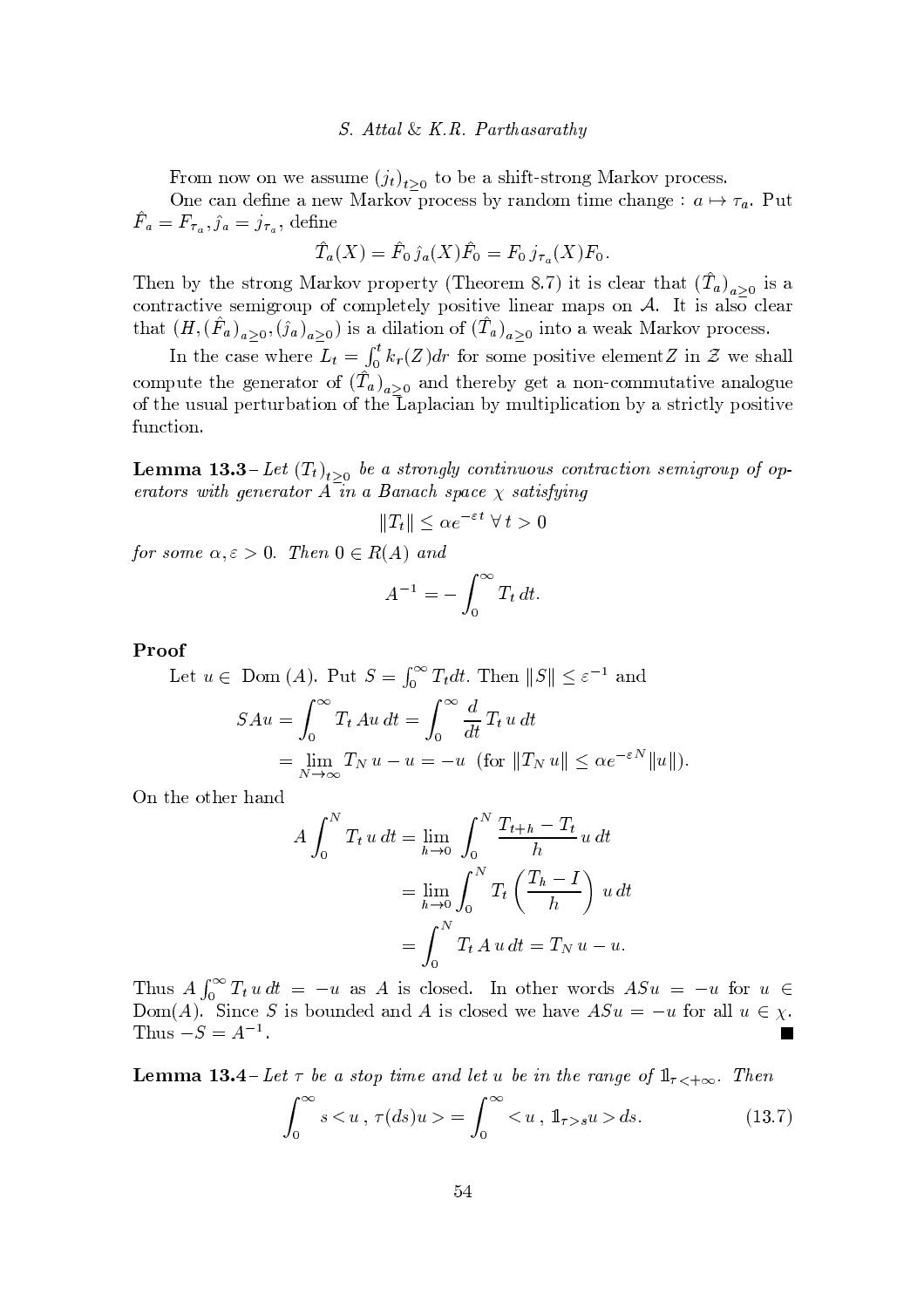## Proof

Let  $G_s = \langle u, 1 \, 1_{\tau \leq s} u \rangle$  and  $\beta = \lim_{s \to +\infty} G_s = ||u||^2$ . Suppose that the left hand side of  $(13.7)$  is finite. Then

$$
0 = \lim_{N \to +\infty} \int_{N}^{\infty} s \, dG_s \ge \lim_{N \to +\infty} N(\beta - G_N)
$$

and integration by parts yields

$$
\int_0^N s \, dG_s = -\int_0^N s \, d(\beta - G_s) = -N(\beta - G_N) + \int_0^N (\beta - G_s) \, ds.
$$

Letting N tend to  $+\infty$  we obtain (13.7).

Conversely let the right hand side of  $(13.7)$  be finite. Then

$$
\infty > \int_0^{\infty} (\beta - G_s) ds = \sum_{n=0}^{\infty} \int_n^{n+1} (\beta - G_s) ds \ge \sum_{n=0}^{\infty} (\beta - G_{n+1}).
$$

Hence  $\lim_{N\to\infty} N(\beta - G_N) = 0$ . Integration by parts yields

$$
\int_0^N (\beta - G_s) ds = N(\beta - G_N) + \int_0^N s dG_s
$$

 $\overline{\phantom{a}}$ 

Letting N tend to  $+\infty$  we obtain (13.7).

**Lemma 13.5** – Let  $Z \in \mathcal{Z}, Z \ge 0$ . Denote by  $(T_t^Z)_{t>0}$  the contraction semigroup with the Feyman-Kac perturbed generator  $\mathcal{L} - L_Z$  where  $\mathcal{L}$  is the generator of  $T_t$ . Suppose that  $u \in H_0$  satisfies

$$
\int_0^\infty ds < \infty.
$$

Then u is in the range of  $\mathbb{1}_{\tau_a < \infty}$  for every  $a > 0$  and

$$
\int_0^s sds<\infty
$$

#### Proof

We have

$$
\int_0^\infty e^{-a} \int_0^\infty , \quad 1 \vert_{\tau_a > s} u > ds \, da
$$
  
= 
$$
\int_0^\infty \int_0^\infty e^{-a} , \quad 1 \vert_{[0,a]}(L_s) u > da \, ds
$$
  
= 
$$
\int_0^\infty , \quad e^{-L_s} u > ds
$$
  
= 
$$
\int_0^\infty , \quad T_s^Z(I) u > ds < \infty
$$

by hypothesis. Hence by Fubini's theorem

$$
\int_0^\infty , 1\!{\rm l}_{\tau_a > s} u > ds < \infty \text{ for almost all } a.
$$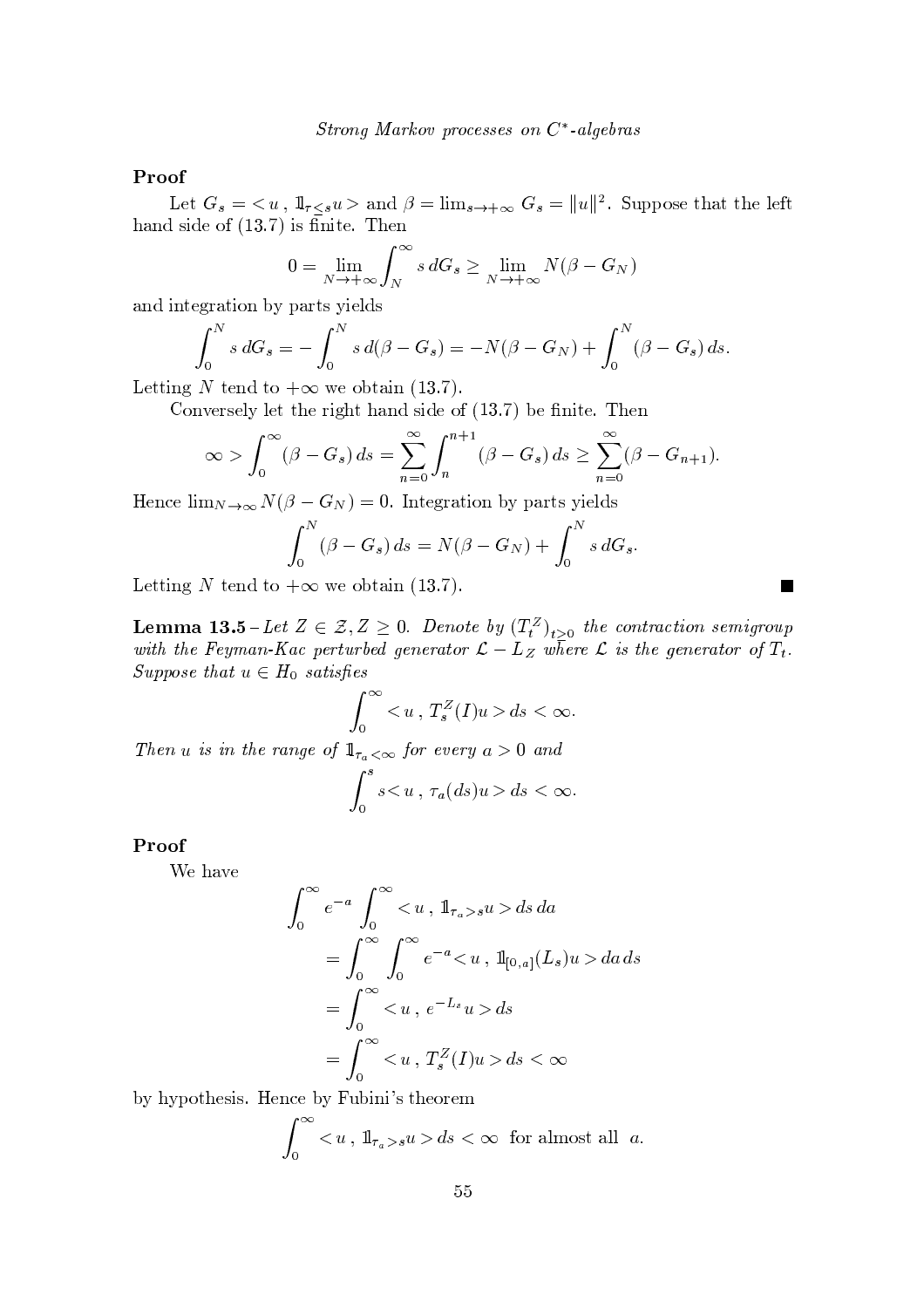#### S. Attal & K.R. Parthasarathy

Since the integrand here is increasing in a it follows that  $\int_0^\infty$  < u,  $1\!\!1_{\tau_a > s}$   $u > ds < \infty$ for every  $a > 0$ .

In particular  $\lim_{s\to +\infty}$  <  $u$  ,  $\mathbb{1}_{\tau_a>s}u>$  = 0 and hence  $u$  is in the range of  $\mathbb{1}_{\tau_a<\infty}$ for every  $a > 0$ . Now by Lemma 13.4 the required result follows.

**Corollary 13.6**-In Lemma 13.5 let  $Z \ge c > 0$  for some constant c. Then u is in the range of  $1\!\!1_{\tau_a<\infty}$  and

$$
\int_0^\infty s\lt\infty\ \, \text{for all}\ \, a>0,u\in H_0.
$$

## Proof

We have

$$
||T_s^2(I)|| \le \sup_{||u||=1} < u , F_0 e^{-\int_0^s k_r(z) dr} F_0 u >
$$
  

$$
\le e^{-cs}
$$

and hence

$$
\int_0^{\infty} \langle u, T_s^Z(I)u \rangle ds \le c^{-1} ||u||^2 < \infty.
$$

**Theorem 13.7** - Let  $\hat{\mathcal{L}}$  denote the generator of the semigroup  $(\hat{T}_a)_{a\geq 0}$  associated with the additive cocycle  $L_t = \int_0^t k_r(Z) dr$  where  $Z \in \mathcal{Z}$ ,  $Z \geq 0$ . Let  $u \in H_0$ satisfy

$$
\int_0^\infty ds < \infty.
$$

Then for any  $\beta > 0, X \in Dom(L)$ , we have

$$
\langle u, -(\hat{\mathcal{L}} - \beta)^{-1}(X)u \rangle = -\beta^{-1} \langle u, X_u \rangle - \beta^{-1} \int_0^\infty \langle u, T_t^{\beta Z}(\mathcal{L}(X))u \rangle dt. \tag{13.8}
$$

If there exists a positive constant c such that  $Z \ge cI$  then

$$
\hat{\mathcal{L}}=L_Z^{-1}\mathcal{L}.
$$

#### Proof

By Lemma 13.5 and Dynkin's formula (Theorem 9.3) we have for  $X \in \text{Dom}\mathcal{L}$ 

$$
\langle u, (F_0 j_{\tau_a}(X) F_0 - j_0(X)) u \rangle = \int_0^\infty \langle u, F_0 1 \mathbb{1}_{[0,a]}(L_t) j_t(\mathcal{L}(X)) F_0 u \rangle dt.
$$

Multiplying both sides by  $c^{-\beta a}$  and integrating with respect to a in  $\mathbb{R}^+$  we get from an application of the Feynman-Kac formula

$$
\langle u, -(\hat{\mathcal{L}} - \beta)^{-1}(X)u \rangle - \beta^{-1} \langle u, Xu \rangle = \beta^{-1} \int_0^\infty \langle u, e^{-\beta L_t} j_t(\mathcal{L}(X))u \rangle dt
$$
  
=  $\beta - 1 \int_0^\infty \langle u, T_t^{\beta Z}(\mathcal{L}(X))u \rangle dt.$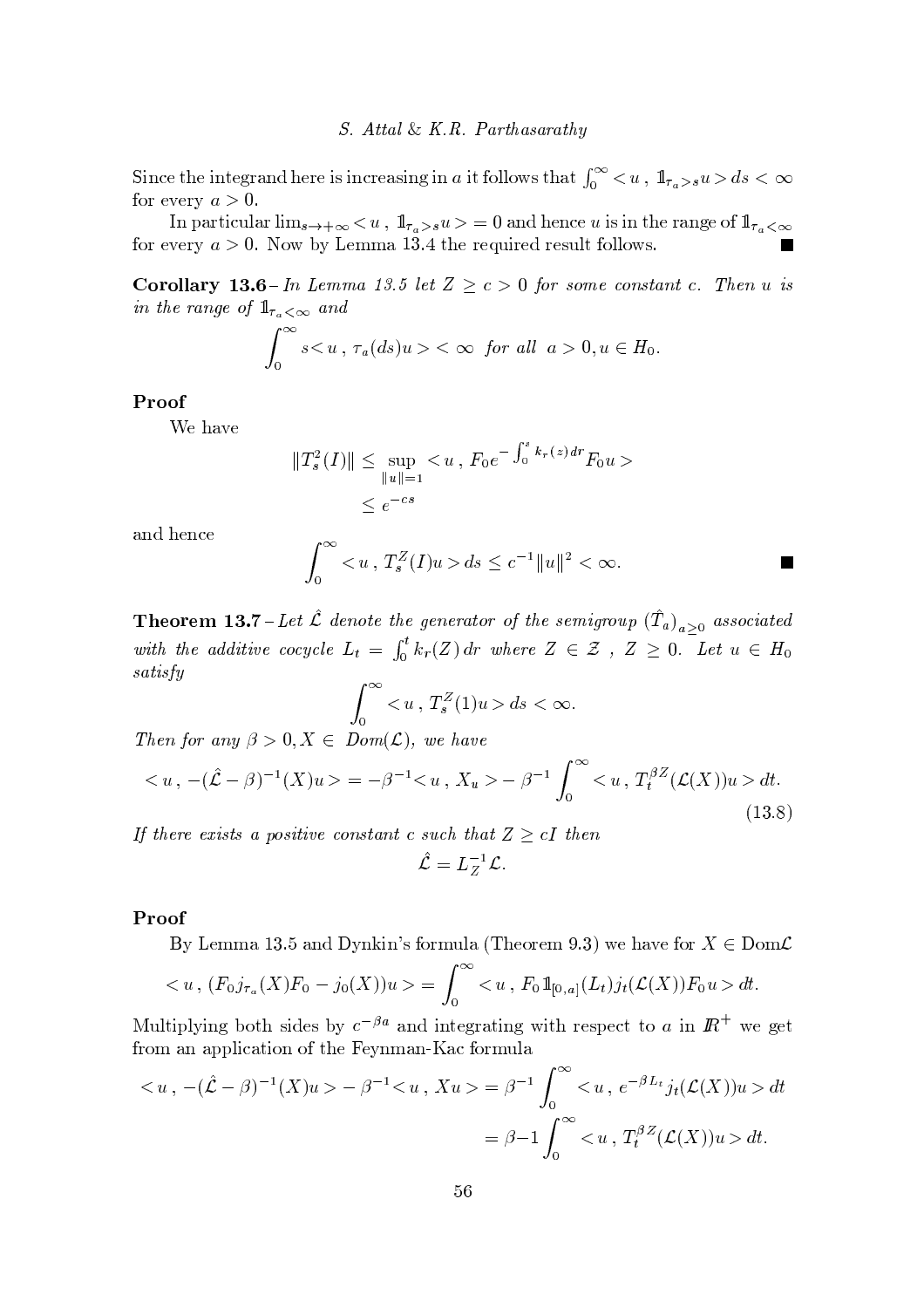which proves the first part.

If  $Z \ge c > 0$  then by Corollary 13.6 the identity (13.8) holds for all  $u \in H_0$ . As in the proof of Corollary 13.6 one has

$$
||T_t^{\beta Z}(X)|| = ||F_0 e^{\beta \int_0^t k_r(Z) dr} j_t(X) F_0||
$$
  
\n
$$
\le ||X|| e^{-\beta ct}.
$$

By Lemma 13.3 one has

$$
\int_0^\infty T_t^{\beta Z} dt = -(\mathcal{L} - \beta L_Z)^{-1}.
$$

Thus, for all  $X \in \text{Dom}(\mathcal{L})$ 

$$
(\hat{\mathcal{L}} - \beta)^{-1}(X) = -\beta^{-1}X + \beta^{-1}(\mathcal{L} - \beta L_Z)^{-1}\mathcal{L}(X)
$$

which implies

$$
(\hat{\mathcal{L}} - \beta)^{-1}(X) = (\mathcal{L} - \beta L_Z)^{-1} L_Z(X) = (L_Z^{-1} \mathcal{L} - \beta)^{-1}(X).
$$

 $\mathcal{L}_{\mathcal{A}}$ 

In other words  $\hat{\mathcal{L}} = L_Z^{-1} \mathcal{L}$ .

When  $A = L^{\infty}(\mathbb{R}^d)$  and  $\mathcal{L}$  is the generator of the standard Brownian motion<br>process in  $\mathbb{R}^d$  and  $Z$  is multiplication by a Borel measurable function  $\varphi$  satisfying<br> $0 < a \leq \varphi(x) \leq b$ , the construction yi